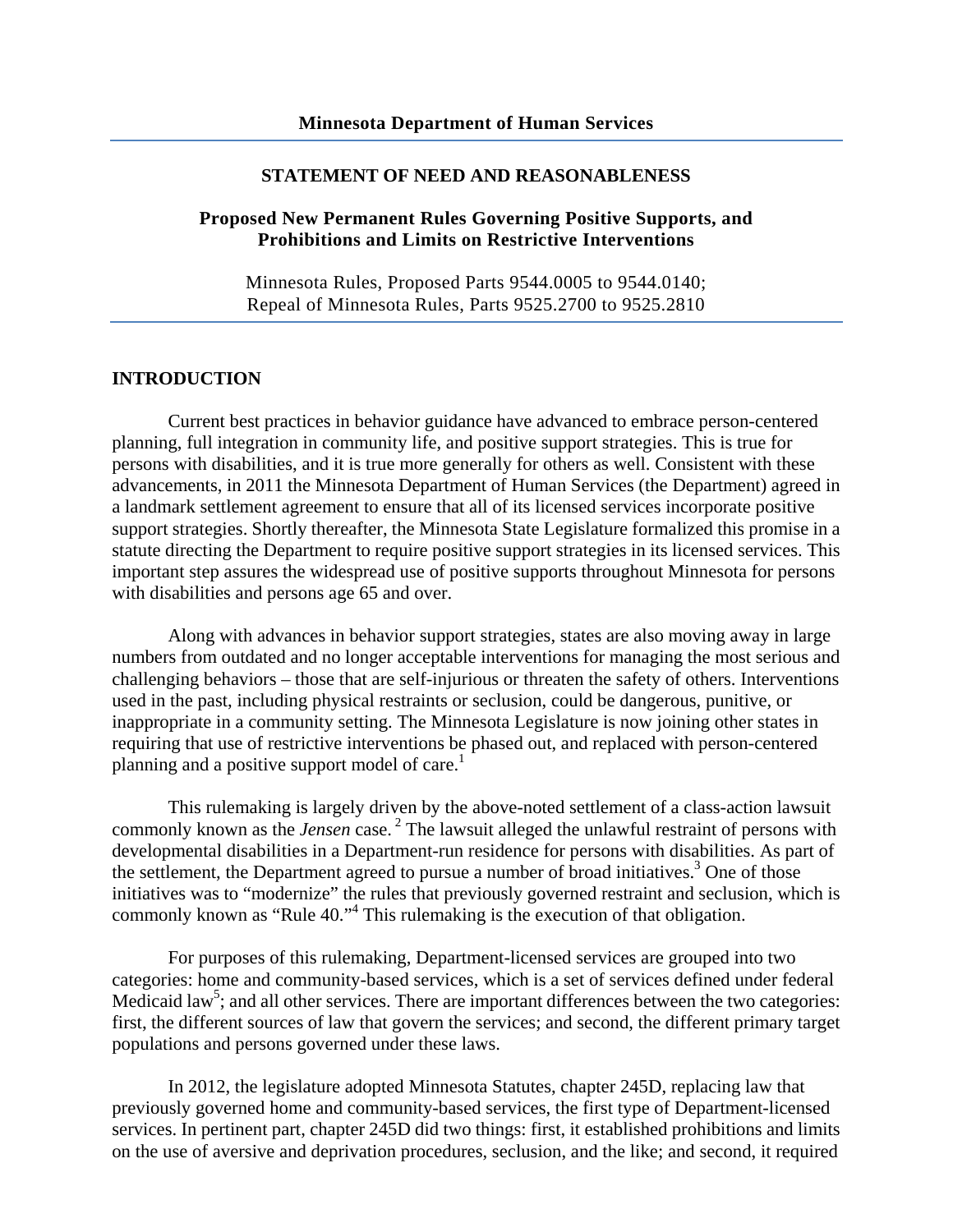the use of positive support strategies. As explained on page 4 of this SONAR in the *Statutory Authority* section, the 2013 legislature directed the Department to adopt rules governing these matters.<sup>6</sup>

Home and community-based services generally serve persons with all types of disabilities, and persons age 65 and over. This target population includes persons with disabilities who have especially high needs. If a person's needs are so high that the provider used restrictive interventions to guide behavior, one could typically expect to find that person being served in a home and community-based services setting, albeit with some exceptions.

developmental disability or related condition.<sup>7</sup> As noted, chapter 245D requires home and community-based services to use positive support strategies and to discontinue use of restrictive interventions. Chapter 245D does not govern the second type of Department-licensed services, namely, all services other than home and community-based services. Rather, in 2014, the Minnesota Legislature, in connection with the terms of the Jensen Settlement Agreement, directed the Department to adopt rules that would govern positive support strategies and would ensure the applicability of the prohibitions and limits in chapter 245D to all of its licensed services and settings when serving a person with a

To fulfill the settlement agreement obligation and legislative directives, the Department is now proposing a rule that governs positive support strategies for all licensed settings and services and, for providers not already governed by chapter 245D, applies the prohibitions and limits of that chapter to those non-245D licensed services. The rule accomplishes the latter by incorporating the pertinent requirements of chapter 245D by reference. As a result of the proposed rule, no Department-licensed service or facility will be permitted to use outdated and unacceptable practices for persons governed by the statute and rule.

One key statutory requirement is that existing use of restrictive interventions must be ended. Specifically, chapter 245D and the rule, via incorporation of the statutory requirements, require providers to phase out the use of any restrictive interventions over the course of 11months. So, if a provider had been programmatically using restraint to guide the behavior of a person with aggressive or self-injurious behavior, the provider would have 11 months to diminish the use of that intervention to the point of discontinuing it entirely.

Chapter 245D went into effect on January 1, 2014. Therefore, home and community-based service providers, the providers most typically serving persons with whom restraints have been used, have already been working to phase out the use of restrictive interventions. The timeline for full elimination of use of restrictive interventions in these settings for persons receiving services before January 1, 2014 is the end of calendar year 2014. More will be known about the success of the phase-out as home and community-based service providers report to the Department in the coming months about their ability to phase out restrictive interventions entirely.

As noted, an important distinction between the two categories of Department-licensed services is which persons are governed by the rule. The persons governed is different for home and community-based services than for other providers. For home and community-based services, the statute and the rule govern all persons with *any type* of disability *and* persons age 65 and over. In other words, for providers offering home and community-based services, the statute and rule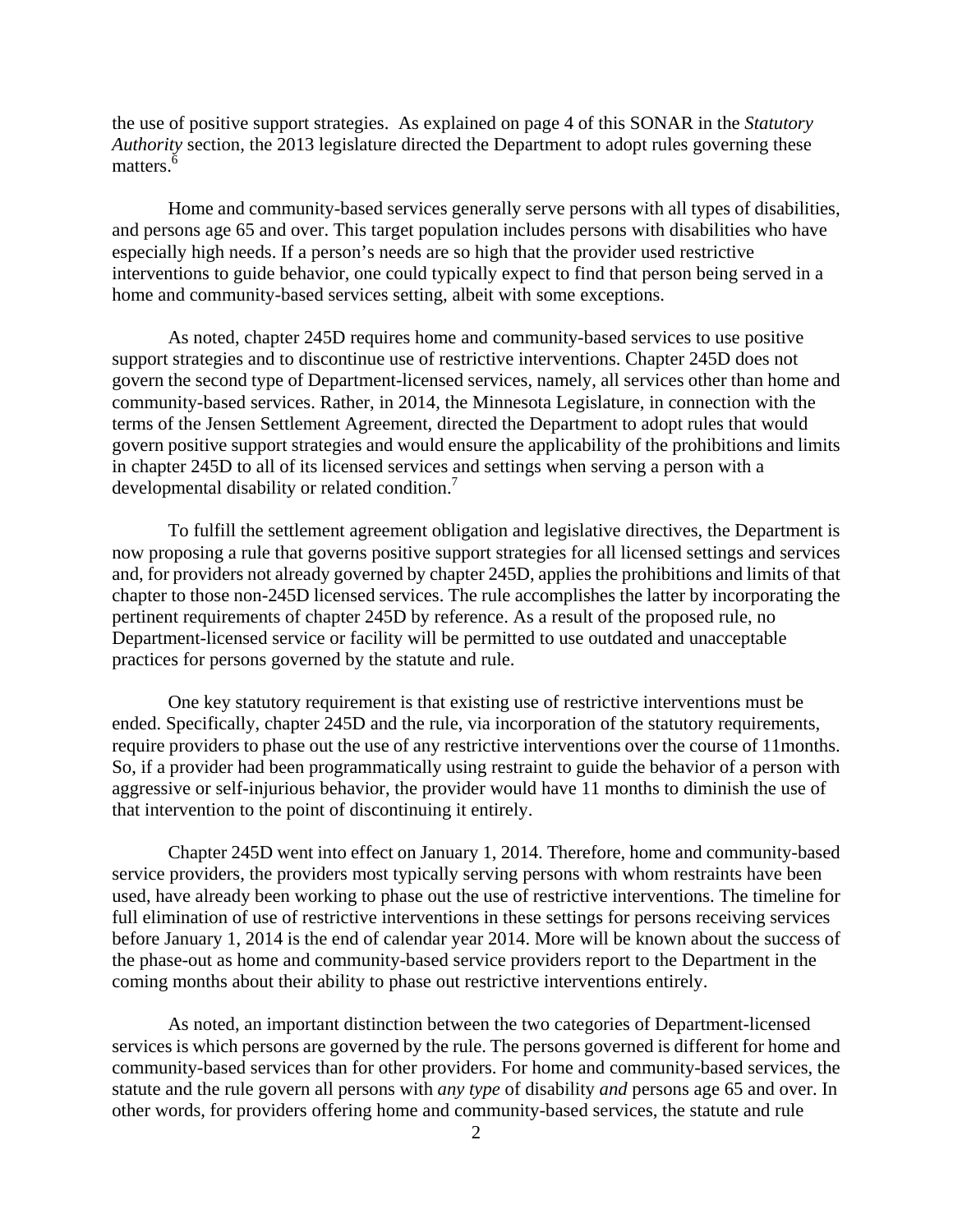govern the providers' entire target population. For all other Department-licensed services, though, the rule applies only to persons with a developmental disability or related condition.

The proposed rule is a product of significant study, discussion and contributions of an advisory committee, known as the Rule 40 Advisory Committee. The appointment of the Rule 40 Advisory Committee was required by the Jensen Settlement Agreement, and the Department is legally bound to use the Rule 40 Advisory Committee recommendations as the basis for the rule.<sup>8</sup>

The Rule 40 Advisory Committee was comprised of members representing many different perspectives. This included persons receiving services; family members of persons receiving services; representatives from the Office of the Ombudsman for Mental Health and Developmental Disabilities; the Executive Director of the Minnesota Governor's Council on Developmental Disabilities; advocates for persons with disabilities, including a self-advocate and the Minnesota Disability Law Center; a representative from the Minnesota Association of County Social Service Administrators; representatives from the law firm representing the plaintiff class in the *Jensen* lawsuit; ARC Greater Twin Cities; and a recognized expert on community integration.

The Rule 40 Advisory Committee met 11 times for day-long meetings from January 2012 to June 2013. Subcommittees addressed key topics and reported back to the group.<sup>9</sup> The Rule 40 Advisory Committee work culminated in a comprehensive set of recommendations to the Department. These are compiled in a report of over 100 pages, entitled "Rule 40 Advisory Committee Recommendations on Best Practices and Modernization of Rule 40."10

Key elements of the Rule 40 Advisory Committee recommendations are:

- requiring providers to eliminate programmatic use of restraints and seclusion;
- requiring the use of positive support strategies and person-centered planning;
- requiring provider training and competency testing;
- establishing new Department monitoring and data collection from the field; and
- continuous Department updating of standards for emergency use of manual restraint.

The Department prepared a draft rule in 2014. The Department offered opportunities for input about the draft rule from all of the types of licensed services, programs, and facilities that will come under the purview of the rule, and advocates and families of persons receiving services.<sup>11</sup> To do so, the Department conducted seven informal public input forums in September and October  $2014.<sup>12</sup>$  The forums included persons participating from throughout the State, using video conference technology from remote sites. The forums could also be watched through internet live streaming, with the option to proffer questions via email that were addressed during the forum. The Department considered the input and made changes to the draft rule as a result.

#### **OBJECTIVE**

To adopt the proposed rule, the Department must demonstrate that is has complied with all procedural and substantive requirements for rulemaking. These requirements are as follows: 1) there is statutory authority to adopt rule; 2) the rule is necessary and reasonable; 3) all necessary procedural steps have been taken; and 4) any additional requirements imposed by law have been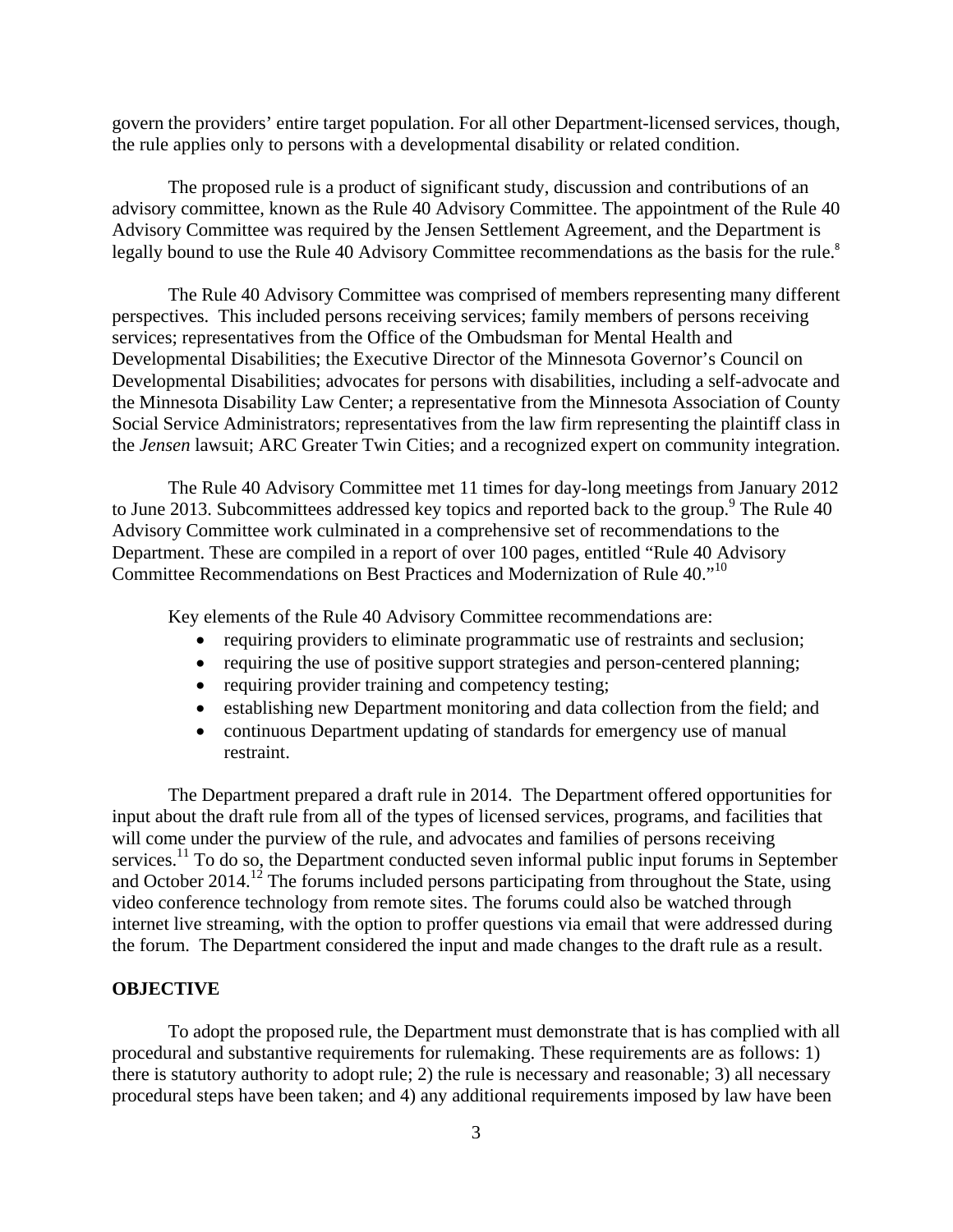satisfied. This statement demonstrates that the Department has met all requirements.

# **STATUTORY AUTHORITY**

In 2012, the Minnesota Legislature granted rulemaking authority on positive support strategies and safety interventions – but this authority was contingent on funding being allocated. That funding was not allocated.

use of positive support strategies, safety interventions, and emergency use of manual restraint."<sup>13</sup> In 2013, the Minnesota Legislature directed the Department to adopt rules "governing the The rule was originally intended to govern "facilities and services licensed under chapter 245D."

In 2014, in accordance with the Department's commitment to the federal court and to the plaintiffs as part of implementing the Jensen Settlement Agreement, the 2014 Legislature dramatically expanded the scope of the rule. The rulemaking authority was amended to cover all services and settings licensed by the Department when serving a person with a developmental disability or related condition. The authority now states:

Subdivision 1. **Rules governing the use of positive support strategies and restrictive interventions.** The commissioner of human services shall, by August 31, 2015, adopt rules to govern the use of positive support strategies, and ensure the applicability of chapter 245D prohibitions and limits on the emergency use of manual restraint and on the use of restrictive interventions to facilities and services governed by the rules. The rules apply to all facilities and services licensed under chapter 245D, and all licensed facilities and licensed services serving persons with a developmental disability or related condition.<sup>14</sup>

The change made by the 2014 Legislature vastly expanded the number of licensed programs governed by the proposed rule. The number of governed programs or providers jumped from roughly 1,200 home and community-based service programs to over 22,000 licensed programs, in eighteen different classes of services.15 It is important to keep in mind, though, that only for home and community-based services does the rule govern all persons receiving services. For all other licensed programs, the rule applies only to persons with a developmental disability, or a related condition. Collectively, the Department's licensed services serve roughly 220,000 persons. It is possible that any license holder may serve a person covered by the scope of the rule; however, according to our data, we believe the services to roughly 41,000 people may be affected by the rule. $16$ 

## **ALTERNATIVE FORMAT**

Upon request, this information can be made available in an alternative format, such as large print, braille, or audio. To make a request, contact Karen E. Sullivan Hook at the Department of Human Services, P.O. Box 64941, Saint Paul, MN 55164-0941, or by phone at (651)431-5771, or by email at dhsrulecomments@state.mn.us.

#### **REGULATORY ANALYSIS**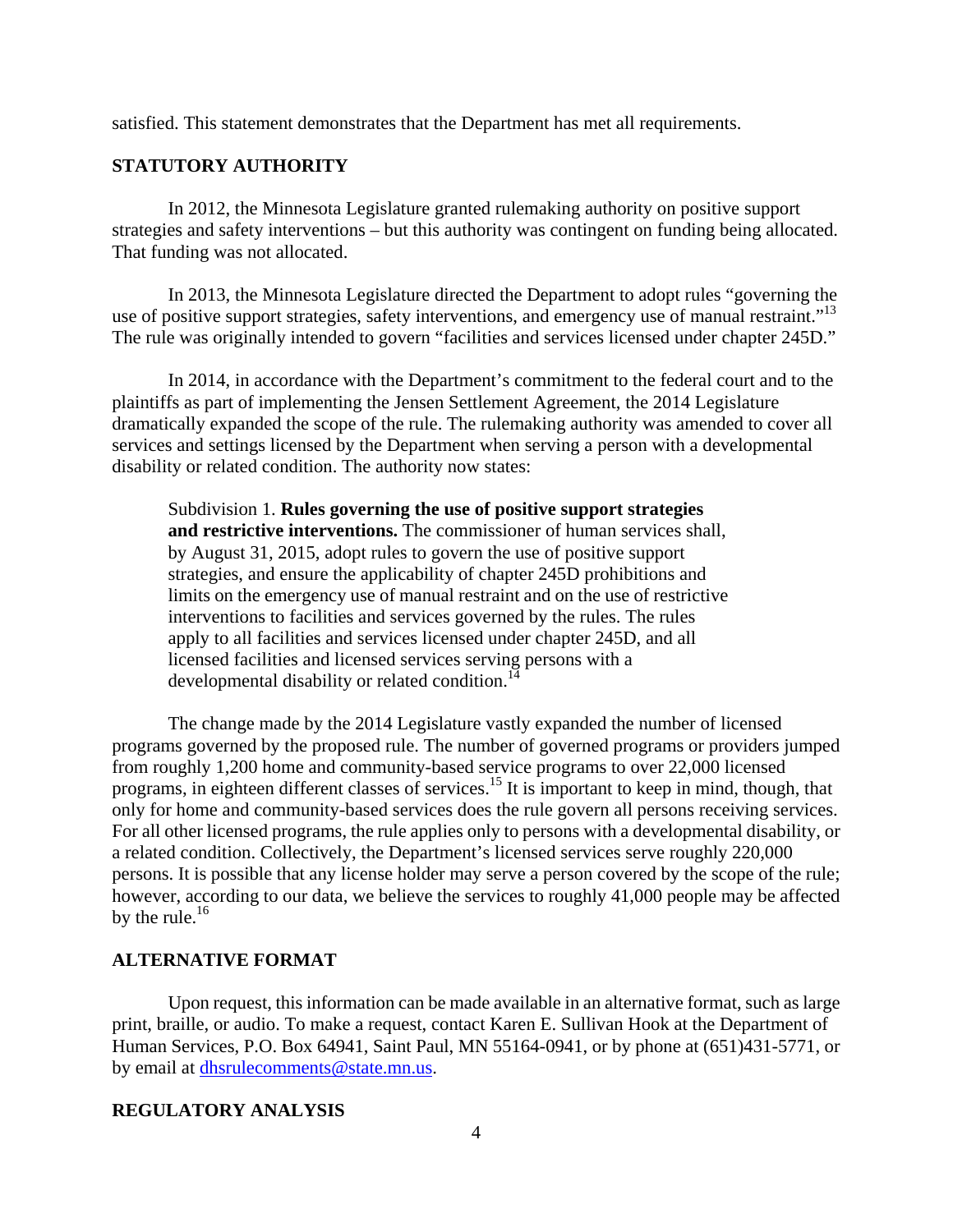Minnesota Statutes, section 14.131, sets out eight factors for a regulatory analysis that must be included in a SONAR. Paragraphs (1) through (8) below quote these factors and then give the agency's response.

# **"(1) a description of the classes of persons who probably will be affected by the proposed rule, including classes that will bear the costs of the proposed rule and classes that will benefit from the proposed rule"**

The classes of persons affected by this rule include persons with disabilities and their families, persons age 65 and older and their families, and providers located within the person's local trade area that are required to be licensed under the Human Services Licensing Act, chapter 245A

## **"(2) the probable costs to the agency and to any other agency of the implementation and enforcement of the proposed rule and any anticipated effect on state revenues"**

The Department projects that it will incur costs in two agency cost centers: the Disability Services Division and the Licensing Division. These are explained below.

The Disability Services Division anticipates costs related to training and technical assistance for providers. At a minimum, the Department will train providers about what the new rule requirements are. For example, the rule requires a provider to submit a behavior intervention report form when particular events occur. The Department estimates that it would incur upfront costs of approximately \$60,000 to prepare and offer this training.

Whether and how much additional training to offer about how to operationally implement and comply with the requirements of the rule remains under evaluation. This would include, for example, training for direct care staff about how to develop positive support strategies, how to use person-centered planning, and how to develop and implement a positive support transition plan.

Minnesota Statutes, chapter 245D, governing home and community-based providers and containing largely similar requirements as those in the rule concerning positive supports and prohibitions on restrictive interventions, went into effect on January 1, 2014. In connection with those requirements, the Department hired the University of Minnesota's Institute for Community Integration to design and offer module training and technical assistance on these topics. That training is already in place and available. Given the overlap in the statutory and rule requirements, much of that training content could also be used for the additional providers that will be governed solely by the rule.

In addition, the Department's Licensing Division will incur costs to enforce the proposed rule. These include costs for licensors to be trained on the new requirements, and to enforce the rule through program audits, complaint investigations, provider challenges to enforcement actions, and related activities.

It should be noted that for services currently governed under Rule 40, the predecessor to the new rule, the enforcement work related to the proposed new rule will replace enforcement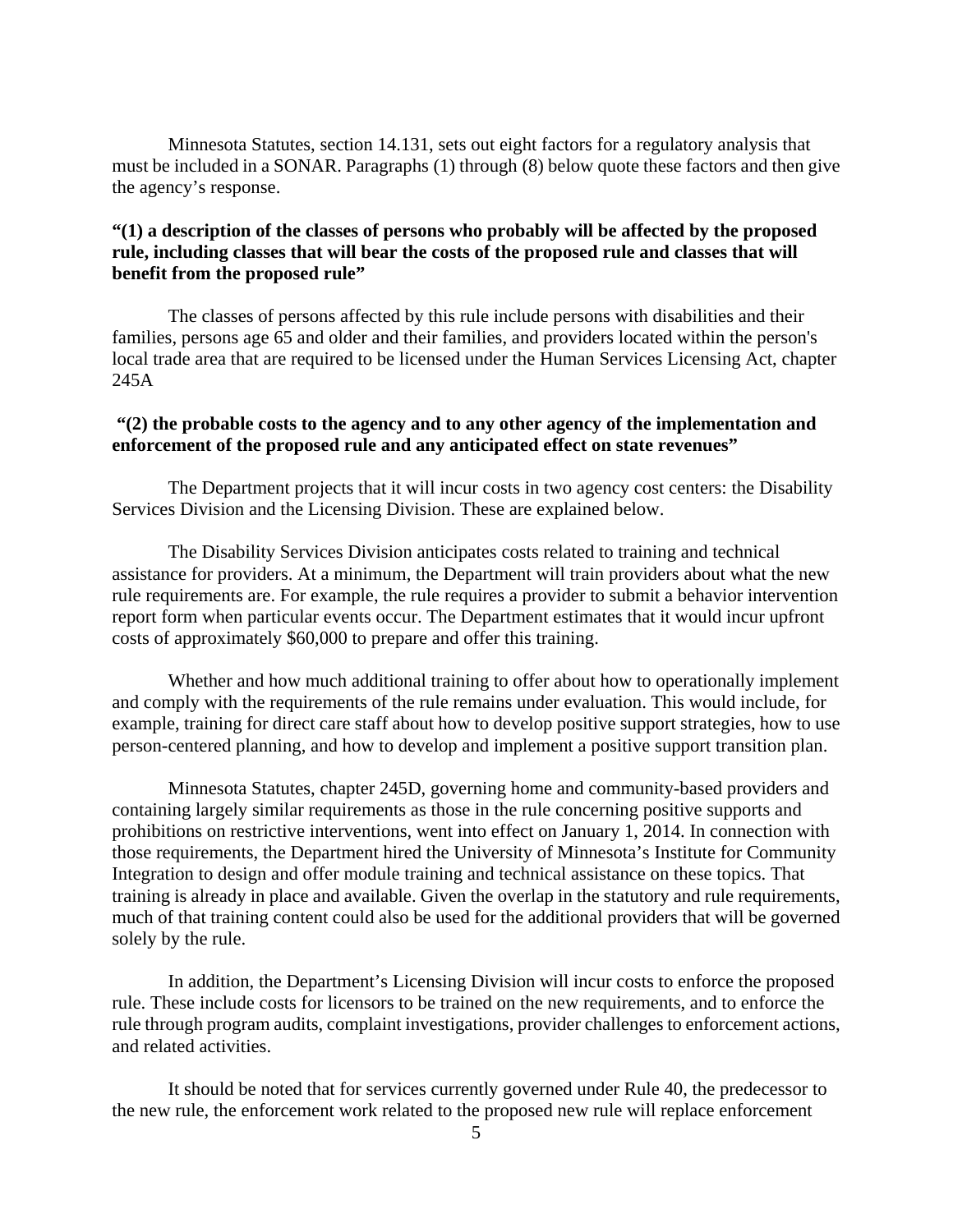work related to the old rule. Given the additional, more specific requirements in new rule, however, and the substantially expanded rule scope (i.e., that the proposed rule will apply to all DHS-licensed programs that serve an individual with a developmental disability or related condition), it is clear that additional resources will be needed for rule enforcement.

The broad rule scope especially has an impact on costs, as all of the thousands of programs licensed by the Department will be governed by the rule. The Department has addressed enforcement costs for the statute and rule collectively, $17$  and estimates that the costs in the first year after rule adoption, in which the startup costs such as staff training are concentrated, will exceed \$100,000.

investigate allegations of license violations; and recommend negative licensing actions.<sup>19</sup> County social services agencies will also incur costs. The commissioner of the Department of Human Services has delegated its responsibility to perform licensing functions related to family day care, child foster care, adult foster care and family adult day services programs to county agencies.<sup>18</sup> This includes responsibility to monitor compliance with applicable licensing rules; Counties also provide technical assistance upon request from providers that it licenses.

Rule 40 did not govern the four above-noted, county-licensed service types. This means that the proposed rule requirements apply to those services for the first time, and enforcement of the proposed rule is a new area of responsibility for county licensors.20

The majority of programs licensed by the counties are in-home, family child care programs. This is by far the single largest group of Department-licensed providers, comprised of over 10,000 providers. Importantly, except for programs governed by Minnesota Statutes, chapter 245D, the rule only applies when a program serves a person with a developmental disability or a related condition as defined in Minnesota Rules, part 9525.0016, subpart 2, items A to E. Thus, when a family day care program does not serve a child with a developmental disability, the rule does not apply.

The Department does not know how many family day care programs serve a child with a developmental disability, but it is expected the number will be a relatively small portion of the total of over 10,000 providers. The proposed rule will only apply to that portion. Still, it is worth noting that family child care is a fluid service, with children regularly coming into and moving out of a program. This means that all family day care providers will need to be aware of the proposed rule requirements so they will know the requirements exist if the program does enroll a child with a developmental disability. Counties can thus expect many requests for technical assistance from licensed providers seeking assistance with interpreting and complying with the proposed rule requirements.

### **"(3) a determination of whether there are less costly methods or less intrusive methods for achieving the purpose of the proposed rule"**

With respect to positive support strategies, community integration, and person-centered planning, the Department did not substantially consider less costly or less intrusive methods to achieve the purposes of proposed requirements. This is because the Department agreed in the settlement agreement to appoint an advisory committee to inform the Department about current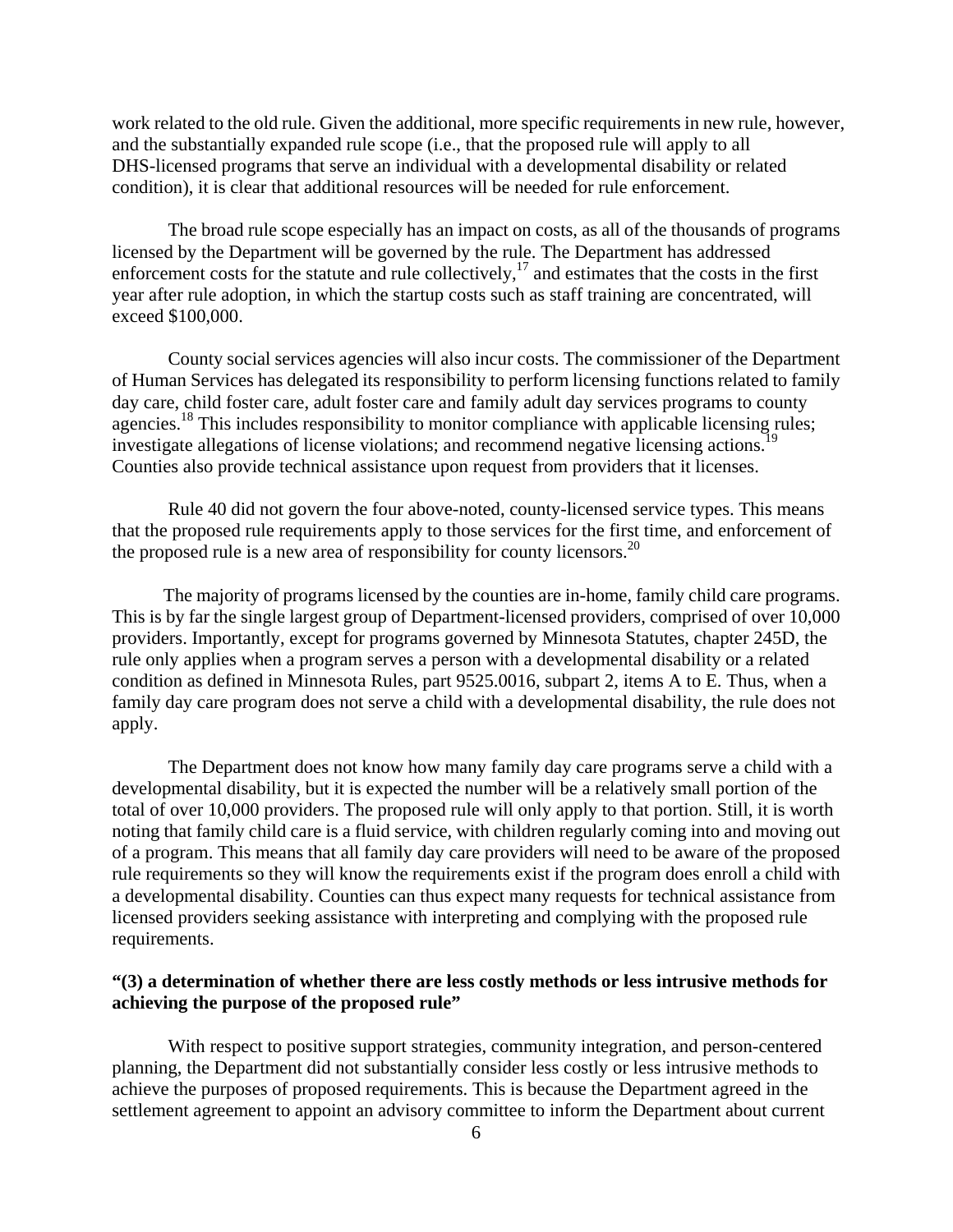best practices, and agreed in the court-approved Comprehensive Plan of Action<sup>21</sup> to modernize the predecessor rule, Rule 40, to be consistent with best practices and the Rule 40 Advisory Committee Recommendations. The proposed rule fulfills those obligations, and the Department is not aware of alternatives that would done so.

With respect to prohibitions and limits on the use of restrictive interventions, there are no less costly methods for achieving the purposes of the proposed rule. The Legislature directed the Department to adopt rules that ensure the prohibitions and limits on the use of restrictive interventions in Minnesota Statutes, chapter 245D, apply to all of its licensed services when serving a person with a developmental disability or related condition. Because the Department is directed to use rulemaking to cause the statutory requirements to govern all of its licensees, the Department does not have discretion to depart from this approach or use alternatives.

# **"(4) a description of any alternative methods for achieving the purpose of the proposed rule that were seriously considered by the agency and the reasons why they were rejected in favor of the proposed rule"**

As discussed above, regarding adoption of requirements governing positive support strategies, community integration, and person-centered planning, the Department is legally obligated to develop rule content based on the Rule 40 Advisory Committee Recommendations and current best practices. As a result, the Department did not seriously consider alternative methods to achieve the purpose of those requirements. The Department focused on the Rule 40 Advisory Committee Recommendations and input from content experts about current best practices.

As also discussed above, the Department does not have discretion to depart from broadly imposing the prohibitions and limits on the use of restrictive procedures in chapter 245D to other licensed facilities and services. The Department therefore did not seriously consider other alternatives with respect to these requirements.

# **"(5) the probable costs of complying with the proposed rule, including the portion of the total costs that will be borne by identifiable categories of affected parties, such as separate classes of governmental units, businesses, or individuals"**

As explained below, the costs of complying with the proposed rule will be borne by providers that are required to be licensed under the Human Services Licensing Act, Minnesota Statutes, chapter 245A. Health care payors may also bear some costs, including Minnesota's Medicaid program, Medical Assistance; health insurance companies; and other private payors.

The Department asked a provider governed under chapter 245D to project costs for rule compliance during the first year after the rule is adopted. This provider offers transitional and long-term adult foster care, supported employment services, independent living skills training to support persons in transition to an independent life, structured day programs, and other services. It works with families and social workers primarily dealing with mental illness, traumatic brain injuries, and addiction issues. For purposes of the rule compliance cost analysis, the provider focused on its residential services to 100 persons, which are governed under chapter 245D.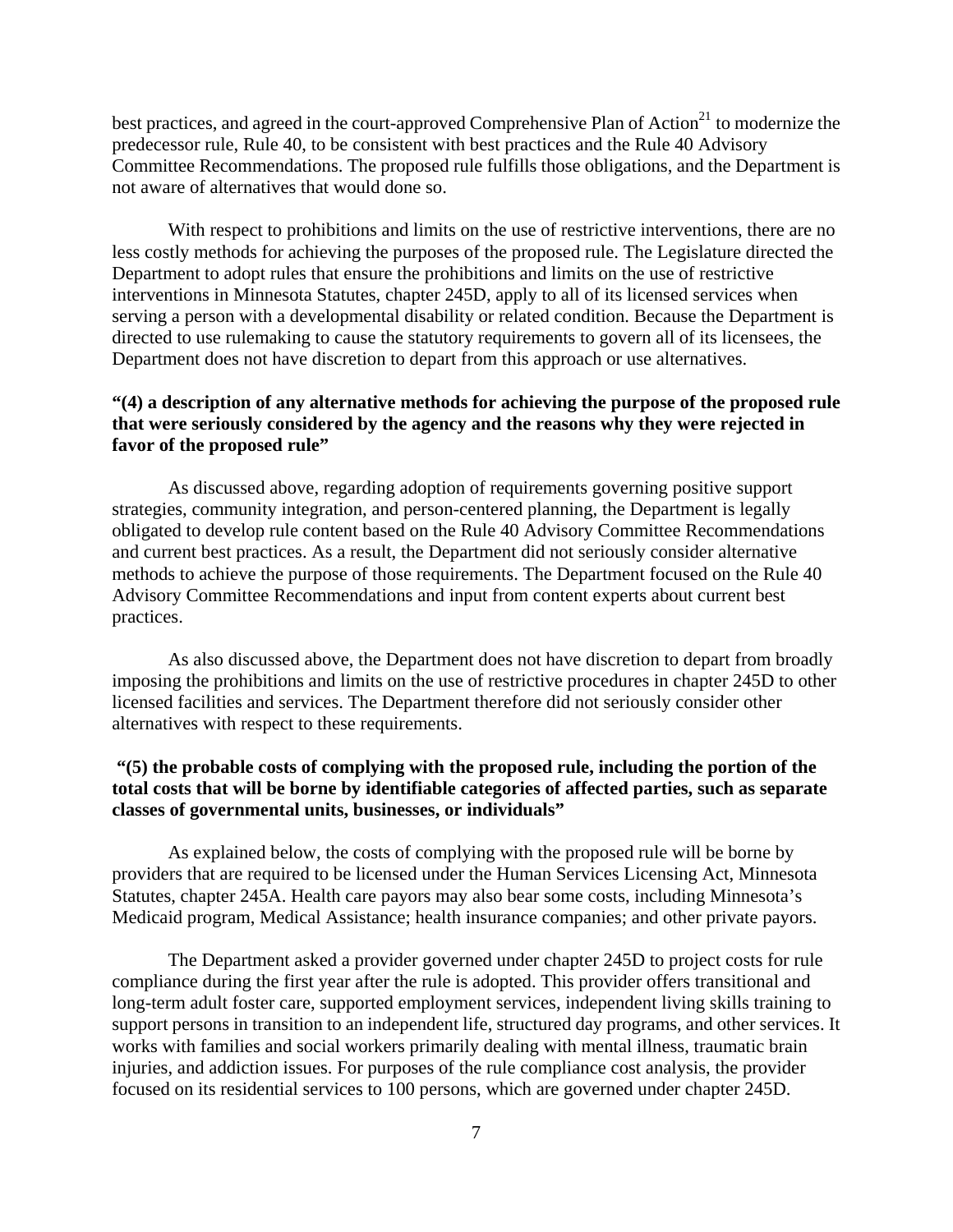For this provider, both the positive supports requirements and the requirements to phase out the use of restraints through a positive support transition plan apply. In other words, the provider currently programmatically uses restraints with some residents, which the provider is required to phase out under Minnesota Statutes, section 245D.06, subdivision 8. Because chapter 245D governs this provider, the compliance cost related to phasing out the use of restraints is a cost related to *statutory* compliance, not compliance with the rule. Thus, the provider excluded any costs of phasing out the use of restraints from its analysis of costs of rule compliance.

The first year of coming into compliance with a rule is the most expensive year because policies must be developed, and staff training is most concentrated during this year. The provider considered the following rule compliance costs: person-centered planning; staff training and competency; preparing required program documentation and records; and quality assurance and improvement requirements. The provider determined the cost of compliance with the rule during the first year of implementation to be roughly \$300 per resident. In total, with over 100 residents, the costs are roughly estimated to be just over \$30,000 in the first year.

The cost projection for a program not governed by chapter 245D would be different. As explained above, the proposed rule incorporates the requirements of chapter 245D and extends them to providers not otherwise governed by chapter 245D. For such a provider who is programmatically using restraints, the cost of rule compliance would include any cost to phase out the use of restraints. It should be noted here that one reputable study shows the shift from use of restraints to use of positive behavior supports has a net positive fiscal effect.<sup>22</sup>

# **"(6) the probable costs or consequences of not adopting the proposed rule, including those costs or consequences borne by identifiable categories of affected parties, such as separate classes of government units, businesses, or individuals"**

One of the consequences of not adopting the proposed rule is that persons with disabilities and persons age 65 and older in Minnesota would not experience the benefits of using positive support strategies and person-centered thinking in social services programs to the same extent that will result from the proposed new rule requirements. These are evidence-based approaches. Although some providers would adopt many of the proposed rule practices even absent regulation in order to conform to current best practices, the proposed rule will move services in this direction much more broadly and quickly than would otherwise be the case.

Another consequence of not adopting the proposed rule is that the Department would have failed to fulfill a legislative directive. The legislature directed the Department to adopt rules governing positive supports and to ensure that the prohibitions and limits in chapter 245D apply to all of its licensed services and settings when serving a person with a developmental disability or related condition.<sup>23</sup>

The Department is obligated by the terms of the court-approved Jensen Settlement Agreement to modernize Rule 40. If the Department did not adopt the new rule, the Department would be out of compliance with the Jensen Settlement Agreement. Under those circumstances, the Department would be subject to federal court sanctions and the potential cost of further litigation.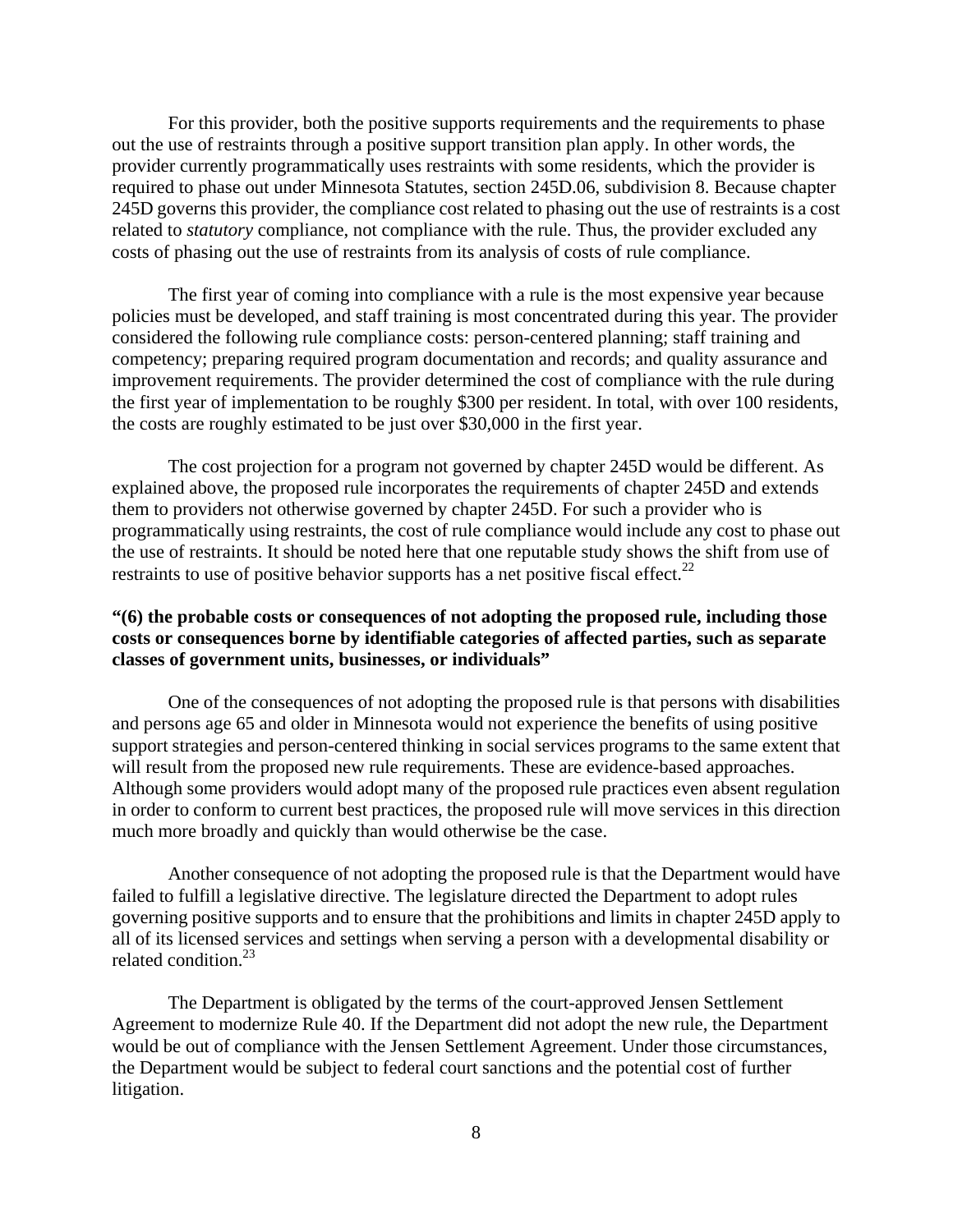## **"(7) an assessment of any differences between the proposed rule and existing federal regulations and a specific analysis of the need for and reasonableness of each difference"**

As explained below, the Department's promulgation of the proposed rule brings its programs into even closer alignment with federal requirements than is now the case. The Department is not aware of differences between the proposed rule and federal regulations.

Federal rules governing the Medicaid program require the Department to ensure that in services paid under the program, persons receiving home and community-based services and supports have full access to the benefits of community living and the opportunity to receive services in the most integrated setting appropriate.<sup>24</sup> The proposed rule aligns closely with this requirement. Specifically, provisions in part 9544.0030, subpart 2, require the provider to integrate the person into the community, and to promote community life and the person's direct involvement in his or her community. That rule subpart also requires the provider to identify goals to support the person in the most integrated setting.

In 2014, the Centers for Medicare and Medicaid Services (CMS) updated their rule to establish requirements for the qualities of home and community-based settings. Among other requirements, the federal rule as amended now requires that a home and community-based setting must:

- ensure an individual's rights of privacy, dignity, respect and freedom from coercion and restraint;
- optimize individual initiative, autonomy and independence in making life choices; and
- facilitate individual choices regarding services and supports. $^{25}$

Here, also, the proposed rule provisions comport closely with the federal requirements. The proposed rule emphasizes personal autonomy, goal setting based on personal preferences, and choices regarding services and supports. In part 9544.0030, subpart 2, item G, the proposed rule requires that the person be placed at the center of the planning process, with the person's preferences and choices reflected in the selection of services and supports.

 **time." "(8) an assessment of the cumulative effect of the rule with other federal and state regulations related to the specific purpose of the rule. . . . '[C]umulative effect' means the impact that results from incremental impact of the proposed rule in addition to other rules, regardless of what state or federal agency has adopted the other rules. Cumulative effects can result from individually minor but collectively significant rules adopted over a period of** 

The Department is not aware of cumulative effects of federal requirements and the proposed rule. Federal and state regulations address the use of restraint, seclusion, and aversive procedures in settings other than those regulated by the Department. These include schools and nursing facilities. Because the proposed rule will not govern these settings, there is no cumulative effect of these requirements and the proposed rule.

Existing Department administrative licensing rules govern each of the various service types the proposed rule will govern. In some cases, Department rules identify standards for the use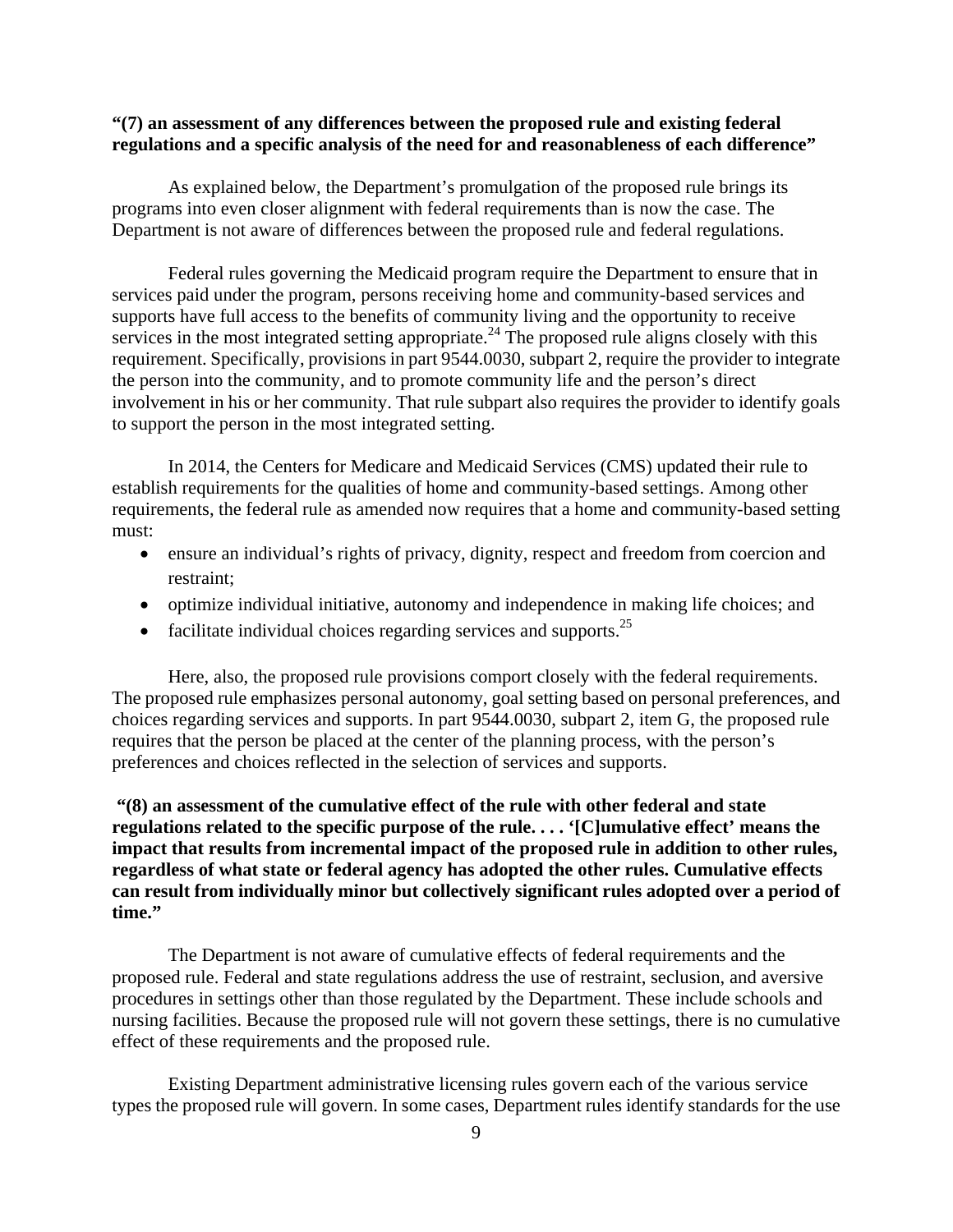of restraint and seclusion. [Exhibit 1](#page-71-0) sets out all of the licensed service types governed by the proposed rule and details whether existing rules governing those services contain standards for the use of restraint and seclusion, and, if so, what rule parts establish the standards.

There is no cumulative effect of the proposed rule requirements and the existing requirements. This is because proposed rule part 9544.0010, Applicability, provides that parts 9544.0060 and 9544.0070 *supersede* standards in existing rules. Parts 9544.0060 and 9544.0070 state the prohibitions on use of restraint, seclusion and aversive procedures, and outline the permissible emergency use of manual restraint. Because the requirements in the proposed rule override any other Department rule requirements about the use of restraint and seclusion, there is no cumulative effect.

#### **PERFORMANCE-BASED RULES**

In accordance with Minnesota Statutes, sections 14.002 and 14.131, the Department considered and implemented performance-based standards that emphasize superior achievement in meeting the agency's regulatory objectives and maximum flexibility for the regulated party and the agency in meeting those goals.

The proposed rule requirements establish outcome-oriented requirements to implement positive support strategies that focus on the nature and quality of individuals' experiences. As explained in greater detail in the Rule Part by Rule Part Analysis for proposed part 9544.0030, Positive Support Strategies and Person-Centered Planning, the requirements for positive support strategies and person-centered planning require the provider to maximize opportunities for individuals to make choices for themselves that enhance their quality of life and thus promote physical and behavioral health. Part 9544.0030 is also about maximizing community integration and involving the person directly with the person's community and network of connections and close personal relationships, all of which are outcome-focused.

Proposed rule part 9544.0030, subpart 1 permits flexibility because it permits providers to incorporate positive support strategies into any existing treatment, service, or other individual plan that is required. Different licensed services have varying requirements about a treatment plan, service plan, or other plan. The proposed rule provision avoids adding a requirement for yet another plan, and instead permits providers to work within existing service plan requirements to integrate the new requirements. Part 9544.0030, subpart 4, by specifying widely-accepted, reputable national standards for providers to choose from as a resource to develop positive support strategies, emphasizes superior achievement in meeting the agency's objective of moving licensees to the use of current best practices in positive behavior supports.

Arguably, the prohibitions on the use of restrictive interventions in Part 9544.0060 do not permit maximum flexibility because they preclude the continued use of physical restrictive interventions according to the requirements in chapter 245D. However, the Legislature has directed this outcome. As noted, Minnesota Statutes, section 245.8251, directs the Department to ensure the applicability of Minnesota Statutes, chapter 245D prohibitions and limits on restrictive interventions to all licensed services through rule adoption. The proposed rule carries out this directive by incorporating the prohibitions of Minnesota Statutes, section 245D.06, subdivision 5, in proposed rule part 9544.0060.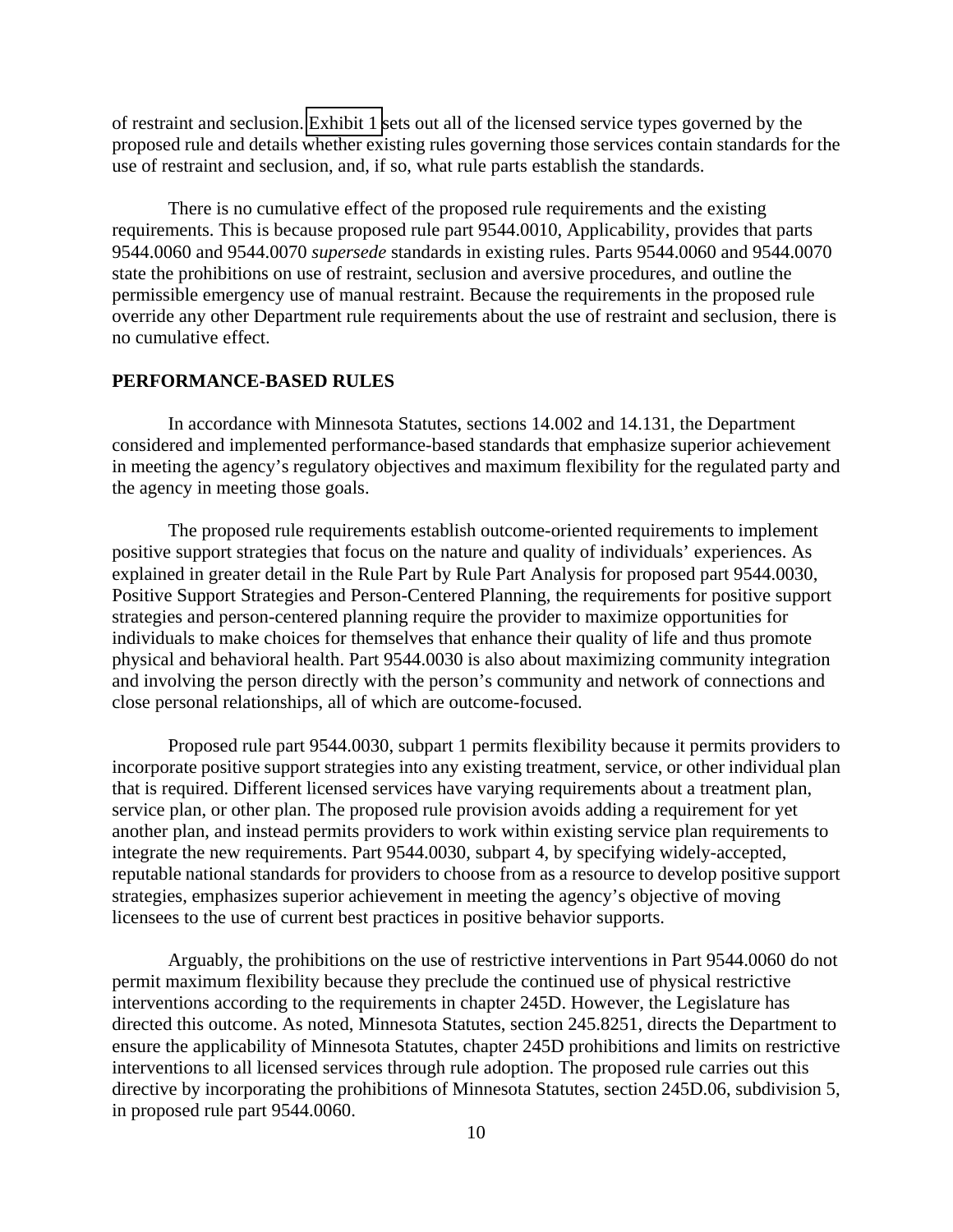The rule permits maximum flexibility for the agency because part 9544.0130, subpart 3, assigns an external program review committee the responsibility to monitor implementation of the proposed rule and make recommendations to the commissioner about policy changes related to these requirements. The committee is comprised of members with expertise in positive supports. This framework permits the commissioner to exercise discretion about future policy direction based on informed input from the committee.

Subpart 3 also provides for the external program review committee to make recommendations to the commissioner after reviewing requests for continued use of a procedure that has been part of an approved positive support transition plan to prevent risk of injury due to self-injurious behavior. This approach also permits flexibility for the commissioner to make a decision deemed appropriate for the circumstances based upon informed input.

#### **ADDITIONAL NOTICE**

**Notice of Hearing: Required Notices.** In accordance with Minnesota Statutes, sections 14.131, 14.14, and 14.23, the Department will publish the Notice of Hearing and the proposed rules in the State Register in December 2014, and send the Notice of Hearing to all persons who have registered with the Department to receive rulemaking notices. As required by Minnesota Statutes, section 14.116, the Department will send copies of the Notice of Hearing, the proposed rules, and the Statement of Need and Reasonableness to the chairs and ranking minority party members of the legislative policy and budget committees with jurisdiction over human services matters. In the Notice of Hearing, the Department will state that a free copy of the proposed rules will be sent to anyone who contacts the Department and requests one.

**Notice of Hearing: Additional Notice Plan.** Minnesota Statutes, sections 14.131 and 14.23, require that this statement contain a description of the Department's efforts to provide additional notice of the proposed rule and hearing to persons who may be affected by the proposed rules.

Select divisions within the Department maintain email lists of stakeholders and/or case managers and lead agencies who have requested to be on such lists. Providers and recipients who have signed up for these lists will receive the Notice of Hearing directly from the Department by email. This will include providers and recipients of disability services, aging and adult services, health care programs, child safety and permanency services, children's mental health services, and chemical dependency services.

The Department's Disability Services Division facilitates the Positive Supports Community of Practice group. This is a group providing information and technical assistance on positive supports to providers of home and community-based services. Providers who have signed up for this group will receive the Notice of Hearing directly from the Department by email.

The Department will send the Notice of Hearing by email to all persons who served on the Rule 40 Advisory Committee or registered for the informal public input sessions during the development of this rule, or submitted a comment at any time related to this rulemaking.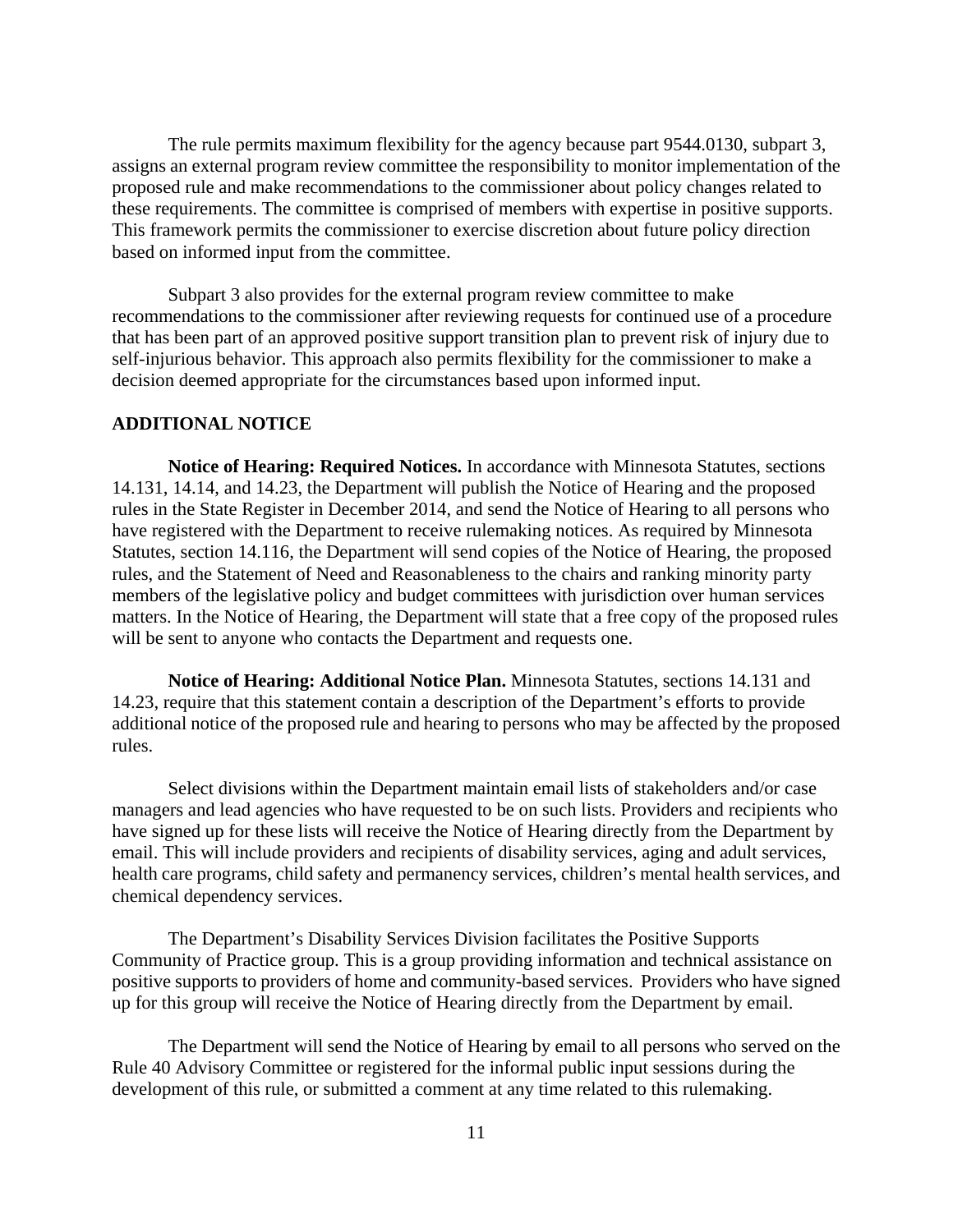In addition, the Department will send the Notice of Hearing to provider associations and advocacy organizations that focus on disability services, aging and adult services, child safety and permanency, mental health services, children's mental health services, chemical dependency services, health care programs, and child care. Notice will be provided by U.S. mail when a postal address is available and by email otherwise.

The Department will also send the Notice of Hearing to managed care organizations and their associations, the Minnesota minority councils, legal services providers, and advisory councils and committees on disabilities, aging, child welfare, mental health, children's mental health, chemical dependency, and child care. Notice will be provided by U.S. mail when a postal address is available, and by email otherwise.

Finally, the Department will send the Notice of Hearing to government agencies, boards and offices whose work intersects with the subject of the proposed rule. These will include the county social services and attorneys, the Departments of Education, Health, Human Rights, and Corrections, boards regarding medical services and social work, and the Attorney General's Office. Notice will be provided by U.S. mail when a postal address is available and by email otherwise.

The Department will publish the Notice of Hearing and the proposed rule on the Department's public website. The Department will also publicize the Notice of Hearing on Provider News, an electronic newsletter for providers enrolled to receive reimbursement from Minnesota's health care programs published twice a month on the Department's website.

## **CONSULTATION WITH MMB ON LOCAL GOVERNMENT IMPACT**

As required by Minnesota Statutes, section 14.131, the Department is in the process of consulting with Minnesota Management and Budget (MMB). On or about December 12, 2014, the Department sent MMB substantially the same documents as those sent to the Governor's Office for review and approval on November 24, 2014. This was done before the Department caused the Notice of Hearing to be published in the State Register. The documents provided include: the Governor's Office Proposed Rule and SONAR Form; the proposed rules; and the SONAR. The Department will submit a copy of the cover correspondence and any response received from Minnesota Management and Budget at the hearing for review by Administrative Law Judge Eric Lipman.

## **DETERMINATION ABOUT RULES REQUIRING LOCAL IMPLEMENTATION**

As required by Minnesota Statutes, section 14.128, subdivision 1, the agency has considered whether these proposed rules will require a local government to adopt or amend any ordinance or other regulation in order to comply with these rules. The agency has determined that they do not because there are no requirements in the rule that apply to local government. The rule governs services to persons with disabilities or age 65 or older, which is not an area in the purview of local units of government.

#### **COST OF COMPLYING FOR SMALL BUSINESS OR CITY**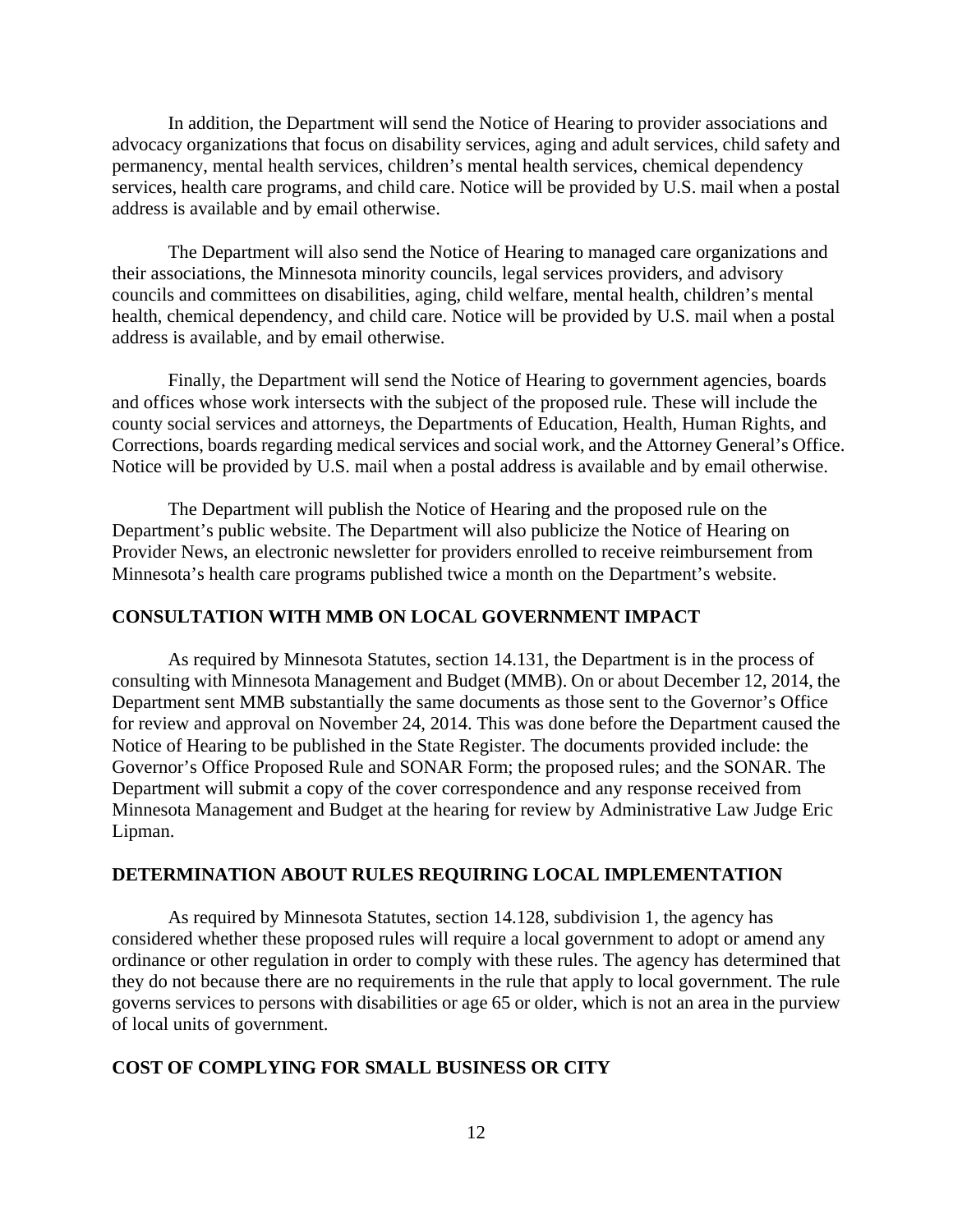As required by Minnesota Statutes, section 14.127, the Department has considered whether the cost of complying with the proposed rules in the first year after the rules take effect will exceed \$25,000 for any small business or small city. The Department has determined that the cost of complying with the proposed rules in the first year after the rules take effect will not exceed \$25,000 for a small business. The proposed rule will have no impact on cities.

The Department made this determination based on the information from the provider described in the Regulatory Analysis (5) above, and other information. First, the provider costs as estimated in the above-noted Regulatory Analysis are roughly \$300 per resident during the first year after the rule takes effect, or just over \$30,000 for that year. That provider offers an array of services, including residential services to 100 persons. A small business would be expected to serve a far smaller target population, and, indeed, likely a population with far fewer persons with high needs. Its costs would therefore be only a fraction of \$30,000, and would not exceed \$25,000.

Similar to the analysis performed by the above-noted provider, the Department also evaluated specific cost factors related to rule implementation. For this estimate, the Department solicited input from a commercial business that serves as a consultant and offers training to Minnesota providers about positive support strategies. The consultant estimated costs to develop policies on positive supports and train staff about using positive supports. The consultant reviewed the proposed rule requirements to develop its estimates. This cost estimate could arguably be on the high side, because a small business could choose to do the policy development in-house more cost-effectively than by hiring a professional, outside consultant.

Based on the consultant's estimates, the cost of policy development during the first year would be roughly \$2,400, and the cost of training would be roughly \$7,900. This amounts to a total of \$10,300. Even if one adds on to this estimate the expense for employee time during training (because employees cannot perform other duties during training), the cost only increases by a few thousand dollars. Thus, the cost for a small business to develop policies and train staff falls substantially below \$25,000.

This analysis does not yet add cost estimates for person-centered planning and quality assurance. Based on the raw data from the above-noted provider, these costs only amount to a fraction of the total cost per person. Some fraction of \$10,300 (or a slightly higher amount, if costs for employee time during training are included in the total), cannot bring the total over \$25,000. Thus, the Department concludes that the cost for a small business during the first year after the rule becomes effective will not exceed \$25,000.<sup>26</sup>

## **LIST OF WITNESSES**

The Department will have staff, including content experts, testify in support of the need for and reasonableness of the proposed rule. The Department does not anticipate having any non-agency witnesses testify in support of the need for and reasonableness of the rule.

#### **RULE-BY-RULE ANALYSIS: PROPOSED NEW RULES.**

Part 9544.0005 **PURPOSE.**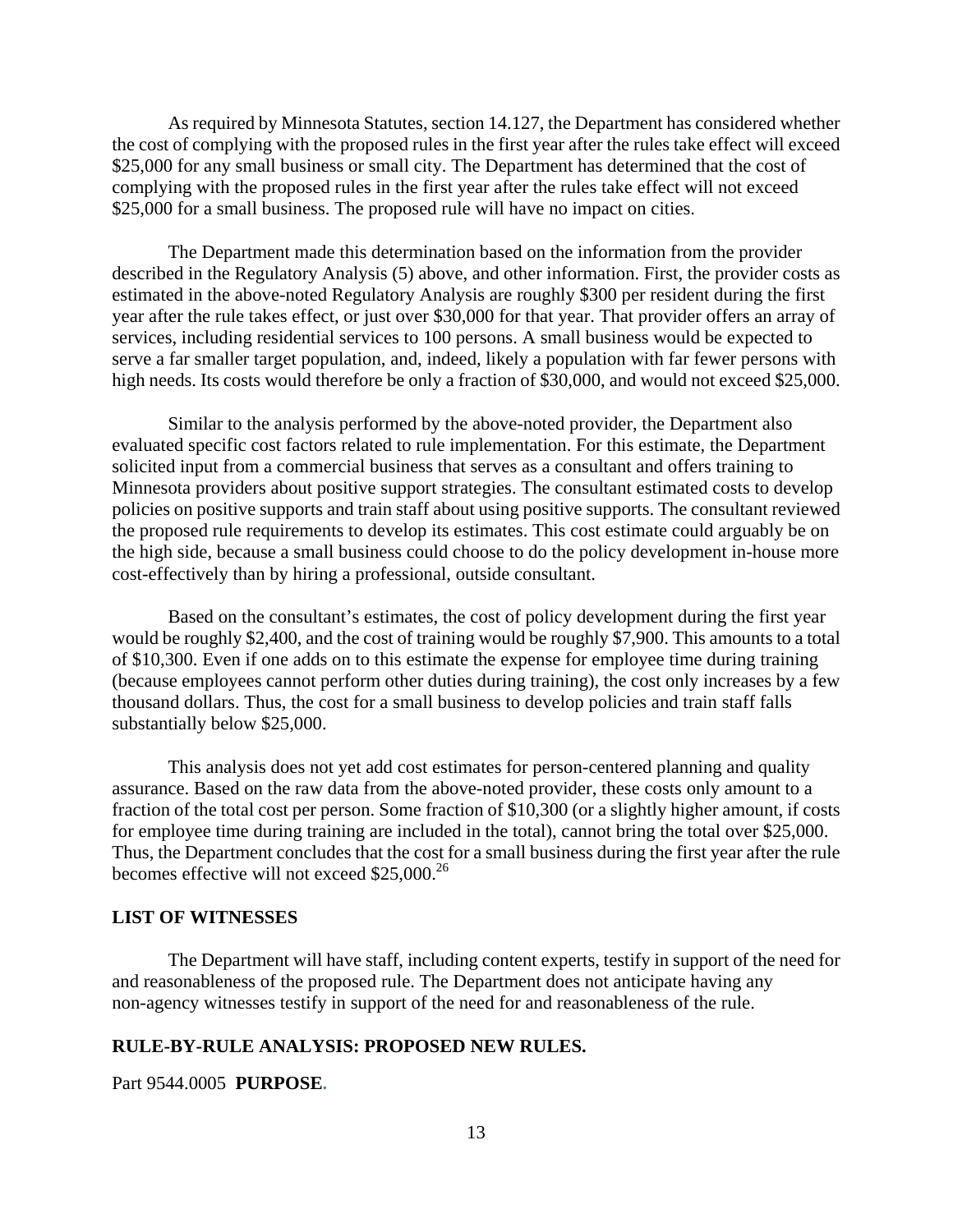This provision is necessary to identify the underlying rule objectives. The primary, overarching objective is to improve of the quality of life of persons with disabilities or age 65 or older who receive Minnesota licensed social services. The rule then generally lays out, in conceptual terms, broad themes about how the objective is meaningfully carried out in the community and in residential settings. Those broad themes provide a preliminary vision for the regulated party about how the rule requirements should play out. Because these are merely broad conceptual approaches, the items are not intended to be rule requirements that the licensing division will enforce by the letter.

 **Item A.** Item A reflects goals consistent with the terms of the Jensen Settlement Agreement, in which the Department agreed to abide by the principles outlined in the landmark U.S. Supreme Court decision *Olmstead v. L.C.,* 527 U.S. 582 (1999). *Olmstead*  is a ruling interpreting the Americans with Disabilities Act that requires states to eliminate unnecessary segregation of persons with disabilities and to ensure that persons with disabilities receive services in the most integrated setting appropriate to their needs. In 2009, President Obama issued a proclamation launching the "Year of Community Living" and directed the United States Department of Justice to work with state officials, disability rights groups and attorneys around the country, and with representatives of the Department of Health and Human Services, to fashion an effective, nationwide program to enforce the integration mandate of the decision. As part of the terms of the Jensen Settlement Agreement, the Department agreed to lead the State of Minnesota to adopt a state Olmstead Plan, under which all Minnesota state agencies commit to work cooperatively to achieve the vision of *Olmstead* for full community integration. The federal court overseeing the implementation of the *Olmstead* decision recently directed the state to enhance its proposed Olmstead Plan further by identifying more specific, actionable goals in the Plan, and these efforts are underway now.

Item A states two specific community integration goals in keeping with the *Olmstead* decision. These two goals, community participation and receiving services in the most integrated setting, are also recommendations of the Rule 40 Advisory Committee.<sup>27</sup> It is now well-accepted that community integration generally leads to more enriched and fulfilling lives for persons with disabilities, as distinguished from the historical practice of segregating persons with disabilities in separate residences and activities. Indeed, it has been found that persons with disabilities often have greater opportunities for learning and development when integrated with others who do not have disabilities. It is necessary and reasonable to describe a vision for a principle that is required under the Americans with Disabilities Act, consistent with the Department's legal obligations in the settlement agreement, and consistent with well-accepted, modern best practices.

The other specific goal stated in item A is person-centeredness. This goal is also reflective of the Rule 40 Advisory Committee's recommendations and consistent with current best practices in providing services to persons with disabilities or age 65 or older. Research shows that when a person-centered thinking approach is adopted in which people make their own choices and determine their own goals, this typically leads to exhibiting lower levels of challenging behavior and enhances the individual's skills for independent living. Person-centeredness has been found to more successfully create an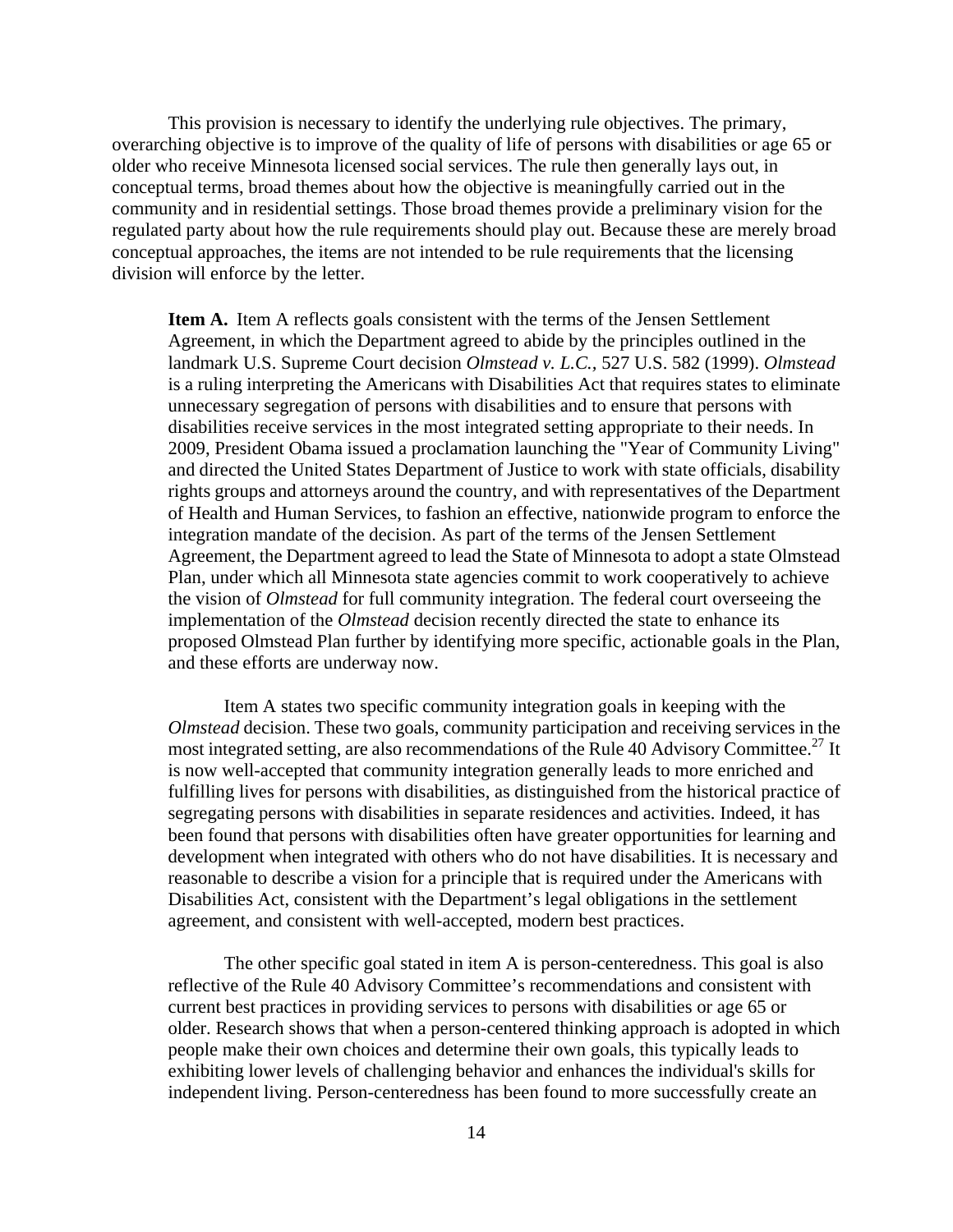environment that promotes the skills needed for independent living.<sup>28</sup>

It is also worth noting that person-centered principles are paralleled by advancements in human rights philosophy around the world. Most international authorities now recognize self-determination as an inalienable right guaranteed to every person. Shifts in the treatment of persons with disabilities or age 65 or older in this country are reflective of that trend, especially when contrasted with historical practices of the state or a guardian making decisions for a person, rather than placing the person and his or her individual values and needs at the center of planning for services, supports, where to live, and daily activities.

**Item B.** Item B is also consistent with the Rule 40 Advisory Committee's emphasis on enhancement of a person's quality of life.<sup>29</sup> Enrichment of lives is a cornerstone of the positive behavior supports model.30 Likewise, this principle is inherent in the Department of Human Services' expressed mission. The Department's mission includes providing safety nets and tools to empower persons to progress from basic needs to self-determination and a higher quality of life. It is reasonable to describe a vision that is consistent with the objectives of positive support strategies, and consistent with the Department's own mission.

**Item C.** Item C incorporates current best practices and the Rule 40 Advisory Committee recommendations that the rule require collaborative decision-making.<sup>31</sup> Collaboration is another basic tenet of the model of positive behavior supports.<sup>32</sup> The professional literature supports that when a person is involved in creating their own goals, the person is ordinarily far more motivated to achieve them. It is reasonable to describe this quality for an environment in which positive support strategies are to be developed.

**Item D.** Item D incorporates current best practices and the Rule 40 Advisory Committee recommendations that the rule focuses on improving a person's skills and facilitating their ability to achieve personal goals.<sup>33</sup> Skill-building serves the other goals of the positive supports model, and is another basic tenet. It is reasonable to describe a vision for activities that foster a person's autonomy.

among tasks or activities.<sup>34</sup> **Item E.** Item E sets out the goal of increasing a person's self-determination abilities by actively encouraging, supporting, training and recognizing a person's freedom to make their own choices. This also supports the purpose of self-determination. Research supports the value of self-determination. Persons who display challenging behavior often exhibit lower rates of challenging behavior when they are encouraged to make their own choices

**Item F.** Item F describes the importance of person-centered planning, to show that an optimal environment entails organizational staff who work to promote outcomes valued by the person and their circle of support, as distinguished from the outcomes valued by service providers and service planners. As noted in Regulatory Analysis factor (6), the Centers for Medicare and Medicaid have updated regulation describing the qualities of home and community-based services, and one of these qualities is person-centered planning. It is necessary for the Department to fulfill its obligation to ensure that Minnesota's Medical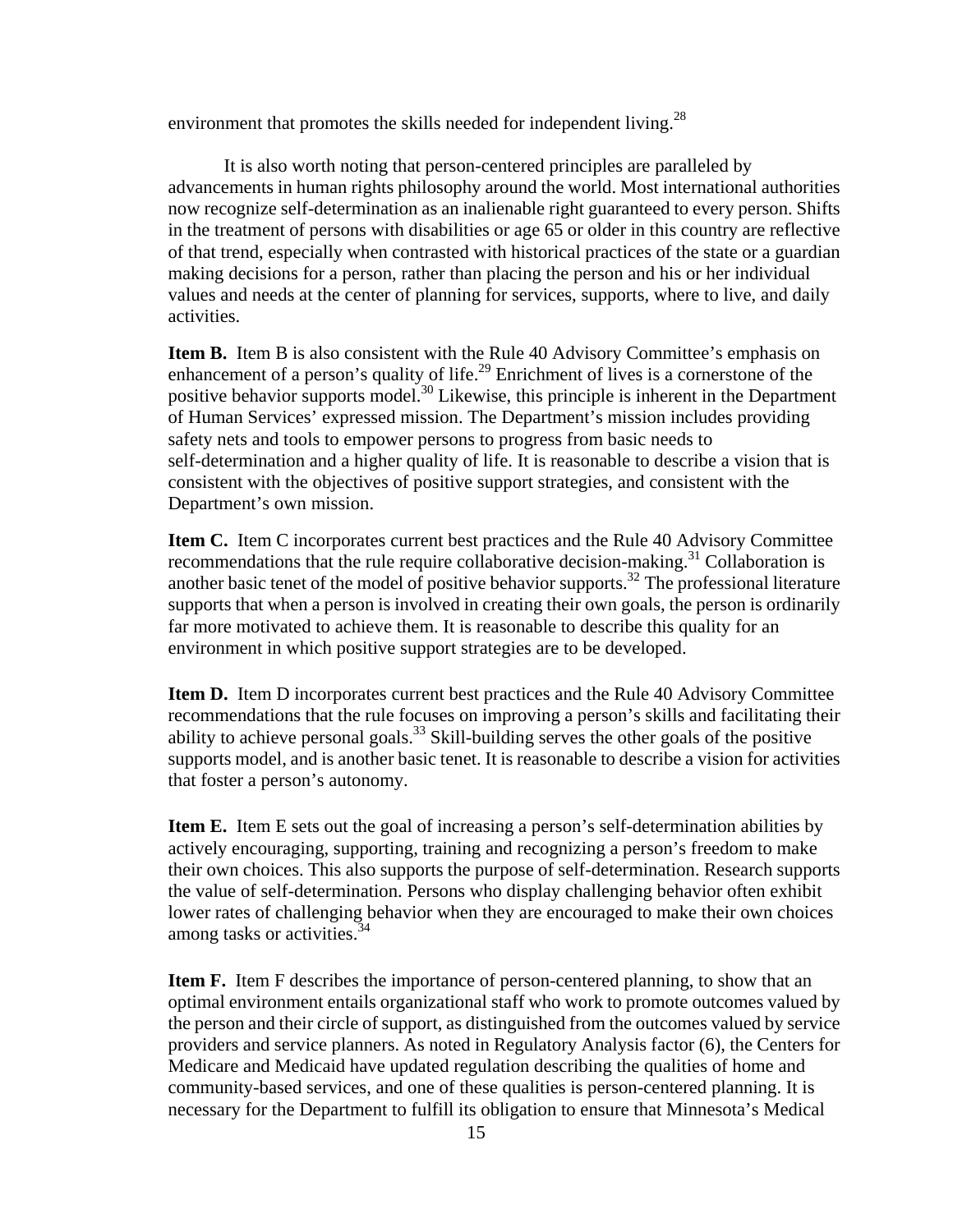Assistance program fully complies with the letter and spirit of federal law.

**Item G.** Item G reflects the goal that all persons receiving services be treated with respect. This goal speaks to abhorrent and outdated practices, when, years ago, and even in some outlier situations in our state and country today, persons with disabilities were treated in a demeaning, derogatory manner. It is reasonable to state a basic expectation that is consistent with the positive behavior support model.

**Item H.** Item H reflects the principle that any use of an aversive or deprivation procedure diminishes the quality of life of a person. This is consistent with fulfilling a major focus of the Jensen Settlement Agreement. Consistent with current best practices, aversive or deprivation procedures are now generally considered to be a form of abuse. It is necessary and reasonable that the rule recognize the broad objective of eliminating aversive and deprivation procedures in Minnesota licensed social services.

multiple licenses have a consistent set of standards across services. **Item I.** Item I describes a vision in which a consistent set of standards is established for all Department-licensed providers for responding to behavior. It is reasonable to foster practices such that persons served by multiple providers will receive similar treatment across different settings. It is also reasonable to ensure that providers who operate under

**Item J.** Item J describes the vision of building the knowledge and competence of providers to support organizational culture change and a shift in practices consistent with the principles of person-centered planning, community integration, and positive support strategies. This item speaks to the need for provider training components, which is a foreshadowing of specific and enforceable requirements to this end in proposed rule part 9544.0090.

#### Part 9544.0010 **APPLICABILITY.**

This provision identifies who is governed by the rules. It is necessary and reasonable to clearly describe which entities the rule will govern.

 Subpart 1. **Applicability to providers licensed under Minnesota Statutes, chapter 245D.** The rule applies to all services and facilities licensed by the Department under Minnesota Statutes, chapter 245D. The provision is consistent with the legislative directive in Minnesota Statutes, section 245.8251, subdivision 1. It is reasonable and necessary that the rule set out requirements that are consistent with the rulemaking authority established by the legislature.

Subpart 2. **Applicability to other licensed services and settings.** The rule also applies to all Department-licensed services and facilities when providing services to persons with a developmental disability or related condition. All services licensed by the Department are governed by the Human Services Licensing Act, Minnesota Statutes, chapter 245A. Thus, any service governed by that chapter is also governed by the proposed new rule. This is consistent with the legislative directive in the rulemaking authority in Minnesota Statutes, section 245.8251, subdivision 1. It is reasonable and necessary that the rule set out requirements that are consistent with the rulemaking authority established by the legislature. The provision also fulfills an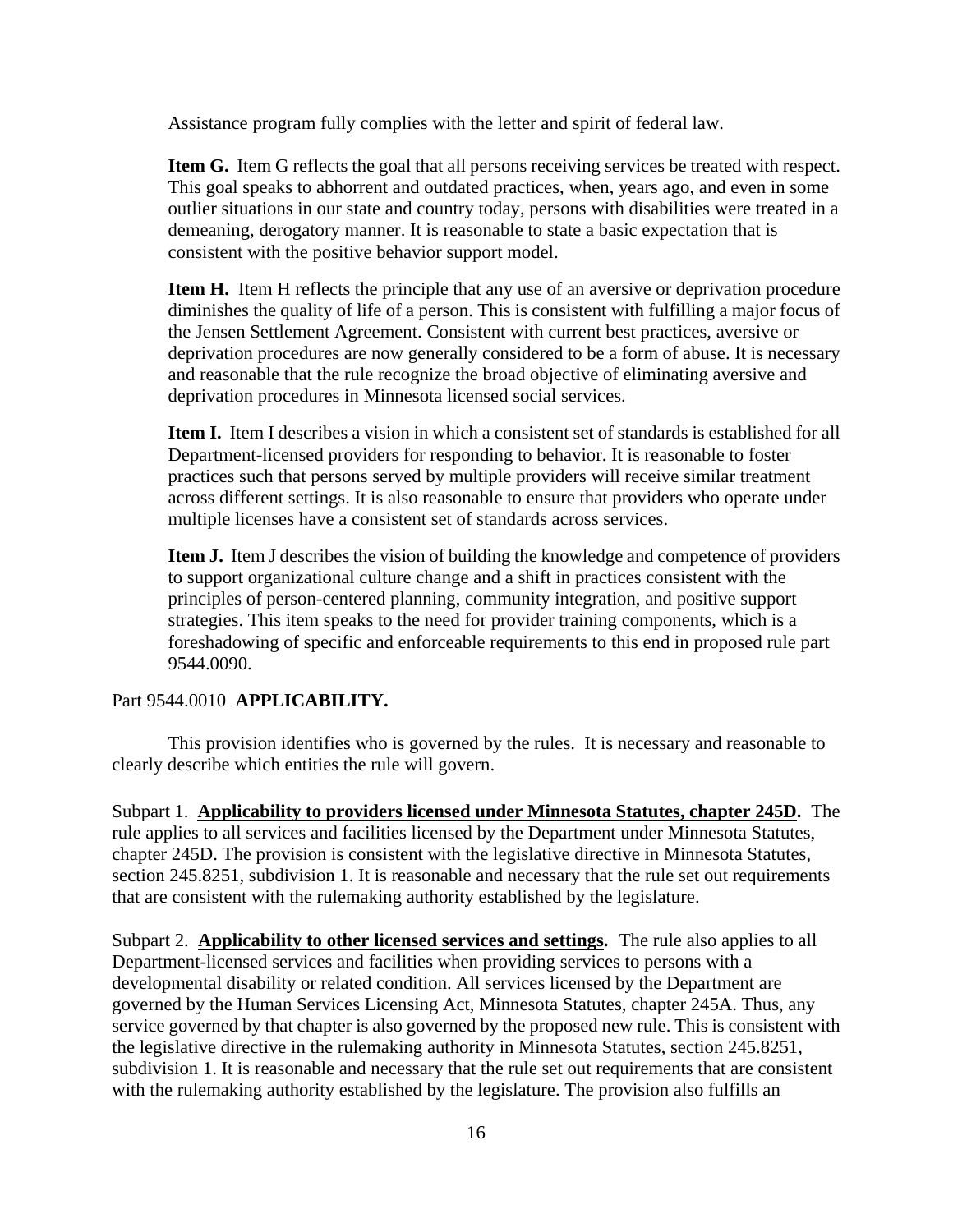objective of the Rule 40 Advisory Committee that the rule have broad application to all Department licensees.<sup>35</sup>

 Subpart 3. **Related law.** The rule supplements existing rules and statutes applicable to providers, depending on their license type. Providers continue to be governed by those requirements; the application of the proposed rule is in conjunction with those requirements. Specific situations in which standards in existing Department rules must be read in conjunction with the requirements of the proposed new rule are discussed in Regulatory Analysis factor (7). It is reasonable to outline the specific rules and statutes that must be considered in the application of the proposed rule.

Subpart 4. **Standards governing the use of restrictive interventions.** This rule part states that the new rule will supersede any existing standards in other state rules regarding the use of restrictive interventions. [Exhibit 1 l](#page-70-0)ists Department-licensed services and shows instances when a provision about the use of restraint and seclusion already exists in rule for that service type. This provision eliminates confusion about which requirements will apply when existing rules governing a particular service also address the use of restraint and seclusion. It is reasonable and necessary to make clear which rule provision will control.

# Part 9544.0020 **DEFINITIONS.**

This rule part defines words and phrases that have a meaning specific to parts 9544.0005 to 9544.0140, that may have several possible interpretations, or that need exact definitions to be consistent with statute. It is necessary to define such words and phrases to ensure that the meaning of the rule is clear.

Subpart 1. **Scope.** This provision is needed to clarify that the definitions apply to the entire sequence of parts 9544.0005 to 9544.0140. It is also necessary and reasonable to clarify that the terms used in parts 9544.0005 to 9544.0140 that are defined in Minnesota Statutes, chapter 245D, have the meanings given in Minnesota Statutes, chapter 245D. The requirements in Minnesota Statutes, chapter 245D, "Home and Community- Based Services Standards," are used in the rule and form a foundation for the rule. The incorporation of the statutory requirements into the rule makes these chapter 245D requirements, in effect, applicable to all Department-licensees governed by the rule and provides consistency and clarity among the rules parts and other applicable statutes.

Subpart 2. **Aversive procedure.** This provision is needed to specify what is meant by the term "aversive procedure" and to clarify that the term has the same meaning given in Minnesota Statutes, section 245D.02, subdivision  $2b$ <sup>36</sup> This definition is necessary to clarify that the use of the term in the rule parts is consistent with the definition of the term given in statute. Referencing the statute where the term is defined is a reasonable way to ensure consistency.

Subpart 3. **Behavior intervention report form.** This definition is necessary because the term "behavior intervention report form" has a meaning specific to these rule parts and providers governed by these rules need to know what data elements are in a behavior intervention report form in order to comply. A behavior intervention report form will be used by providers to report certain instances of the use of restrictive interventions and incidents. It is reasonable to state that the data collected in the form will be in accordance with Minnesota Statutes, section 245.8251,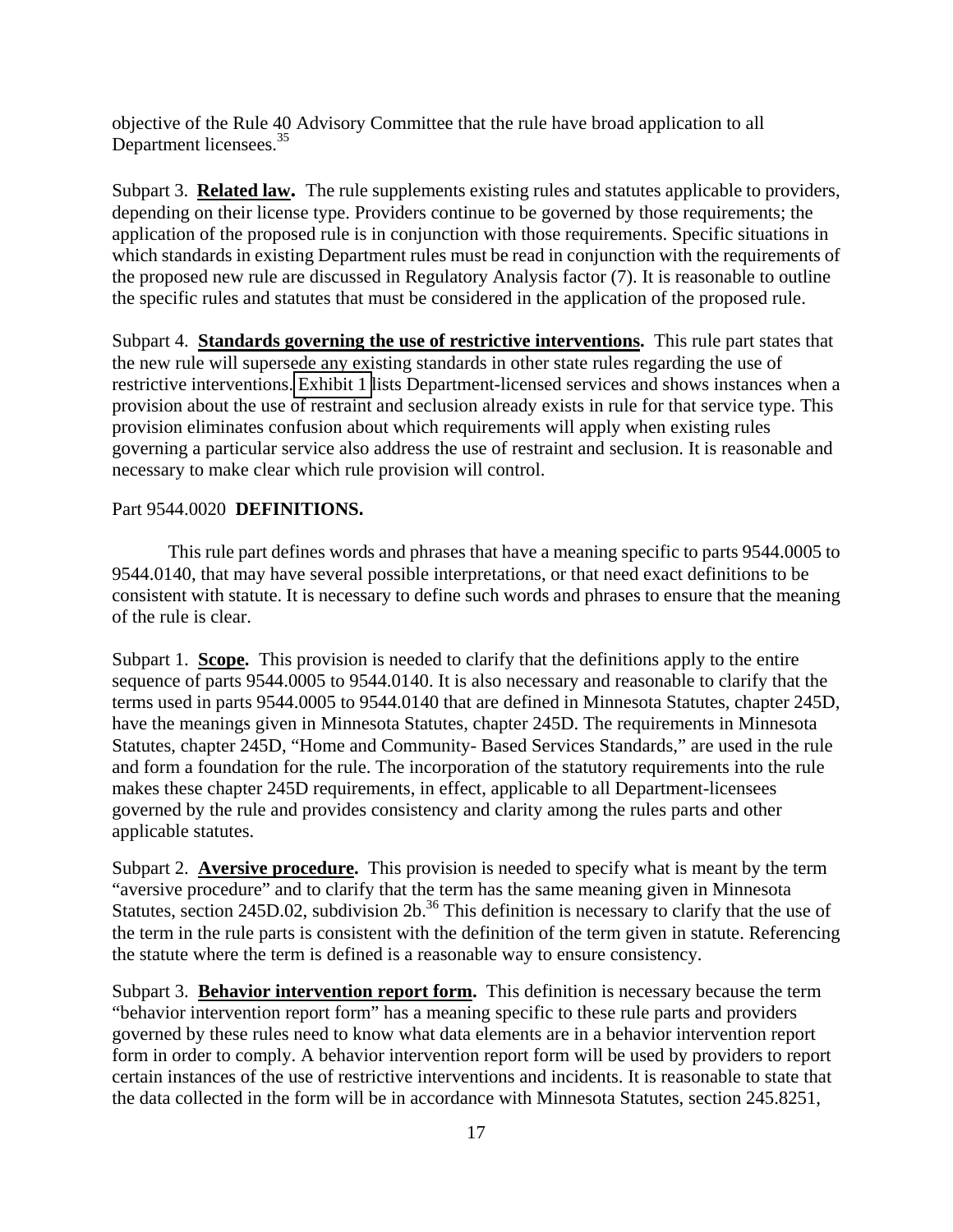subdivision 2, because this subdivision states that the commissioner, with stakeholder input, will identify data elements specific to incidents of emergency use of manual restraint and positive support transition plans.

Subpart 4. **Case manager.** This provision is needed to specify what is meant by the term "case manager" and to clarify that the term has the same meaning given in Minnesota Statutes, section 245D.02, subdivision  $3^{37}$  This definition is necessary to clarify that the use of the term in the rule parts is consistent with the definition of the term given in statute. Referencing the statute where the term is defined is a reasonable way to ensure consistency.

Subpart 5. **Chemical restraint.** This provision is needed to specify what is meant by the term "chemical restraint" and to clarify that the term has the same meaning given in Minnesota Statutes, section 245D.02, subdivision  $3b$ <sup>38</sup>. This definition is necessary to clarify that the use of the term in the rule parts is consistent with the definition of the term given in statute. Referencing the statute where the term is defined is a reasonable way to ensure consistency.

Subpart 6. **Child with severe emotional disturbance.** This provision is needed to specify what is meant by the term "child with severe emotional disturbance" and to clarify that the term has the same meaning given in Minnesota Statutes, section 245.4871, subdivision  $6^{39}$  This definition is necessary to clarify that the use of the term in the rule parts is consistent with the definition of the term given in statute. Referencing the statute where the term is defined is a reasonable way to ensure consistency.

Subpart 7. **Commissioner.** This definition is needed to establish that the "commissioner" referred to throughout the rule parts is the commissioner of the Department of Human Services. The commissioner of human services is the commissioner specifically directed by Minnesota Statutes, section 245.8251, to promulgate the rules. Substituting the word "commissioner" instead of "commissioner of the Department of Human Services" or "commissioner of human services" contributes to the brevity and clarity of the rule parts.

Subpart 8. Crisis respite services. This definition is necessary to clarify the meaning of "crisis" respite services" in the rules. It is reasonable to clarify that crisis respite services can be either in-home or out-of-home short-term care since respite services might take place in either setting and are supposed to be short-term temporary services. It is also reasonable to clarify that crisis respite services are "intervention strategies to a person to address medical or behavioral needs" because the goal of crisis respite services are to provide solutions to resolve crisis and could address either a person's medical or behavioral needs. It is reasonable to state that the purpose of crisis respite services is to "support the caregiver or protect the person or others living with the person" because crisis respite services can be used to support a caregiver when the caregiver is unable to provide the necessary intervention to a person receiving services. Additionally, crisis respite services could be used to protect a caregiver or persons living with the person to prevent or minimize future crisis situations and increase the likelihood of maintaining the person receiving services in the community.

Subpart 9. **Cultural competence.** This provision is needed to specify what is meant by the term "cultural competence" and to clarify that the term has the same meaning given in Minnesota Statutes, section 245D.02, subdivision 4e.<sup>40</sup> This definition is necessary to clarify that the use of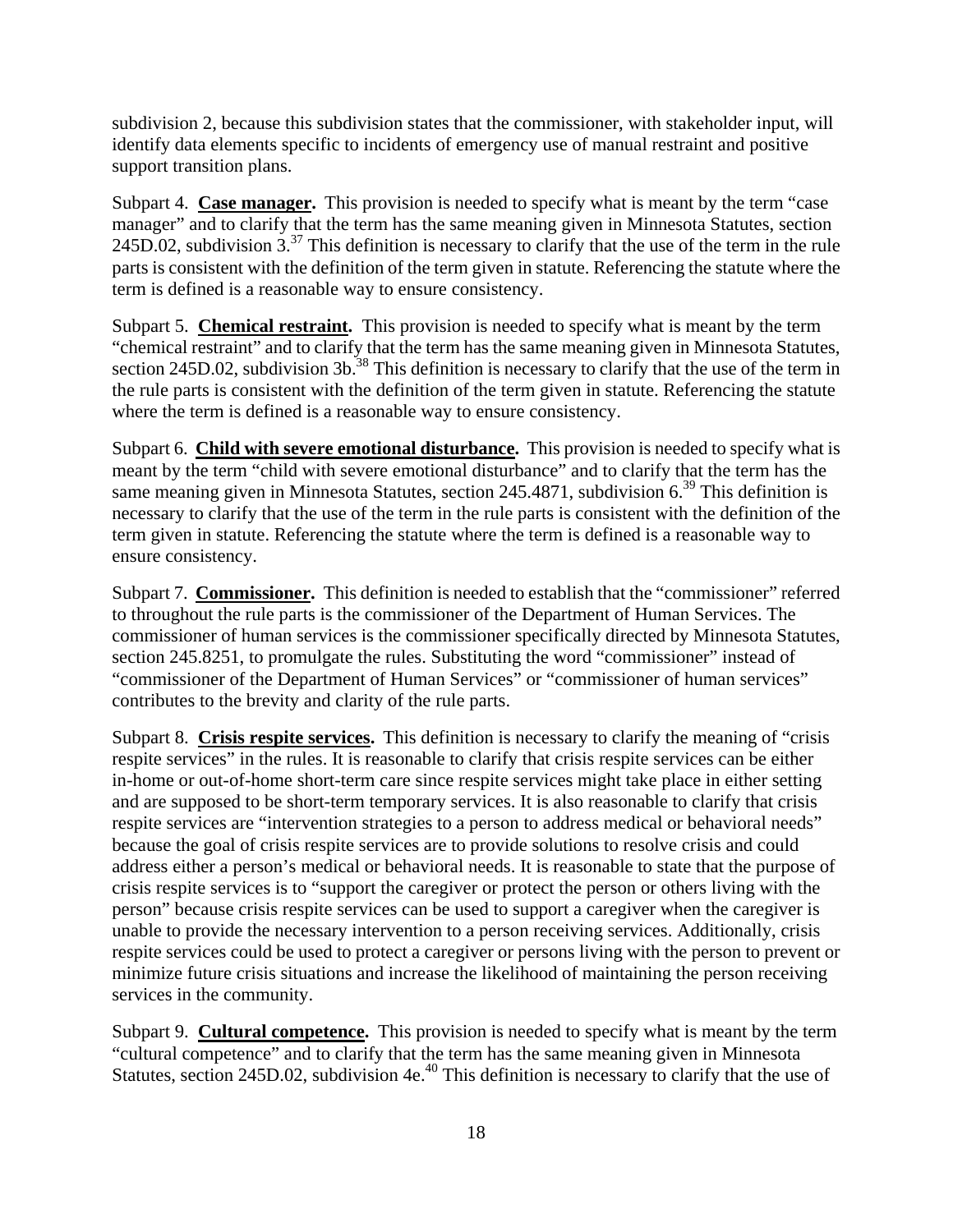the term in the rule parts is consistent with the definition of the term given in statute. Referencing the statute where the term is defined is a reasonable way to ensure consistency.

Subpart. 10. **Deprivation procedure.** This provision is needed to specify what is meant by the term "deprivation procedure" and to clarify that the term has the same meaning given in Minnesota Statutes, section 245D.02, subdivision  $5a<sup>41</sup>$ . This definition is necessary to clarify that the use of the term in the rule parts is consistent with the definition of the term given in statute. Referencing the statute where the term is defined is a reasonable way to ensure consistency.

Subpart 11. **Developmental disability or related condition.** This provision is needed to specify what is meant by the term "developmental disability or related condition" and to clarify that the term has the same meaning given in Minnesota Rules, part 9525.0016, subpart 2, items A to E.<sup>42</sup> This definition is necessary to clarify that the use of the term in the proposed rule parts is consistent with the definition of the term given in the rules that establish the standards to be met by county boards or others authorized by the commissioner to provide case management and govern the planning, development, and provision of services to persons with developmental disabilities. Referencing the rule definition where the term is defined is a reasonable way to ensure consistency.

Subpart 12. **Direct support staff.** This provision is needed to specify what is meant by the term "direct support staff" and to clarify that the term has the same meaning given in Minnesota Statutes, section 245D.02, subdivision 6a.<sup>43</sup> This definition is necessary to clarify that the use of the term in the rule parts is consistent with the definition of the term given in statute. Referencing the statute where the term is defined is a reasonable way to ensure consistency.

Subpart 13. **Emergency use of manual restraint.** This provision is needed to specify what is meant by the term "emergency use of manual restraint" and to clarify that the term has the same meaning given in Minnesota Statutes, section 245D.02, subdivision 8a.44 This definition is necessary to clarify that the use of the term in the rule parts is consistent with the definition of the term given in statute. Referencing the statute where the term is defined is a reasonable way to ensure consistency.

Subpart 14. **Expanded support team.** This provision is needed to specify what is meant by the term "expanded support team" and to clarify that the term has the same meaning given in Minnesota Statutes, section 245D.02, subdivision 8b.<sup>45</sup> This definition is necessary to clarify that the use of the term in the rule parts is consistent with the definition of the term given in statute. Referencing the statute where the term is defined is a reasonable way to ensure consistency.

Subpart 15. **External program review committee.** This provision is needed to specify what is meant by the term "external program review committee" which is a specific term used in the rules. It is necessary to clarify that the term "external program review committee" means the committee appointed by the commissioner as described in Minnesota Statutes, section 245.8251, subdivisions 3 and 4, because the statute describes the purpose and the composition of the external program review committee. Referencing the statute where the committee is described is a reasonable way to ensure consistency.

Subpart 16. **External qualified professional.** This subpart is needed to define the term "external qualified professional." This definition is reasonable because recipients receiving services that are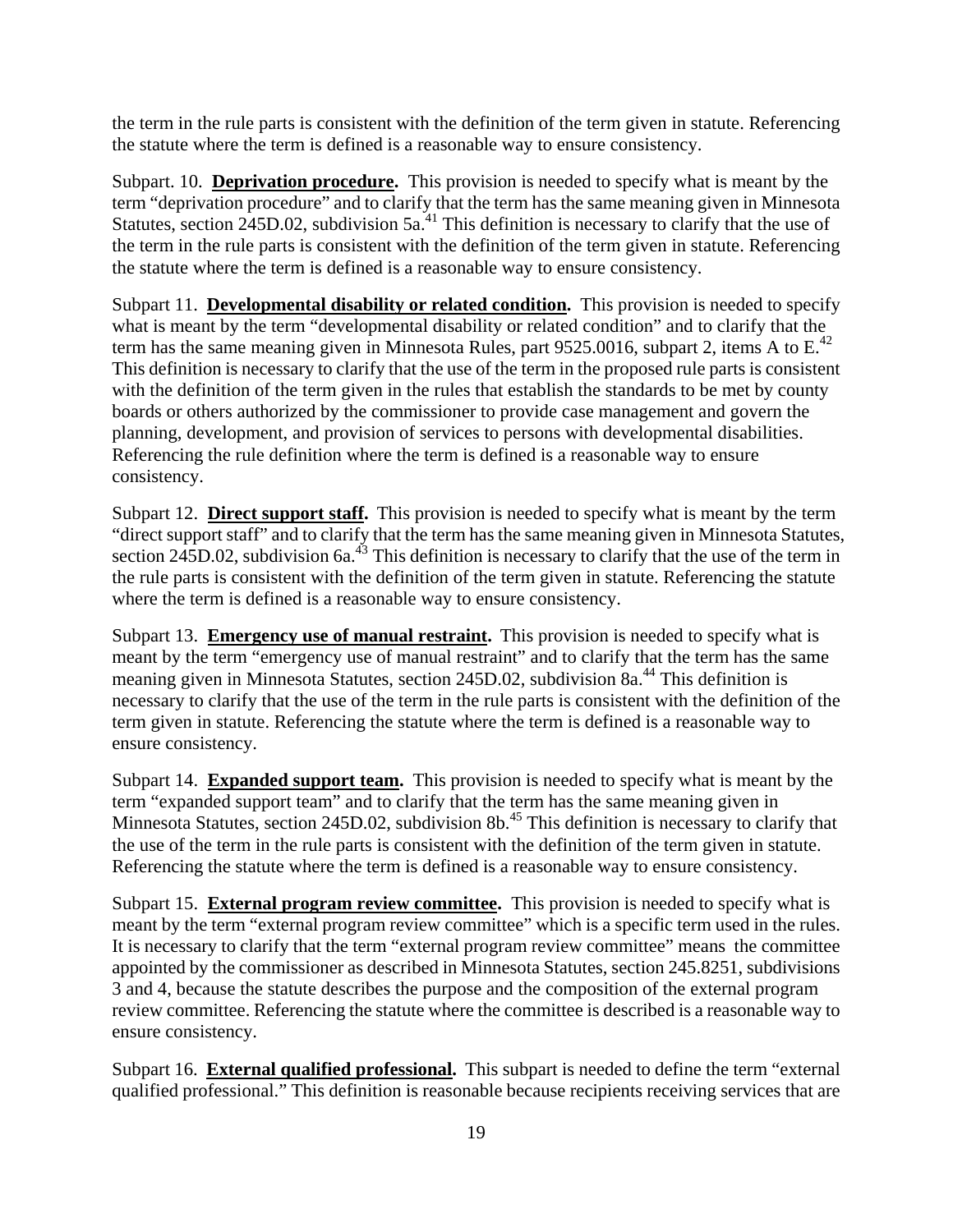governed by the rule may require a functional behavior assessment which must be performed by a qualified professional or an external qualified professional. It is reasonable to distinguish between a qualified professional and an external qualified professional and to state that an external qualified professional must possess the same credentials and qualifications as a qualified professional as defined under subpart 46. This ensures that an external qualified professional has the same credentials and qualifications as a qualified professional and ensures consistency and quality between persons performing a functional behavioral assessment.

Subpart 17. **Family foster care.** This provision is needed to specify what is meant by the term "family foster care" and to clarify that the term has the same meaning given in Minnesota Statutes, section 245D.02, subdivision 8c.<sup>46</sup> This definition is necessary to clarify that the use of the term in the rule parts is consistent with the definition of the term given in statute. Referencing the statute where the term is defined is a reasonable way to ensure consistency.

Subpart 18. **Faradic shock.** This term requires definition because it is a term with a specific meaning in the rules. Faradic shock is a prohibited technique. "Faradic shock" means of or pertaining to a discontinuous, asymmetric, alternating or direct current from the second winding of an induction coil. This definition is reasonable because the Rule 40 Advisory Committee studied the literature, regulations from other States, and standards for current best practices, and determined this was the best, current definition.

Subpart 19. **Forms and instructions.** This provision is needed to specify that the term "forms and instructions" referenced in the rule are the same forms and instructions referenced in Minnesota Statutes, section 245D.06, subdivision 8, paragraph (a). Minnesota Statutes, section 245D.06, subdivision 8, paragraph (a) states that license holders will develop a positive support transition plan on the forms and in a manner prescribed by the commissioner. It is reasonable and necessary to reference Minnesota Statutes, section 245D.06, subdivision 8, paragraph (a), because the positive support transition plan is written on the forms and instructions referenced in the statute and the positive support transition plan is a central part of a person's care.

Subpart 20. **Functional behavior assessment**. This term requires definition because it is a term with a specific meaning in the rules. A "functional behavior assessment" is an assessment that operationally defines the interfering behaviors, identifies the situations in which the interfering behaviors are likely to occur and not occur, and generates a hypothesis of why the behavior occurs. This definition is reasonable because the Rule 40 Advisory Committee studied the literature, regulations from other States, and standards for current best practices, and determined this was the best, current definition. This definition is standard in the industry of behavioral sciences.

**Item A.** It is reasonable for Item A to require that a functional behavior assessment include biological factors such as medical assessment or dental assessment since an interfering behavior may be triggered by a medical or dental condition. An important part of a functional behavior assessment is to look beyond the behavior and evaluate all factors, including medical factors, that could trigger an interfering behavior.

**Item B.** It is reasonable for item B to require that a functional behavior assessment include psychological factors such as a diagnostic assessment or a suicidality assessment, since an interfering behavior may be triggered by a co-existing psychological disorder. It is not uncommon for persons with developmental disabilities to also have a mental illness. Some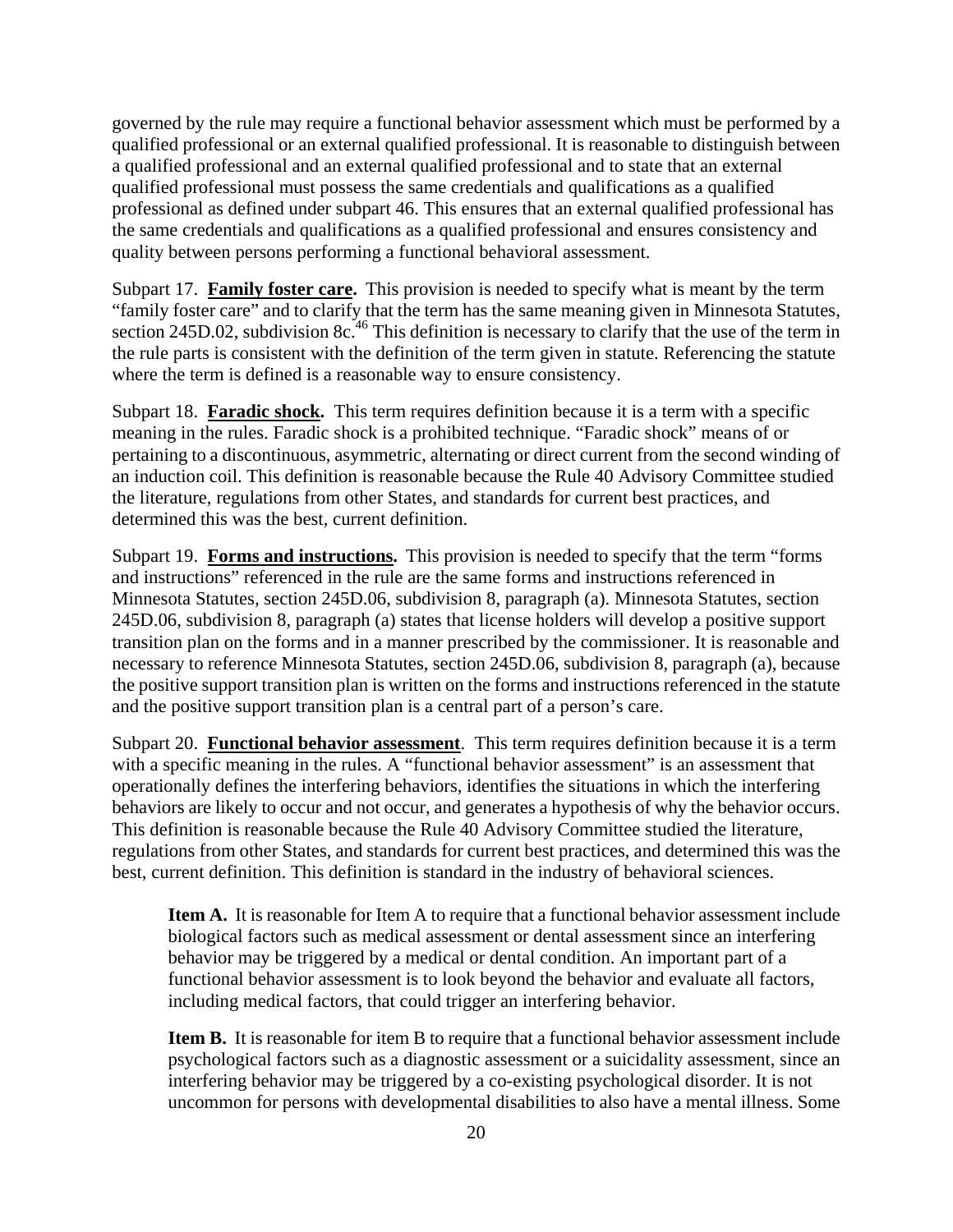common mental illnesses among persons with developmental disabilities may be personality disorders, affective disorders, anxiety disorders, psychotic disorders, avoidant disorders, and paranoid personality disorders. An important part of a functional behavior assessment is to look beyond the behavior and evaluate all factors, including psychological factors, that could trigger an interfering behavior.

**Item C.** Item C is a reasonable factor to include in a functional behavior assessment because environmental factors may be associated with the occurrence of an interfering behavior. It is reasonable to state that data may be collected through direct observation because other data collection procedures such as surveys, reports, or questionnaires may not be as effective as observing the person in their usual environment. It is also reasonable to include interviews with a significant individual in the person's life because these significant individuals are typically the ones who care the most about the person receiving care and know the most about him or her. As a result, they would be better situated than most others to understand the history and behavior of the person, and possibly an interfering behavior.

**Item D.** It is reasonable for item D to include an assessment of the quality of life indicators based on a person's goals and needs within each domain of a meaningful life in a functional behavior assessment because if quality of life indicators are addressed, a variety of interfering behaviors may be eliminated or reduced.

Subpart 21. **Home and community-based services.** This provision is needed to specify what is meant by the term "home and community-based services" and to clarify that the term has the same meaning given in Minnesota Statutes, section 245D.02, subdivision 10.47 This definition is necessary to clarify that the use of the term in the rule parts is consistent with the definition of the term given in statute. Referencing the statute where the term is defined is a reasonable way to ensure consistency.

Subpart 22. **Interfering Behavior.** This term requires definition because it is a term with a specific meaning in the rules. "Interfering behavior" means a behavior or psychiatric symptom that prevents a person from a more integrated setting or from participation in the most integrated setting. This definition is reasonable because the Rule 40 Advisory Committee studied the literature, regulations from other States, and standards for current best practices, and determined this was the best, current definition.

Subpart 23. Legal representative. This provision is needed to specify what is meant by the term "legal representative" and to clarify that the term has the same meaning given in Minnesota Statutes, section 245D.02, subdivision 12.<sup>48</sup> This definition is necessary to clarify that the use of the term in the rule parts is consistent with the definition of the term given in statute. Referencing the statute where the term is defined is a reasonable way to ensure consistency.

Subpart 24. **Level program.** This term requires definition because it is a term with a specific meaning in the rules. Level programs are prohibited if they entail a response cost procedure. "Level program" means a type of program in which participants move up and sometimes down a hierarchy of levels contingent on meeting specific performance criteria with respect to target behavior. Moving up a level gains access to more privileges and the person is expected to demonstrate more independence. Moving down a level reduces privileges and provides access to a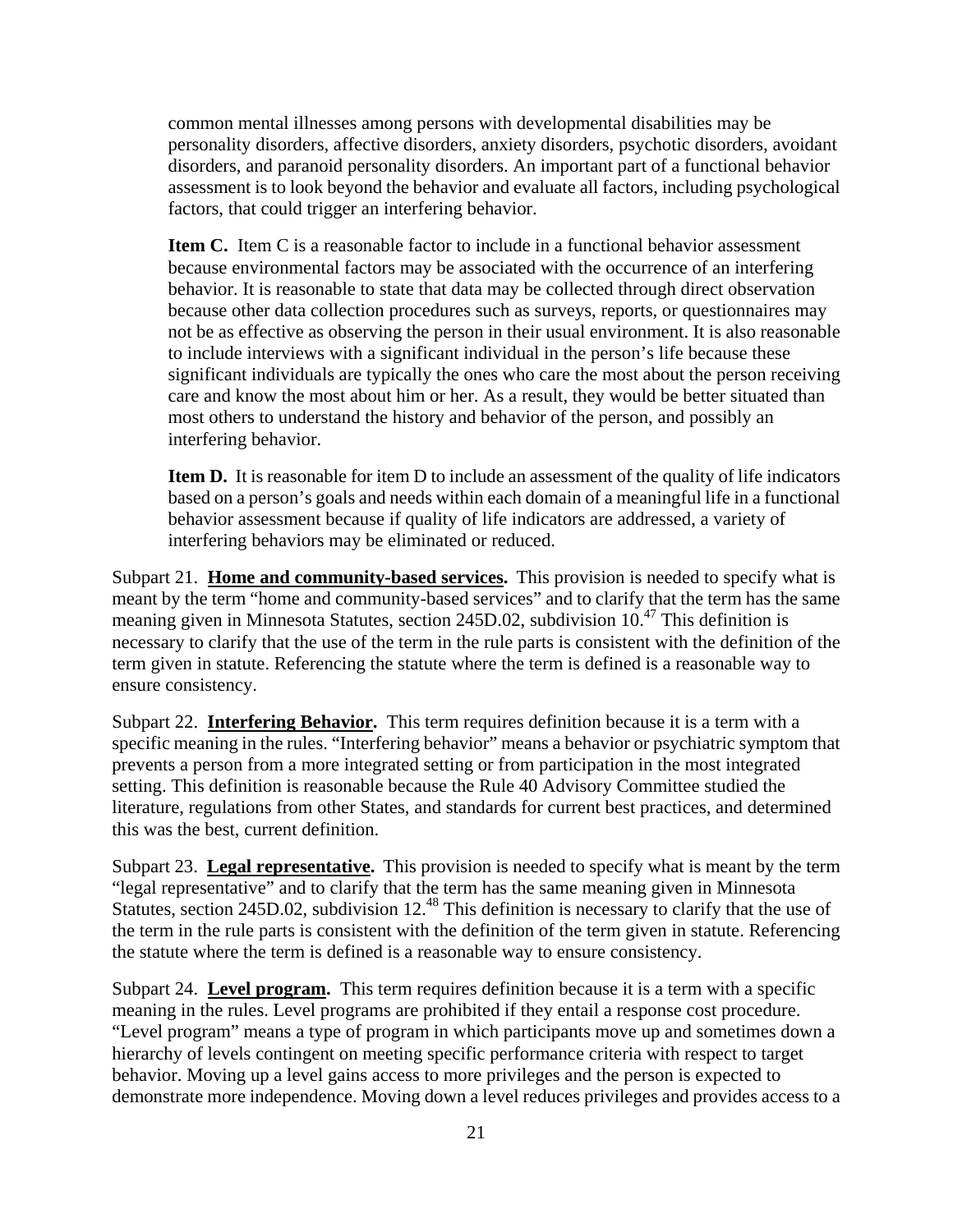smaller universe of opportunities, which may be a response cost procedure (i.e., negative punishment). This definition is reasonable because the Rule 40 Advisory Committee studied the literature, regulations from other States, and standards for current best practices, and determined this was the best, current definition.

Subpart 25. License. This provision is needed to specify what is meant by the term "license" and to clarify that the term has the same meaning given in Minnesota Statutes, section 245A.02, subdivision  $8^{49}$ . This definition is necessary to clarify that the use of the term in the rule parts is consistent with the definition of the term given in statute. Referencing the statute where the term is defined is a reasonable way to ensure consistency.

Subpart 26. **License holder**. This provision is needed to specify what is meant by the term "license holder" and to clarify that the term has the same meaning given in Minnesota Statutes, section 245D.02, subdivision 15.<sup>50</sup> This definition is necessary to clarify that the use of the term in the rule parts is consistent with the definition of the term given in statute. Referencing the statute where the term is defined is a reasonable way to ensure consistency.

Subpart 27. **Manual restraint.** This provision is needed to specify what is meant by the term "manual restraint" and to clarify that the term has the same meaning given in Minnesota Statutes, section 245D.02, subdivision  $15a$ <sup>51</sup>. This definition is necessary to clarify that the use of the term in the rule parts is consistent with the definition of the term given in statute. Referencing the statute where the term is defined is a reasonable way to ensure consistency.

Subpart 28. Mechanical restraint. This provision is needed to specify what is meant by the term "mechanical restraint" and to clarify that the term has the same meaning given in Minnesota Statutes, section 245D.02, subdivision 15b.<sup>52</sup> This definition is necessary to clarify that the use of the term in the rule parts is consistent with the definition of the term given in statute. Referencing the statute where the term is defined is a reasonable way to ensure consistency.

It is further reasonable to clarify that a mechanical restraint does include use of an auxiliary device used to ensure that a person does not unfasten a seat belt as the Rule 40 Advisory Committee members deemed that seat belt restraints were indistinguishable from other mechanical restraints.

**Item A.** It is reasonable to differentiate that a mechanical restraint does not include a seat belt required under Minnesota Statutes, section 169.686, since seat belts are required by law and protect vehicle occupants, reduce the impact of collisions, and minimize injuries.

**Item B.** It is reasonable to differentiate that a mechanical restraint does not include a child passenger restraint system under Minnesota Statutes, section 245A.18, subdivision 1, since child passenger restraint systems are required by law and protect vehicle occupants, reduce the impact of collisions, and minimize injuries.

Subpart 29. **Medication.** This provision is needed to specify what is meant by the term "medication" and to clarify that the term has the same meaning given in Minnesota Statutes, section 245D.02, subdivision 16.<sup>53</sup> This definition is necessary to clarify that the use of the term in the rule parts is consistent with the definition of the term given in statute. Referencing the statute where the term is defined is a reasonable way to ensure consistency.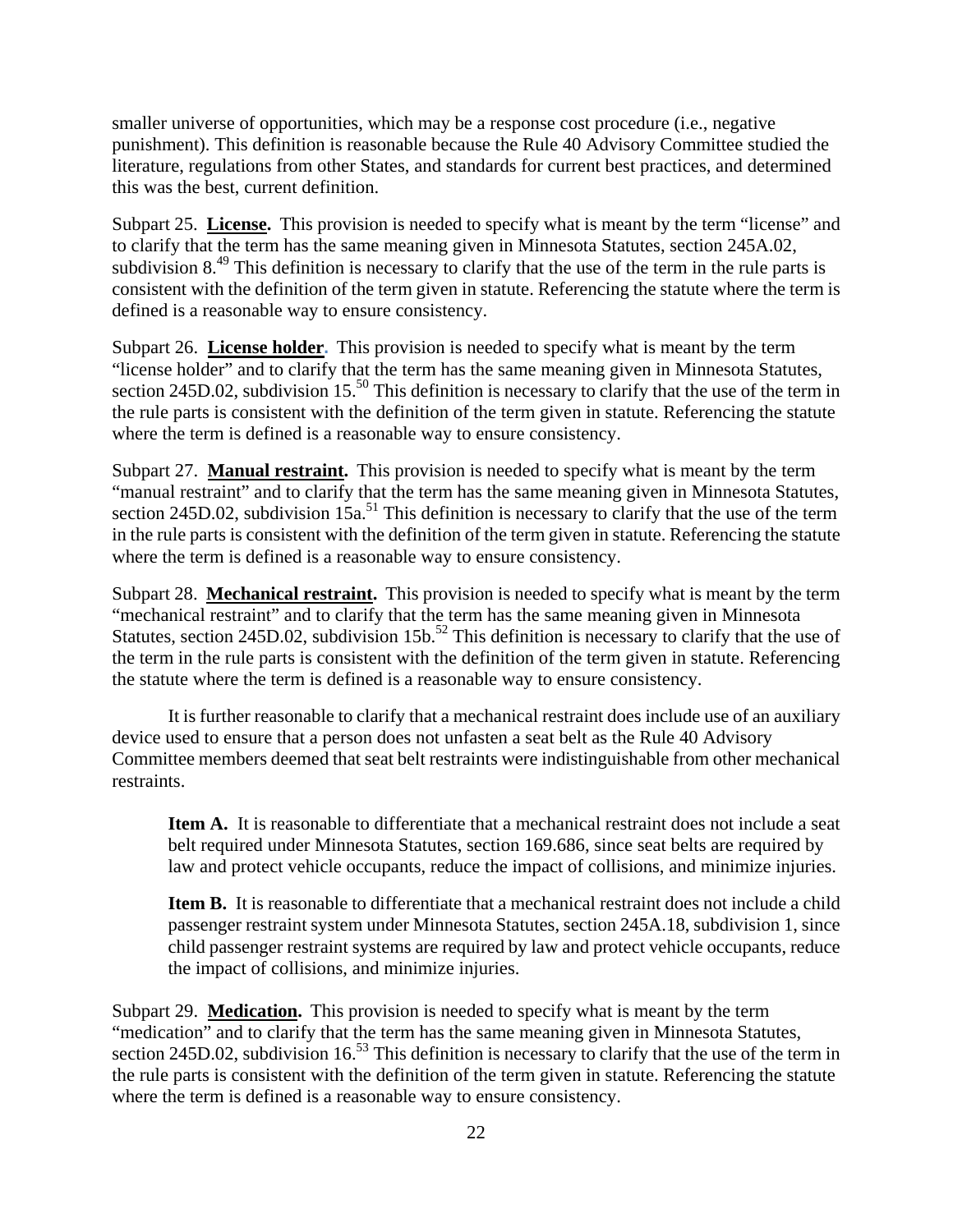Subpart 30. **Mental health mobile crisis intervention services.** This provision is needed to specify what is meant by the term "mental health mobile crisis intervention services" and to clarify that the term has the same meaning given in Minnesota Statutes, section 256B.0624, subdivision 2, paragraph (d).<sup>54</sup> This definition is necessary to clarify that the use of the term in the rule parts is consistent with the definition of the term given in statute. Referencing the statute where the term is defined is a reasonable way to ensure consistency.

Subpart 31. **Mental illness**. This provision is needed to specify what is meant by the term "mental illness" for adults. For adults, "mental illness has the same meaning given in Minnesota Statutes, section 245.462, subdivision 20.<sup>55</sup> This definition is necessary to clarify that the use of the term in the rule parts is consistent with the definition of the term given in statute. Referencing the statute where the term is defined is a reasonable way to ensure consistency.

Subpart 32. Most integrated setting. This provision is needed to specify what is meant by the term "most integrated setting" and to clarify that the term has the same meaning given in Minnesota Statutes, section 245D.02, subdivision 20a.<sup>56</sup> This definition is necessary to clarify that the use of the term in the rule parts is consistent with the definition of the term given in statute. Referencing the statute where the term is defined is a reasonable way to ensure consistency.

Subpart 33. **Normal goods and services**. This term requires definition because it is a term with a specific meaning in the rules. The definition given is necessary because a variety of definitions may exist for the term "normal goods and services" and it is used here to describe a prohibited technique under the rules. In order to achieve or monitor compliance with the requirements of the rules, those governed by and those administering the rule parts need to be able to determine when the requirements apply and what is meant by "normal goods and services." It is reasonable to define normal goods and services as "…access to a nutritious diet, drinking water, adequate ventilation, necessary medical care, ordinary hygiene facilities, normal sleeping conditions, or necessary clothing, or to any protection required by state licensing standards and federal regulations governing the program" because these are normal goods and services that are essential for everyday living and any protections required by state licensing standards and federal regulations governing the program would also be applicable to persons receiving services under the rules. The definition is reasonable because it provides an understandable definition for recognizing what is meant by normal goods and services.

Subpart 34. **Outcome.** This provision is needed to specify what is meant by the term "outcome" and to clarify that it has the same meaning given in Minnesota Statutes, section 245D.02, subdivision  $21a^{57}$  This definition is necessary to clarify that the use of the term in the rule parts is consistent with the definition of the term given in statute. Referencing the statute where the term is defined is a reasonable way to ensure consistency.

Subpart 35. **Pain.** This term requires definition because it is a term with a specific meaning in the rules. Pain is a prohibited technique. "Pain" includes physical pain, mental pain, or emotional distress. This definition is reasonable because the Rule 40 Advisory Committee studied the literature, regulations from other States, and standards for current best practices, and determined this was the best, current definition.

Subpart 36. **Person**. This provision is needed to specify what is meant by the term "person" and to clarify that the term has the same meaning given in Minnesota Statutes, section 245D.02,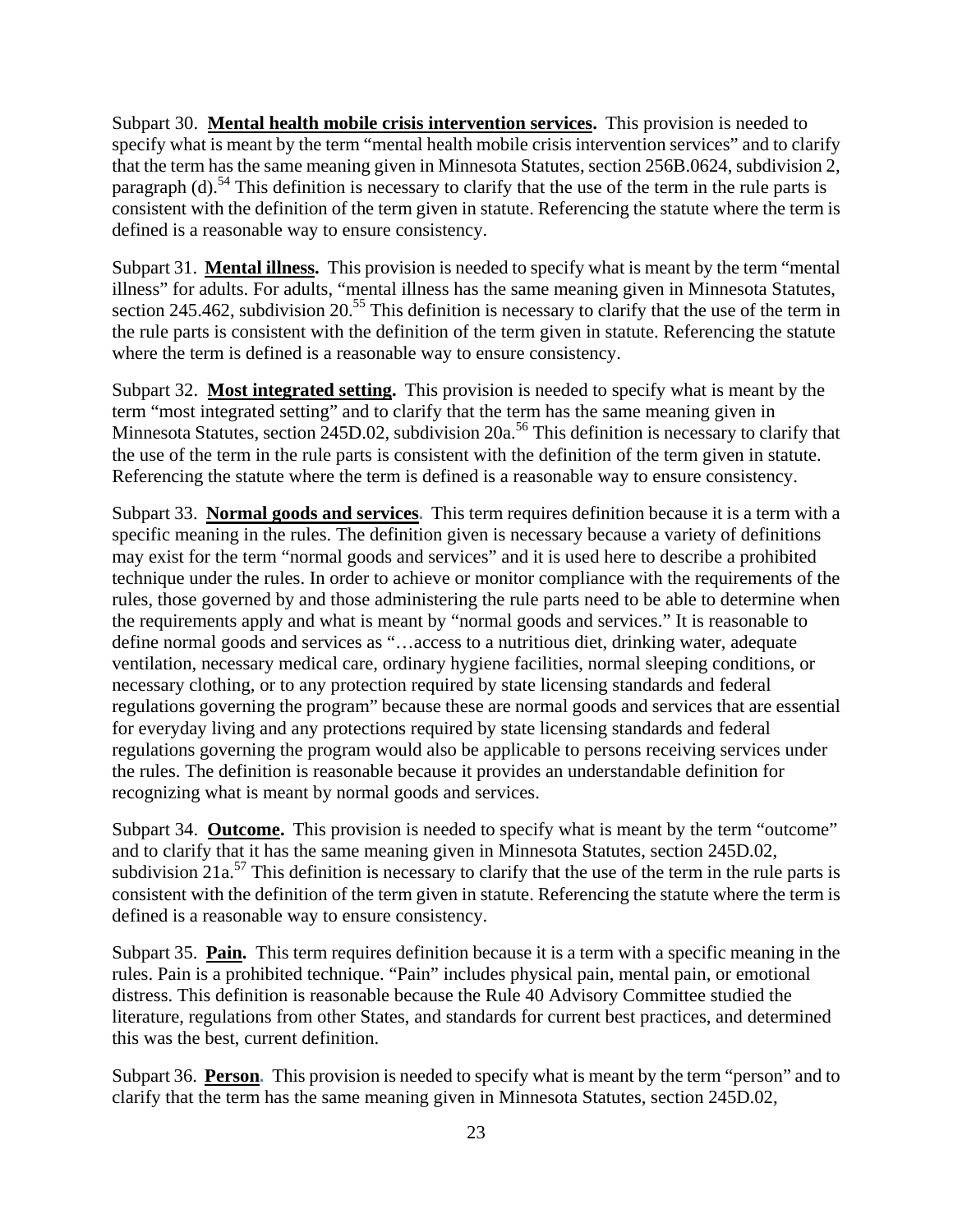subdivision 22, and Minnesota Statutes, chapter 245A. This definition is necessary to clarify that the use of the term in the rule parts is consistent with the definition of the term given in statute. Referencing the statute where the term is defined is a reasonable way to ensure consistency.

Subpart 37. **Person-centered planning.** This term requires definition because it is a term with a specific meaning in the rules. "Person-centered planning" is part of a family of approaches to organizing and guiding community change in alliance with people with disabilities and their families and friends. It means a strategy used to facilitate team-based plans for improving a person's quality of life as defined by the person, their family and other members of the community and that focuses on the person's preferences, talents, dreams and goals. This definition is reasonable because the Rule 40 Advisory Committee studied the literature, regulations from other States, and standards for current best practices, and determined this was the best, current definition.

Subpart 38. **Person with a disability.** This provision is needed to specify what is meant by the term "person with a disability" and to clarify that it has the same meaning given in Minnesota Statutes, section 245D.02, subdivision  $23.58^{\circ}$  This definition is necessary to clarify that the use of the term in the rule parts is consistent with the definition of the term given in statute. Referencing the statute where the term is defined is a reasonable way to ensure consistency.

Subpart 39. **Physician.** This provision is needed to specify what is meant by the term "physician" and to clarify that it has the same meaning given in Minnesota Statutes, section 245D.02, subdivision  $23a$ <sup>59</sup>. This definition is necessary to clarify that the use of the term in the rule parts is consistent with the definition of the term given in statute. Referencing the statute where the term is defined is a reasonable way to ensure consistency.

Subpart 40. **Positive support strategy.** It is necessary to define this term so that those governed by and those administering compliance with the rule parts will know what is meant by the term "positive support strategy." The definition given is necessary because a variety of definitions for the term "positive support strategy" exist and the differences typically reflect the different professional disciplines. For example, the meaning of the term may vary in the fields of education or psychology. The definition given is reasonable because the Department and the Rule 40 Advisory Committee felt it represents the term in a manner that is technically accurate but also comprehensible to people who may not be familiar with the language of positive supports. The definition also embodies what the Department and the Rule 40 Advisory Committee felt were integral and important parts of positive support strategies such as individualized assessments and alternative strategies that are used in lieu of restrictive interventions.

Subpart 41. **Positive support transition plan**. This provision is needed to specify what is meant by the term "positive support transition plan" and to clarify that the term has the same meaning given in Minnesota Statutes, section 245D.02, subdivision  $23b$ .<sup>60</sup> This definition is necessary to clarify that the use of the term in the rule parts is consistent with the definition of the term given in statute. Referencing the statute where the term is defined is a reasonable way to ensure consistency.

Subpart 42. **Program.** This provision is needed to specify what is meant by the term "program" and to clarify that the term has the same meaning given in Minnesota Statutes, section 245D.02, subdivision 26.<sup>61</sup> This definition is necessary to clarify that the use of the term in the rule parts is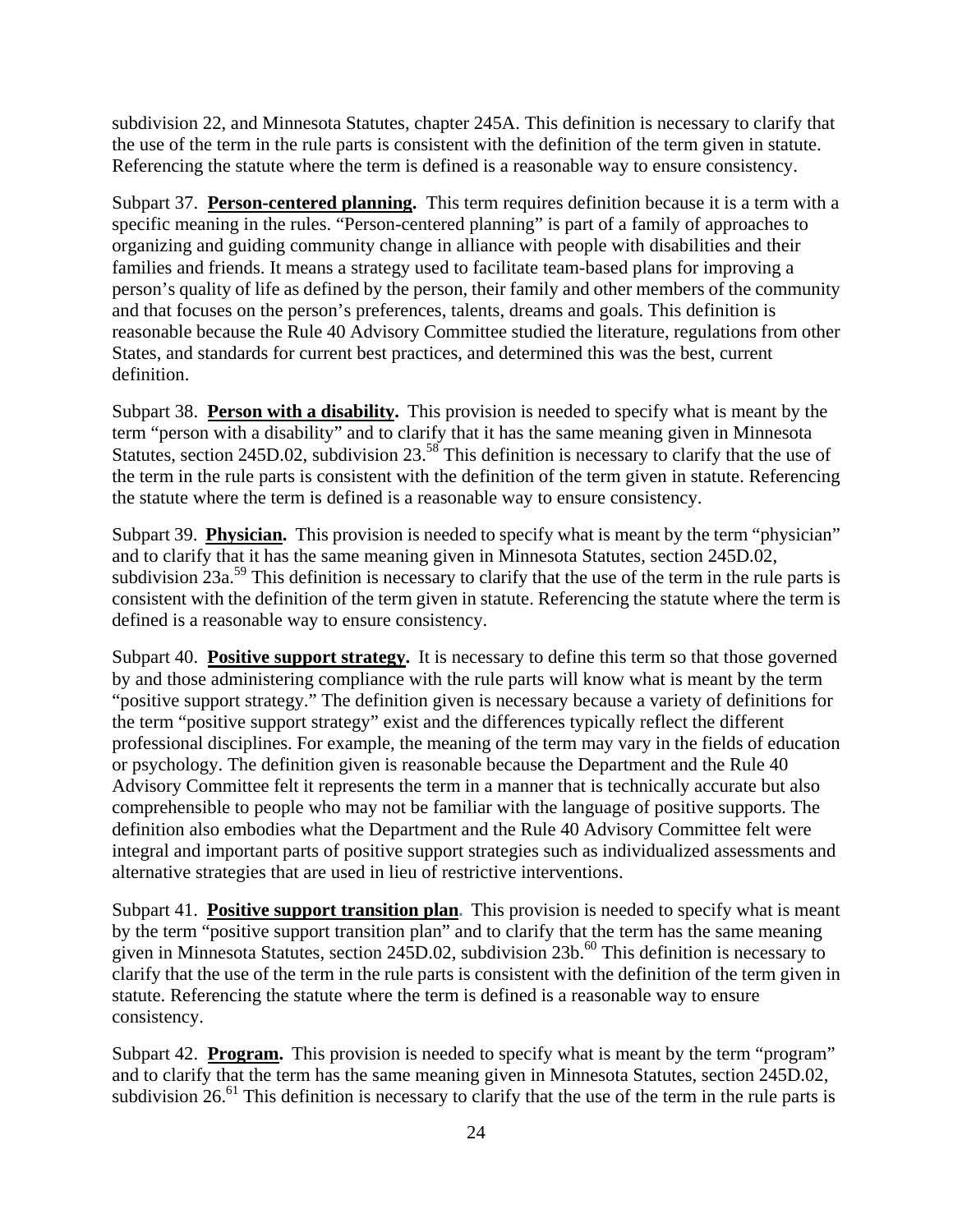consistent with the definition of the term given in statute. Referencing the statute where the term is defined is a reasonable way to ensure consistency.

Subpart 43. **Prone restraint.** This provision is needed to specify what is meant by the term "prone restraint" and to clarify that the term has the same meaning given in Minnesota Statutes, section 245D.061, subdivision  $3(a)(7)$ .<sup>62</sup> This definition is necessary to clarify that the use of the term in the rule parts is consistent with the definition of the term given in statute. Referencing the statute where the term is defined is a reasonable way to ensure consistency.

Subpart 44. **Psychotropic medication.** This provision is needed to specify what is meant by the term "psychotropic medication" and to clarify that the term has the same meaning given in Minnesota Statutes, section 245D.02, subdivision  $27.63$  This definition is necessary to clarify that the use of the term in the rule parts is consistent with the definition of the term given in statute. Referencing the statute where the term is defined is a reasonable way to ensure consistency.

Subpart 45. **Punishment.** This term requires definition because it is a term with a specific meaning in the rules. Punishment is a prohibited technique. "Punishment" is defined as either Type I - the contingent application of an aversive stimulus; or Type II - the contingent removal of a positive reinforcer. This definition is reasonable because the Rule 40 Advisory Committee studied the literature, regulations from other States, and standards for current best practices, and determined this was the best, current definition.

**Item A.** Item A describes Type I action as the contingent application of an aversive stimulus. Positive or Type I punishment means decreasing the rate or future likelihood of a target behavior by applying an aversive intervention. As described below, Type I punishment includes overcorrection techniques (such as positive practice overcorrection) or restitutional overcorrection.

Positive practice overcorrection is the use of a behavioral change tactic based on positive punishment in which, contingent on the selected target behavior, the learner is required to engage in effortful behavior directly or logically related to fixing the damage caused by the selected target behavior. An example of this would be a circumstance in which a person failed to make his bed when asked to do so. Overcorrection would occur if the person was then required to make his bed ten times as a result of the behavior, or to make his bed and those of all of his housemates.

Restitutional overcorrection is a form of overcorrection where contingent on the selected target behavior, the person is required to clean, repair, or correct the damage or return the environment not only to the original state, but to a condition vastly better than it was before the target behavior occurred. An example of this would be when a person spills a cup of milk. Restitutional overcorrection in response to the target behavior would mean that the person is required not only to clean up the milk and safely dispose of the broken glass, but also to vacuum and mop the entire house (the overcorrection). The Rule 40 Advisory Committee studied the literature, regulations from other States, and standards for current best practices, and determined this was the best, current definition.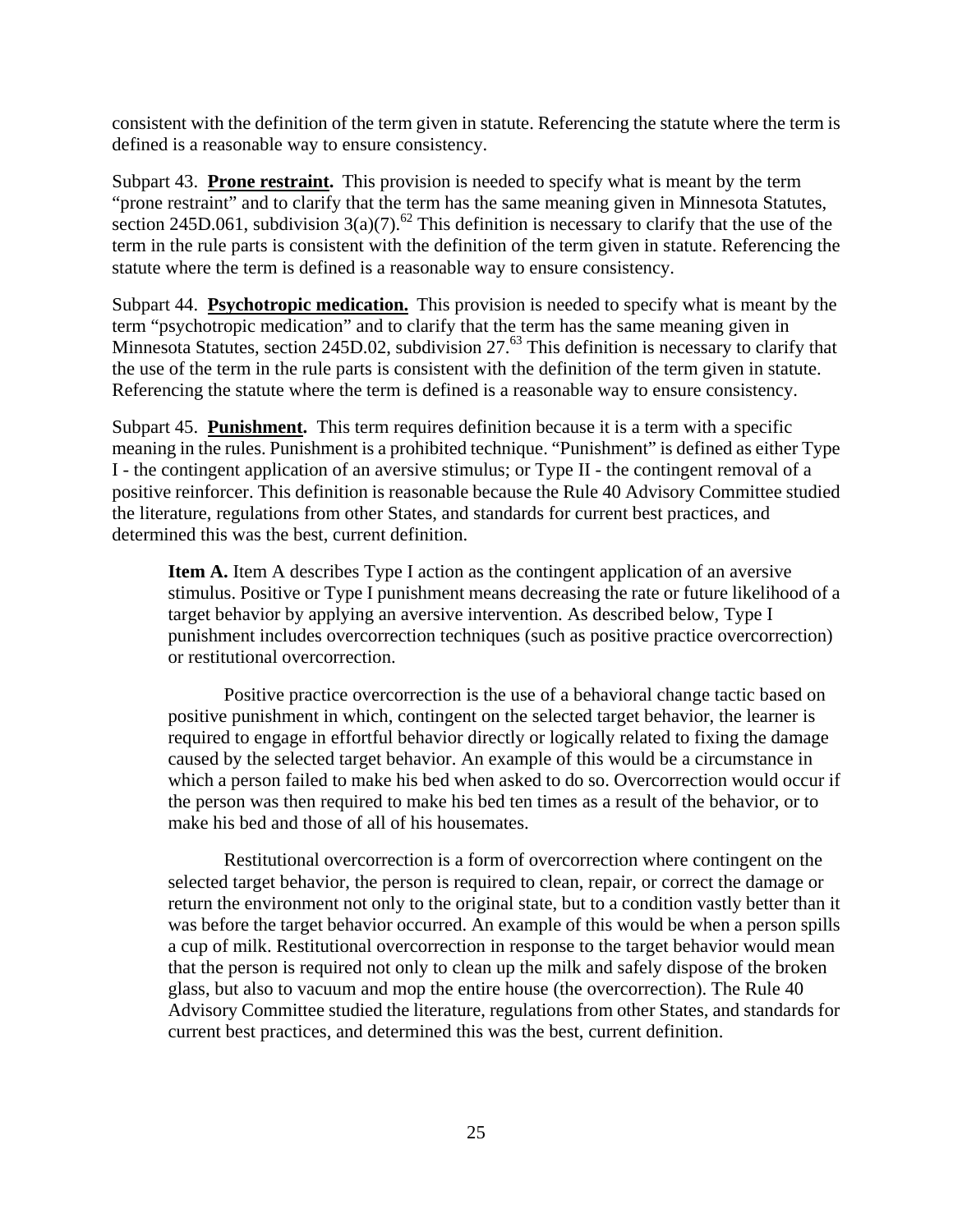**Item B.** Item B describes Type II action as the contingent removal of a positive reinforcer. Negative or Type II punishment means decreasing the rate or future likelihood of a target behavior by removing a positive reinforcer. Negative punishment is exemplified by a response cost, or loss of privileges, as described below.

Response cost means the use of negative punishment in which, contingent on a behavior, a specific amount of a reinforcer is removed. Loss of privileges means a reduction in status, or a reduction in access to reinforcers, due to a change in "levels" in a levels-based program. An example of a levels-based program would be a token economy. The Rule 40 Advisory Committee studied the literature, regulations from other States, and standards for current best practices, and determined this was the best, current definition.

Subpart 46. **Qualified professional.** This provision is needed to define the term "qualified professional." This definition is necessary and reasonable because a functional behavior assessment must be performed by a professional having sufficient capability to perform a meaningful assessment likely to result in desired outcomes.

It is reasonable to have the term "qualified professional" defined separately for each type of service and license. Proposed new rule part 9544.0040 requires that the license holder perform a functional behavior assessment when specific circumstances arise. This is a new requirement for providers. The Department considered establishing a higher and uniform threshold for all service providers to define what type of professional is qualified to perform the assessment. Assuming unlimited resources, the optimal person to perform a functional behavior assessment would be an experienced behavior professional or equivalent professional who has demonstrated competence in conducting functional behavior assessments. However, the Department did not want to establish a threshold that would require all providers to hire a consultant when a functional behavior assessment is required. The Department is cognizant of the impact of the proposed rules on the regulated community and that not all service providers have ready access to a behavior specialist, nor is there an adequate capacity of trained and knowledgeable behavior specialists to meet the demand for services if all license holders were required to use this specialist. Because each of the services involve staff of differing experience and credentials, the Department sought to identify a responsible and capable professional that would already be part of each service provider's staff, who would be in the best position to capably perform an assessment in the particular setting. It is expected that a responsible and capable professional will recognize when additional expertise is needed and will seek out such assistance.

The qualified professionals described in items A through C are licensed mental health professionals. Licensed mental health professional are required to meet specific education and clinical requirements to become licensed.64 Furthermore, the knowledge base of mental health professionals and area of expertise translates well to an assessment of behavior, given that mental health treatment services generally entail human behavior to some degree. Thus, it is reasonable to identify a licensed mental health professional as competent to perform the functional behavior assessment.

It is reasonable to state that the qualified professionals defined in items D through J must meet additional requirements and demonstrate writing proficiency and the ability to implement positive support plans or treatment plans. The requirements ensure that the functional behavior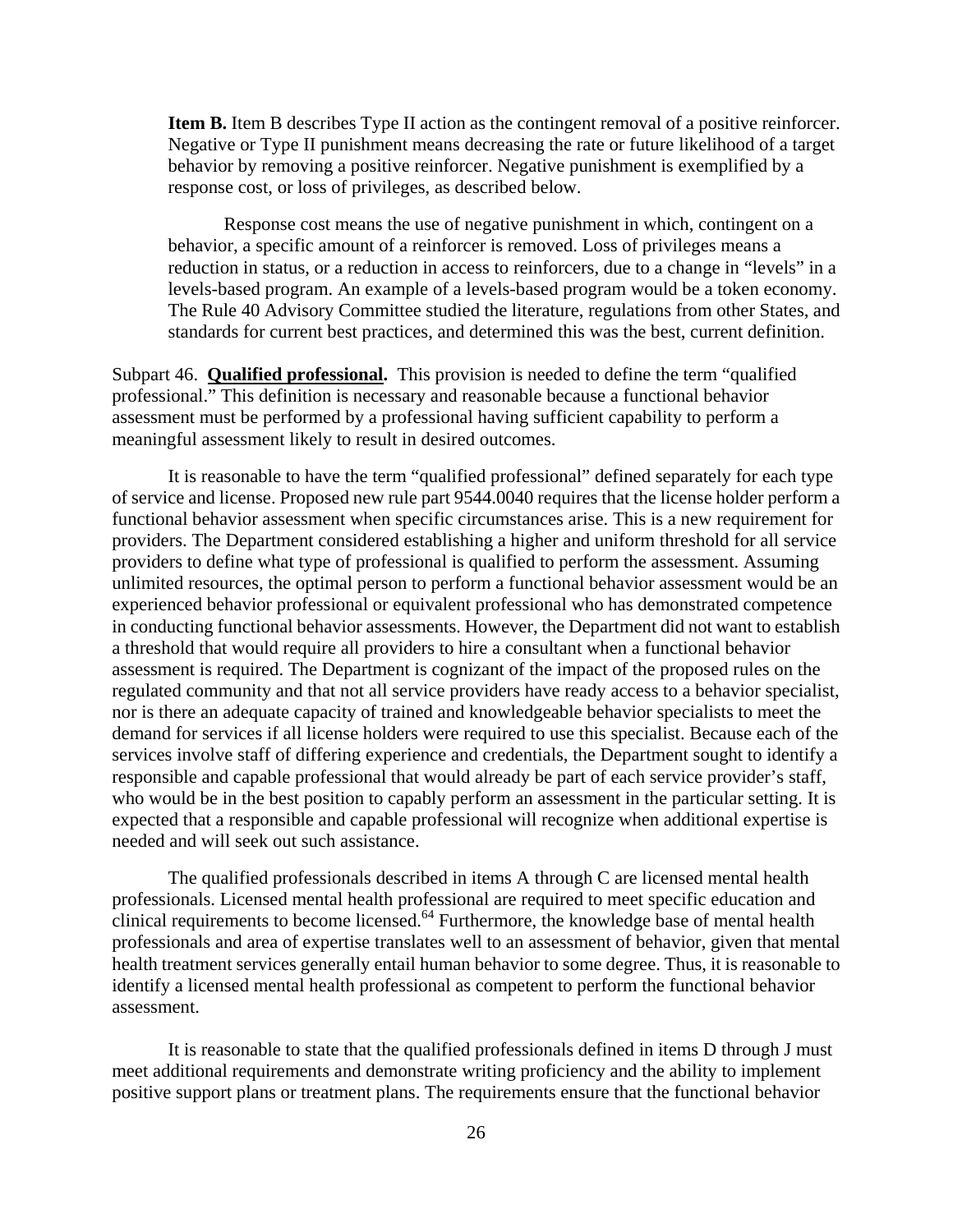assessment is performed by a professionally qualified person, so that service recipients are assured of appropriate and effective care. The additional requirement for proficiency in the area of positive supports strategies is needed to ensure that a standard of quality is met in performing the assessment. The additional requirements are necessary to protect the integrity of the assessment process.

**Item A.** Item A states that, for residential facilities for adults with mental illness governed under Minnesota Rules, parts 9520.0500 to 9520.0670, a qualified professional includes a licensed mental health professional identified in Minnesota Statutes, section 245.462, subdivision 18. Minnesota Rules, parts 9520.0500 to 9520.0670, establish standards for mental health programs providing residential treatment and rehabilitation services to adults with mental illness on a 24-hour per day basis. For the reasons described above, it is reasonable to include a licensed mental health professional identified in Minnesota Statutes, section 245.462, subdivision 18, as a qualified professional under the rule in this context.

**Item B.** Item B states that, for residential mental health treatment for children with severe emotional disturbance governed under Minnesota Rules, parts 2960.0010 to 2960.0120 and parts 2960.0580 to 2960.0700, a qualified professional includes a licensed mental health professional as identified in Minnesota Statutes, section 245.462, subdivision 18, clauses (1) through (6). Minnesota Rules, parts 2960.0010 -2960.0220, establish general licensing standards for residential programs serving children in out of home placements. Minnesota Rules, parts 2960.0580 -2960.0700, establish additional certification standards for residential programs providing mental health services to children with severe emotional disturbances. For the reasons described above, it is reasonable to include a licensed mental health professional identified in Minnesota Statutes, section 245.462, subdivision 18, clauses (1) through (6), as a qualified professional under the rule in this context.

**Item C.** Item C states that, for sexual psychopathic personality and sexually dangerous person treatment programs governed under Minnesota Rules, parts 9515.3000 to 9515.3110, a qualified professional includes a licensed mental health professional as identified in Minnesota Statutes, section 245.462, subdivision 18, or a licensed psychologist as defined in Minnesota Statutes, section 148.907. Minnesota Rules, parts 9515.3000 to 9515.3110 govern operation, maintenance, and licensure of the secure treatment facilities at Moose Lake and St. Peter Security Hospital for persons committed as sexual psychopathic personalities or as sexually dangerous persons. It is reasonable to include the mental health professionals that operate in these programs as qualified professionals under the rule in this context.

**Item D.** Item D states that, for home and community-based services governed under Minnesota Statutes, chapter 245D, a qualified professional includes a designated coordinator as identified in Minnesota Statutes, section 245D.081, subdivision 2, paragraph (b); a behavior professional as identified in Minnesota Statutes, section 245D.091, subdivision 2; or a behavior analyst as identified in Minnesota Statutes, section 245D.091, subdivision 3. Minnesota Statutes, chapter 245D, is known as the "Home and Community- Based Services Standards." Home and community-based services refers to assistance with daily activities that generally helps people with disabilities to remain in the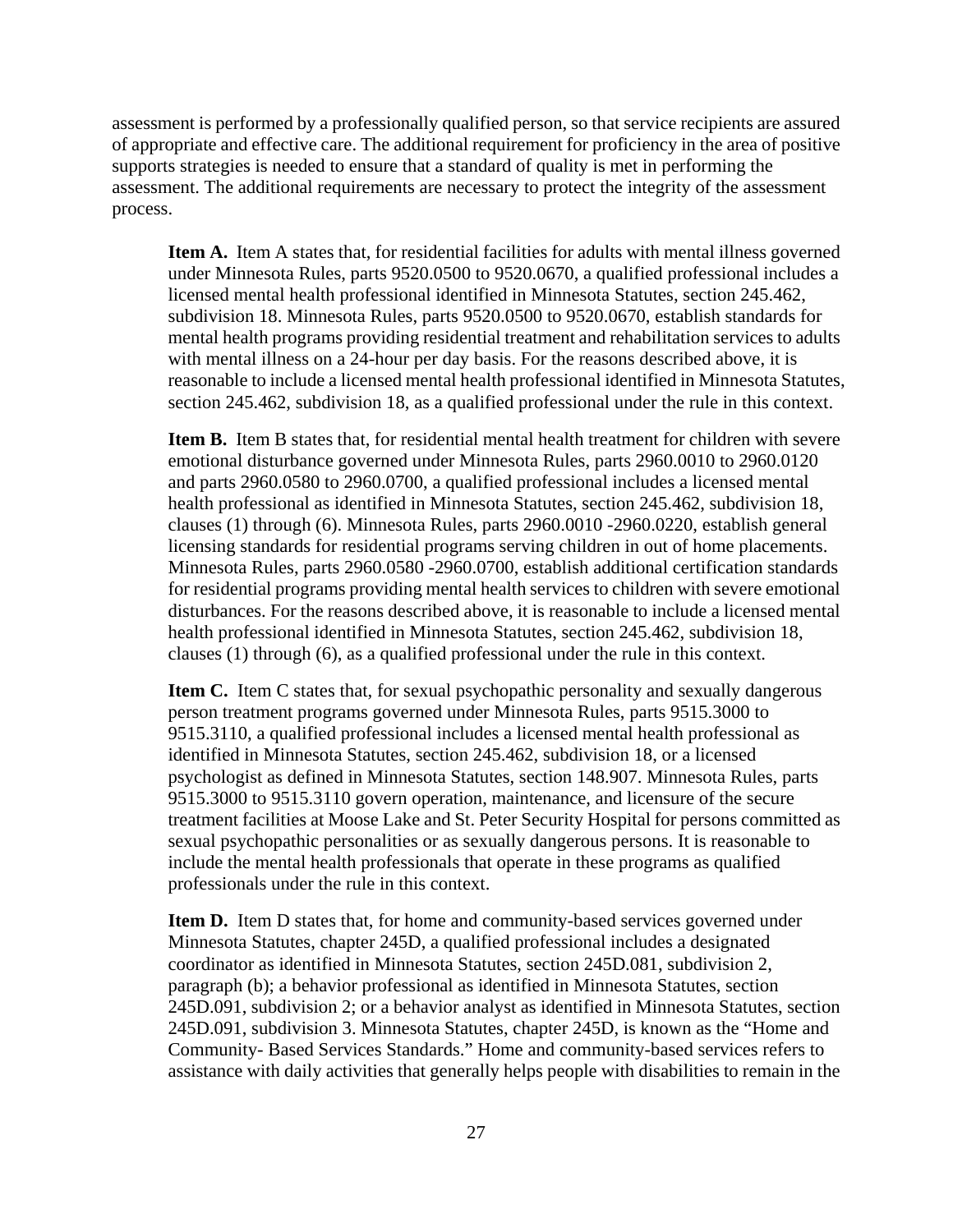community. It is reasonable to include the behavior and care professionals that operate in these programs as qualified professionals under the rule in this context.

**Item E.** Item E states that, for chemical dependency treatment programs governed under Minnesota Rules, parts 9530.6405 to 9530.6505, a qualified professional includes a licensed alcohol and drug counselor defined in Minnesota Rules, part 9530.6450, subpart 5. Minnesota Rules, parts 9530.6405 to 9530.6505, establish the licensing standards for treatment programs for persons with chemical dependency and abuse problems. It is reasonable to include the care professionals that operate in these programs as qualified professionals under the rule in this context.

**Item F.** Item F states that, for detoxification programs governed under Minnesota Rules, parts 9530.6510 to 9530.6590, a qualified professional includes a chemical dependency assessor as defined under part 9530.6510, subpart 3a. Minnesota Rules, parts 9530.6510 to 9530.6590, establish the licensing standards applicable to detoxification programs. It is reasonable to include the assessment professionals that operate in these programs as qualified professionals under the rule in this context.

**Item G.** Item G states that, for chemical dependency treatment programs for children governed under Minnesota Rules, parts 2960.00100 to 2960.0120 and Minnesota Rules, parts 2960.0430 to 2960.0500, a qualified professional includes an individual as identified in Minnesota Rules, part 2960.0460, subparts 4 and 5. Minnesota Rules, parts 2960.0010 to 2960.0220, establish general licensing standards for residential programs serving children in out-of-home placements. Minnesota Rules, parts 2960.0430 to 2960.0500, establish additional certification standards for licensed residential programs providing chemical dependency treatment to children. Minnesota Rules, part 2960.0460, subpart 4, outlines criteria for alcohol and drug counselor supervisor qualifications and Minnesota Rules, part 2960.0460, subpart 5, outlines criteria for alcohol and drug counselor qualifications. It is reasonable to include the care professionals that operate in these programs as qualified professionals under the rule in this context.

**Item H.** Item H states that, for children's residential facilities governed under Minnesota Rules, parts 2960.0010 to 2960.0120, a qualified professional includes an individual as identified in Minnesota Rules, part 2960.0020, subpart 57. Minnesota Rules, parts 2960.0010 to 2960.0220, establish general licensing standards for residential programs serving children in out-of-home placements. Minnesota Rules, part 2960.0020, subpart 57, defines a program director as an individual who is designated by the license holder to be responsible for overall operations of a residential program. It is reasonable to include the program directors that operate in these programs as qualified professionals under the rule in this context.

**Item I.** Item I states that, for child care centers governed under Minnesota Rules, chapter 9503, a qualified professional includes a teacher as defined under Minnesota Rules, part 9503.0032; a staff person who meets the qualification requirements under subpart 46, items A or D of this rule; or a person's case manager as required under Minnesota Statutes, section 256B.092, subdivision 1a, paragraph (e). Minnesota Rules, parts 9503.0005 to 9503.0170, set standards for licensing child-care centers including programs that provide day care, night care, drop-in and sick care for less than 24 hours a day in a setting that is not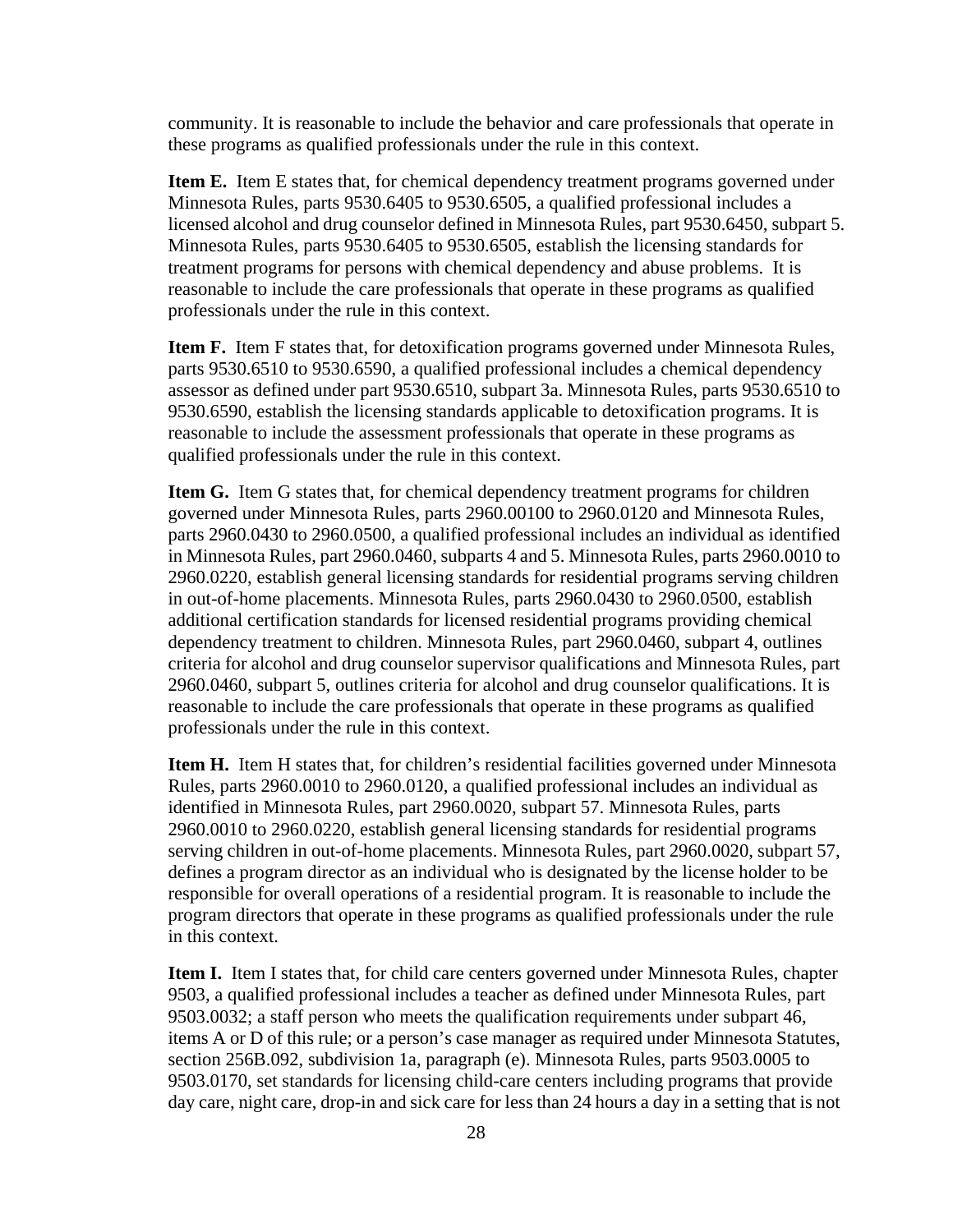a residence. These facilities may be less likely to have ready access to the care and behavior professionals described in other items; however, the individuals identified in this item will be most responsible and capable professionals in these settings. It is reasonable to include them as qualified professionals under the rule in this context.

**Item J.** Item J states that, for family foster settings governed under Minnesota Rules, parts 2960.3000 to 2960.3100, a qualified professional includes qualified staff from the county or private child placing agency. Minnesota Rules, parts 2960.3000 to 2960.3100, establish general licensing standards for foster care programs, including treatment foster care settings and foster residence settings. These settings may be less likely to have ready access to the care and behavior professionals described in other items. Therefore, it is reasonable to require that qualified staff from the county or private child placing agencies provide the qualified professionals under the rule in this context.

**Item K.** Item K lists a number of settings and services that may be less likely to have ready access to the care and behavior professionals described in other items. For these listed settings and services, it is reasonable to define a qualified professional as a person who meets the qualification requirements under subpart 46, items A or D of this rule, or a person's case manager as required under Minnesota Statutes, section 256B.092, subdivision 1a, paragraph (e).

In identifying qualified professionals, the Department balanced the interests of providers that will need a qualified professional against the cost to affected providers of hiring an outside consultant. The Department determined that a person who meets the qualification requirements under subpart 46, items A or D of this rule or a person's case manager would have the knowledge, responsibility, expertise, and be in the best position to perform the duties of a qualified professional for these settings. These settings include:

- (1) family child care governed under chapter 9502. Minnesota Rules, parts 9502.0300 to 9502.0445, govern licensure of providers of child care in a setting other than a day care center, usually the provider's residence, for less than 24 hours per day.
- (2) family adult day services governed under Minnesota Statutes, section 245A.143. Minnesota Statutes, section 245A.143, establish licensing standards to obtain and maintain a license to provide family adult day services.
- (3) adult day centers governed under Minnesota Rules, parts 9555.9600 to 9555.9730. Minnesota Rules, parts 9555.9600 to 9555.9730, set standards for the licensure of adult day care centers that regularly provide care for six or more functionally impaired adults.
- (4) adult foster care governed under Minnesota Rules, parts 9555.5105 to 9555.6265. Minnesota Rules, parts 9555.5105 to 9555.6265, set standards for licensing, administering and providing social services to functionally impaired adults in adult foster homes so they receive an assessment of need for foster care and are offered community, health, and social services that may be needed and requested.
- (5) child foster care governed under parts Minnesota Rules, parts 2960.3000 to 2960.3340. Minnesota Rules, parts 2960.3000 to 2960.3100, establish general licensing standards for foster care programs, including treatment foster care settings and foster residence settings. Minnesota Rules, parts 2960.3200 to 2960.3230, establish additional certification standards for foster residence settings which are programs staffed by shift staff. These are distinguished from family foster care homes. Minnesota Rules, parts 2960.3300 to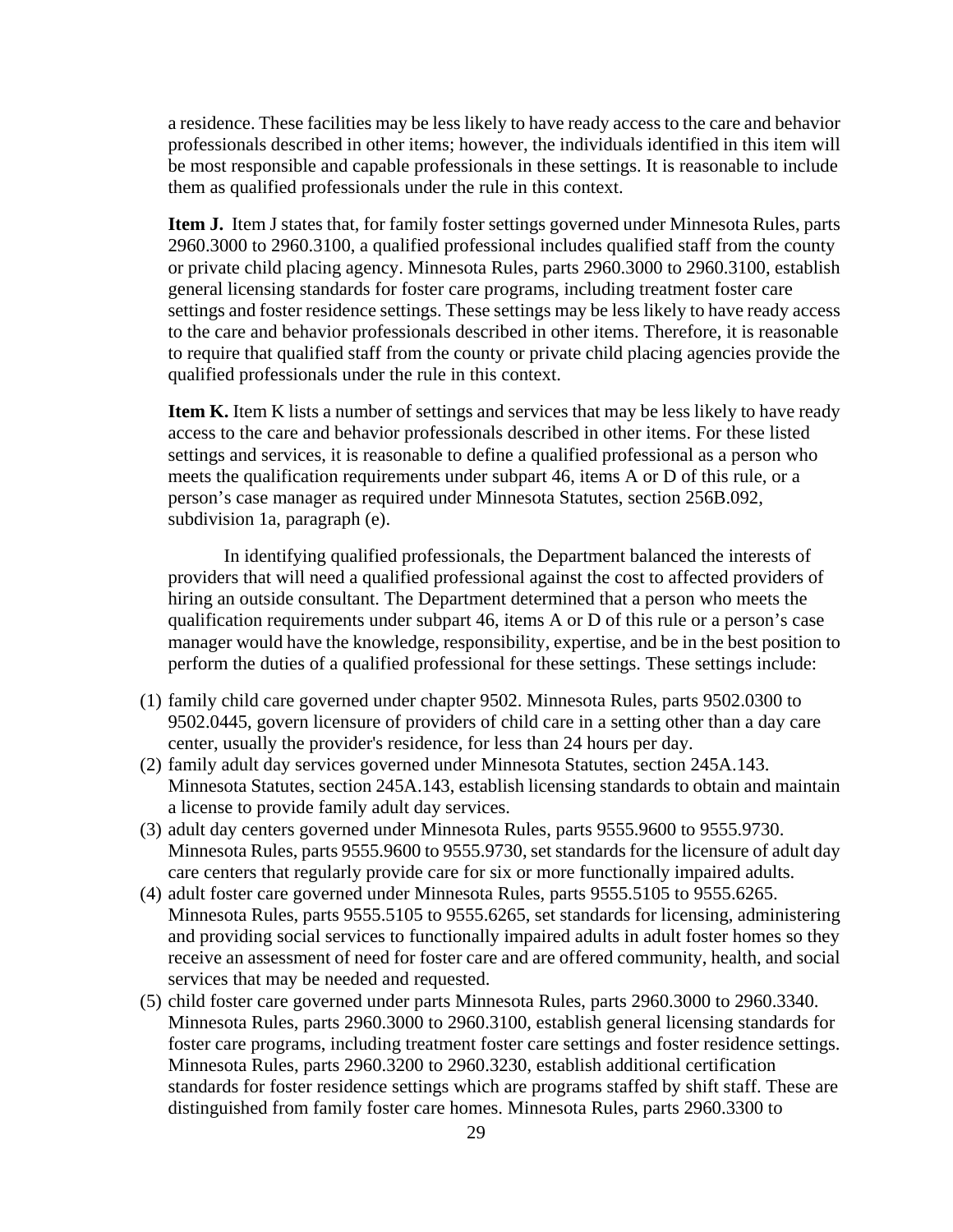2960.3340, establish additional certification standards for family foster care settings that provide treatment services to children in care.

- (6) independent living assistance for youth governed under Minnesota Statutes, section 245A.22. Minnesota Statutes, section 245A.22, govern independent living assistance for youth which means a nonresidential program that provides a system of services that includes training, counseling, instruction, supervision, and assistance provided to youth according to the youth's independent living plan, when the placements in the program are made by the county agency. Services may include assistance in locating housing, budgeting, meal preparation, shopping, personal appearance, counseling, and related social support services needed to meet the youth's needs and improve the youth's ability to conduct such tasks independently.
- (7) residential programs and services for persons with physical disabilities governed under Minnesota Rules, chapter 9570. Minnesota Rules, parts 9570.2000 to 9570.3600, set standards for licensing community-based residential facilities and services for persons with physical disabilities.
- (8) any other residential or nonresidential program licensed under Minnesota Statutes, chapter 245A, the Human Services Licensing Act.

Subpart 47. **Quality of life indicator.** This definition is necessary to clarify the meaning of "quality of life indicator" in the rules. Quality of life indicators are critical to person-centered planning and positive support strategies. It is reasonable to define a quality of life indicator as a reportable or observable outcome that is measurable and important to a person because quality of life indicators need to be quantifiable in order to measure progress or to gauge a person's values preferences, and opinions. Additionally, it is reasonable to note that quality of life indicators will be used to assess changes desired for a person to achieve a more enriched life with dignity.

Subpart 48. **Restraint.** This provision is needed to specify what is meant by the term "restraint" and to clarify that the term has the same meaning given in Minnesota Statutes, section 245D.02, subdivision 28.<sup>65</sup> This definition is necessary to ensure that the use of the term in the rule parts is consistent with the definition of the term given in statute. Referencing the statute where the term is defined is a reasonable way to ensure consistency.

Subpart 49. **Restrictive intervention.** This provision is needed to specify what is meant by the term "restrictive intervention" and to clarify that the term means prohibited procedures defined in Minnesota Statutes, section 245D.06, subdivision 5, and prohibited procedures described in parts 9544.0060 and subpart 8.<sup>66</sup> This definition is necessary to ensure that the use of the term in the rule parts is consistent with the definition of the term given in the statute and in other rule parts. Referencing the statutory definition and the rule parts where the term is defined is a reasonable way to ensure consistency.

Subpart 50. **Seclusion.** This provision is needed to specify what is meant by the term "seclusion" and to clarify that the term has the same meaning given in Minnesota Statutes, section 245D.02, subdivision 29.<sup>67</sup> This definition is necessary to ensure that the use of the term in the rule parts is consistent with the definition of the term given in statute. Referencing the statute where the term is defined is a reasonable way to ensure consistency.

Subpart 51. **Self-injurious behavior.** This term requires definition because it is a term with a specific meaning in the rule, and it is a term which has various meanings across professional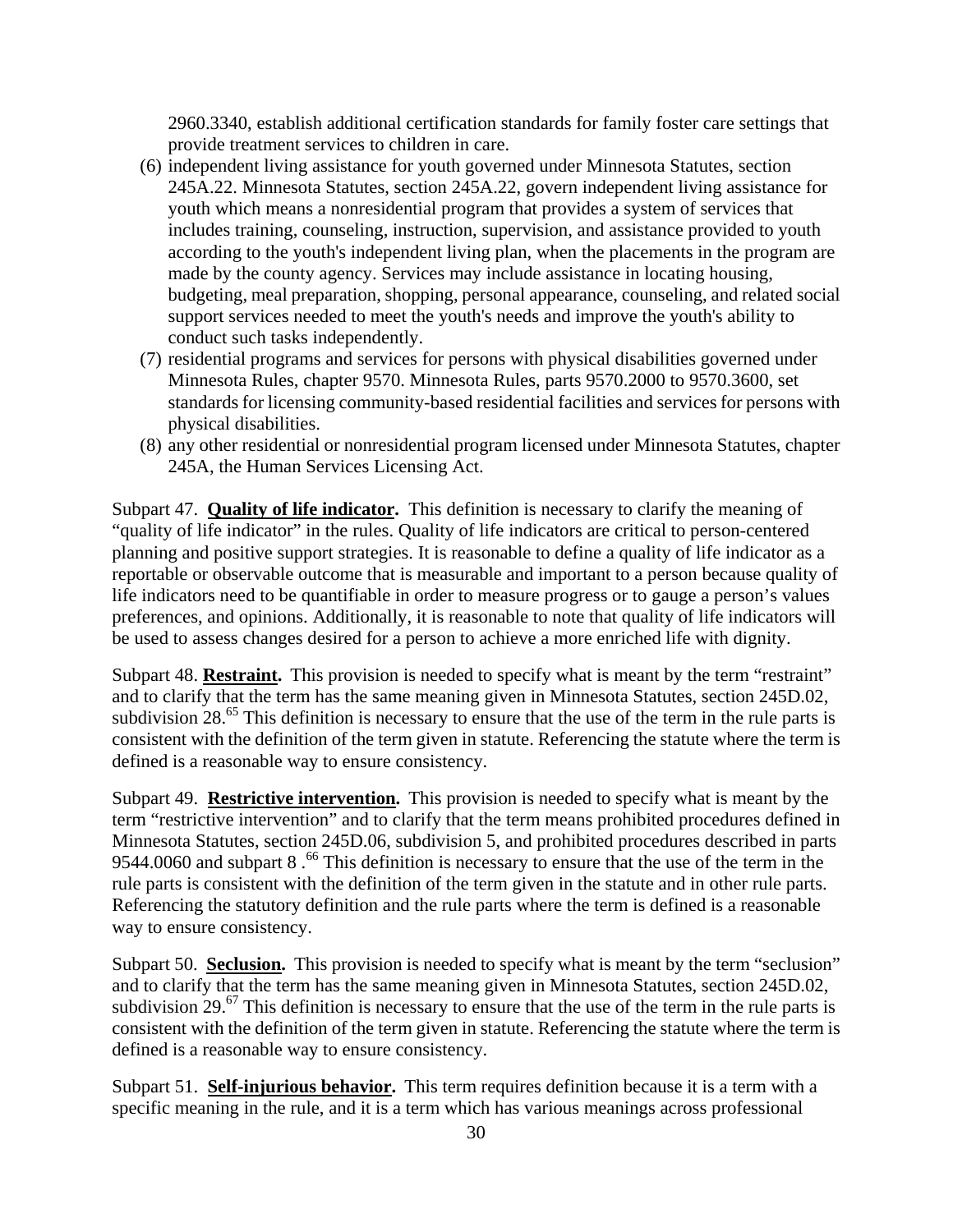disciplines. It is important to differentiate the meaning of "self-injurious behavior" from other interfering behaviors. This is necessary as self-injurious behavior may prompt the emergency use of a restrictive intervention to protect a person from imminent risk of serious injury. It is reasonable to define "self-injurious behavior" as behavior which results in damage to the person's own body.

Subpart 52. **Service.** This provision is needed to specify what is meant by the term "service" and to clarify that the term has the same meaning given in Minnesota Statutes, section 245D.02, subdivision 30.<sup>68</sup> This definition is necessary to ensure that the use of the term in the rule parts is consistent with the definition of the term given in statute. Referencing the statute where the term is defined is a reasonable way to ensure consistency.

Subpart 53. **Target behavior.** This term requires definition because it is a term with a specific meaning in the rule. "Target behavior" means an observable behavior that is made the object of efforts to reduce or eliminate the behavior. This definition is reasonable because the Rule 40 Advisory Committee studied the literature, regulations from other States, and standards for current best practices, and determined this was best, current definition.

Subpart 54. **Token reinforcement program**. This term requires definition because it is a term with a specific meaning in the rule. Token reinforcement programs are prohibited if they entail a response cost procedure. "Token reinforcement program" means a program that requires a person to earn an outcome that is of value to the person. Tokens are earned or lost based on behavior. Tokens are traded in exchange for activities, events, goods, or services that may not otherwise be available to the person. This definition is a reasonable way to explain how a token reinforcement program operates.

Subpart 55. **Trauma-informed care.** This term requires definition because it is a term with a specific meaning in the rule. "Trauma-informed care" means an approach to engaging people with histories of trauma that recognizes the presence of trauma symptoms and acknowledges the role that trauma has played in their lives. The Rule 40 Advisory Committee drafted this definition based on the definition of trauma-informed care from the federal Substance Abuse and Mental Health Services Administration (SAMHSA). This definition is reasonable because the Rule 40 Advisory Committee studied the literature, regulations from other States, and standards for current best practices, and determined this was best, current definition.

Subpart 56. **Treatment.** This provision is needed to specify what is meant by the term "treatment" and to clarify that the term has the same meaning given in Minnesota Statutes, section 245D.02, subdivision 35a.<sup>69</sup> This definition is necessary to ensure that the use of the term in the rule parts is consistent with the definition of the term given in statute. Referencing the statute where the term is defined is a reasonable way to ensure consistency.

Subpart 57. **Variance.** It is necessary to define the term "variance" in the rule and to specify the procedures for requesting a variance to the rule's standards. The need for procedures to vary from adopted standards arises when a party governed by the standard proposes to undertake or maintain an activity which cannot meet the standard. In cases where there are other means of achieving the same result as that intended by the standard, it is reasonable to grant a variance from the standard if all other conditions can be met. The commissioner has authority to regulate a wide variety of areas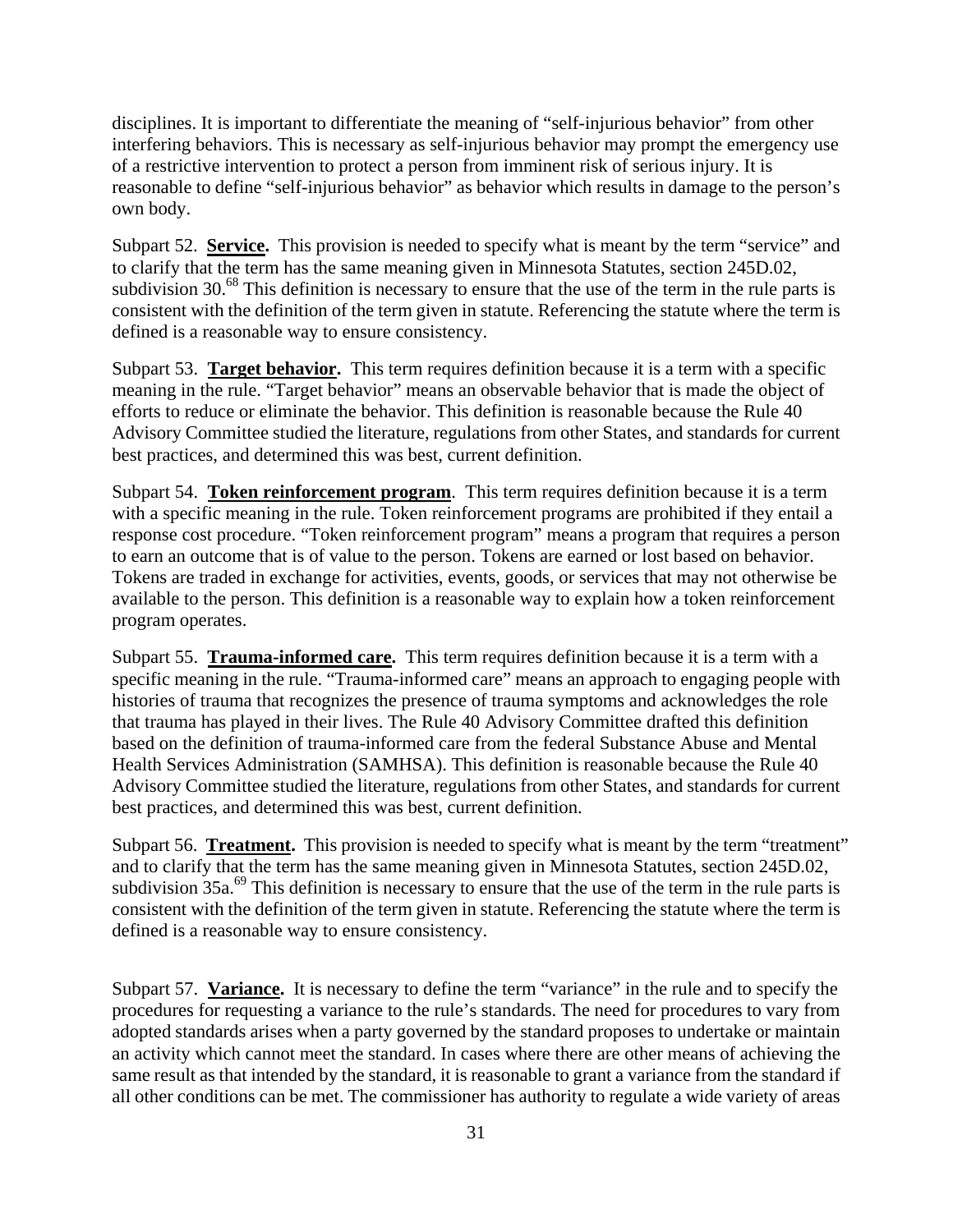related to care and services. The authority to regulate carries with it the responsibility to set reasonable standards and enforce them fairly and equitably, to the extent necessary to assure that health and safety is protected. Notification of the commissioner's decision on a variance request needs to be in writing so all parties concerned have a clear understanding of what is expected of each and also to specify with certainty what the terms and conditions of the variance are.

# Part 9544.0030 **POSITIVE SUPPORT STRATEGIES AND PERSON-CENTERED PLANNING.**

Subpart 1. **Positive support strategies required.** Current best practices in behavioral guidance for persons with disabilities embrace a positive behavior strategy model.<sup>70</sup> In keeping with this philosophy, the Department's objective is to ensure that people receiving licensed services are able to function with as much self-determination and independence as possible. The proposed rule provision requiring the use of positive supports requires providers to assess each person served and create strengths-based strategies to teach productive and self-determined skills, or, in some instances, alternative strategies and behaviors.

is used. $71$ The requirement to use positive support strategies is reasonable because positive support strategies have been shown to be far more effective than the historically-common practice of punishment. It was once assumed that punishment procedures were useful for teaching skills. Research has now shown that punishment is only useful for gaining immediate compliance, and any skills possibly learned are unlikely to transfer to settings outside the area in which punishment

The movement away from punishment and toward the use of positive supports is evidence-based. Research shows that the negative side effects of punishment usually outweigh the positives, as follows:

- The use of punishment has the potential for abuses by caregivers/therapists<sup>72</sup>;
- Punishment can escalate challenging behavior or create new, unwanted behavior<sup>73</sup>;
- Prior experience with punishing stimulus can decrease sensitivity to that punishment.<sup>74</sup> This means that to be effective, intensity of punishment must increase;
- Punishment arouses emotion in both the punisher and the punished. The punisher may feel excited, satisfied or more aggressive impulses – which may cause the punisher to get carried away. The punished may feel pain, discomfort or humiliation, fear, hate, a desire to escape or self-contempt – emotions which may be counterproductive to the situation and/or relationship<sup>75</sup>;
- children may become child abusers themselves.<sup>76</sup> • Punishment teaches about power. It can teach that powerful people get to hurt less-powerful people. For this reason, it has been found that parents who were abused as

In contrast, positive support strategies have the potential to teach skills that the person is able to generalize and maintain with little ongoing support. Punishment teaches people what not to do; positive supports teach a person what *to* do. And, as noted, positive support strategies generally do not entail negative side effects, as punishment procedures do.

This subpart also requires that providers incorporate the use of positive support strategies into any existing service plan. This is necessary to ensure that providers have properly planned for the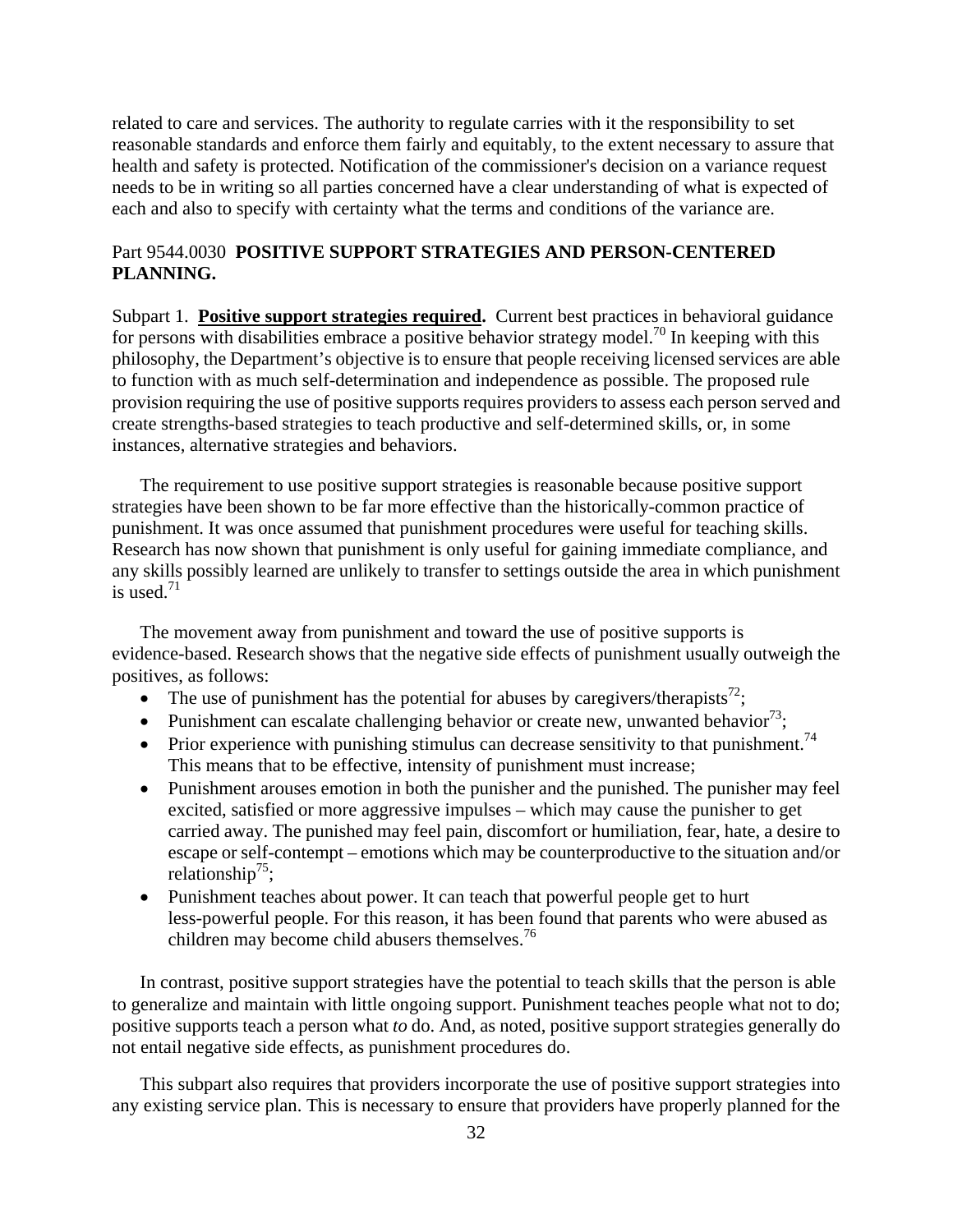use of positive support strategies and allows the Department to monitor compliance. It is also consistent with the recommendation of the Rule 40 Advisory Committee that the number of plans for a person be limited as much as possible, and that each plan incorporate positive approaches and person-centeredness.77 Thus, the proposed new rule provision requires the license holder to infuse *existing* service plans, which are otherwise required for the particular service, with positive strategies. This is in lieu of creating a requirement for yet another new plan, one focused only on positive supports.

 Subpart 2. **Positive support strategy standards.** This provision sets out requirements for developing and implementing positive support strategies. It is necessary to articulate standards for a provider to ensure that positive support strategies used are thorough and effective.

**Item A.** Item A requires that a person's strengths, needs and preferences be assessed when identifying and creating positive support strategies. It is reasonable to require that positive support strategies be based on an assessment. Research shows that interventions are more effective when based on the results of an assessment.78 Many types of assessments exist: functional assessments, preference assessments, strengths assessments, and more. This provision does not require a particular assessment, but instead permits the provider to choose an appropriate assessment in light of the given context and needs of the individual.

**Item B**. Item B states six basic requirements necessary to ensure that certain quality standards are met.

- (1) This subitem requires that positive support strategies be evidence-based. It is reasonable to limit positive support strategies to those that have been proven, and to exclude approaches or strategies that are experimental, outdated, or unethical. The use of proven strategies ensures the effectiveness of the strategies for persons served.
- (2) This subitem requires that positive support strategies be person-centered. This provision ensures that positive support strategies are chosen by the person in collaboration with the person's team and focus on the person's preferences, talents, dreams and goals. It is reasonable and necessary that treatment strategies are chosen with the person's input and integrate the person's goals. The requirement is consistent with best practices, the Rule 40 Advisory Committee recommendations, and the principles and goals of the rule in general.
- (3) This subitem requires that positive support strategies be ethical. At its simplest level, this provision requires that any chosen strategy will do no harm. "First, do no harm" is, of course, a basic tenet of medical practice. It is reasonable to require the same for licensed social services.
- (4) This subitem requires that positive support strategies seek to integrate the person into the community. Community integration is one of the broad,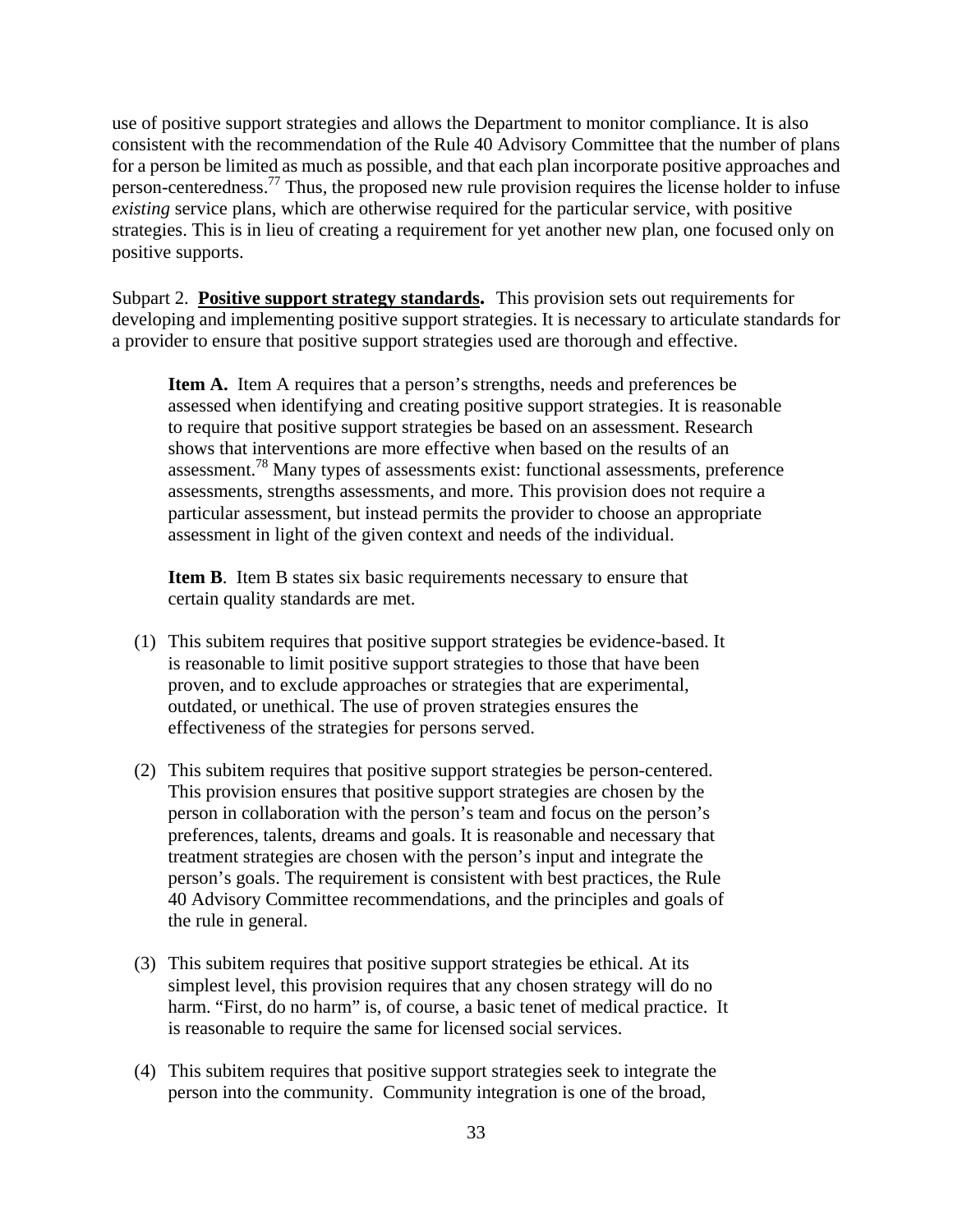over-arching themes of the modern movement toward creating a more fulfilling life for persons with disabilities. As described in the Introduction, the *Olmstead* decision interprets the Americans with Disabilities Act to require State and local governments to ensure community integration of persons with disabilities. It is reasonable that the rule be consistent with existing law and the principles of current best practices. The requirement also fulfills an obligation arising from the Jensen Settlement Agreement and the Comprehensive Plan of Action to ensure community integration in the Department's licensed services.

- (5) This subitem requires that positive support strategies be the least restrictive to the person. It is generally accepted that the least restrictive alternative in many settings is the approach that is most respectful of a person's rights. Respect for the dignity and autonomy of a person leads to a higher quality of life. It is reasonable to require that positive support strategies permit a high level of autonomy.
- (6) This subitem requires that positive support strategies be effective. This will require providers to monitor their implementation of positive support strategies to assure that they accomplish their goals. This requirement means that continued use of a positive support strategy that is not effective is not acceptable. It is reasonable to require that positive support strategies be effective to further the goals of a person.

**Item C**. Item C requires that person-centered planning be consistent with the requirements in Minnesota Statutes, section 245D.07, subdivision 1a, paragraph (b), clause (1). It is necessary and reasonable that the provisions of this rule be consistent with similar provisions of existing law.

**Item D.** Item D requires providers to promote a person's self-determination in accordance with Minnesota Statutes 245D.07, subdivision 1a, paragraph (b), clause (2). It is necessary and reasonable that the provisions of this rule be consistent with similar provisions of existing law.

**Item E**. Item E requires providers to provide the most integrated setting and inclusive service delivery in accordance with Minnesota Statutes 245D.07, subdivision 1a, paragraph (b), clause (3). It is necessary and reasonable that the provisions of this rule be consistent with similar provisions of existing law. This provision is also consistent with the requirements of the *Olmstead* decision and Minnesota's Olmstead Plan.

**Item F**. Item F emphasizes the provider's responsibility for improving a person's quality of life through inclusive, supportive and therapeutic environments. Research shows that persons living in therapeutic, supportive settings report higher levels of quality of life than do those who live in restrictive settings.<sup>79</sup> It is necessary and reasonable that providers of DHS-licensed services seek to create the most inclusive, supportive and therapeutic environments possible.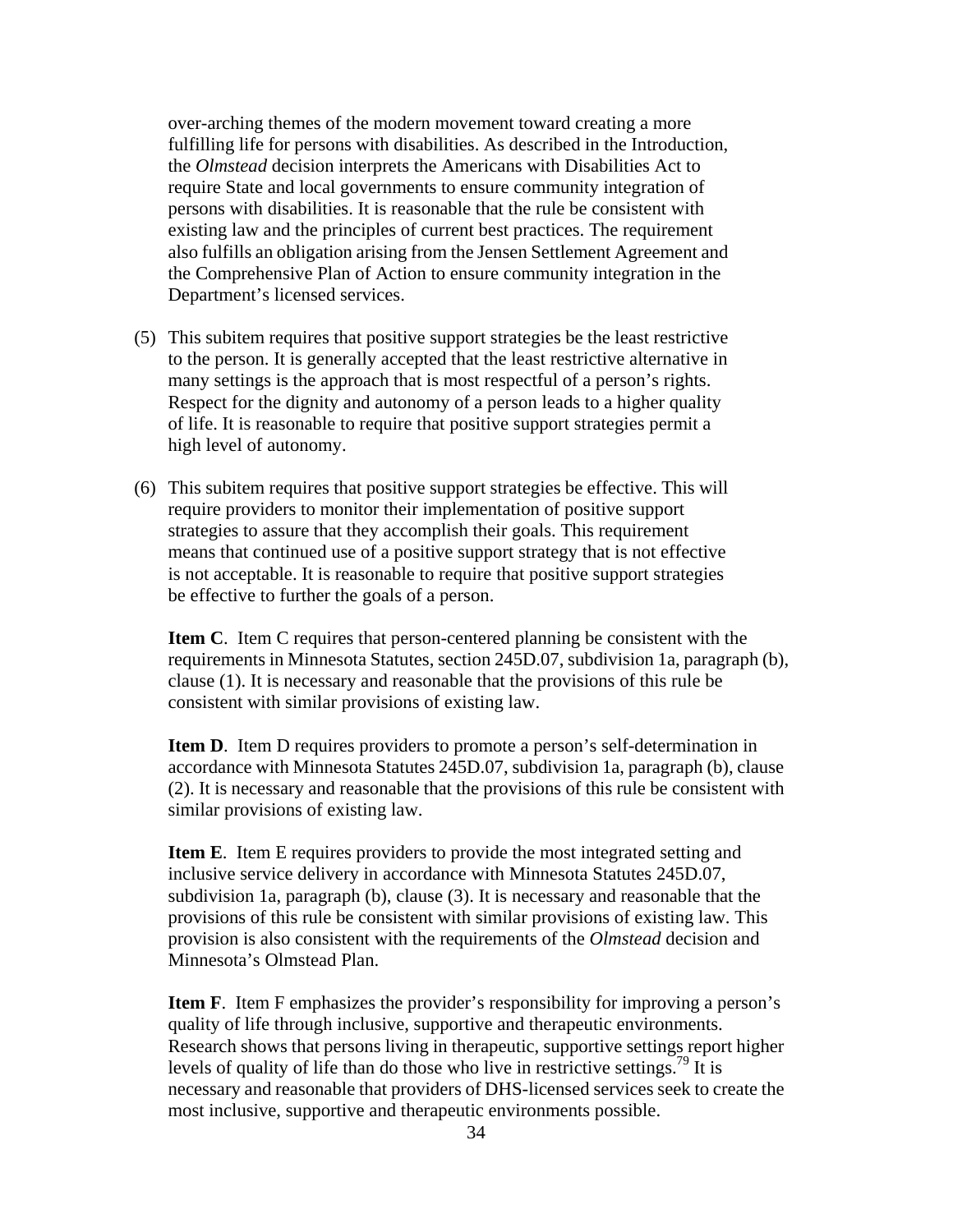**Item G**. Item G requires providers to use person-centered planning in regards to the most integrated setting. Person-centered planning includes a less formal, more naturalistic assessment process in which information is made accessible to the person.<sup>80</sup> It is necessary and reasonable for the rule to articulate the goals and mechanics of person-centered planning.

- Committee regarding person-centered planning.<sup>82</sup> (1) requires that the person be placed at the center of the planning process. The person's preferences and choices must be reflected in the selection of services and supports. Research shows that when a person is allowed to make their own choices and determine their own goals, they exhibit lower levels of challenging behavior and are generally more successful. ${}^{81}$  It is reasonable that services and supports are developed around a person's preferences rather than those of the service provider. This provision encompasses the recommendations of the Rule 40 Advisory
- regarding person-centered planning.<sup>83</sup> (2) requires that the person-centered planning process involve the person directly with their community, personal networks and relationships to build on the person's capacity to engage in activities and promote community life. This sub-item meshes the tenets of person-centeredness with most integrated settings. It is necessary and reasonable that the goals of person-centered planning seek to integrate a person in their community to the greatest extent possible and desired by the person. This provision encompasses the recommendations of the Rule 40 Advisory Committee
- (3) requires that the person-centered planning process identify goals to support the person in the most integrated setting. It is reasonable that the goals of person-centered planning seek to integrate a person into their community to the greatest extent possible and desired by the person. This is also consistent with the principles of the *Olmstead* decision.

 Subpart 3. **Person-centered principles.** This subpart requires license holders to incorporate person-centered principles into the services it provides. This requirement is consistent with the principles of Minnesota Statutes, chapter 245D.07, subdivision 1a, and operates to support a person's preferences, daily needs and activities and the accomplishment of the person's goals. This section also incorporates by reference the Code of Federal Regulations, section 441.725, paragraph (a), clauses  $(1) - (4)$ , which governs person-centered service plans for home and community-based services. It is necessary and reasonable that the provisions of this rule be consistent with existing law.

Person-centered planning has proven to be effective in increasing community participation, enhancing social support and facilitating access to employment for persons with disabilities.<sup>84</sup> These are effects that further the specific and general goals and purposes of the rule. It is reasonable to require person-centered planning as it will aid in accomplishing the goals of the rule.

This subpart also requires a provider to evaluate the services provided to determine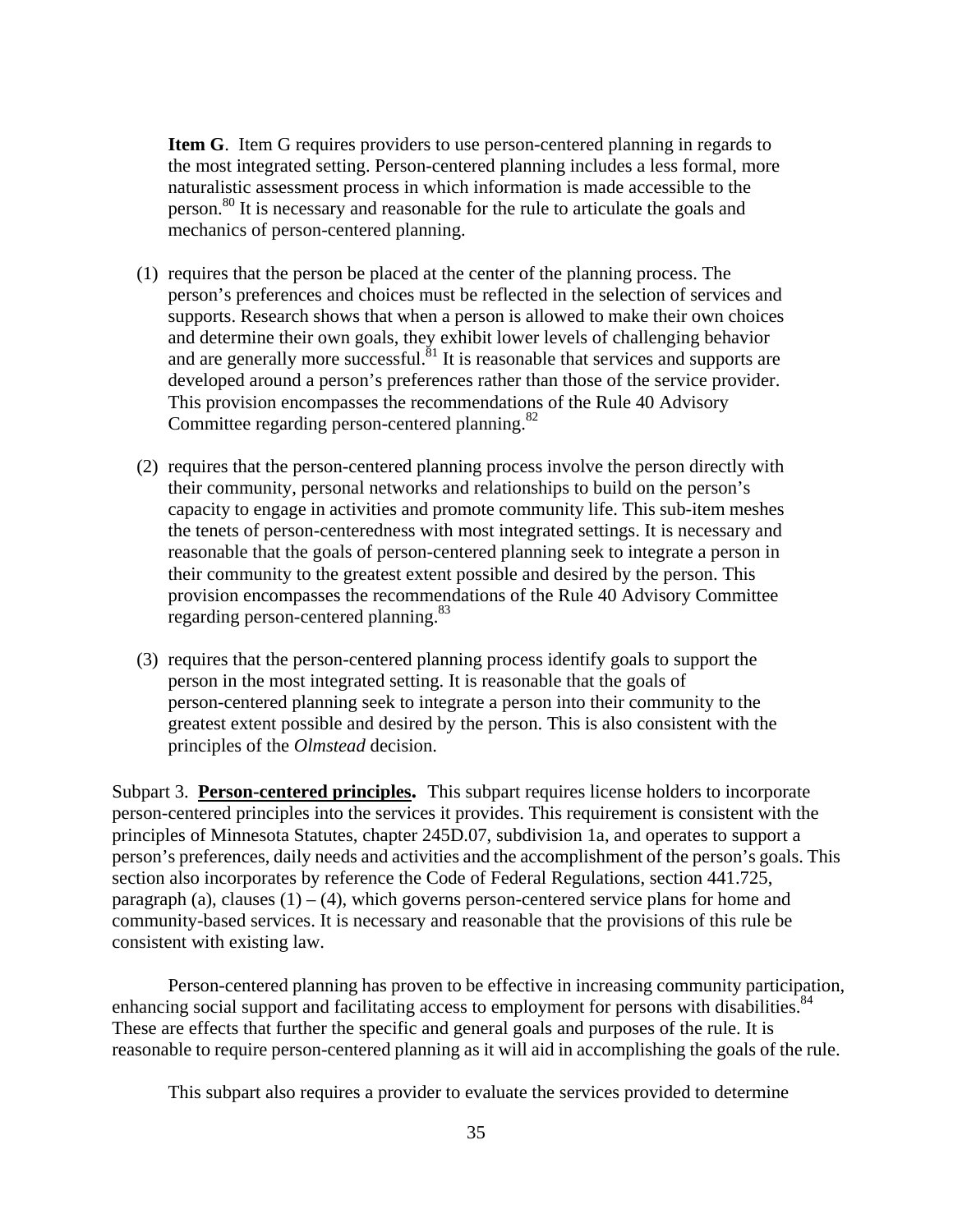whether they support the person's preferences, needs and activities, and goals, and whether they comply with law. The person receiving services must be involved in the evaluation and the evaluation must be completed at least every six months. If it is determined that changes are necessary, those changes must be made. This ongoing quality assurance measure is necessary to ensure that the implementation of services remains true to the principles of person-centeredness and in compliance with existing law. It is reasonable to require such evaluation on a regular basis and to require that a provider respond to the findings of the evaluation to maintain quality services.

 Subpart 4. **Professional standards for positive support strategies.** This subpart requires providers to use professional standards that are consistent with the rule in developing and implementing positive support strategies and provides examples of professional standards that meet this requirement. This subpart is necessary to ensure that all providers have a uniform understanding of what constitutes a positive support strategy and have access to a number of quick-reference resources to draw from.

**Items A through E**. These items include specific professional standards from national organizations recognized for their work in positive supports with varying specific populations. The rule will govern the use of positive support strategies for persons with a wide range of disabilities in a wide range of settings. It is reasonable, therefore, to allow for the use of positive support strategies acknowledged as best practice for differing populations. It is further reasonable to utilize national best practices standards as this ensures that providers use tools that are in step with national research, current best practices and new initiatives.

**Item F**. Item F allows for other, evolving standards to meet the requirements of this subpart. It is reasonable to create a process and articulate criteria by which future developments may be recognized as resources for providers under this subpart.

## Part 9544.0040 **FUNCTIONAL BEHAVIOR ASSESSMENT.**

likely to be successful. $85$ Most researchers and experts in positive supports recommend that interventions for challenging behavior be based on an assessment that determines, to the extent possible, the purpose of the challenging behavior. Interventions that do not target the specific issue are not as

The practice of conducting a functional behavior assessment also dignifies the process of developing a treatment by including the person in discovering why he or she is engaging in problem behavior.<sup>86</sup> This is consistent with requirements surrounding person-centered planning throughout the rule.

The Rule 40 Advisory Committee included a section of recommendations on functional behavior assessments. Foremost, the Rule 40 Advisory Committee noted that it must be assumed, absent a mental health finding, that a person's challenging behavior is intended to control their environment or to communicate something. A functional behavior assessment is used to determine what the person is trying to control or communicate so that it can be addressed through positive support strategies.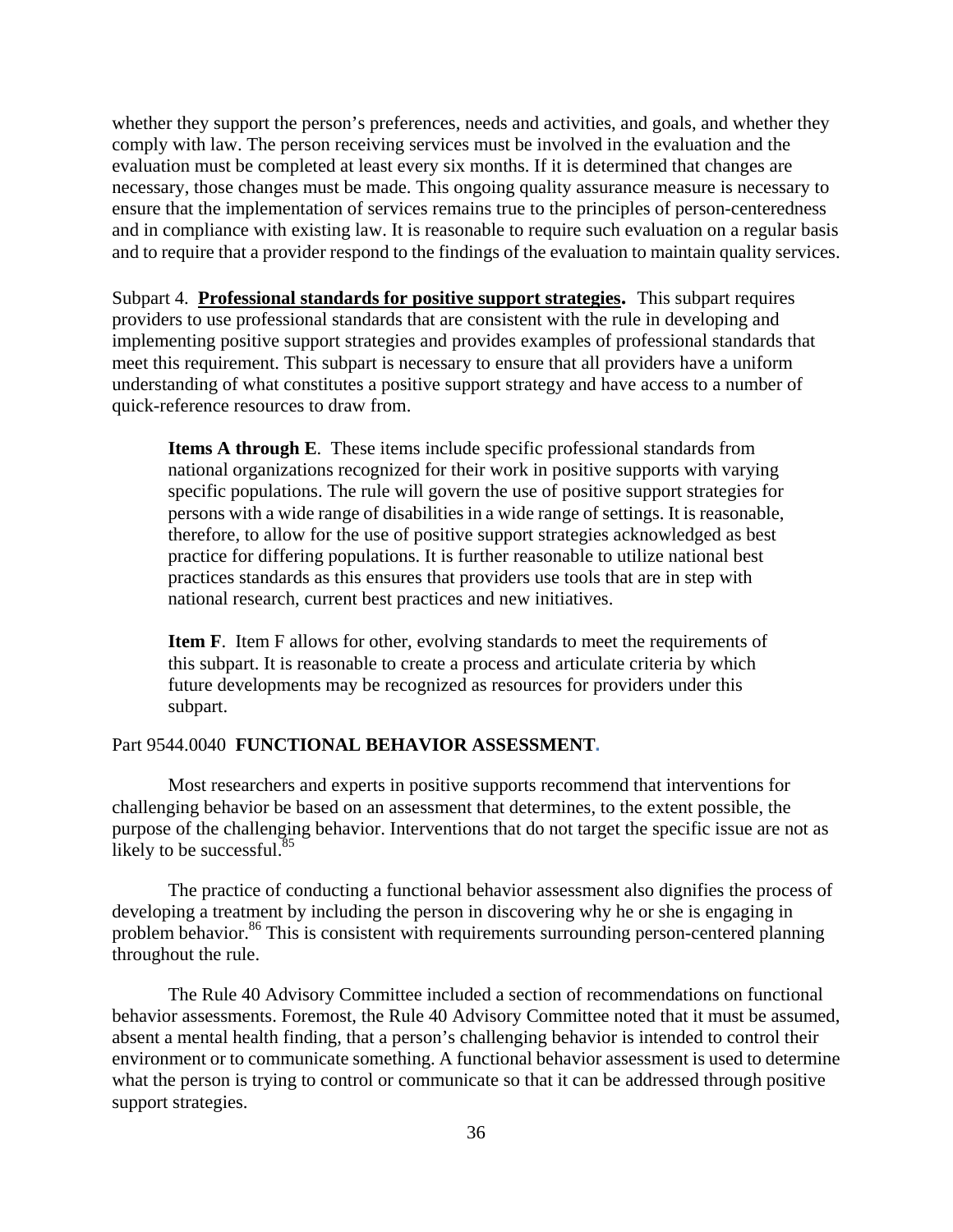The Rule 40 Advisory Committee specifically recommended that the Department develop criteria to determine when a functional behavior assessment is necessary, and spent some time describing who should conduct the assessment and what it should include.<sup>87</sup> This provision is necessary to provide these guidelines for functional behavior assessments.

functional behavior assessments should only be conducted by positive behavior support experts.<sup>88</sup> Subpart 1. **Who must conduct.** It is necessary to identify who may conduct a functional behavior assessment. As noted by the Rule 40 Advisory Committee, a functional behavior assessment requires an assessor with the skills, knowledge and experience to integrate findings from a number of professional assessments, hypothesize about the purpose of challenging behavior, and develop a plan to address it. While not a formal recommendation, some committee members believed

It would place an undue burden on providers to require that all employees be trained and competent to conduct functional behavior assessments and create positive support strategies based upon the assessments, or if every provider were required to employ a positive behavior support expert. On the other hand, it could cause irreparable harm if unqualified staff obtained functional behavior assessment materials and simply filled them in without engaging in the evidence-based practices that lead to effective assessments. There is a balance to be struck between these options.

This provision requires that a functional behavior assessment be conducted by a qualified professional. Qualified professional is defined in the rule in detail and separately by service and license. This part is also to be read in concert with the training requirements in 9544.0090 which requires that persons who develop positive supports must have additional training and competency to ensure they can perform these duties. It is a reasonable balance to require that the functional behavior assessment be completed by a person with the necessary training and education detailed in these various rule parts.

Subpart 2. **When required.** It is important that a functional behavior assessment be conducted at the appropriate point in providing services, and it is necessary for the rule to identify when that is. This provision requires that a functional behavior assessment be conducted when an intervention is designed to change a target behavior.

Research defines a functional [behavior] assessment as a "process by which the variables influencing a problem behavior are identified."<sup>89</sup> Conducting a functional behavior assessment increases treatment precision and effectiveness.<sup>90</sup> It is reasonable that providers conduct functional behavior assessments at the point in providing services that will enable them to develop treatment strategies that are tailored to the person and effective.

Subpart 3. **Required elements.** A functional behavior assessment is not meant to be a rigid, fill-in-the-blank form. It is a dynamic process that continues to be developed by researchers and practitioners.91 It is necessary, however, to provide guidance to providers on what is expected in a quality functional behavior assessment. This provision therefore identifies required elements of a functional behavior assessment.

A functional behavior assessment must include direct observation of the person assessed by the qualified professional. While a functional behavior assessment may include indirect assessments such as questionnaires and interviews of collateral contacts, research shows that direct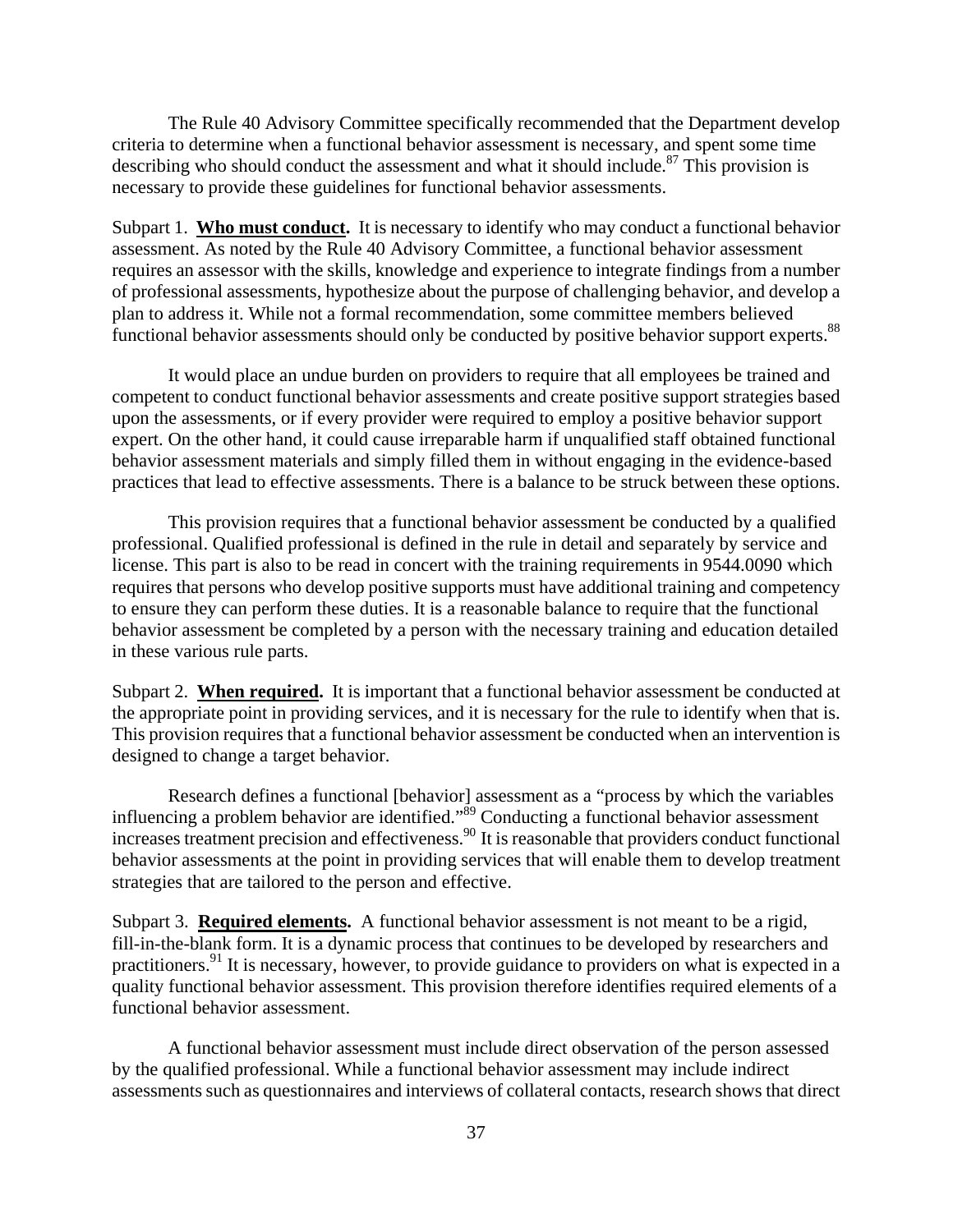assessments such as data recording and functional analyses of behavior are much more reliable.<sup>92</sup> It is reasonable to require that providers use the most reliable procedures.

Items A through D provide factors to be addressed by the functional behavior assessment. These specific evaluations are generally accepted as the basis for a quality functional behavior assessment.<sup>93</sup> Not all assessments will call for every item. Accordingly, this provision requires that the qualified professional select one or more items as appropriate to the situation and base their evaluation on the selected items. It is reasonable to require that providers conduct the necessary evaluations to complete a quality functional behavior assessment in order to best serve the person receiving services.

Subpart 4. **Scope of evaluation.** When the chosen positive support strategies do not have the desired effect, it may become necessary to conduct a more comprehensive functional behavior assessment. This provision details what is expected in a more comprehensive functional behavior assessment. In that event, the qualified professional must select additional items identified in subpart 3 for evaluation. It is reasonable to require that providers seek out additional evidence in conducting a more comprehensive functional behavior assessment in order to support a new hypothesis and positive support strategy development.

# Part 9544.0050 **PERMITTED PROCEDURES.**

intermittent or continuous basis: Subpart 1. **Specific procedures permitted.** It is necessary to identify procedures providers are permitted to use that are not identified in Minnesota Statutes, section 245D.06, subdivision 7, and which may otherwise meet the definition of aversive or deprivation procedures in Minnesota Statutes, section 245D.02, subdivisions 2b, 2c, and 5a. Minnesota Statutes, section 245D.06, subdivision 7, identifies two categories of permitted procedures which may be used on an

- 1. Physical contact or instructional techniques that are the least restrictive alternative possible to meet the needs of the person to calm a person, protect a person from frequent falls due to a medical condition, facilitate completion of a task, teach a skill, or provide comfort; and
- 2. Manual or mechanical restraint used as an intervention procedure to allow medical examination or treatment or healing from an acute medical condition, assist in safe emergency evacuation, or to position a person with physical disabilities. Any use of a manual restraint under these circumstances must comply with the restrictions identified in Minnesota Statutes, section 245D.06, subdivision 6, paragraph (b).

Also, use of adaptive aids or equipment, orthotic devices, or other medical equipment ordered by a licensed health professional to treat a diagnosed medical condition do not in and of themselves constitute the use of mechanical restraint.

It is reasonable that the use of these procedures be approved by a person's expanded support team and that this approval is documented. This approval ensures participation in the decision to use these procedures and techniques as part of a person's service plan by the expanded support team, which has specific knowledge about the individual and his or her unique needs and capabilities. The approval ensures that the provider does not make a decision for such use independently and without oversight by knowledgeable others, who can contribute to a more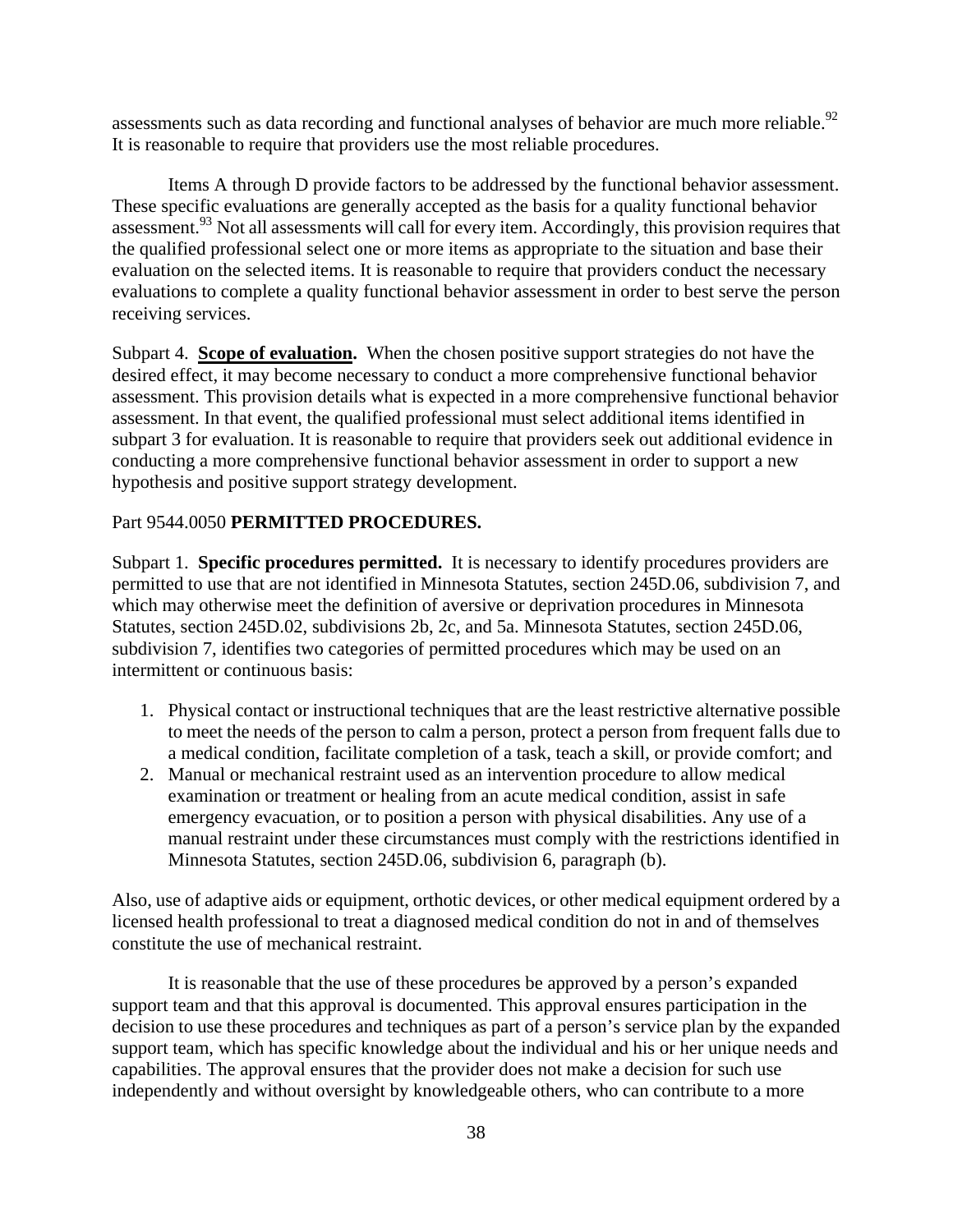fully-informed evaluation and conclusion.

It is important to distinguish in the rule that in the case of a child, the expanded support team also includes a parent or parents. It is reasonable to include the parent or parents of the child in this definition since they are not specifically included in the statutory definition of expanded support team and parents should have decision-making authority and input for the care of their child. In most cases, a child's parents are the persons who care the most about their child and know the most about him or her. As a result, parents are better situated than most others to understand the unique needs of their child and to make decisions that are in the child's interests. Furthermore, since many planning choices for person-centered planning will also affect the child's family, parents can factor family issues and values into person-centered planning decisions about their children.

**Item A.** Item A identifies the conditions governing the use of a positive verbal correction as an intervention procedure specifically focused on the behavior being addressed with a person. Allowing the use of this intervention procedure is reasonable to assist a person in exhibiting a behavior when it is the least restrictive alternative possible to meet the needs of the person.

**Item B.** Item B identifies an intervention procedure that allows the temporary withholding or removal of objects from a person that the person is using to harm themselves or others. Allowing the use of this intervention procedure is reasonable as it is less restrictive than emergency use of manual restraint as a means to achieve safety when immediate intervention is needed to protect the person or others from imminent risk of physical harm. Temporary withholding or removal for a brief period of lasting no more than several minutes is reasonable until the person's behavior is redirected and normal activities can be resumed.

Subpart 2. **Documentation required.** It is reasonable and necessary to require the provider to maintain documentation of permitted procedures. The documentation allows the department to verify compliance with the requirements of the rule and evaluate the effectiveness of the interventions.

#### Part 9544.0060 **PROHIBITIONS AND RESTRICTIONS.**

Subpart 1. **General prohibitions**. This subpart fulfills the statutory directive in Minnesota facilities, is to apply the prohibitions contained in the statute to all licensed services and facilities. The statutory list is broad, and uses descriptions of categories rather than listing specific Statutes, section 245.8251, to ensure that the prohibitions on restrictive interventions contained in Minnesota Statutes, chapter 245D, apply to all Department-licensed services and facilities. The Department therefore incorporates Minnesota Statutes, section 245D.06, subdivision 5. Minnesota Statutes, section 245D.06, subdivision 5, is a key section that establishes the prohibited procedures. The effect of the incorporation in the rule, which governs all Department-licensed services and

techniques. The intent is to encompass all types of unacceptable aversive and deprivation procedures in the descriptions of the categories. The subdivision concludes with a catch-all provision prohibiting "any…aversive or deprivation procedure."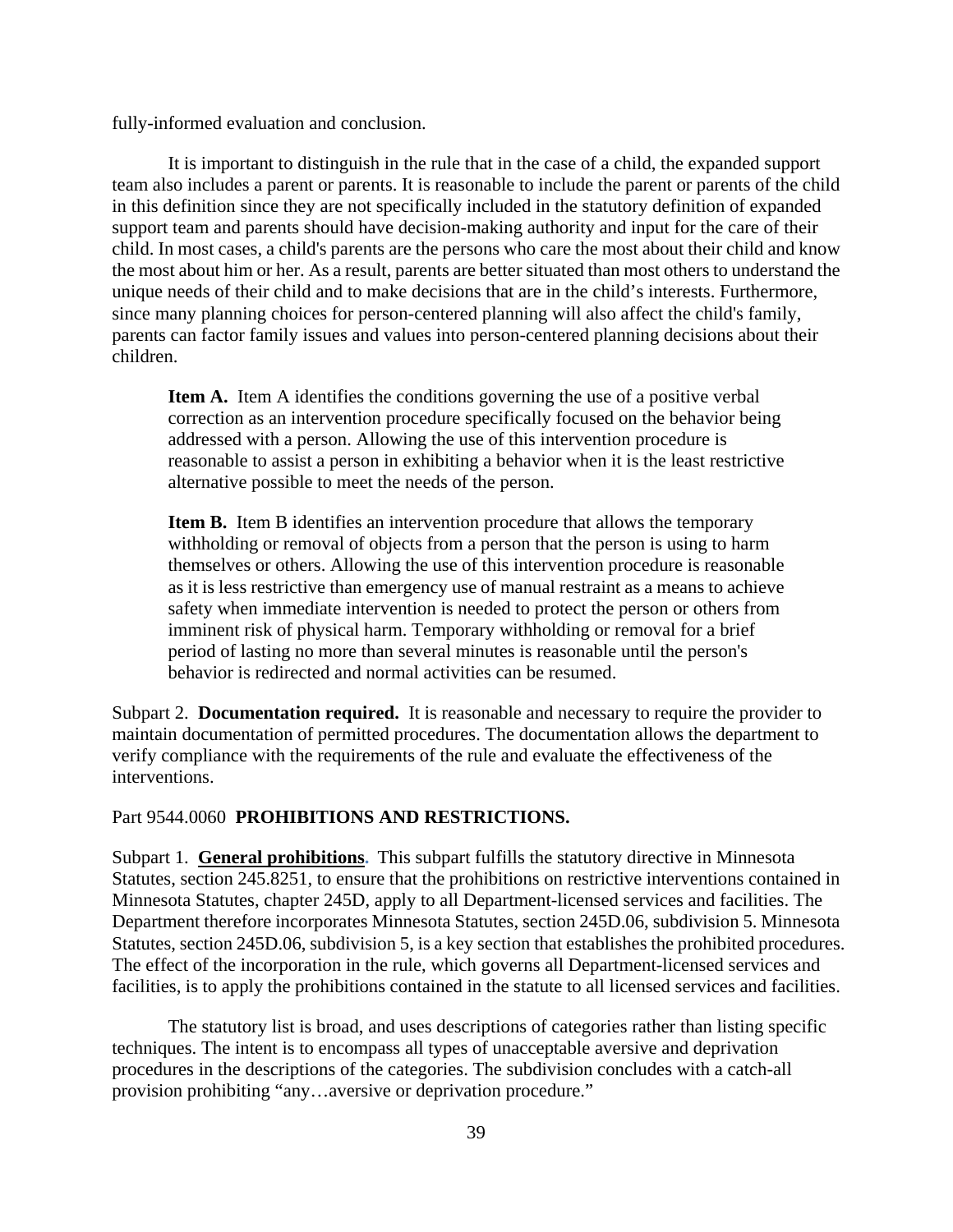The statutory subdivision also qualifies the list by stating that these techniques are prohibited "when used as a substitute for adequate staffing, for a behavioral or therapeutic program to reduce or eliminate behavior, as punishment, or for staff convenience."<sup>94</sup> The qualification allows for the possibility of the rare, unforeseeable circumstance in which a practice that is ordinarily unacceptable may have a momentary, acceptable purpose. Therefore, it is when the practices are used for the prohibited reasons that the practice is prohibited. The inclusion of the phrase "for a behavioral or therapeutic program to reduce or eliminate behavior" demonstrates that planned, programmatic use of the prohibited practices is not permitted.

It is reasonable to adopt policy that the Legislature has vetted and adopted. Further, incorporating the statutory prohibitions on use of restrictive interventions is also consistent with the Department's agreement to preclude use of restraints and seclusion both in the Jensen Settlement Agreement and in the Comprehensive Plan of Action. The terms of the Jensen Settlement Agreement require the Department to "immediately and permanently discontinue" the use of mechanical restraints, medical restraints, and medications as a method of punishment, or in lieu of adequate staff training or behavior support plans, convenience, or as a form of behavior modification in the program that was the subject of the lawsuit. As noted, the Department also agreed more broadly in the Comprehensive Plan of Action to prohibit restraint and seclusion in all licensed facilities and settings, consistent with the above-noted legislative directive in Minnesota Statutes, section 245.8251. As detailed in the "DHS Respect and Dignity Practices Statement" signed by the commissioner, "it is our goal to prohibit procedures that cause pain, whether physical, emotional or psychological, and prohibit use of seclusion and restraints for all programs and services licensed or certified by the department."

Subpart 2 **Specific prohibitions.** Although Minnesota Statutes, section 245D.06, subdivision 5, takes the approach of more broadly describing categories of prohibited techniques, the Rule 40 Advisory Committee approached the matter differently. The Rule 40 Advisory Committee studied the prohibitions in a number of other states and reviewed current best practices from a number of reputable sources in positive behavior supports.95 The Rule 40 Advisory Committee determined that, given the broad range and severity of aversive and deprivation procedures that have been used over the years, it is important to specify some of the most abhorrent techniques as prohibited.

The Department agreed in the Comprehensive Plan of Action to abide by the Rule 40 Advisory Committee Recommendations. When the Department is legally bound to abide by the Recommendations, it is necessary to adhere closely to these recommendations. It is reasonable to list specific techniques because this leaves no room for doubt or argument that the listed procedures cannot be used for improper purposes under any circumstances. Therefore, listing specific prohibited techniques is necessary and reasonable. Nevertheless, a number of the prohibited procedures merit further comment, as analyzed below.

The list below is taken directly from the Rule 40 Advisory Committee Recommendations. The list is not intended to diminish the all-encompassing nature of the prohibition against use of procedures that fall within the broad categories set out in Minnesota Statutes, section 245D.06, subdivision 5. In other words, even without itemizing the specific techniques, these procedures would still be prohibited by virtue of the incorporation into rule of the broader statutory prohibition.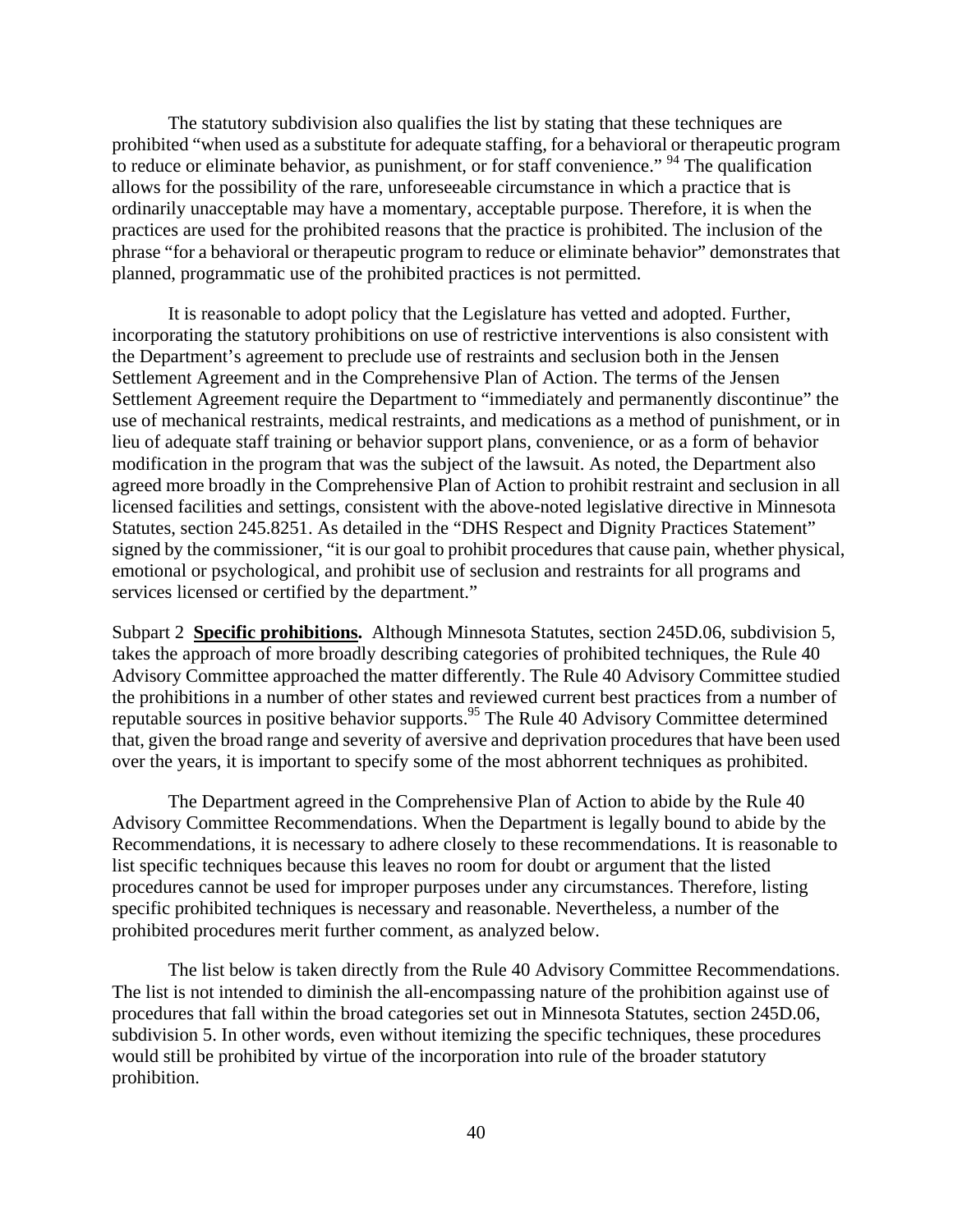**Item A.** Item A describes prone restraint as a prohibited technique. Prone restraint is defined as any manual restraint that places the person in a face-down position. Prone restraint is specifically prohibited because of the now widely-known danger in using this procedure, namely, the risk of positional asphyxiation. Both Attachment A to the Jensen Settlement Agreement (setting out new policies for the program that was the subject of the lawsuit) and the Rule 40 Advisory Committee Recommendations prohibit the use of prone restraint.

Item A also prohibits the use of metal handcuffs or leg hobbles. Both of these techniques were also present in the program that was the subject of the *Jensen* lawsuit. It is reasonable to prohibit the use of these procedures as they are outdated and are not best practices in the field.

in persons with a developmental disability<sup>96</sup> but is now considered immoral and abusive.<sup>97</sup> **Item B.** Item B prohibits the use of faradic shock. "Faradic shock" means the use of an electrical shock applied to a person, typically as an aversive consequence to a behavior. Electric shock was once considered to be a best practice for decreasing negative behavior It is necessary and reasonable to specifically identify some abusive practices as prohibited.

**Item C.** Item C prohibits the interacting with a person or others in a manner that ridicules, demeans, threatens, or is abusive to the person. Item C describes an outdated and ineffective aversive technique that would constitute emotional or verbal abuse, such as humiliation, name-calling, using profanities, and making degrading remarks to a person receiving services. It is necessary and reasonable to specifically identify some abusive practices as prohibited.

**Item D.** Item D prohibits the use of physical intimidation or a show of force. Examples include shaking, striking, or spanking. This prohibition is also consistent with Minnesota Statutes, section 626.5572, subdivision 2, paragraph (a), which defines "hitting, slapping, kicking, pinching, biting, or corporal punishment of a vulnerable adult" or the "use of repeated or malicious oral, written, or gestured language toward a vulnerable adult or the treatment of a vulnerable adult which would be considered by a reasonable person to be disparaging, derogatory, humiliating, harassing, or threatening" to be a form of abuse.

**Item E.** Item E describes containment without monitoring as a prohibited technique. Containing without monitoring describes an outdated deprivation technique in which a person is restricted, isolated, secluded or otherwise removed from the course of ordinary daily activities. The technique also includes fully or partially immobilizing a person without monitoring the person for medical and psychological distress. An example is directing a person to go to and remain in a bedroom to let the person's emotions settle, when there is no plan to monitor the person who will be isolated in this manner. The use of seclusion is problematic because it strips a person of dignity, privacy and, potentially, safety.<sup>98</sup> The use of seclusion also raises other issues, including physical injuries, the unique vulnerabilities of high-risk populations, and potentially even medical danger leading up to death.<sup>99</sup> It is reasonable and necessary to include this as a prohibited procedure since it is a specific example of an aversive or deprivation technique that presents unacceptable risks and deleterious effects on persons receiving services.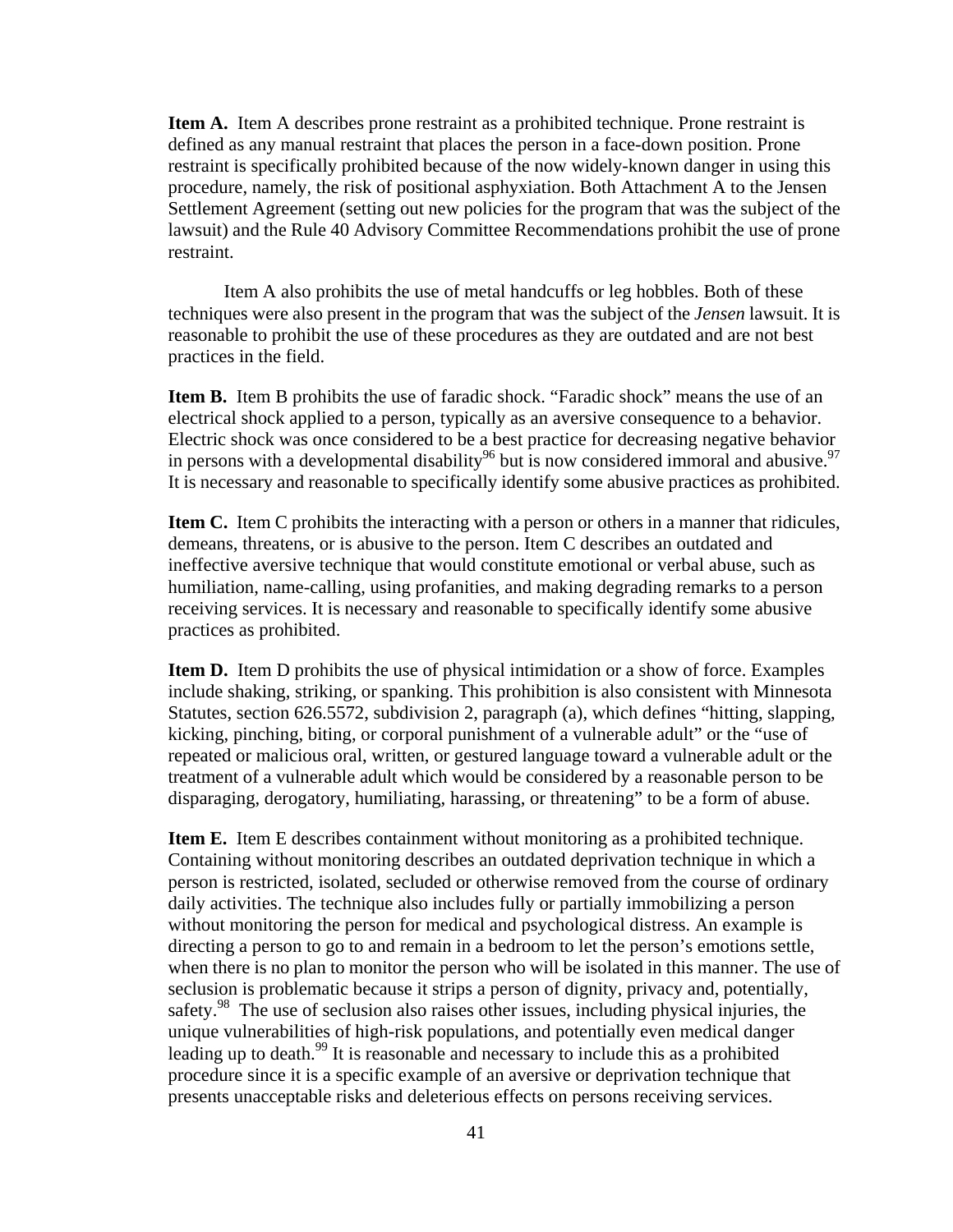**Item F.** Item F describes restricting or denying access to adaptive devices or equipment as a prohibited technique. Many persons receiving services have conditions associated with physical or sensory disorders that require correction, amplification, adaption or prosthetic substitution. The absence or restriction of these devices and equipment may result in dramatically reduced functional abilities and increased dependence on others. Since these devices and materials are essential to a person's basic functioning, any restriction in access to these materials must be limited to extraordinary circumstances. The only circumstances that warrant the restriction of such essential equipment and devices are those where the safety of the person or others is jeopardized, or serious damage to the equipment is likely. Therefore, it is reasonable and necessary to prohibit the practice in all circumstances except when a risk of injury to the person or others or serious damage to the equipment is present.

**Item G.** Item G describes the use of "painful techniques" as a prohibited procedure, which may include intentional infliction of pain or injury, dehumanization and degradation. The Association for Positive Behavioral Supports makes it clear that the use demeaning or painful procedures to suppress behavior is not acceptable. The Association provides evidence that such approaches are ineffective in producing durable changes in people's behavior and do not improve the quality of their lives.<sup>100</sup> It is reasonable and necessary to include this as a prohibited technique since such techniques are widely-known in current times to be unacceptable.

**Item H.** This item elaborates on the prohibition in Item G regarding painful techniques by prohibiting the hyperextension or twisting of a person's body parts. This does not prevent license holders from completing therapies such as range of motion exercises, because the prohibition only pertains to hyperextending or twisting of a person's body parts when used as a substitute for adequate staffing, for a behavioral or therapeutic program to reduce or eliminate behavior, as punishment, or for staff convenience. It is reasonable and necessary to include this as a prohibited technique since these are examples of aversive or deprivation techniques that the Rule 40 Advisory Committee recommended to be prohibited.

**Item I.** Item I prohibits a license holder from tripping or pushing a person receiving services. This is consistent with Minnesota Statutes, section 626.5572, subdivision 2, paragraph (b), which defines prohibited practices that are deemed to be maltreatment of vulnerable adults. It is reasonable and necessary to include this as a prohibited technique because tripping or pushing an individual with a developmental or other disability may amount to illegal maltreatment of program recipients.

**Item J.** Item J describes any action or procedure used as punishment as a prohibited technique. In the past, punishment and isolation were the two primary aversive and deprivation techniques used to change behavior.<sup>101</sup> Experience since then, which is supported by data, has shown that these techniques not only did not work, but increased negative behavior.<sup>102</sup> It is reasonable and necessary to specify as prohibited a technique that had previously been a classic and accepted method, but is now widely viewed as unacceptable, because this signifies the shift away from methods that were not respectful of the individual toward use of the more positive behavior support techniques that the rule seeks to establish. In the event any program has lasting vestiges of the earlier, common use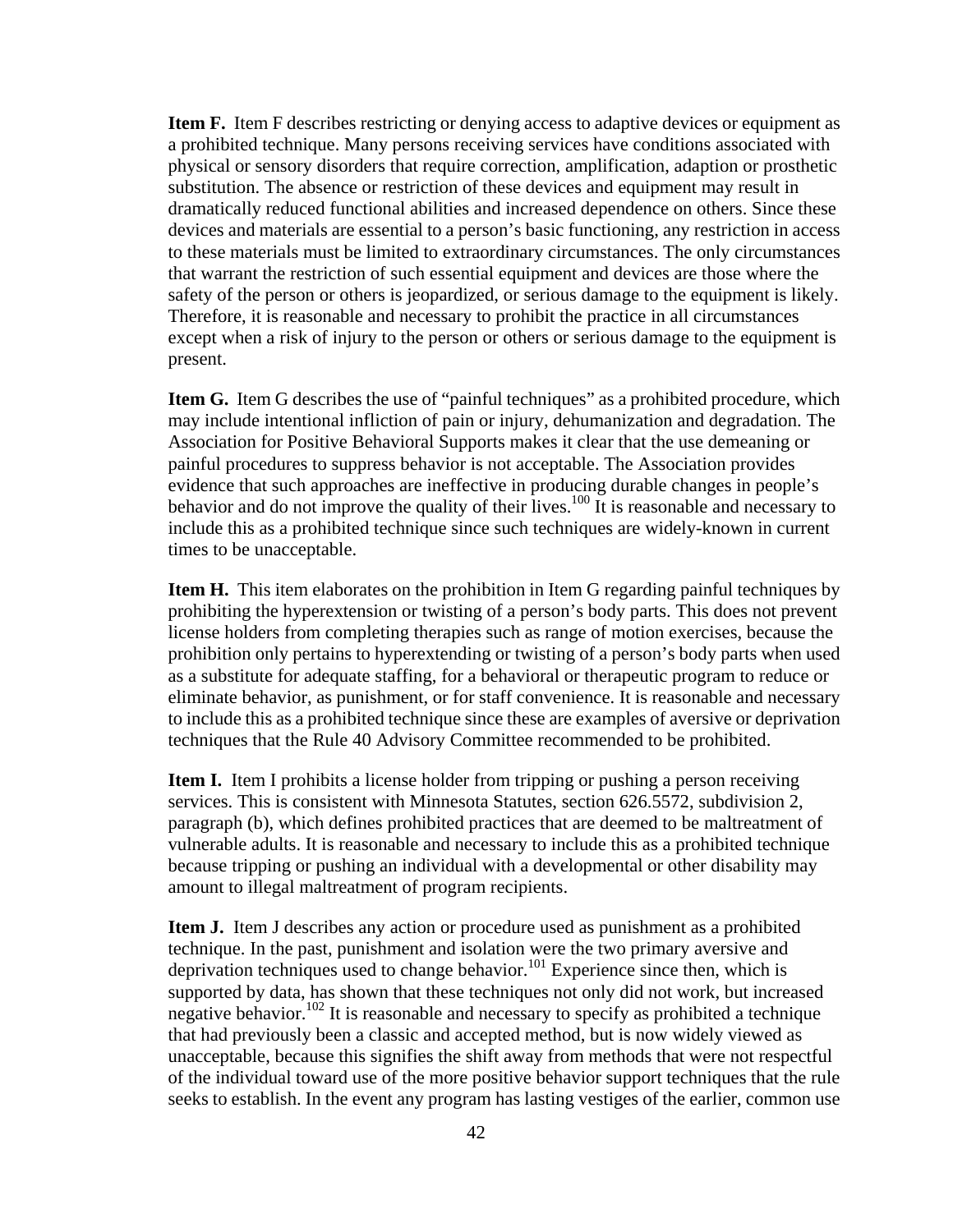of punishment, the requirement also provides clear notice that this practice is now prohibited.

**Items K through P***.* All of these items specify a particular means of imposing an aversive or deprivation procedure that has been used in the past. The items also represent techniques that by today's standards are considered to be abusive. As noted, the Rule 40 Advisory Committee studied the current literature and regulation in other states, and concluded that such techniques are not effective and are inconsistent with current best practices. It is reasonable to expressly prohibit the use of specific techniques that have been used in the past and are both abusive and ineffective.

**Item Q**. Item Q describes the use of token reinforcement and level programs which include a response cost or negative punishment component as prohibited techniques. The goal of token reinforcement and level programs is to use reinforcements to teach new behaviors or teach a person to stop a behavior or engage in a behavior more, or less, frequently. Such methods represent a movement away from more severe aversive and deprivation methods, such as punishment and isolation. However, when they include a response cost or negative punishment component, the flaw is that they still focus on consequences, correction, and looking too much at the behavior, rather than the communicative function of the behavior.<sup>103</sup> It is reasonable and necessary to include these as prohibited techniques because it is no longer a best practice and is inconsistent with better-informed behavior support techniques now known to be more effective.

**Item R**. Item R prohibits license holders from using a person receiving services to discipline another person receiving services. This procedure can create power struggles between persons receiving services and potentially be considered abuse by Minnesota Statutes, section 625.5572, subdivision 2, paragraph (d). It is necessary and reasonable that the rule be consistent with the Rule 40 Advisory Committee recommendations and prohibit potentially dangerous and abusive practices.

**Item S.** Item S prohibits the use of any action or procedure which is medically or psychologically contraindicated. It is reasonable and necessary to prohibit techniques that have been specifically identified as deleterious to a specific individual. It is reasonable and necessary to honor the individuality of all program recipients.

**Item T.** Item T prohibits a license holder from using an action or procedure that might restrict or obstruct a person's airway or impair breathing, including techniques whereby individuals use their hands or body to place pressure on a person's head, neck, back, chest, abdomen, or joints. These actions could place a person in danger of harm and in many cases may be considered assault in the first through fifth degrees as defined in Minnesota Statutes, sections 609.221 to 609.224. This prohibition was recommended by the Rule 40 Advisory Committee. It is necessary and reasonable that the rule be consistent with the Rule 40 Advisory Committee recommendations and prohibit potentially dangerous and abusive practices.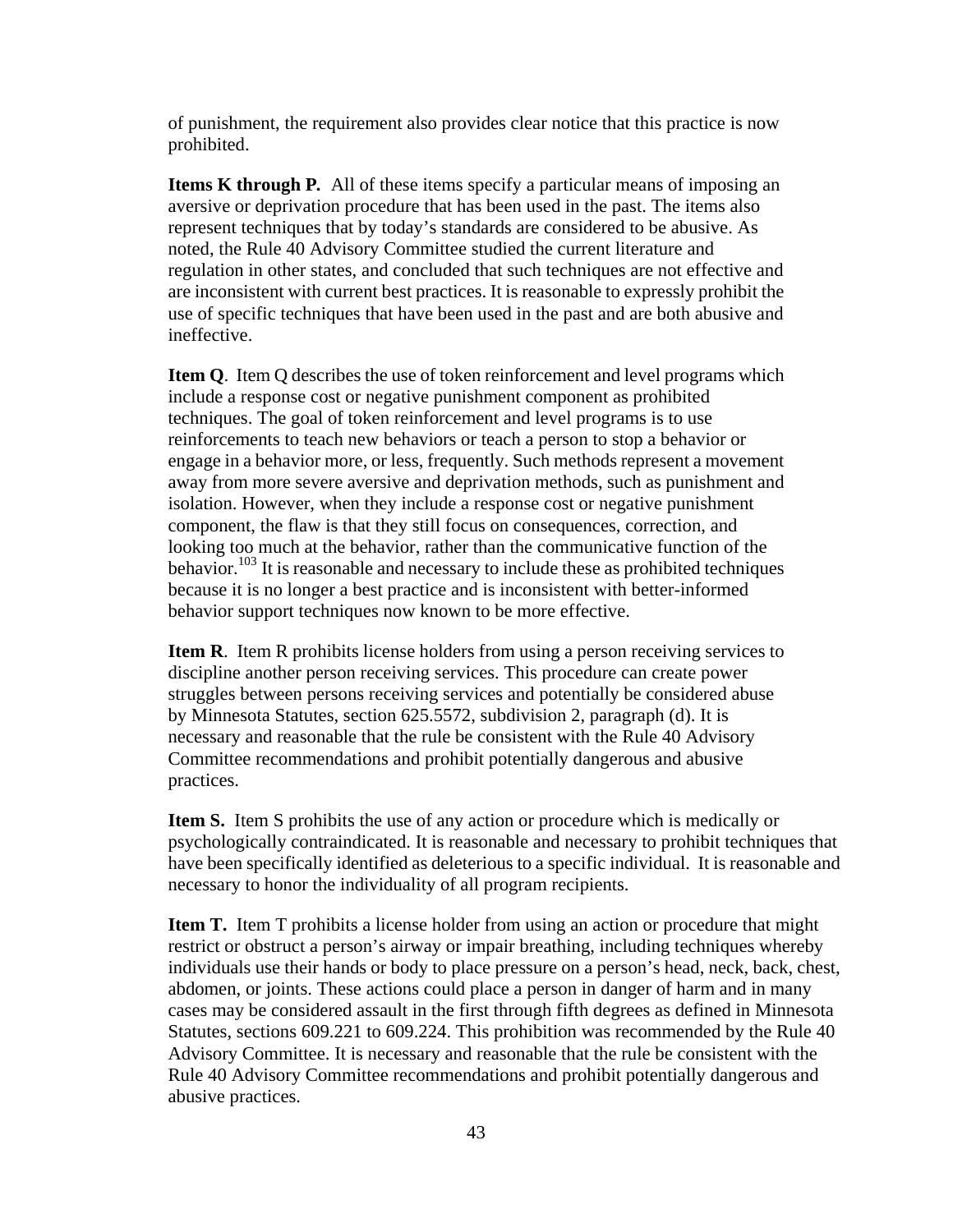**Item U.** Item U prohibits interfering with protections established through state licensing standards or federal regulations governing the program, except as allowed by Minnesota Statutes, section 245D.04, subdivision 3, paragraph (c). This item is meant to correspond to the Rule 40 Advisory Committee Recommendation that the "fundamental rights" of persons receiving services be preserved. This is the only item in which a material change was made to the nomenclature used in the list from the Recommendations. Although the Department agrees in principle that the fundamental rights of individuals should be protected, the phrase is arguably not well-defined. To establish enforceable standards that provide fair notice to license holders about what is prohibited, the Department found it necessary to circumscribe the reference to fundamental rights to a standard that is more clear.

The purpose of federal and state licensing standards is to establish requirements for programs and services that are tailored to the specific setting and target population for the given service. To the extent any specific protections are spelled out in law for a particular service or setting, it is necessary and reasonable to expressly prohibit interference with those standards to preserve the specific rights of persons receiving services.

The Department cites an exception to this general prohibition in that actions that are consistent with Minnesota Statutes, section 245D.04, subdivision 3, paragraph (c) are permitted. Citing this statutory provision is necessary and reasonable because the statute spells out the exceptional occasions in which it is appropriate to take action that is ostensibly intrusive, which occurs only in a narrow set of circumstances when the specified conditions are met, while broadly preserving individual rights in all other instances.

**Item V.** Item V prohibits the use of mechanical restraint in accordance with Minnesota Statutes, section 245D.06, subdivision 5. Although subpart 1 applies all the prohibitions from Minnesota Statutes, section 245D.06, subdivision. 5, to all license holders subject to this rule, a Rule 40 Advisory Committee member advocated that the rule lay out all of the techniques specified in the Rule 40 Advisory Committee Recommendations for ease of reference and to establish compliance with the Department's agreement to abide by the Recommendations.

**Item W.** Item W prohibits the use of chemical restraint in accordance with Minnesota Statutes section 245D.06, subdivision 5. Although subpart 1 applies all the prohibitions from Minnesota Statutes, section 245D.06, subdivision. 5, to all license holders subject to this rule, a Rule 40 Advisory Committee member advocated that the rule lay out all of the techniques specified in the Rule 40 Advisory Committee Recommendations for ease of reference and to establish compliance with the Department's agreement to abide by the Recommendations.

**Item X.** Item X prohibits any use of manual restraint that is not consistent with the emergency use of manual restraint as allowed in Minnesota Statutes, section 245D.061. Regulations in many states permit the use of manual restraint in emergency situations. The statutory safeguards represent current best practices for the use of such restraint. Incorporating the statutory permissions and requirements for the emergency use of manual restraint into rule fulfills the directive in Minnesota Statutes, section 245.8251, to ensure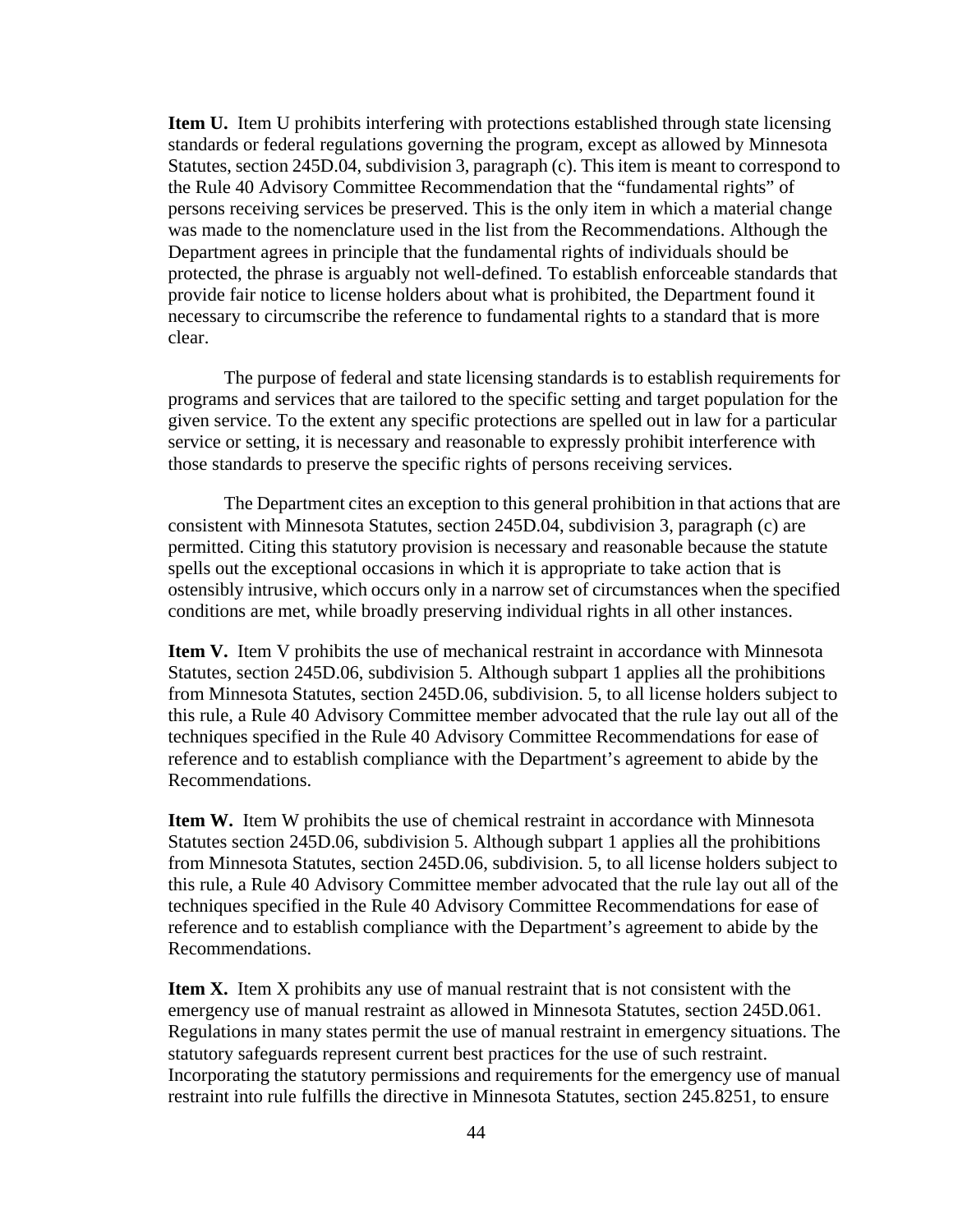that the prohibitions in the Home and Community-Based Services Standards apply to all Department-licensed services and facilities. This standard practice is also consistent with terms in the Jensen Settlement Agreement.

**Item Y**. Item Y prohibits the use of any other interventions or procedures that may constitute an aversive or deprivation procedure. The recommended prohibitions against aversive or deprivation procedures represent the Rule 40 Advisory Committee's understanding of current best practices. Moreover, the broader description of types of prohibited procedures at the end of the list signifies to persons who must comply with the rule that the itemized list is not all-inclusive. It is reasonable and necessary to include language that clarifies this intent.

Subpart 3. **Restrictions.** As with subpart 1, this subpart fulfills the statutory directive in Minnesota Statutes, section 245.8251, to ensure that the prohibitions and limits on restrictive interventions contained in Minnesota Statutes, chapter 245D, apply to all Department-licensed services and facilities when serving a person with a developmental disability or related condition. This subpart is needed because it incorporates the restrictions and the use of certain procedures identified in Minnesota Statutes, section 245D.06, subdivision 6. The Legislature has fully vetted these limitations on use of procedures and has pronounced its policy determination about the restrictions on use of procedures in statute. It is necessary to incorporate that policy when directed to do so by statute; and it is reasonable to adopt policy for other Department-licensed services and settings that the Legislature has already adopted for home and community-based services.

## Part 9544.0070 **EMERGENCY USE OF MANUAL RESTRAINT.**

Subpart 1. **Governing law and requirements.** Although phasing out of seclusion and restraint is the general, overarching objective of both chapter 245D, and, by incorporation, this rule chapter, the risk of danger that can be presented by some behavior must be considered. Certainly, among the most challenging of behaviors to manage are behaviors that are self-injurious, threaten the safety of others, or interfere with a person's ability to independently function adaptively in a community environment. Professional literature shows that when an aversive or deprivation procedure is abruptly terminated, the behavior that was being managed may accelerate, putting the person and others at serious risk of injury. Current best practices factor in the risks associated with this behavior, and it has become somewhat standard practice to include an exception for the use of manual restraint in emergency situations.

Minnesota Statutes, section 245D.061, embodies current best practices in establishing such an exception. The exception is only available when "immediate intervention" is required to protect the person or others from "imminent risk" of physical harm. There are many attendant safeguards, such as monitoring the person during the use, reporting the use to responsible authorities, undertaking both internal and external reviews, and more. The statutory exception is consistent with Rule 40 Advisory Committee Recommendations,<sup>104</sup> and the Committee, as noted, studied current best practices and regulation from a number of other states.

Minnesota Statutes, section 245.8251, requires the Department to ensure that the prohibitions and limits on use of restrictive interventions apply to all Department-licensed facilities and services when serving a person with a developmental disability or related condition.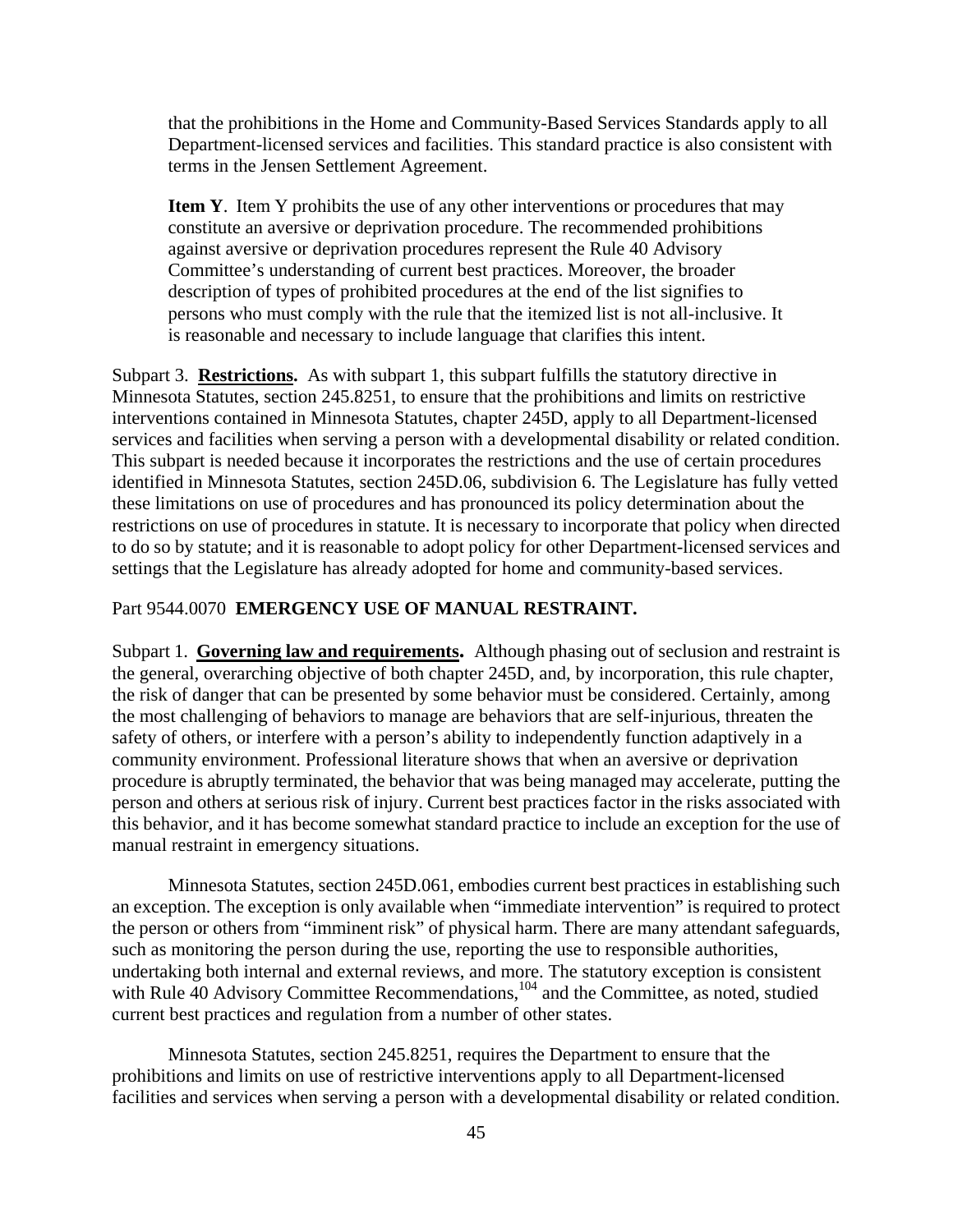If the structure of prohibited, restricted, and permitted techniques found in Minnesota Statutes, section 245D.06, is incorporated, then, for the reasons just noted, it is imperative that the exception for behavior which poses an imminent risk of physical harm also be included. It is therefore necessary and reasonable to incorporate Minnesota Statutes, section 245D.061, into the rule.

Importantly, this provision incorporates by reference Minnesota Statutes, section 245D.06, subdivision 8. That provision both requires and permits the use of a positive support transition plan (PSTP). A PSTP is required and permitted "for a person who requires intervention in order to maintain safety when it is known that the person's behavior poses an immediate risk of physical harm to self or others."<sup>105</sup> The PSTP "must phase out any existing plans for the emergency or programmatic use of restrictive interventions [that are otherwise] prohibited."106 Thus, the requirement is to gradually diminish the continued use of an intervention when that intervention had regularly been part of the programmatic approach to managing a person's behavior before the requirement went into effect. The provision thus allows for a gradual transition, or shift, to the new requirement.

The statutory duration of time to reduce the use of an intervention to the ultimate phase-out or elimination is eleven months, as detailed in Minnesota Statutes, section 245D.06, subdivision 8(a). When a public policy shift is being made in Minnesota, first, for home and community-based services according to statute, and next, through the rule, to other Department-licensed services and facilities, it is necessary and reasonable that the policy for transitioning to the new standards as determined by the legislature be used for both groups. It is therefore necessary and reasonable to incorporate Minnesota Statutes, section 245D.06, subdivision 8, by reference.

This is deliberately one of only two references in the rule to a PSTP. Rule 40 Advisory Committee representatives advocated strongly for this convention, so that the use of a PSTP did not become the proverbial "rule, rather than the exception." In other words, it was thought that minimizing the rule references to a PSTP will minimize the frequency of use of PSTPs. It is reasonable to abide by recommendations from Rule 40 Advisory Committee representatives.

The statute also requires that the license holder abide by the requirements in the forms and instructions for the PSTP. This requirement applies to all license holders, as well, by virtue of the incorporation by reference

 Subpart 2. **Record keeping.** It is reasonable and necessary to require the provider to maintain documentation of information required by the rule. The documentation allows the department to verify compliance with the requirements of the rule and evaluate the effectiveness of the interventions.

#### Part 9544.0080 **INFORMED CONSENT.**

Informed consent is a widely accepted process by which persons make decisions regarding their own care. It is a basic tenet of self-determination and it is necessary to include it in the provision of services by providers in order to serve the broad purpose of the rule, improving the quality of life of persons receiving services.

Subpart 1. **When informed consent is required.** A provider must have a policy regarding the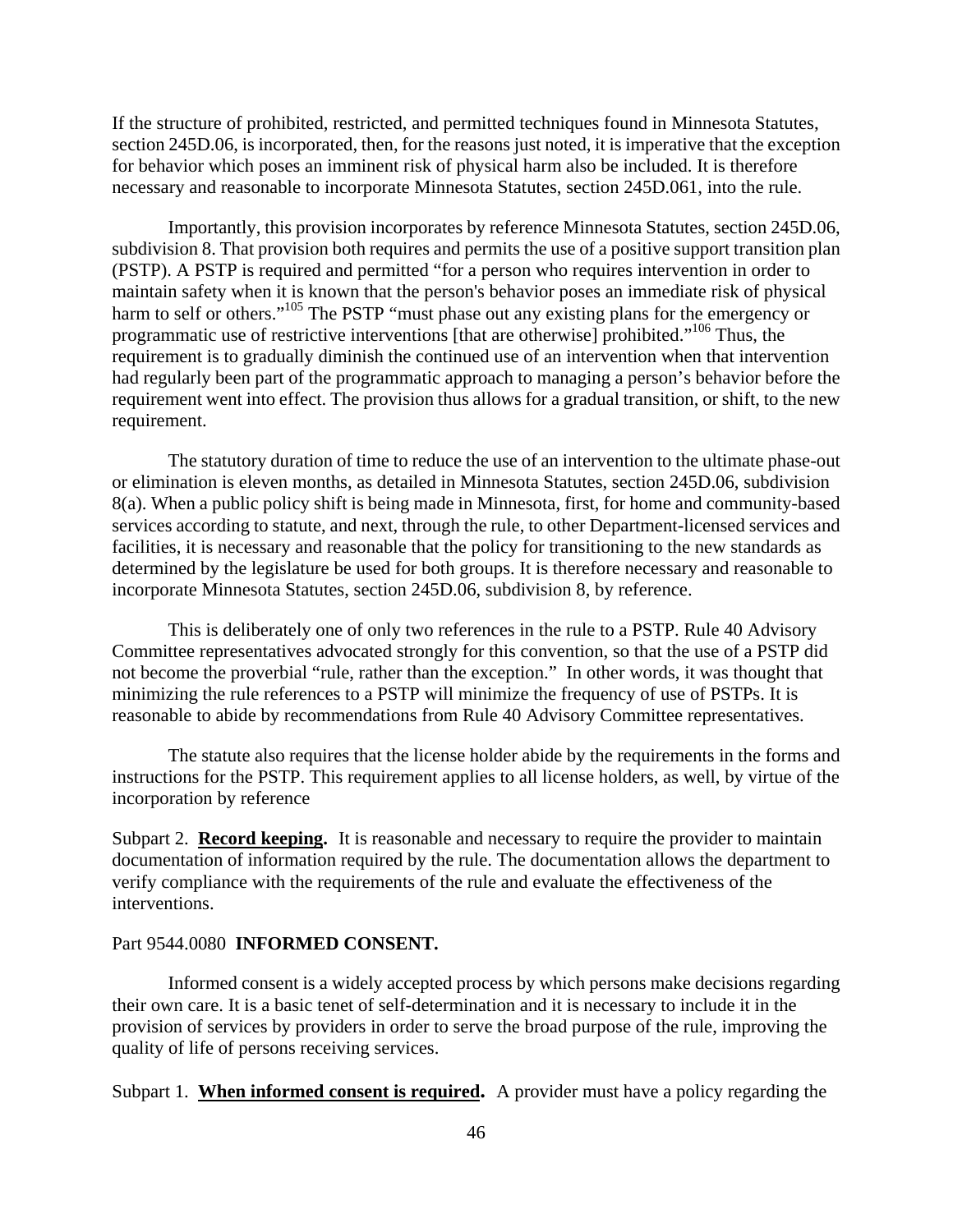emergency use of manual restraint. This policy may allow the emergency use of manual restraint, or it may prohibit it and set out alternative courses of action.<sup>107</sup> It is reasonable to require providers to obtain informed consent regarding their emergency use of manual restraint policy. This serves the broader purposes of person-centered planning and contributes to the improvement of quality of life of persons receiving services. It is also reasonable to require that informed consent be obtained at service initiation or when the provider's policy changes. This will ensure that informed consent is in place prior to the implementation of the policy with a particular person.

Similarly, when a restrictive intervention is temporarily allowed pursuant to a positive support transition plan in accordance with statute, it is reasonable to require providers to obtain informed consent to the use of those restrictive interventions before their implementation. This is crucial to the broader purposes of person-centered planning and improving the quality of life of persons receiving services. It is also reasonable to require that informed consent to the use of restrictive interventions be obtained in the manner set out in the forms and instructions, along with the other varied requirements of a positive support transition plan.

Subpart 2. **Authority to give consent.** It is necessary to identify who is authorized to give informed consent under the proposed rules. Informed consent is to be obtained from the person it concerns when that person is competent to give consent. If a person has been determined not to be competent to give consent, it is reasonable to empower the person's legal representative to give consent on their behalf, so that the person's interests are represented in the decision-making process.

It is further reasonable to encourage the legal representative to consider the preferences of the person concerned in making their decision. The Rule 40 Advisory Committee specifically identified as a training topic the difference between substitute decision-making and making a decision in a person's best interests. Encouraging consideration of the person's preferences, within the framework of the legal representative's authority, serves the purposes of person-centered planning and self-determination.

### Part 9544.0090 **STAFF QUALIFICATIONS AND TRAINING.**

This provision details the minimum qualifications and training requirements for providers and their staff, depending upon the role they play in providing services. It also sets out requirements for verifying competency and maintaining documentation of staff qualifications, training and competency.

It is important that those involved in providing services have adequate skills and knowledge to provide safe and effective services. It is necessary that the rule require minimum qualifications and training to ensure adequate skills and knowledge. It is also necessary to verify that, in addition to qualifications and training, staff members are actually competent in the performance of these duties.

Subpart 1. **Core training for staff.** This provision requires that all staff who develop, implement, monitor, supervise or evaluate positive support strategies, a positive support transition plan or the emergency use of manual restraint complete core training. These techniques are tools of behavioral science and as such, are based on academic theories, study, research and evidence. As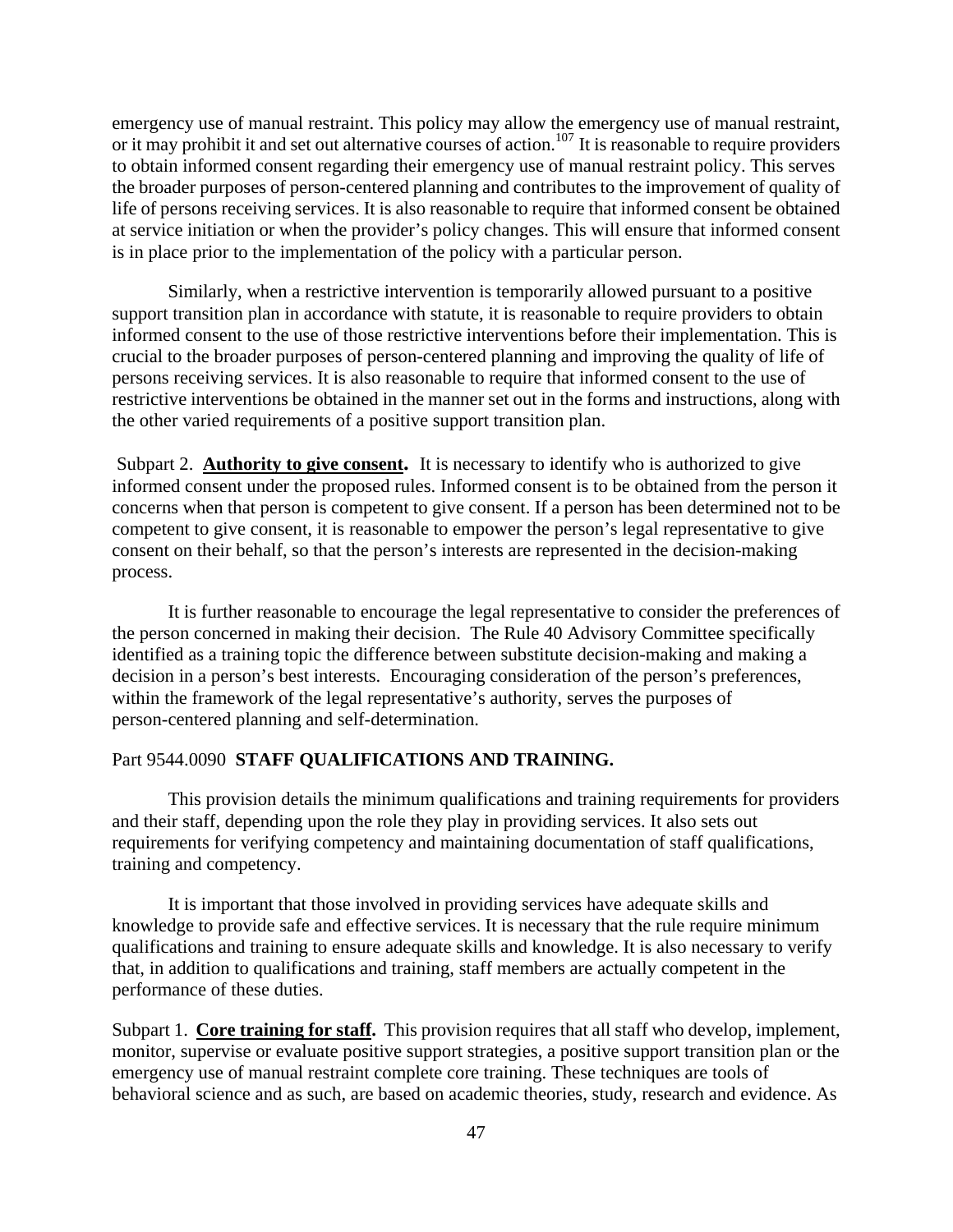expressed throughout the rule, the strategies and techniques used with persons receiving services must be evidence-based and proven effective and must be implemented properly. To ensure this, it is important that staff involved in providing services have an understanding of the science behind the strategies and techniques as well as a solid grasp on the logistics and technicalities of applying them. It is reasonable to require a core training program presented by a qualified individual to ensure adequate knowledge in these areas.

This provision also notes that previous equivalent training may fulfill this requirement. This acknowledges that some providers may already be engaging in core training, or that as staff move between providers, they carry their core training with them. It is reasonable to recognize this continuing competency.

Subpart 2. **Function-specific training.** There is a wide range of roles to be played in the organizations of the providers governed by the rule, and necessary skills and knowledge vary based on those roles. It is reasonable to require additional training specific to the function and role of each staff member. Specialized training of staff results in prevention of harm, more positive interactions, and improved quality of life for persons receiving services. It is reasonable to require that this additional training be completed before staff take on the noted responsibilities to ensure consistent competent performance of their duties.

This provision also notes that previous equivalent training may fulfill this requirement. This acknowledges that some providers may already be engaging in function-specific training, or that as staff move between providers, they carry their training with them. It is reasonable to recognize this continuing competency.

**Item A**. Item A requires that direct support staff complete four hours of additional training in the areas outlined in items (1) to (13). Direct support staff is defined by Minnesota Statute section 245D.02, subdivision 6a, as staff "who have direct contact with persons served by the program." It is reasonable to require specialized training for staff providing such service to ensure safe, effective implementation of techniques, provider policies, and overall care.

(1) through (13) detail the areas identified by experts as important to the competent performance of direct support staff. They include training on relevant law, policies specific to a provider, and general concepts and principles of providing direct care to persons receiving services. It is reasonable to require additional training in these areas to ensure competent direct support staff.

**Item B.** Item B requires that staff who implement positive support strategies complete four hours of additional training in the areas outlined in items (1) to (11). Quality implementation of positive support strategies involves knowledge and skills specific to positive supports. It is reasonable to require specialized training for staff providing such service to ensure safe, effective implementation of positive support strategies.

(1) through (11) detail the areas identified by experts as important to the competent implementation of positive support strategies. They include training on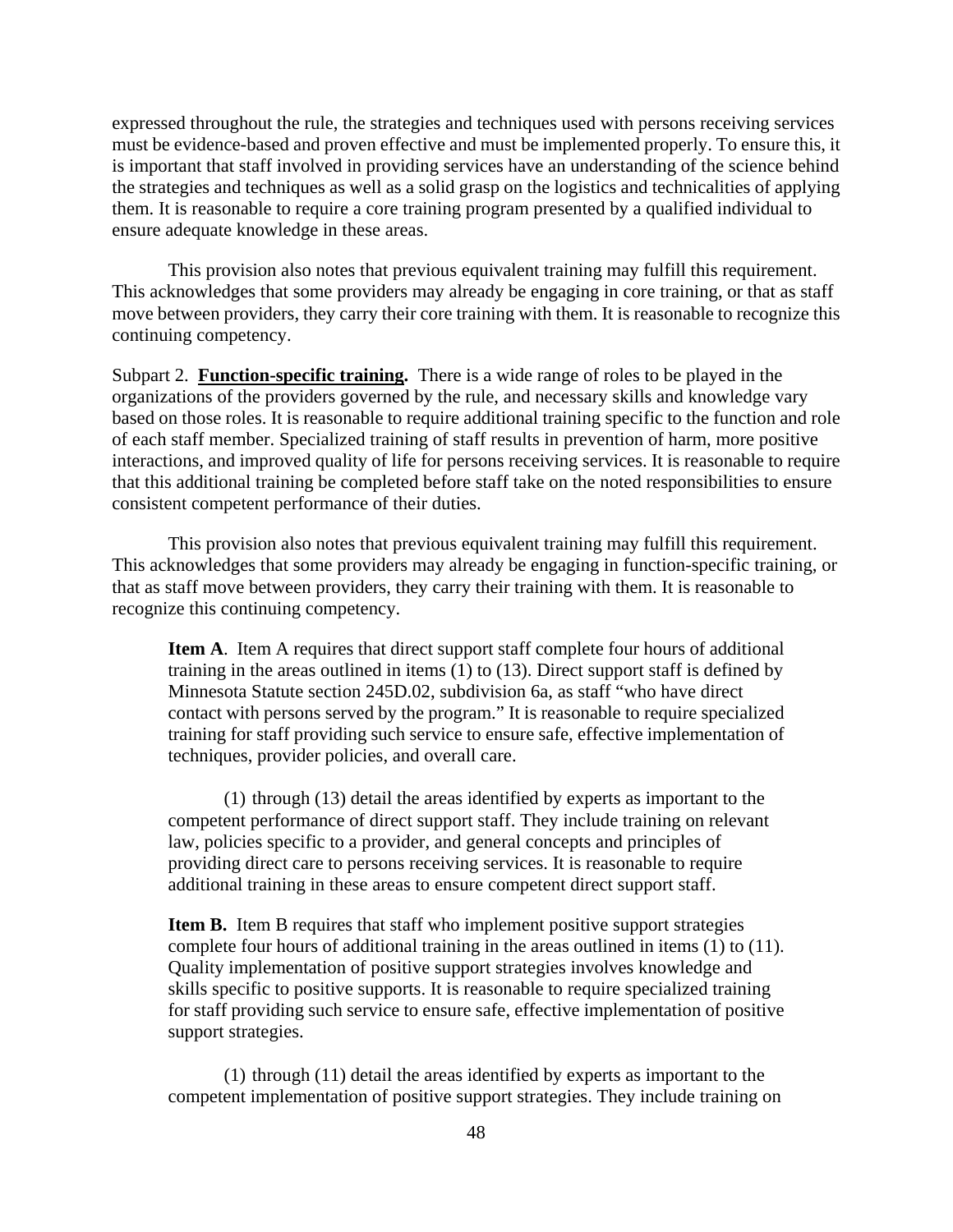the theory of positive supports and skills specific to the implementation of positive support strategies in a service plan. It is reasonable to require additional training in these areas to ensure competent implementation of positive support strategies.

**Item C.** Item C requires that staff who develop positive support strategies complete four hours of additional training in the areas outlined in items (1) to (5). Quality development of positive support strategies involves knowledge and skills specific to positive supports. It is reasonable to require specialized training for staff providing such service to ensure safe, effective development of positive support strategies.

(1) through (5) detail the areas identified by experts as important to the competent development of positive support strategies. They include training on the theory of positive supports, supervision skills, and continuing education relevant to the staff member's field. It is reasonable to require additional training in these areas to ensure competent development of positive support strategies.

**Item D.** Item D requires that staff who oversee the development and implementation of positive support strategies complete four hours of additional training in the areas outlined in items (1) to (6). Supervision of the development and implementation of positive support strategies requires a solid base of knowledge and understanding of positive supports. It is reasonable to require specialized training for staff providing such service to ensure meaningful supervision of the development and implementation of positive support strategies.

(1) through (6) detail the areas identified by experts as important to the competent oversight of the development and implementation of positive support strategies. They include training on higher order behavioral science concepts, person-centered planning, supervision skills, and knowledge of available resources. It is reasonable to require additional training in these areas to ensure competent oversight of the development and implementation of positive support strategies.

**Item E.** Item E requires that providers, their management and owners complete four hours of additional training in the areas outlined in items (1) to (6). It is important that providers understand and prioritize positive supports and person-centeredness at the organizational level. It is reasonable to require specialized training for owners and management of providers to ensure that the concepts and purposes advanced by the rule are adopted at an organizational level.

(1) through (6) detail the areas identified by experts as important to the education of owners and management of providers in the areas of positive support strategies and person-centered planning. It is reasonable to require this additional training to ensure organization-wide understanding of these concepts.

Subpart 3. **Annual refresher training.** This provision requires that staff complete four hours of refresher training each year and that the refresher training cover topics applicable to the staff's responsibilities. It is reasonable to require ongoing training to maintain competencies and promote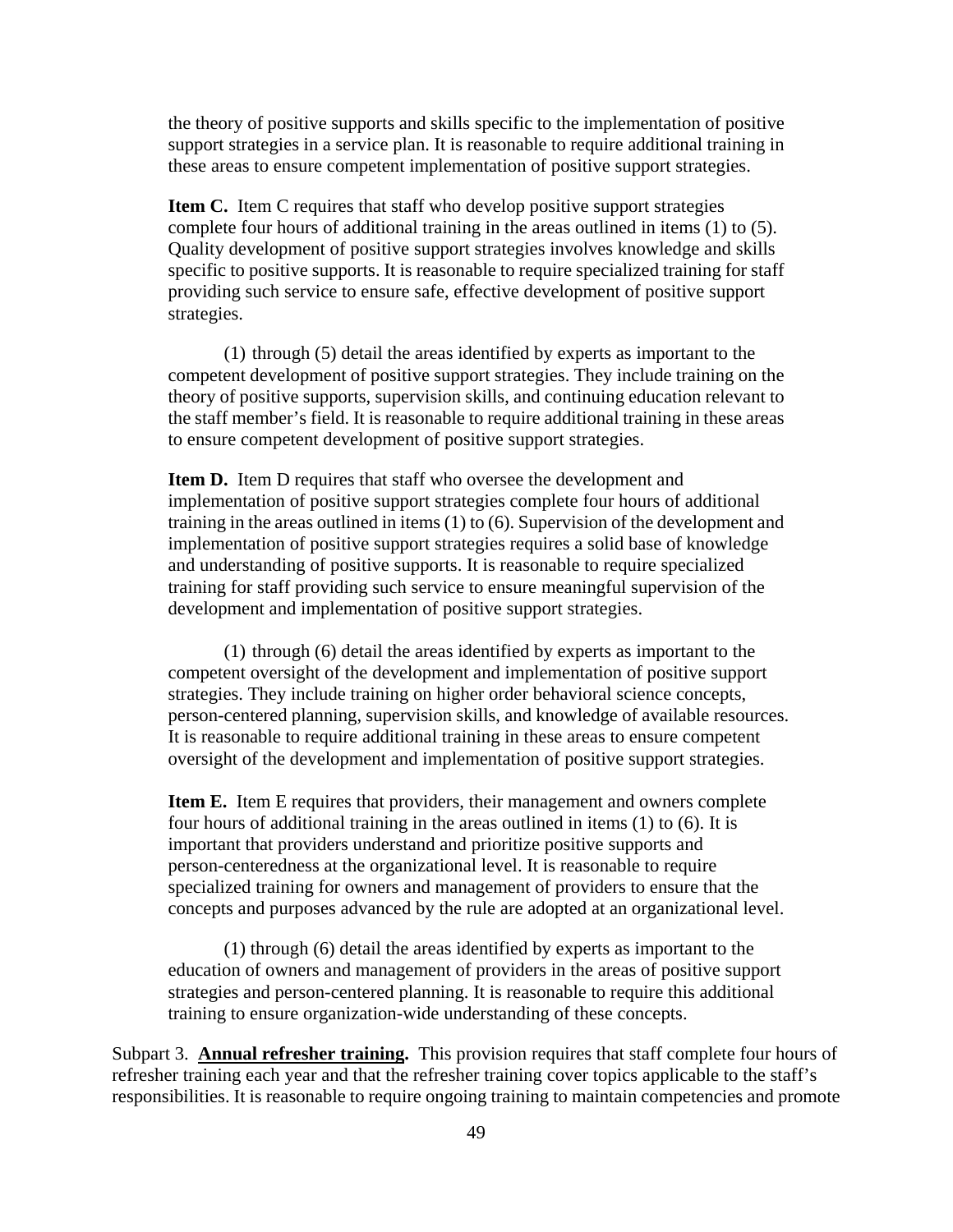fidelity to good practices in the delivery of services.

Subpart 4. **Determining competency of the staff.** This provision requires that the provider determine competency of staff to perform assigned duties. It is reasonable to verify competency to ensure quality services. This determination of competency must be made by a trainer or instructor through knowledge testing or observed skill assessment. It is widely acknowledged that knowledge testing and observed skill assessment are effective methods of determining competency.108 It is reasonable to require that a knowledgeable individual verify competency and that the method used is effective in order to have confidence in the accuracy of the verification, such that there is a degree of assurance that persons receiving services are guaranteed safe, effective treatment and care. Items A to C detail the timing and substance of the required competency determinations.

**Item A.** Item A requires that staff tasked with implementing positive support strategies demonstrate competency in the positive support strategies prior to implementation and that the competency be specific to the primary disability, diagnosis or interfering behavior of the person receiving services. As discussed above, positive support strategies are based on the theories and studies of behavioral science. It is important that a positive support strategy be implemented with accuracy and with consideration of the specific strengths, needs and challenges of the person receiving services. It is reasonable to require staff implementing positive support strategies to demonstrate competency to ensure this.

**Item B.** Item B requires that staff tasked with implementing restrictive procedures, as permitted, demonstrate competency in the procedures prior to implementation, that the competency be specific to the primary disability, diagnosis or interfering behavior of the person receiving services, and that the procedure be applied in the manner described in the positive support transition plan. Restrictive procedures have been shown to be particularly traumatic, both to the person receiving services and to the staff applying the intervention.<sup>109</sup> It is critical that proper methods and best practices be followed in the implementation of restrictive procedures to ensure the safety and well-being of everyone involved. It is reasonable to require staff implementing restrictive procedures to demonstrate their competency to do so.

**Item C.** Item C requires that updated training and demonstration of competency must accompany any change to the relevant content in a positive support transition plan or a permitted restrictive intervention. It is reasonable to require updated training and demonstration of competency to ensure that proper techniques and practices are being used in the implementation of the most recent plan and procedures.

Subpart 5. **Documentation.** It is reasonable and necessary to require the provider to maintain documentation of information required by the rule. The documentation allows the department to verify compliance with the requirements of the rule.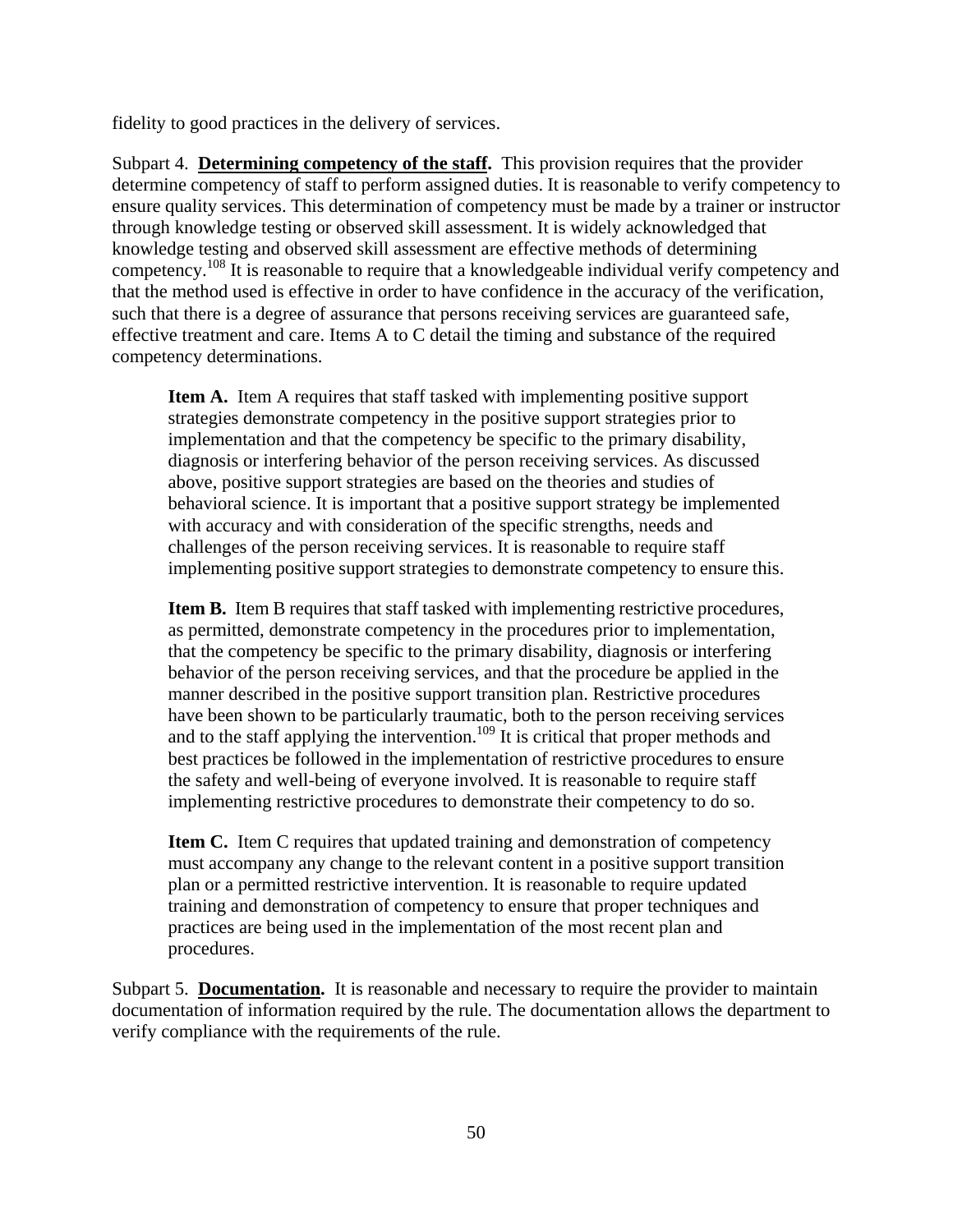### Part 9544.0100 **DOCUMENTATION AND RECORD KEEPING REQUIREMENTS.**

This provision is necessary to allow the Department to monitor the implementation of positive support strategies by providers subject to the rule. It is necessary and reasonable that documentation and records be kept by a provider to ensure compliance with the rule.

Subpart 1. **Documentation of use of positive support strategies.** This subpart clarifies types of data a provider must maintain and document.

**Item A.** Item A requires providers to maintain data revealing progress towards each outcome of a goal of a person. It is reasonable to require providers to document progress for their own review and evaluation, as well as review by the Department, to ensure ongoing improvement and effective practices.

Item B. Item B requires providers to maintain data that ensures they are accountable for the services provided to the person. It is reasonable to require providers to document that services billed for are performed.

**Item C.** Item C requires providers to maintain data that ensures their services can be monitored and evaluated by the provider and by the Department. It is reasonable to require providers to document progress for their own review and evaluation, as well as review by the Department, for quality assurance purposes.

Subpart 2. **Exemption.** This part exempts several types of providers from documenting general positive support strategies. One or two individuals with limited support staff typically administer family child care, family foster care and family adult day services. They also typically provide services to only a limited number of persons receiving services. It is necessary to recognize that documentation and record keeping take time and resources, and carry a financial burden. As the providers of these services are typically self-employed and serve few persons, it is reasonable to balance the burden of documentation against the capacities of these providers, and exempt them from documenting general positive support strategies.

This subpart does require these specific provider types to create a positive support transition plan for any person receiving services that requires it. The Department anticipates that relatively few people receiving these services will require a positive support transition plan, but it is necessary and reasonable that any person meeting the threshold for a positive support transition plan have one developed regardless of what service they are receiving.

Subpart 3. **Documentation of outcomes.** This subpart requires providers to maintain data revealing progress towards each outcome that relates to the person's goals, and on quality of life indicators. It is necessary and reasonable that providers document progress for their own review and evaluation, as well as review by the Department.

Subpart 4. **Record keeping.** This subpart provides guidance on the retention of the documentation required under this part. It is reasonable in that it is consistent with other documentation requirements existing for providers subject to this rule contained in Minnesota Statutes section 245A.041, subdivision 3, paragraph (a), item (1), which requires license holders to maintain service recipient records for five years.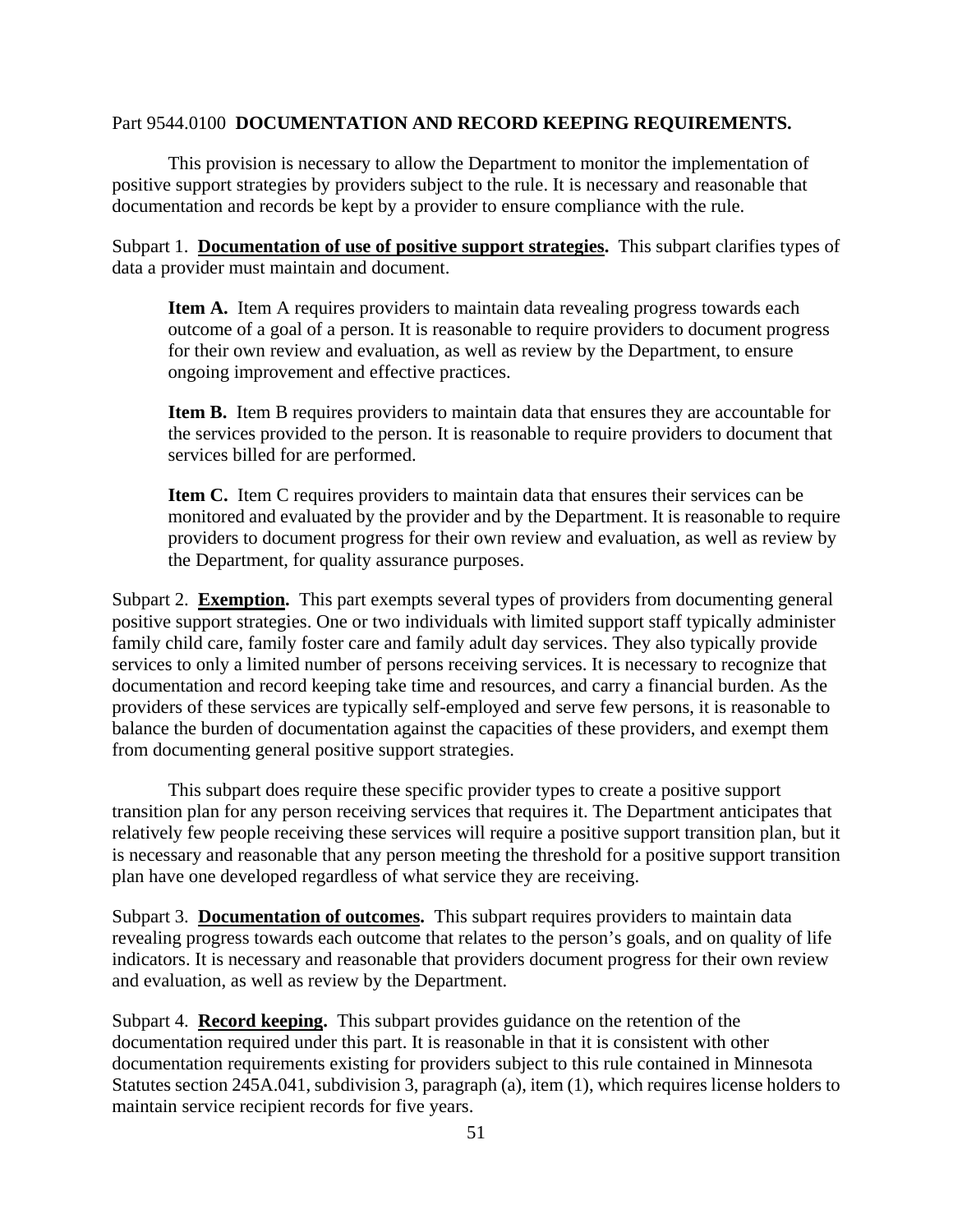## Part 9544.0110 **REPORTING USE OF RESTRICTIVE INTERVENTIONS AND INCIDENTS.**

analysis and moving the entire system away from past practices toward positive approaches."<sup>110</sup> This provision is necessary to allow the Department to monitor the implementation and impact of this rule for persons receiving services, and keeps the Department abreast of developments in the field. It is reasonable that the Department should monitor the use and impact of restrictive interventions, incidents, and the effects of this rule. The Rule 40 Advisory Committee strongly encouraged the use of reporting and monitoring of restrictive interventions to ensure that the use of restraints is reduced and eliminated as well as to allow for "trend analysis, incident

Minnesota Statutes, section 245.8251, subdivision 2, requires the commissioner to collect a set of data elements pertaining to the emergency use of manual restraint and positive support transition plans. In July 2013, the Department launched an electronic data collection form called the Behavior Intervention Report Form [\(DHS-5148\). T](https://edocs.dhs.state.mn.us/lfserver/Secure/DHS-5148-ENG)his form allows providers to report all required data elements including the emergency use of manual restraint in compliance with Minnesota Statutes, section 245D.061, subdivision 8, to both the Department and the Office of the Ombudsman for Mental Health and Developmental Disabilities. This provision would extend the requirement to report using the behavior intervention report form to providers not previously subject to Minnesota Statutes, chapter 245D.

**Item A.** Item A requires all providers to report the emergency use of manual restraint. This requirement is consistent with the conditions of Minnesota Statutes, section 245D.061, subdivision 8, and extends its provisions to providers not subject to Minnesota Statues, chapter 245D. This requirement also incorporates the provisions of Minnesota Statutes, section 245.8251, subdivision 2, requiring the commissioner to collect data on the emergency use of manual restraint from licensed facilities and licensed services governed under Minnesota Statutes, chapter 245D, and in other Department-licensed facilities and services serving persons with a developmental disability or related condition. The Rule 40 Advisory Committee also recommended that the Department require providers to report the emergency use of manual restraint.<sup>111</sup> It is necessary and reasonable that this rule is consistent with applicable state and federal regulation, and the recommendations of the Rule 40 Advisory Committee.

**Item B.** Item B requires all providers to report any medical emergency occurring as the result of a restrictive intervention that results in a call to 911 or treatment by a physician or hospital. These reports allow the Department to monitor the possibly negative physical impact the use of restrictive interventions have on persons receiving services. This item is consistent with the definition of "incident" in Minnesota Statutes, section 245D.02, subdivision 11(3), but would create a requirement for providers to report these incidents via the behavior intervention report form. This data is also useful to determine the impact this rule has on the emergency response system. Data obtained by these reports could drive future policy direction on its use for persons receiving services. It is necessary and reasonable that the Department monitor incidents related to behavioral interventions for the purposes of monitoring quality and implementation of the rule.

**Item C.** Item C requires providers to report any behavioral incident that results in a call to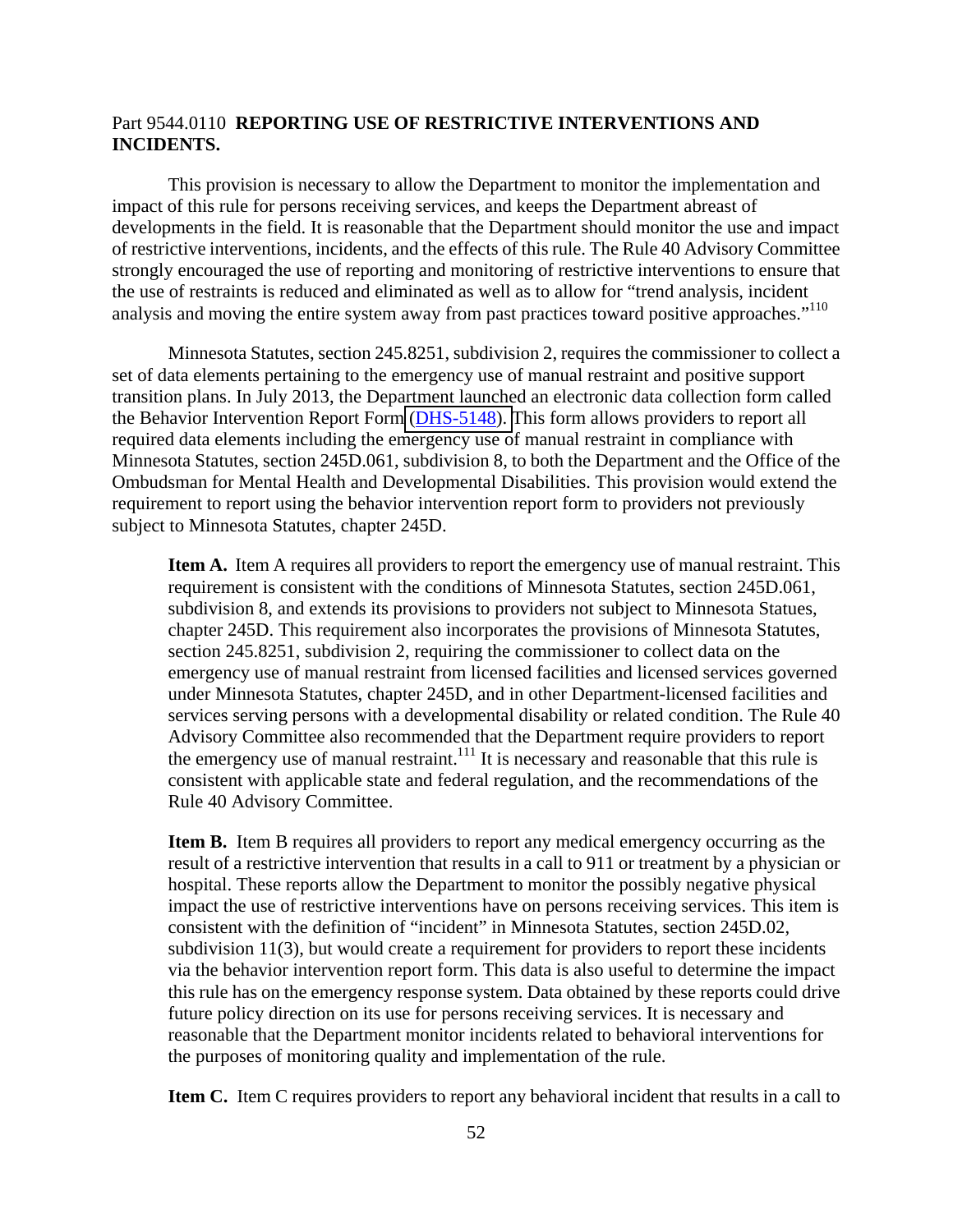911. These reports allow the Department to monitor the possibly negative impact the use of restrictive interventions have on persons receiving services. This item is consistent with the definition of "incident" in Minnesota Statutes, section 245D.02, subdivision 11(5), but would create a requirement for providers to report these incidents via the behavior intervention report form. This data is also useful to determine the impact this rule has on the emergency response system. Data obtained by these reports could drive future policy direction on its use for persons receiving services. It is necessary and reasonable that the Department monitor incidents related to behavioral interventions for the purposes of monitoring quality and implementation of the rule.

**Item D.** Item D requires providers to report via the behavior intervention report form whenever a mental health crisis results in a provider calling 911 or a mental health crisis service. Mental health crisis services include crisis assessment, crisis intervention, and crisis stabilization services. This item is consistent with the definition of "incident" in Minnesota Statutes, section 245D.02, subdivision 11(4), but would create a requirement for providers to report these incidents via the behavior intervention report form. This data is also useful to determine the impact this rule has on the emergency response system. Data obtained by these reports could drive future policy direction on its use for persons receiving services. It is necessary and reasonable that the Department monitor incidents related to behavioral interventions.

**Item E.** Item E requires providers to report calls to mental health mobile crisis intervention services for any reason. This item is consistent with the definition of "incident" in Minnesota Statutes, section 245D.02, subdivision 11(4), but would create a requirement for providers to report these incidents via the behavior intervention report form. This data is also useful to determine the impact this rule has on the emergency response system. Data obtained by these reports could drive future policy direction on its use for persons receiving services. It is necessary and reasonable that the Department monitor incidents related to behavioral interventions for the purposes of monitoring quality and implementation of the rule.

 crisis and can intervene and offer assistance when necessary. **Item F.** Item F requires providers to report a person's use of crisis respite services due to use of a restrictive procedure. This allows the Department to collect data on the use of crisis respite services for this purpose and to identify teams and cases that may require additional assistance or expertise. The use of crisis respite services is meant to provide an emergency placement for persons experiencing a crisis. Crisis respite services assist people to avoid institutional placement. Crisis respite services use may indicate that a problem is occurring. Currently, the Department can only track the use of crisis respite services through paid claims, a process that does not allow the Department to act immediately in crises. Oftentimes, claims do not come through for several months, meaning that the Department cannot currently identify individuals in need until several months after a crisis occurred. Item F will reasonably assure that the Department receives notification closer to an actual

**Item G.** Item G requires providers to complete a behavior intervention report form when pro re nata (PRN) medication is used to intervene in a behavioral situation. This would mean that PRN medication provided to avert or respond to a behavioral situation requires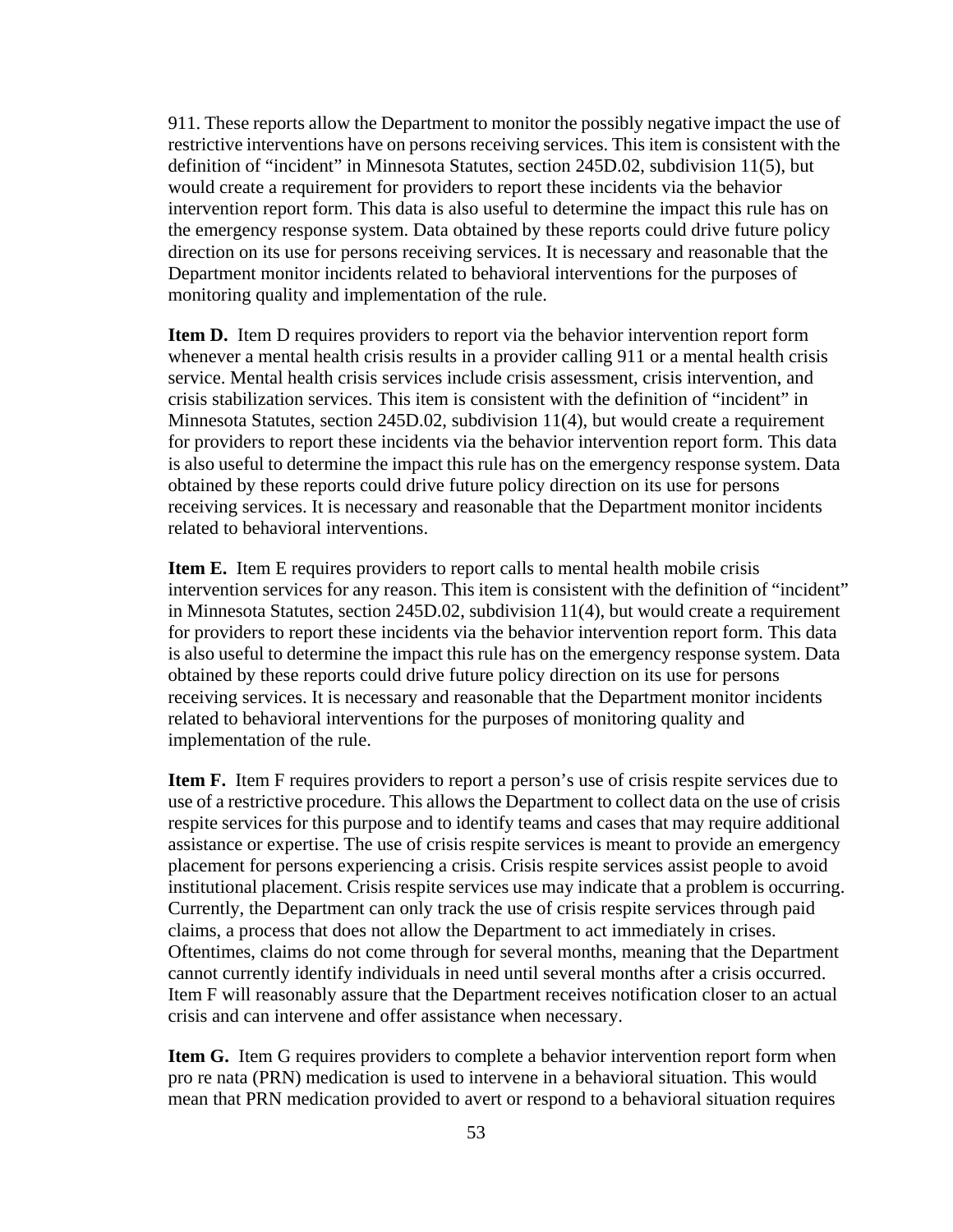reporting. It is necessary and reasonable that the Department monitor potentially inappropriate practices. The use of any medication to respond to a behavioral situation may qualify as chemical restraint and therefore be prohibited under the proposed rule. Alternatively, some studies have shown that initiatives to reduce restraint drive results in an increase in the use of psychotropic medication.<sup>112</sup> It is necessary and reasonable that the Department monitor incidents related to behavioral interventions for the purposes of monitoring quality and implementation of the rule.

**Item H.** Item H requires providers to report any incident that a person's positive support transition plan requires the program to report. Such incidents may include: serious injury of a person; a person's death; any medical emergency, unexpected serious illness, or significant unexpected change in an illness or medical condition of a person that requires the program to call 911, physician treatment, or hospitalization; any mental health crisis that requires the program to call 911, a mental health crisis intervention team, or a similar mental health response team or service when available and appropriate; an act or situation involving a person that requires the program to call 911, law enforcement, or the fire department; a person's unauthorized or unexplained absence from a program; conduct by a person receiving services against another person receiving services that (i) is so severe, pervasive, or objectively offensive that it substantially interferes with a person's opportunities to participate in or receive service or support, (ii) places the person in actual and reasonable fear of harm, (iii) places the person in actual and reasonable fear of damage to property of the person, or (iv) substantially disrupts the orderly operation of the program; any sexual activity between persons receiving services involving force or coercion; or a report of alleged or suspected child or vulnerable adult maltreatment.<sup>113</sup> Reporting requirements may come from either the positive support transition plan instructions or the written plan. Expanded support teams may determine whether procedures or incidents not expressly required to be reported should be reported to the team or the Department. It is necessary and reasonable that expanded support teams have the opportunity to determine additional reporting needs.

**Item I.** Item I requires license holders to report any restrictive intervention that a person's positive support transition plan requires the program to report. Reporting requirements may come from either the positive support transition plan instructions or the written plan. Expanded support teams may determine whether procedures or interventions not expressly required to be reported should be reported to the team or the Department. It is necessary and reasonable that expanded support teams have the opportunity to determine additional reporting needs.

#### Part 9544.0120 **QUALITY ASSURANCE AND PROGRAM IMPROVEMENT.**

A quality assurance system is necessary to maintain effectiveness and fidelity to best practices in the implementation of positive support strategies and person-centered planning and to support the goals of improved quality of life and protection of rights of persons receiving services. It is reasonable to require the license holder to engage in this system on a regular basis and to address potential issues to ensure that the license holder is alerted and will promptly take remedial actions when warranted. It is reasonable to require the license holder to submit documentation of the quality assurance system and its data and outcomes upon request to enable the department to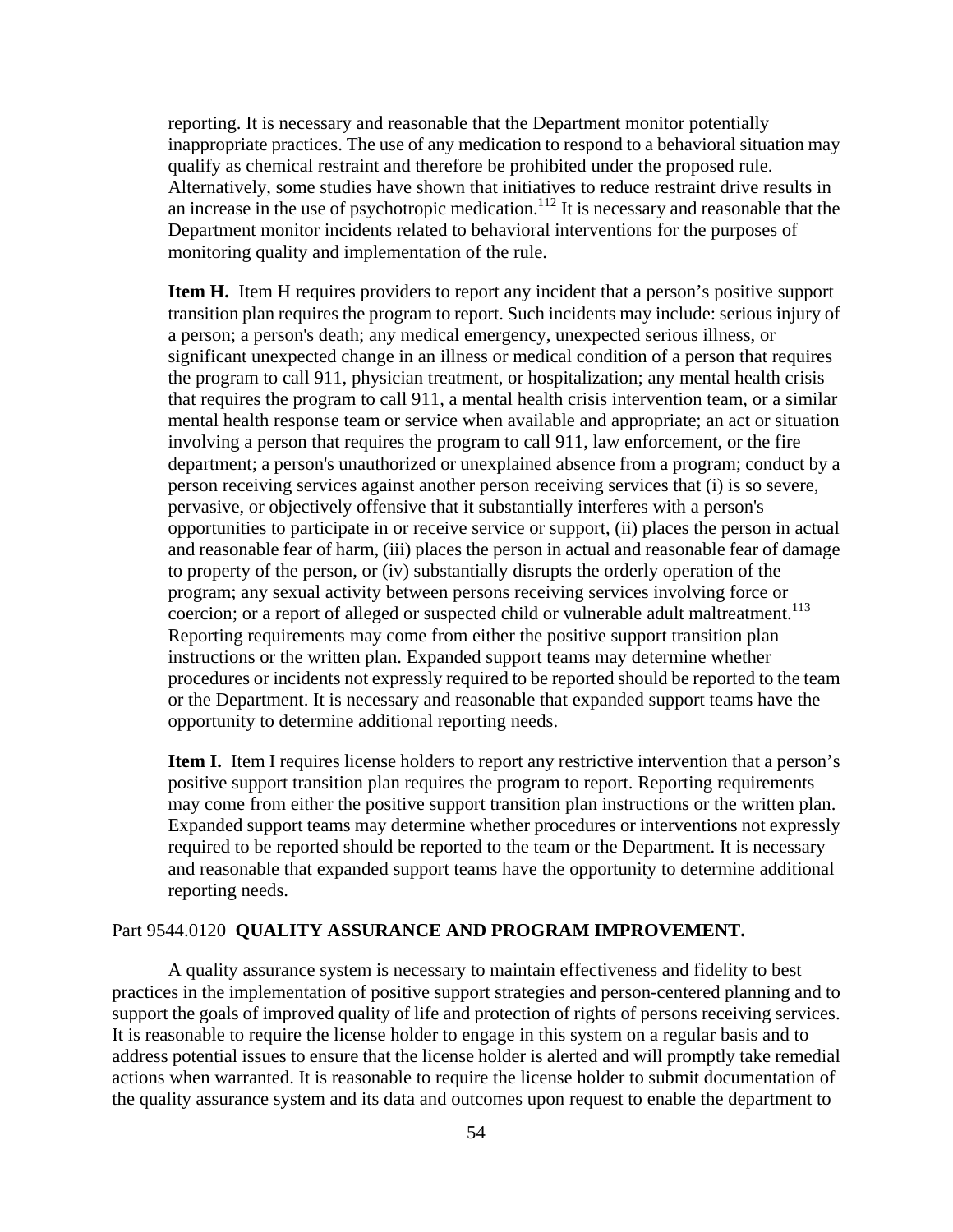monitor compliance with the requirements of the proposed rules.

## Part 9544.0130 **EXTERNAL PROGRAM REVIEW COMMITTEE.**

Subpart 1. **Appointment.** Subpart 1 states that the commissioner shall appoint members to an external program review committee to monitor the rules. Appointing an external review committee to monitor the rules is mandated by Minnesota Statutes, section 245.8251, subdivision 4. It is reasonable and necessary for the Department to appoint and convene an external program review committee to ensure the protection of persons' rights and safety governed by the rules, and to follow the legislative directive.

Subpart 2. **Membership.** Subpart 2 states that the commissioner must select members of an external program review committee based on their expertise and knowledge on the use of positive support strategies as alternatives to the use of restrictive interventions. It is necessary for the commissioner to appoint an external program review committee in order to comply with Minnesota Statutes, section 245.8251, subdivision 4. The representation specified in the subpart is reasonable because it provides for involvement of professionals in the field with the greatest expertise and knowledge of positive support strategies.

Subpart 3. **Duties and responsibilities.** Subpart 3 outlines the duties and responsibilities of the external program review committee. It is reasonable and necessary for the rule to clarify the nature of the duties and responsibilities of the committee because the committee will operate within the context of the rule parts.

**Item A.** Item A explains that the external program review committee will establish criteria to approve or deny requests made in accordance with Minnesota Statutes, section 245D.06, subdivision 8, paragraph (b), for the emergency use of procedures that have been part of an approved positive support transition plan when necessary to protect a person from imminent risk of serious injury due to self-injurious behavior, and will make a recommendation to the commissioner to approve or deny these requests. The external program review committee would consist of a panel of professionals with expertise to establish criteria and make recommendations to the commissioner based upon whether certain emergency use of procedures should be approved to prevent self-injurious behavior.

This item is necessary to establish criteria for making these decisions. It is reasonable to assign these duties to the external program review committee to advise the commissioner in the limited authority to grant approval for the emergency use of procedures identified in Minnesota Statutes, section 245D.06, subdivision 8, paragraph (b). It is further reasonable for the external program review committee to include additional terms or conditions that the license holder must meet in order to be granted approval for the emergency use of such procedures, as the license holder would need to be put on notice about what conditions it would need to meet.

**Item B.** Item B states that the external program review committee will review requests for use of a prohibited procedure that is not specifically permitted by part 9544.0050 (Permitted Procedures) or specifically prohibited by part 9544.0060 (Prohibitions and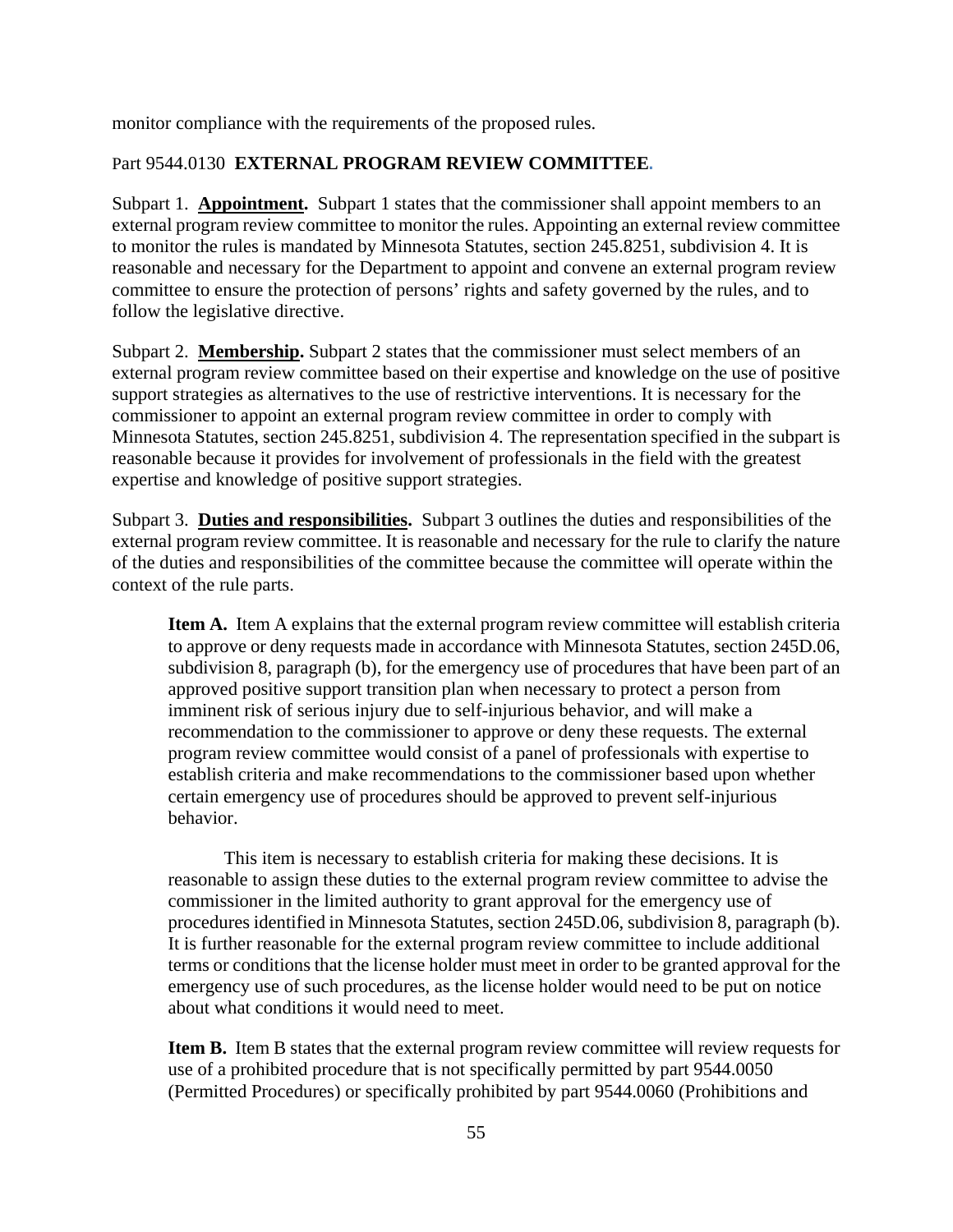Restrictions), and make a recommendation to the commissioner to approve or deny these requests based on criteria established by the external review committee. This is a reasonable duty to assign to the external program review committee because the program review committee would consist of a panel of professionals with expertise to make recommendations to the commissioner based upon whether an exception should be granted for the use of certain restrictive or emergency procedures.

**Item C.** Item C states that the external program review committee will evaluate the programs and systems of license holders making requests under items A or B to ascertain the license holder's overall capacity to serve persons who are the subject of the request. A license holder should have systems and controls employed in their programs to ensure that they are running adequately and to provide reasonable assurance that their objectives are being accomplished and that these systems and controls are working effectively. The effect of using the external program review committee to review the license holder's program when a special request is made is reasonable since special requests should only be granted under exceptional circumstances. Also, the license holder should be able to meet or exceed their program's expectations if they are granted approval so that they are not using a restrictive or emergency procedure in lieu of adequate staff training or behavior support plans, convenience, or as a form of behavior modification.

**Item D.** Item D states that the external program review committee will review each reported emergency use of manual restraint and the license holder's response to it. The external program review committee will also develop criteria to provide license holders with guidance to address emergency use when guidance is warranted. It is reasonable for the external program review committee to review the use of emergency manual restraint since emergency manual restraint should only be used in exceptional circumstances. By having the external program review committee review instances in which it is used, the committee will be able to monitor if it is being used properly. It is also reasonable for the external program review committee to develop criteria to provide license holders with guidance to address emergency use when guidance is warranted since the external program review committee has specialized knowledge and expertise regarding positive support strategies and the use of manual restraint. The external program review committee is in a position to be able to provide license holders with steps to be taken to limit the use of manual restraint or provide alternative options to the use of manual restraint.

Subpart 4. **Number of external program review committees.** Subpart 4 states that the commissioner may designate more than one external program review committee based on the number of requests for emergency use of procedures reviewed by the interim review panel. Indicating that the commissioner will appoint more committees if needed rather than indicating a specified number is reasonable because the number of requests that will require committee review can only be estimated at this point. Requiring that the criteria used to review requests according to subpart 3, items B to C must be uniform across committees is also reasonable to ensure consistency in the reviewing process regardless of which committee is involved.

#### Part 9544.0140 **VARIANCES.**

Minnesota Statutes, section 14.055, subdivision 3, requires an agency to grant a variance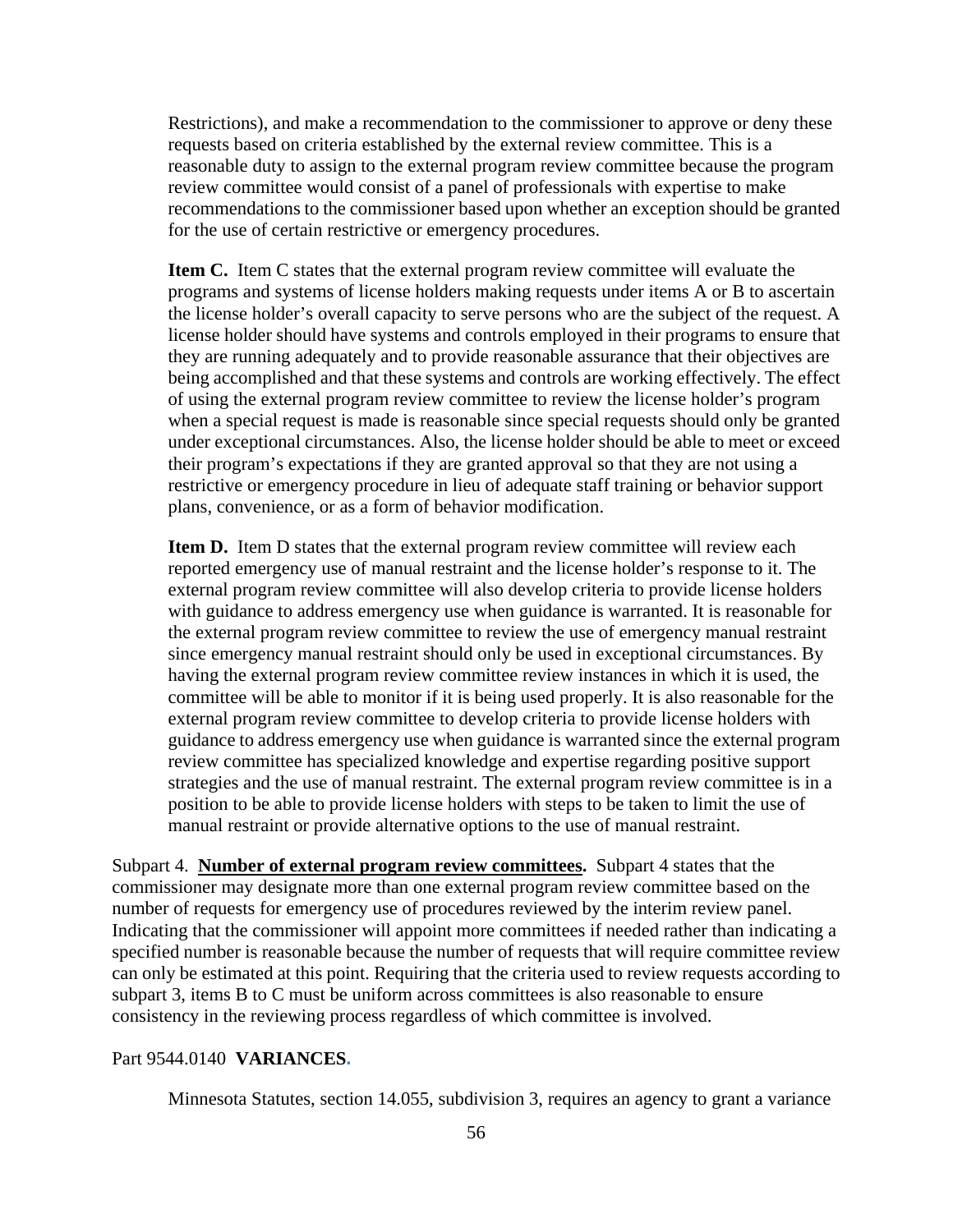Minnesota Human Services Licensing Act, chapter 245A.<sup>114</sup> from its rule if the agency finds the application of the rule in the given circumstance would not serve the purpose of the rule. Subdivision 4 of that section sets out criteria under which an agency may grant a discretionary variance; and subdivision 5 states that an agency may grant variances based on standards specified in other law. Minnesota Statutes, section 245A.04, subdivision 9, supplies the standards to be applied when considering a variance for services licensed under the

It is necessary and reasonable to acknowledge the statutory provisions for variances. The Department expects the granting of variances to this rule to be rare and to be subject to strict limits and oversight, in order to serve the purposes of the rule.

## **CONCLUSION**

Based on the foregoing, the proposed rules are both needed and reasonable.

This Statement of Need and Reasonableness is being made available for public review on the date shown below.

\_December 15, 2014\_\_\_\_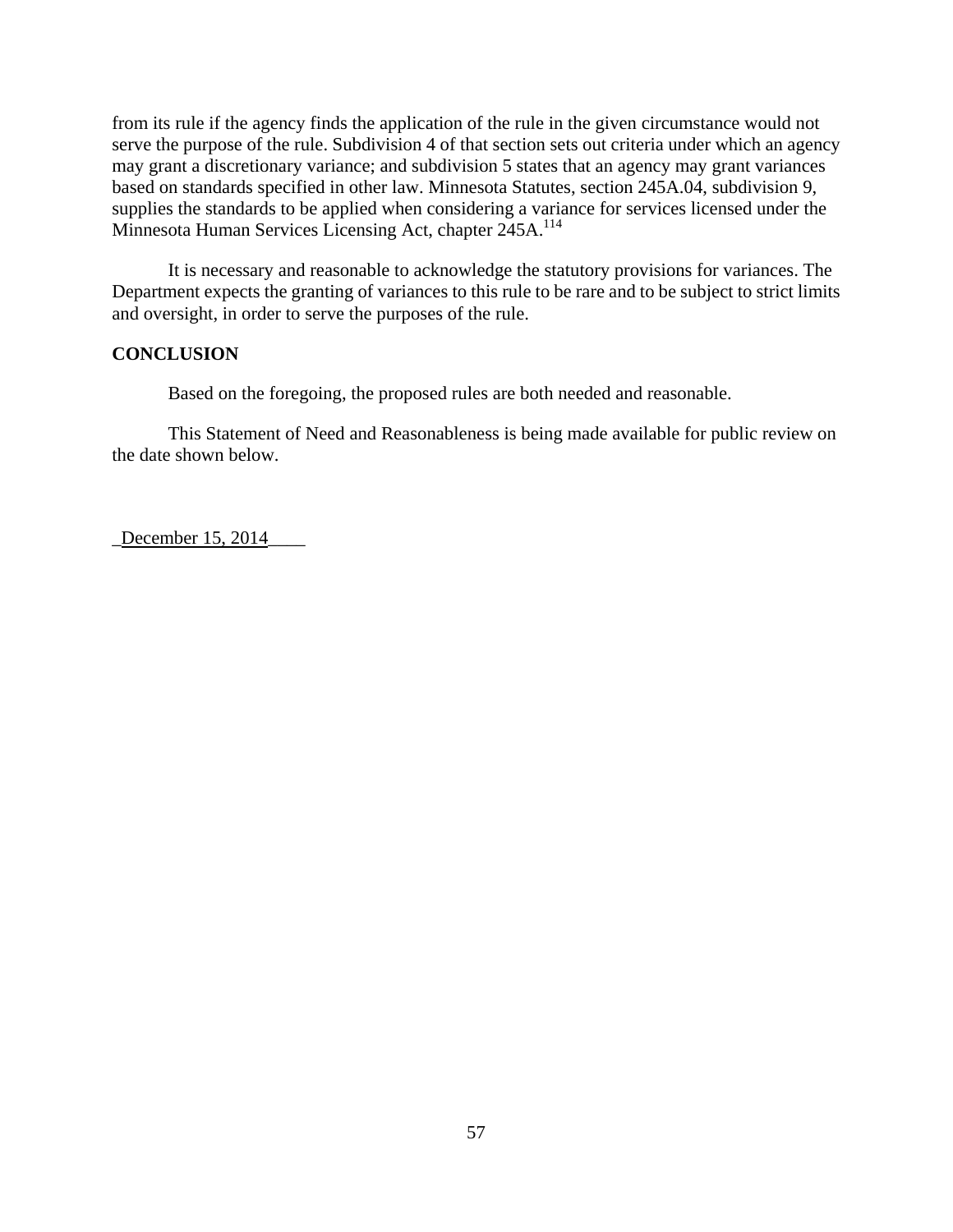#### **BIBLIOGRAPHY**

- http://www.apbs.org/files/apbs\_standards\_of\_practice\_2013\_format.pdf Association for Positive Behavior Support: Positive Behavior Support Standards of Practice: Individual Level (2007). Retrieved electronically from
- Bambara, L.M., Koger, F., Katzer, T. & Davenport, T.A. (1995). Embedding choice in the context of daily routines: An experimental case study. *Journal of the Association for Persons with Severe Handicaps, 20*, 185-195.
- Berotti, D. (1996). *Effects of preference and choice on problem behavior*. Unpublished doctoral dissertation, State University of New York, Albany.
- Carr, E.G. & Durand, V. (1985). Reducing behavior problems through functional communication training. *Journal of Applied Behavior Analysis, 18*, 111-126.
- Carr, E.G., Dunlap, G., Horner, R.H., Koegel, R.L., Turnbull, A.P., Sailor, W. & ... Fox, L. (2002). Positive Behavior Support: Evolution of an Applied Science. *Journal of Positive Behavior Interventions*, *4(1)*, 4.
- Carraccio, C., Wolfsthal, S.D., Englander, R., Ferentz, K. & Martin C. (2002) Shifting paradigms: From Flexner to competencies. *Academic medicine : journal of the Association of American Medical Colleges, 77(5)*, 361-7.
- https://www.un.org/en/documents/charter/chapter1.shtml Charter of the United Nations. Retrieved electronically from
- Clarke, S., Dunlap, G., Foster-Johnson, L., Childs, K.E., Wilson, D., White, R. & Verra, A. (1995). Improving the conduct of students with behavioral disorders by incorporating student interests into curricular activities. *Behavioral Disorders, 20*, 221-237.
- Cloutier, H., Malloy, J., Hagner, D. & Cotton, P. (2006). Choice and control over resources: New Hampshire's individual career account demonstration projects. *Journal of Rehabilitation, 72 (2)*, 4-11.
- https://edocs.dhs.state.mn.us/lfserver/Public/DHS-6756-ENG Department of Human Services Respect and Dignity Practices Statement (2013). Retrieved from
- Dunlap, G., Clarke, S., Vaughn, B., Buschbacher, P., Fox, L., Carr, E., Horner, R., Albin, R., Todd, A., Newton, J., Koegel, R., Koegel, L., Sailor, W., Griggs, P., Choi, J., McLaughlin, D., James, K., Lucyshyn, J., Bohanon, H., Vismara, L. & Minjarez, M. (2010). A descriptive, multiyear examination of positive behavior support. *Behavioral Disorders*, *35, 4,* 259-279.
- Dunlap, G., Kern-Dunlap, L., Clarke, S. & Robbins, F.R. (1991). Functional assessment, curricular revision, and severe behavior problems. *Journal of Applied Behavior Analysis, 24*, 387-397.
- Dyer, K., Dunlap, G., & Winterling, V. (1990). Effects of choice making on serious problem behaviors of students with severe handicaps. *Journal of Applied Behavior Analysis, 23*, 515-524.
- Freagon, S. (1990). One educator's perspective on the use of punishment or aversives: Advocating for supportive and protective systems. *Perspectives on the use of nonaversive and aversive interventions for persons with developmental disabilities.*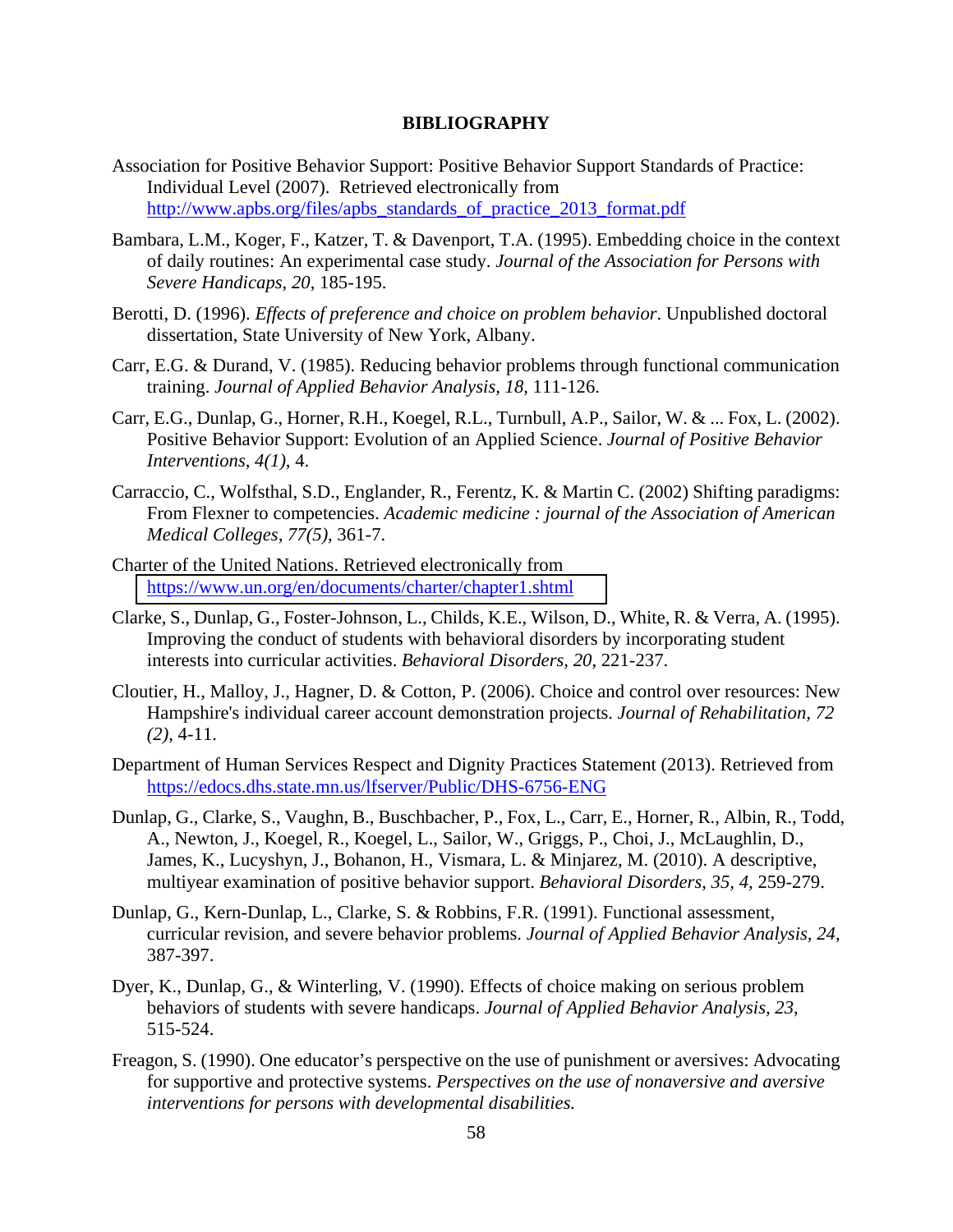- Funder, D.C. (2004). *The Personality Puzzle, Third Edition*. New York, New York: W.W. Norton & Company, Inc.
- Hagner, D. (2010). The role of naturalistic assessment in vocational rehabilitation. *Journal of Rehabilitation, 76 (1)*, 28-34.
- Hagner, D., Kurtz, A., May, J. & Cloutier, H. (2014). Person-Centered Planning for Transition-aged Youth with Autism Spectrum Disorders. *Journal of Rehabilitation, 80 (1)*, 4-10.
- Hagner, D., McGahie, K. & Cloutier, H. (2001). A model career assistance process for individuals with severe disabilities. *Journal of Employment Counseling, 38*, 197-206.
- Hanley, G.P. (2012). Functional assessment of problem behavior: Dispelling myths, overcoming implementation obstacles, and developing new lore. *Behavior Analysis in Practice*, *5(1)*, 54-72.
- Hemenway, D., Solnick, S. & Carter, J. (1994). Child-rearing violence. *Child Abuse & Neglect*, *18*, 1011-1020.
- Holbum, S., Jacobson, J., Schwartz, A., Flory, M. & Vietze, P. (2004). The Willowbrook Futures Project: A longitudinal analysis of person-centered planning. *American Journal on Mental Retardation, 109*, 63-76.
- Horner, R.H., Dunlap, G., Koegel, R.L., Carr, E.G., Sailor, W., Anderson, J., Albin, R.W. & O'Neill, R.E. (2005). Toward a Technology of "Nonaversive" Behavioral Support. *Research & Practice for Persons with Severe Disabilities*. *30, 1*, 3-10.
- Iwata, B.A., Pace, G.M., Cowdery, G.E. & Miltenberger, R.G. (1994). What makes extinction work: An analysis of procedural form and function. *Journal of Applied Behavior Analysis, 27,*  131-144.
- pdf Jensen Settlement Agreement (2011). *Jensen, et al. v. Minnesota Department of Human Services, et al*., Federal District Court File No. 09-CV-1775. Retrieved from http://mn.gov/mnddc/meto\_settlement/documents/METO\_Settlement\_Agreement\_6-23-11.
- Konetzka, R.T., Brauner, D.J., Shega, J. & Werner, R.M. (2014). The Effects of Public Reporting on Physical Restraints and Antipsychotic Use in Nursing Home Residents with Severe Cognitive Impairment. *Journal of the American Geriatrics Society, 62 (3)*, 454-461.
- Lerman, D.C. & Vorndran, C.M. (2002). On the status of knowledge for using punishment: Implications for treating behavior disorders. *Journal of Applied Behavior Analysis, 35*, 431-464.
- Lovaas, O.I., Schaeffer, B. & Simmons, J.Q. (1965). Building social behaviors in autistic children by use of electric shock. *Journal of Experimental Studies in Personality*.
- http://mn.gov/mnddc/positive\_behavior\_supports/pdf/dhs16\_169172.pdf Mayer, M. & Dufresne, D. (2012). Considerations for Committee Work Regarding Minnesota Rules 9525.2700-9525.2810 (known as Rule 40): A Review of the States and Related Resources. Retrieved from
- http://mazur, J.E. (2002). *Learning and behaviour (5th ed)*. Upper Saddle River, New Jersey: Prentice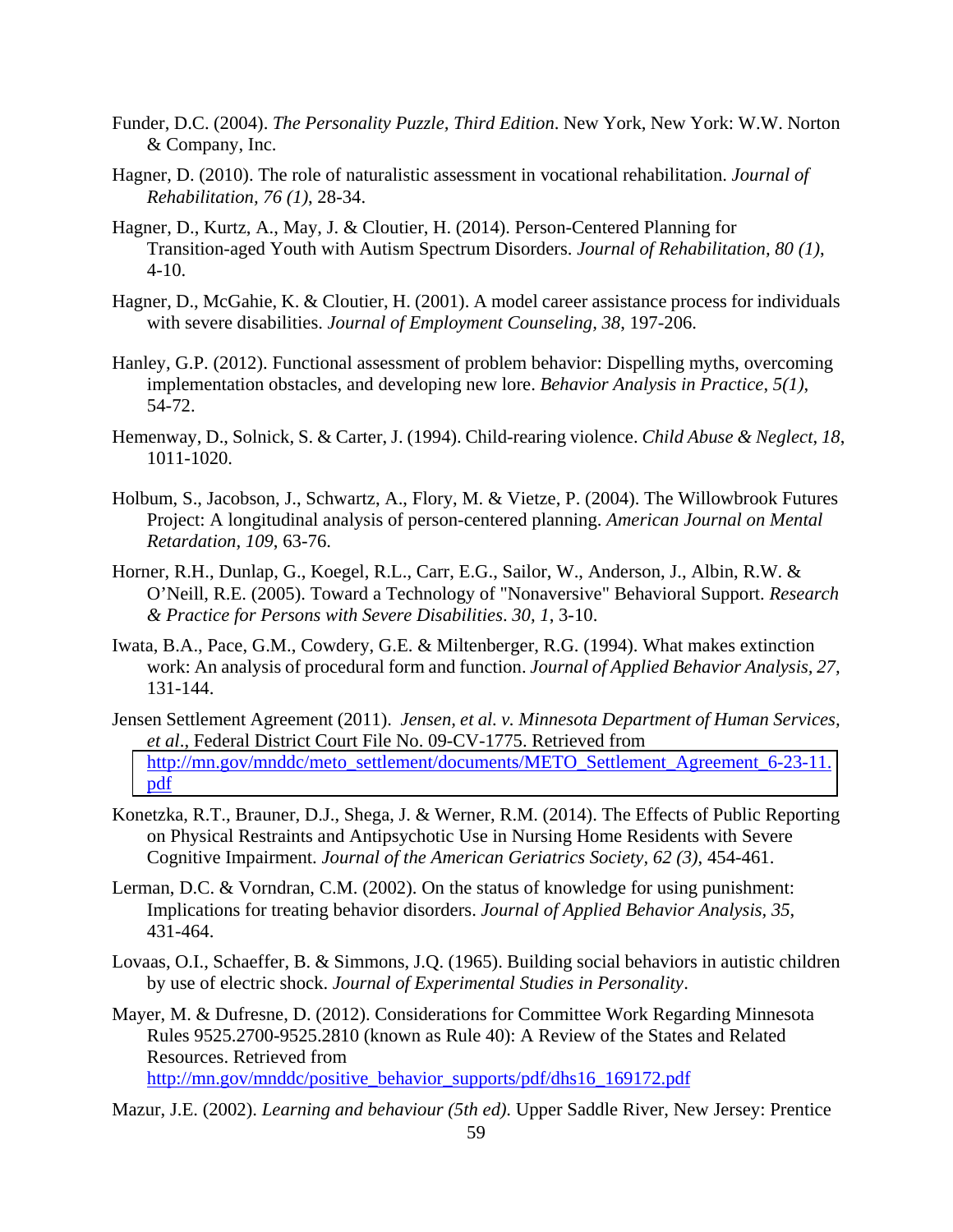Hall.

- Menchetti, B. & Garcia, L. (2003). Personal and employment outcomes of person-centered planning. *Education and Training in Developmental Disabilities, 38*, 145-156.
- Meyer, K.A. (1999). Functional analysis and treatment of problem behavior exhibited by elementary school children. *Journal of Applied Behavior Analysis, 32*, 229-232.
- Miltenberger, R., Romaniuk, C., Conyers, C., Jenner, N., Jurgens, M. & Ringenberg, C. (2002). The influence of activity choice on problem behaviors maintained by escape versus attention. *Journal of Applied Behavior Analysis*, *35(4)*, 349-362.
- Moes, D.R. (1998). Integrating choice-making opportunities within teacher-assigned academic tasks to facilitate the performance of children with autism. *Journal of the Association for Persons with Severe Handicaps, 23*, 319-328.
- National Core Indicators (2014). What do NCI Data Reveal About Individuals With Intellectual and Developmental Disabilities Who Need Behavior Support? Retrieved from [http://www.nationalcoreindicators.org/upload/core-indicators/NCI\\_DataBrief\\_MAY2014\\_A](http://www.nationalcoreindicators.org/upload/core-indicators/NCI_DataBrief_MAY2014_ADDENDUM_090314.pdf)  DDENDUM\_090314.pdf
- Newcomber, L.L. & Lewis, T.J. (2004). Functional behavioral assessment: An investigation of assessment reliability and effectiveness of function-based intervention. *Journal of Emotional and Behavioral Disorders, 12*, 168-181.
- O'Brien, J. (2002). Person-centered planning as a contributing factor in organizational and social change. *Research and Practice for Persons with Severe Disabilities, 27*, 261-264.
- Robertson, J., Emerson, E., Hatton, C., Elliott, J., Mclntosh, B. & Swift, P. (2006). Longitudinal analysis of the impact and cost of person-centered planning for people with intellectual disabilities in England. *American Journal on Mental Retardation, 111*, 400-416.
- Romaniuk, C. & Miltenberger, R.G. (2001). The Influence of Preference and Choice of Activity on Problem Behavior. *Journal of Positive Behavior Interventions, 3 (3),* 152-159.
- Sailor, W., Dunlop, G., Sugai, G. & Horner, R. (2009). *Handbook of positive behavior support*. New York, New York: Springer Publishing Co.
- Seligman, M.E., Steen, T.A., Park, N. & Peterson, C. (2005). Positive psychology progress: Empirical validation of interventions. *The American Psychologist, 60*, 410-421.
- Shogren, K.A., Kennedy, W., Dowsett, C. & Little, T.D. (2014). Autonomy, Psychological Empowerment, and Self-Realization: Exploring Data on Self-Determination. *Exceptional Children, 80, 2*, 221-235.
- Spradlin, J.E. (2002). Punishment: a primary process? *Journal of Applied Behavior Analysis*, *35, 4*, 475-477.
- Taylor, J. & Miller, M. (1997). When timeout works some of the time: The importance of treatment integrity and functional assessment. *School Psychology Quarterly, 12*, 4-22.
- Vollmer, T.R. (2002). Punishment happens: some comments on Lerman and Vorndran's review.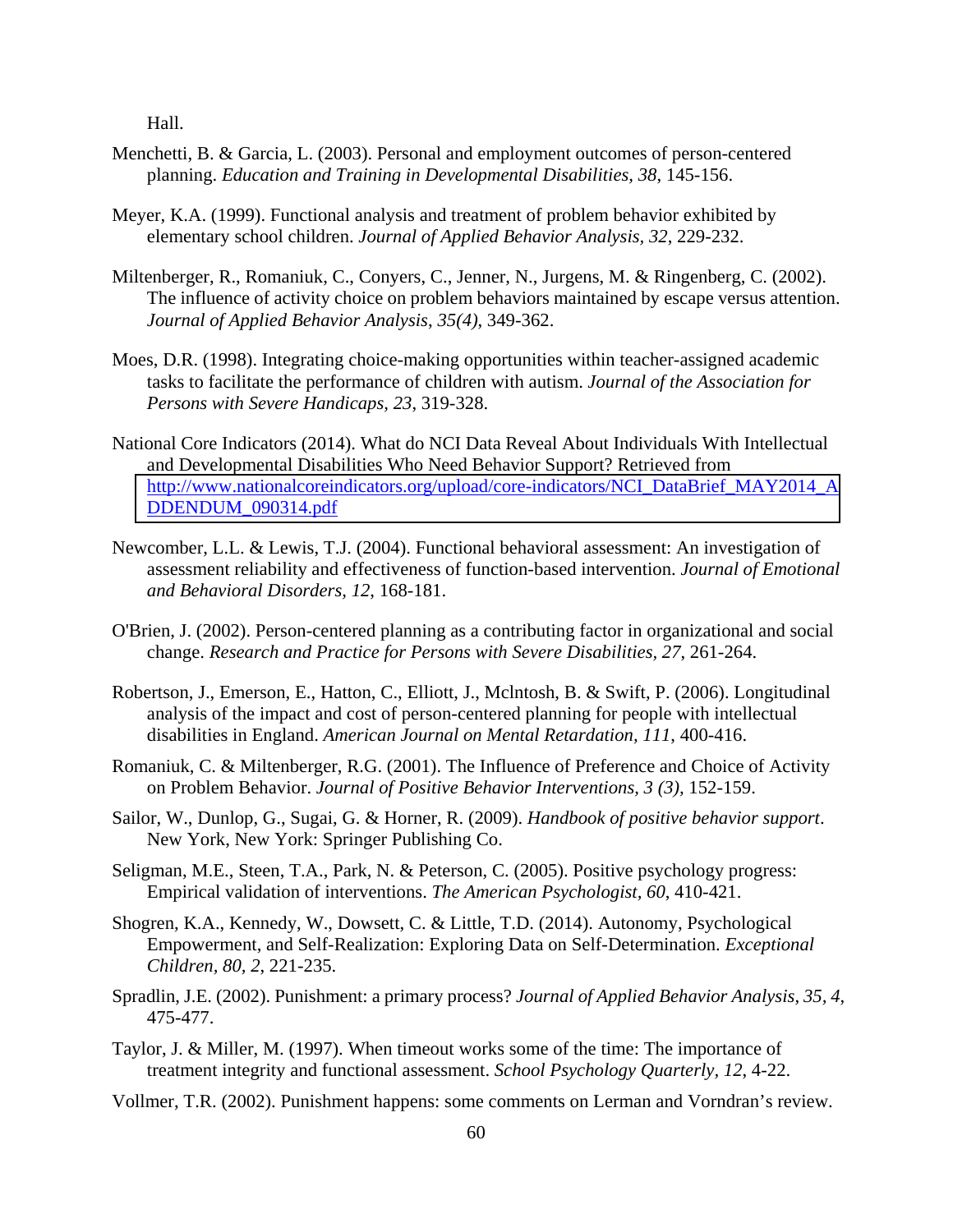*Journal of Applied Behavior Analysis*, *35, 4*, 469-473.

- Wehmeyer, M.L. & Schwartz, M. (1997). Self-determination and positive adult outcomes: A follow-up study of youth with mental retardation or learning disabilities. *Exceptional Children, 63*, 245-255.
- Wehmeyer, M.L. & Palmer, S.B. (2003). Adult outcomes for students with cognitive disabilities three years after high school: The impact of self-determination. *Education and Training in Developmental Disabilities, 38*, 131-144.

Widom, C.S. (1989). The cycle of violence. *Science*, *244*, 160-166.

Wolf-Branigan, M., Daeschlein, M. & Cardinal, B. (2000). Differing priorities of counselors and customers to a consumer choice model of rehabilitation. *Journal of Rehabilitation, 66 (1)*, 18-22.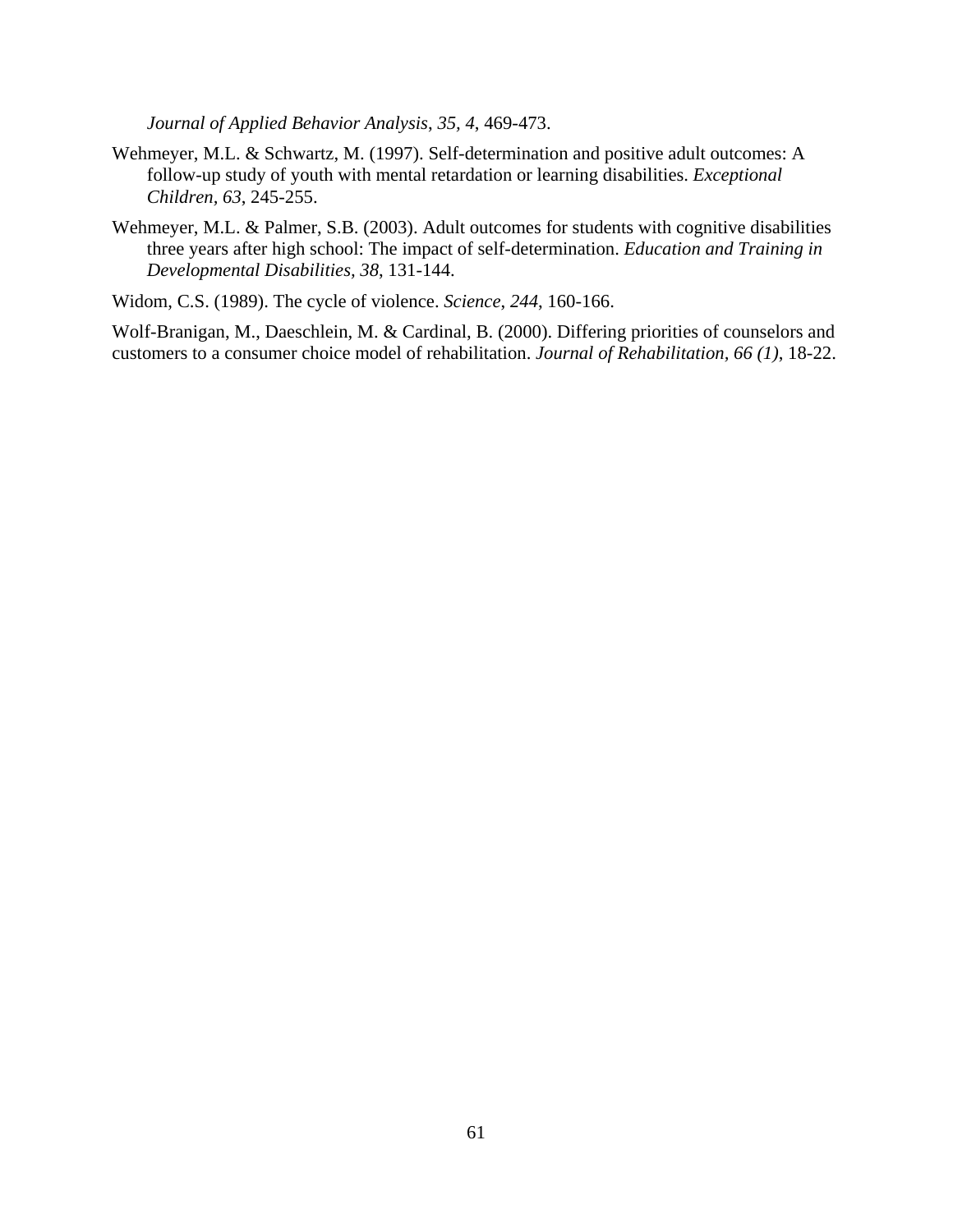# **ENDNOTES**

<sup>1</sup> See, e.g., State Policies on the Use of Restrictive Procedures (a comprehensive listing of state laws regarding the emergency or planned use of physical, chemical, mechanical, or other restraints). Retrieved from [http://www.nasddds.org/resource](http://www.nasddds.org/resource-library/behavioral-challenges/state-policies-on-the-use-of-restrictive-procedures/)‐library/behavioral‐challenges/state‐policies‐on‐the‐use‐of‐restrictive‐procedur es/

 $\overline{a}$ 

 $^2$  Jensen, et al. v. Minnesota Department of Human Services, et al., Federal District Court File No. 09-CV-1775. The lawsuit is still pending in United States District Court – District of Minnesota, and is assigned to the Honorable Judge Donovan Frank who continues to supervise settlement implementation.

 $3$  Some of these broad initiatives were later embraced in a statement issued by the Department, known as the "DHS Respect and Dignity Practices Statement." Retrieved from https://edocs.dhs.state.mn.us/lfserver/Public/DHS‐6756‐ENG

 $^4$  Rule 40 was promulgated in 1987 and amended in 1993. The path to rule adoption was challenging and followed a number of years of development.

 $<sup>5</sup>$  42 CFR Part 441.301. Home and community-based services provide supports and services needed to keep an</sup> individual living in an integrated community setting when they would otherwise require institutional care.

<sup>6</sup> 2013 Session Laws, Chapter 108, Article 8, Section 4 (codified at Minnesota Statutes, section 245.8251)*.*

 $^7$  2014 Session Laws, Chapter 312, Article 27, Section 5 (amending Minnesota Statutes, section 245.8251, subdivision 1).

 $8$  A court-adopted Comprehensive Plan of Action now facilitates timely implementation of the settlement agreement. The Comprehensive Plan of Action, Part II of which governs "Modernization of Rule 40," is available on the Department's public web site at <u>https://edocs.dhs.state.mn.us/lfserver/Public/DHS-6920-ENG</u>. In its entirety, the Plan is a detailed spreadsheet containing over 100 "Evaluation Criteria and Actions" or measures the Department is required to take to implement the settlement terms. Bi‐monthly, the Department reports its progress on each criteria to a court‐appointed monitor. Part II of the Plan requires the Department to base the rule on the Rule 40 Advisory Committee's determinations.

 $^9$  Rule 40 Advisory Committee members studied and reviewed hundreds of pages of materials and heard a wide variety of presentations on best practices, including a presentation by Derrick Dufresne and Michael Mayer, two national leaders in helping states implement shifts to best practices.

 Pursuant to the Jensen Settlement Agreement, the Rule 40 Advisory Committee was provided and reviewed "the Arizona Department of Economic Security, Division of Developmental Disabilities, Policy and Procedures Manual, Policy 1600 Managing Inappropriate Behaviors" as part of its review of best practices. The corresponding Arizona Administrative Code section was also provided.

 The Department provided additional resource materials both in original format and summary format for the Rule 40 Advisory Committee's use. The materials were provided in print at Rule 40 Advisory Committee meetings, via email to committee members and interested parties, and on the Department's public Rule 40 Advisory Committee website. Resource materials included:

 • Professional and scholarly works regarding best practices (e.g., Association of Positive Behavior Supports, Substance Abuse and Mental Health Services Administration ‐ SAMHSA);

• All other states' rules, statutes and manuals (particularly Georgia, Nebraska, Arizona, Kansas, Michigan);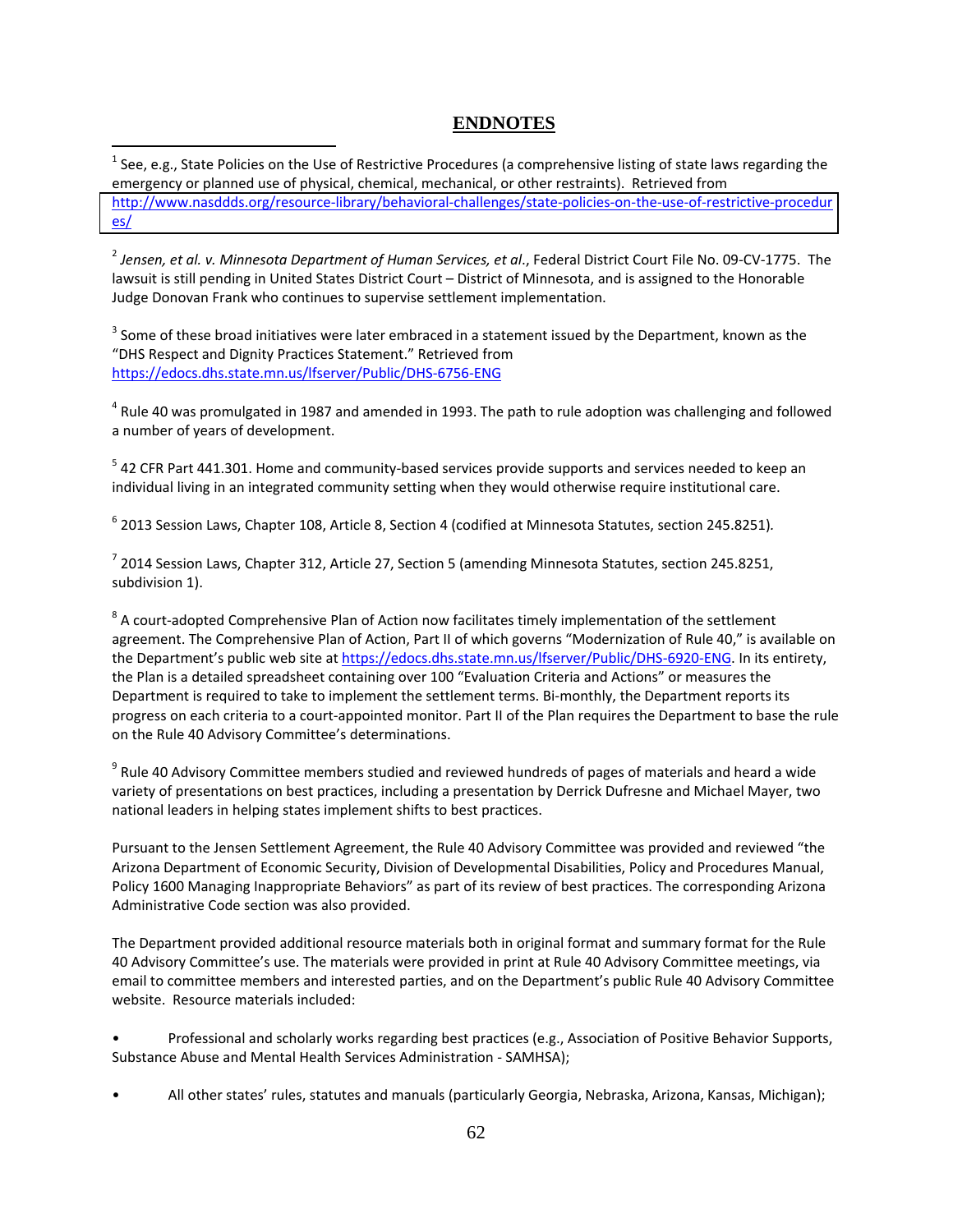• Subject matter expert presentations and resource materials; and

 $\overline{a}$ 

• Presentations on statutes, standards and rules used by other Minnesota agencies.

 The Rule 40 Advisory Committee adopted a framework based on the Jensen Settlement Agreement, which included six principles. The Committee therefore established six work groups. Work group sessions were open to anyone from the public interested in attending and participating. Each work group considered policies, processes and standards for its assigned topic. These were:

• Person-centered planning. The group addressed what is most important in person-centered planning and how to evaluate a person‐centered plan.

 • Positive support strategies. The group addressed the components of positive support strategies, various assessments that can be used, and who can perform particular roles.

 • Emergency use of restraints. The group addressed use of restraints, and expanded its topic to encompass other prohibited physical intervention techniques.

 • Training. The group addressed training goals, recommended training topics for the different roles fulfilled in service delivery (e.g., direct care staff, policy staff, and case managers), and methods to evaluate training.

 • Implementation of the new standards. The group addressed initial, broad implementation of the standards, how implementation will affect individuals, and how to sustain changes.

 • Monitoring, reporting, review and oversight of the use of restraints. The group addressed the multiple aspects and levels of reporting and oversight.

 $^{10}$  The Rule 40 Advisory Committee Recommendations are available on the Department's public web site at https://edocs.dhs.state.mn.us/lfserver/Public/DHS‐6748‐ENG.

 $11$  The Department licenses the following services: chemical dependency programs; detoxification programs; mental health‐related programs and services; child care services; services for children placed out‐of‐home and youth; residential services for persons with disabilities or older adults; home and community‐based service providers licensed under Minnesota Statutes, chapter 245D; non‐residential services for persons with disabilities or older adults. In addition, the Department invited comment from State and county departments, agencies and boards whose work intersects with the subject of the new rule.

 $^{12}$  A Request for Comments had originally been published on January 30, 2012 (36 SR 878). As described in the *Statutory Authority* section of this SONAR, this Request for Comments corresponded with the first grant of rulemaking authority in 2012. That authority, however, was contingent on funding being allocated for related initiatives ‐‐ but no 2012 funding was allocated. The Department published a second Request for Comments on August 26, 2013 (38 SR 277), which superseded the first Request for Comments. This Request corresponded with the rule scope as directed by the 2013 Legislature. When the 2014 Legislature expanded the scope of the rules to include all Department‐licensed facilities and licensed services serving persons with a developmental disability or a related condition, the Department determined that another Request for Comments was required and published that on August 25, 2014 (39 SR 266). The third Request superseded the second Request. The third Request coincided with the Department's broad notice to stakeholders about the September and October public input sessions.

<sup>13</sup> 2013 Session Laws, Chapter 108, Article 8, Section 4 (codified at Minnesota Statutes, section 245.8251)*.*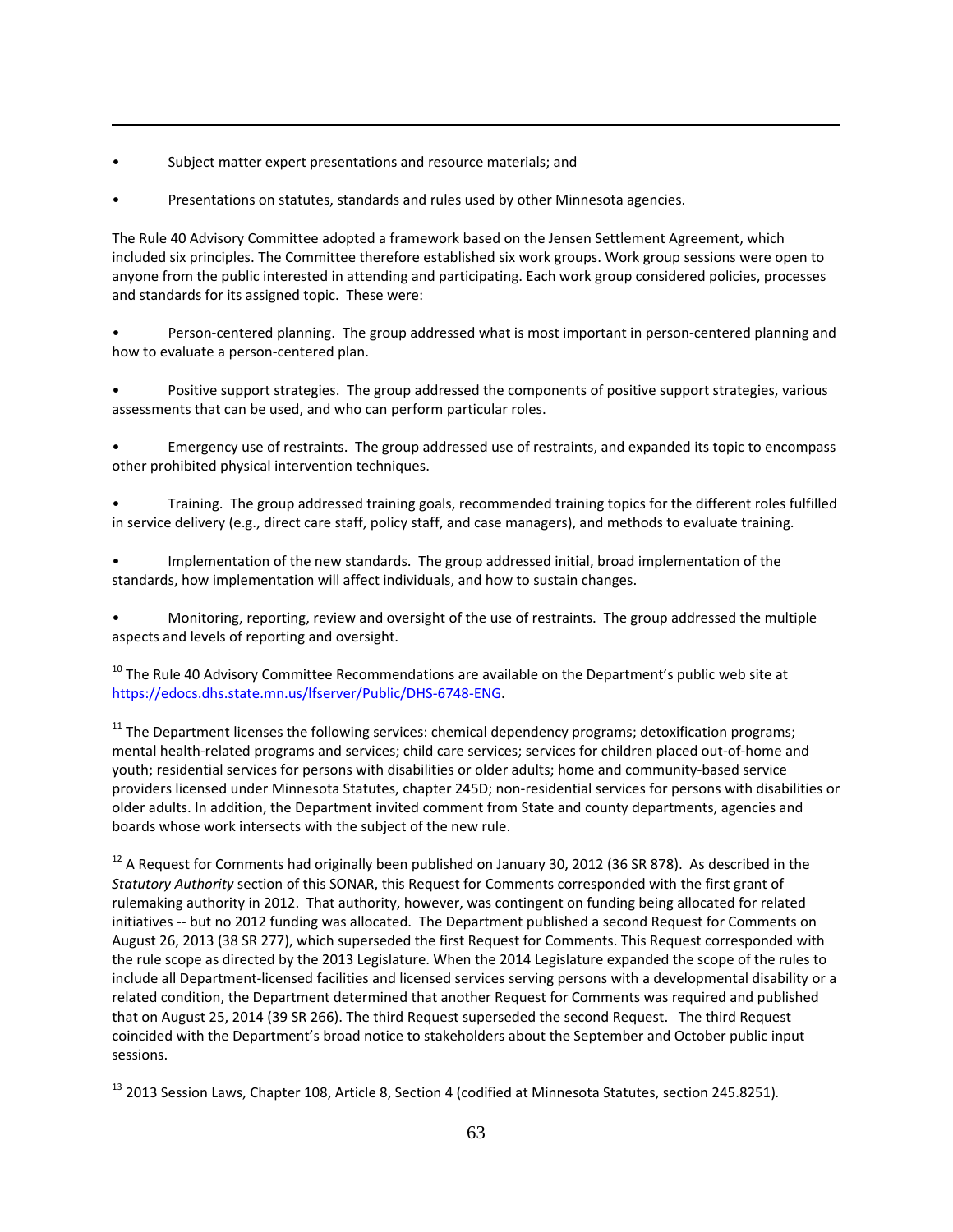$^{14}$  2014 Session Laws, Chapter 312, Article 27, Section 5 (amending Minnesota Statutes, section 245.8251, subdivision 1). See also Minnesota Statutes, section 245.8251, subdivision 3.

<sup>15</sup> The four largest provider groups comprise, by far, the vast majority of all licensed programs. These are, in order of size: in‐home, family child care (about 10,200 programs); adult foster care (about 4,700 programs); child foster care (about 3,150 programs); and child care centers (about 1,600 programs). Other programs include chemical dependency programs, detoxification centers, and residential facilities for adults with mental illness. The rule will not apply to programs certified, rather than licensed, by the Department, except when the certification is a supplement to an existing license.

<sup>16</sup> This number is calculated by adding the number of people served by a 245D license holder on 11/20/14 (25,548) and the total number of people who have a current valid screening document indicating that they have a developmental disability or a related condition submitted to the Department (29,030 on 11/20/14), and then removing persons counted in both numbers.

<sup>17</sup> Identifying enforcement costs related solely to the rule is challenging. As noted, Minnesota Statutes, chapter 245D establishes the key policy components governing positive supports and the shift away from use of restraint and seclusion for home and community‐based service providers. Those key requirements are incorporated by reference into the rule and extended to other Department‐licensed services. Because of the overlapping statutory and rule requirements, it is somewhat difficult for the Department to separate the costs of enforcing the statutory requirements, and the additional costs to enforce the rule that will be incurred when the rule becomes effective in or about July or August 2015. Therefore, the Department has estimated its costs for statutory and rule enforcement collectively.

 $^{18}$  See Minnesota Rules, part 9543.0030, subpart 1.

 $^{19}$  Id.

 $\overline{a}$ 

<sup>20</sup> The Department's Licensing Division is responsible for providing training and technical assistance to county licensors. The Department's estimated costs include costs for the Department to provide initial and ongoing training and technical assistance to county licensors, as well as developing tools for monitoring compliance at the county level.

 $21$  See endnote number 10 (public web site address for Comprehensive Plan of Action).

 $^{22}$  In 2011, the U.S. Department of Health and Human Services, Substance Abuse and Mental Health Services Administration (SAMHSA) prepared a white paper addressing the costs of preventing and reducing uses of restraint and seclusion. See The Business Case for Preventing and Reducing Restraint and Seclusion Use, HHS Publication No. (SMA) 11‐4632 Rockville, MD; SAMHSA 2011. Retrieved from

http://www.store.samhsa.gov/shin/content/SMA11‐4632/SMA11‐4632.pdf.

 In this report, the author, Janice LaBel, Ed.D., evaluated the economic burden of restraint and seclusion use; the costs associated with reducing restraint and seclusion; and the savings that result from restraint and seclusion reduction. LaBel found that restraint and seclusion are violent, expensive, and largely preventable events. The net budgetary effect of shifting to use of positive supports is therefore positive, due to the enhanced environment of care and overall decrease in violence and injuries.

<sup>23</sup> See Minnesota Statutes, section 245.8251.

 $24$  See Title 42 CFR Part 441.301.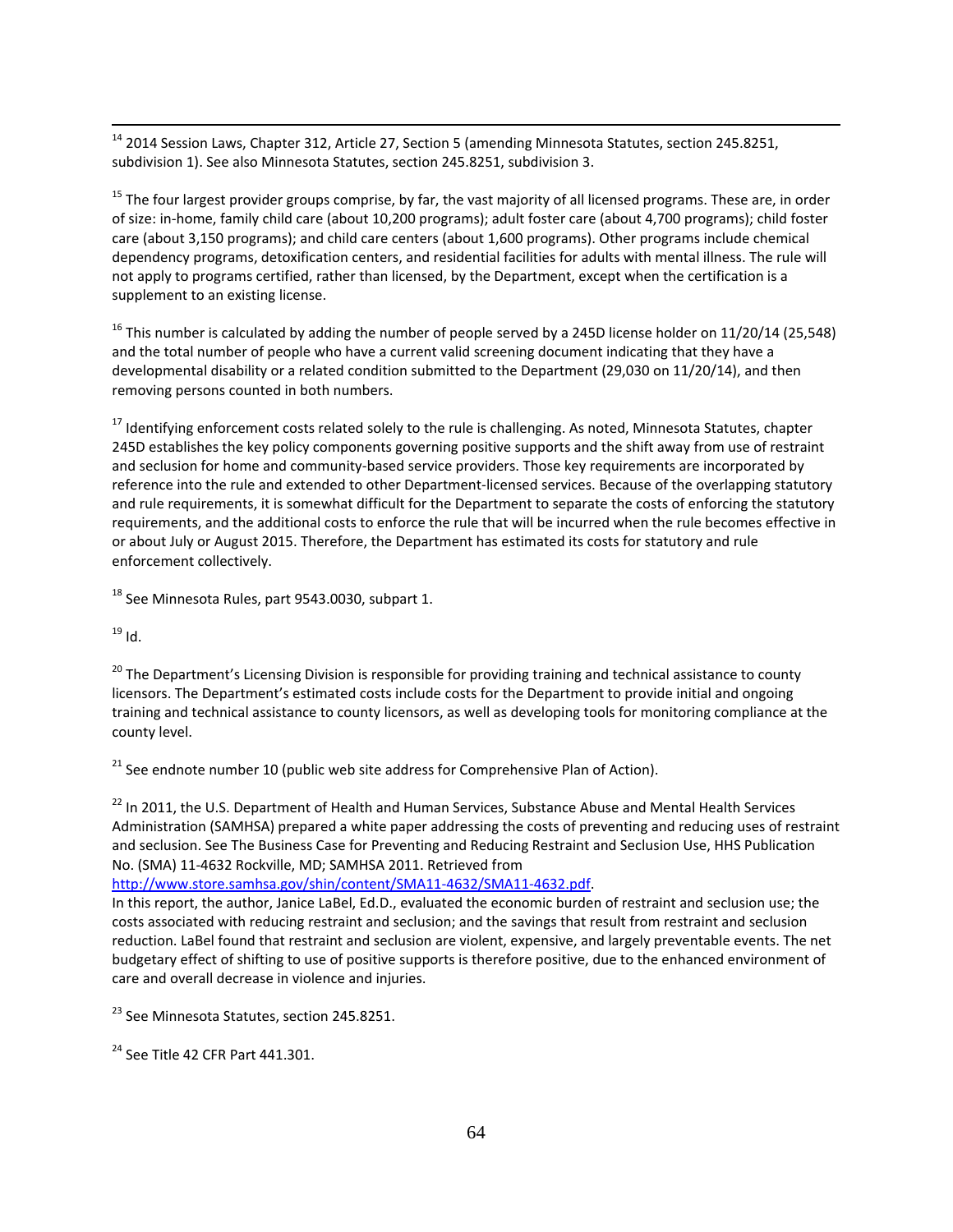<sup>25</sup> See Title 42, CFR Part 441.301; see also U.S. Department of Health and Human Services, Centers for Medicare and Medicaid Services, Fact Sheet: Summary of the Key Provisions of the Home and Community-Based Services  *Settings Final Rule* (January 10, 2014.)

<sup>26</sup> This does not include costs that may be incurred if the small business is not governed by chapter 245D, and employs the programmatic use of restraints. For such a provider, costs incurred to phase out the programmatic use of restraints would be a cost of *rule* compliance rather than a cost of *statutory* compliance. See discussion in Regulatory Analysis factor (5). It is unknown whether such a provider exists. Persons whose needs are so high that a restraint is programmatically used are believed unlikely to be served by a small business. Also, as previously noted, the overwhelming majority of providers serving a person with high needs are home and community‐based service providers, which *are* governed under chapter 245D. As such, their costs for phasing out restraints are a cost of statutory compliance, not rule compliance.

<sup>27</sup> See Recommendations, pp 7 and 13.

<sup>28</sup> See Miltenberger, R., et al. (2002); Wehmeyer, M.L. & Palmer, S.B. (2003); Wehmeyer, M.L. & Schwartz, M. (1997); cited in Shogren, K.A., et al. (2014).

 $^{29}$  See Recommendations, pp 7, 15, 16, 17, 18 and 27.

 $30$  See Sailor, W., et al. (2009).

 $\overline{a}$ 

 $31$  See Recommendations pp 60, 75 and 76.

 $32$  See Sailor, W., et al. (2009).

 $33$  See Recommendations pp 15, 16 and 27.

<sup>34</sup> See Bambara, L.M., Koger, F., Katzer, T. & Davenport, T.A. (1995); Berotti, D. (1996); Clarke, S., et al. (1995); Dunlap, G., Kern‐Dunlap, L., Clarke, S. & Robbins, F.R. (1991); Dyer, K., Dunlap, G. & Winterling, V. (1990); Moes, D.R. (1998); cited in Romaniuk, C. & Miltenberger, R.G. (2001).

<sup>35</sup> See Recommendations, p 13.

 $36$  Minnesota Statutes, section 245D.02, subdivision 2b, defines "aversive procedure" as "...the application of an aversive stimulus contingent upon the occurrence of a behavior for the purposes of reducing or eliminating the behavior."

 provide waiver case management services, care coordination, or long‐term care consultation, as specified in sections 256B.0913, 256B.0915, 256B.092, and 256B.49, or successor provisions. For purposes of this chapter, "case manager" includes case management services as defined in Minnesota Rules, part 9520.0902, subpart 3." <sup>37</sup> Minnesota Statutes, section 245D.02, subdivision 3, defines "Case manager" as "...the individual designated to

 $^{38}$  Minnesota Statutes, section 245D.02, subdivision 3b, defines "chemical restraint" as "...the administration of a drug or medication to control the person's behavior or restrict the person's freedom of movement and is not a standard treatment or dosage for the person's medical or psychological condition."

 $39$  Minnesota Statutes, section 245.4871, subdivision 6, defines "child with severe emotional disturbance" as "For purposes of eligibility for case management and family community support services, "child with severe emotional disturbance" means a child who has an emotional disturbance and who meets one of the following criteria: (1) the child has been admitted within the last three years or is at risk of being admitted to inpatient treatment or residential treatment for an emotional disturbance; or (2) the child is a Minnesota resident and is receiving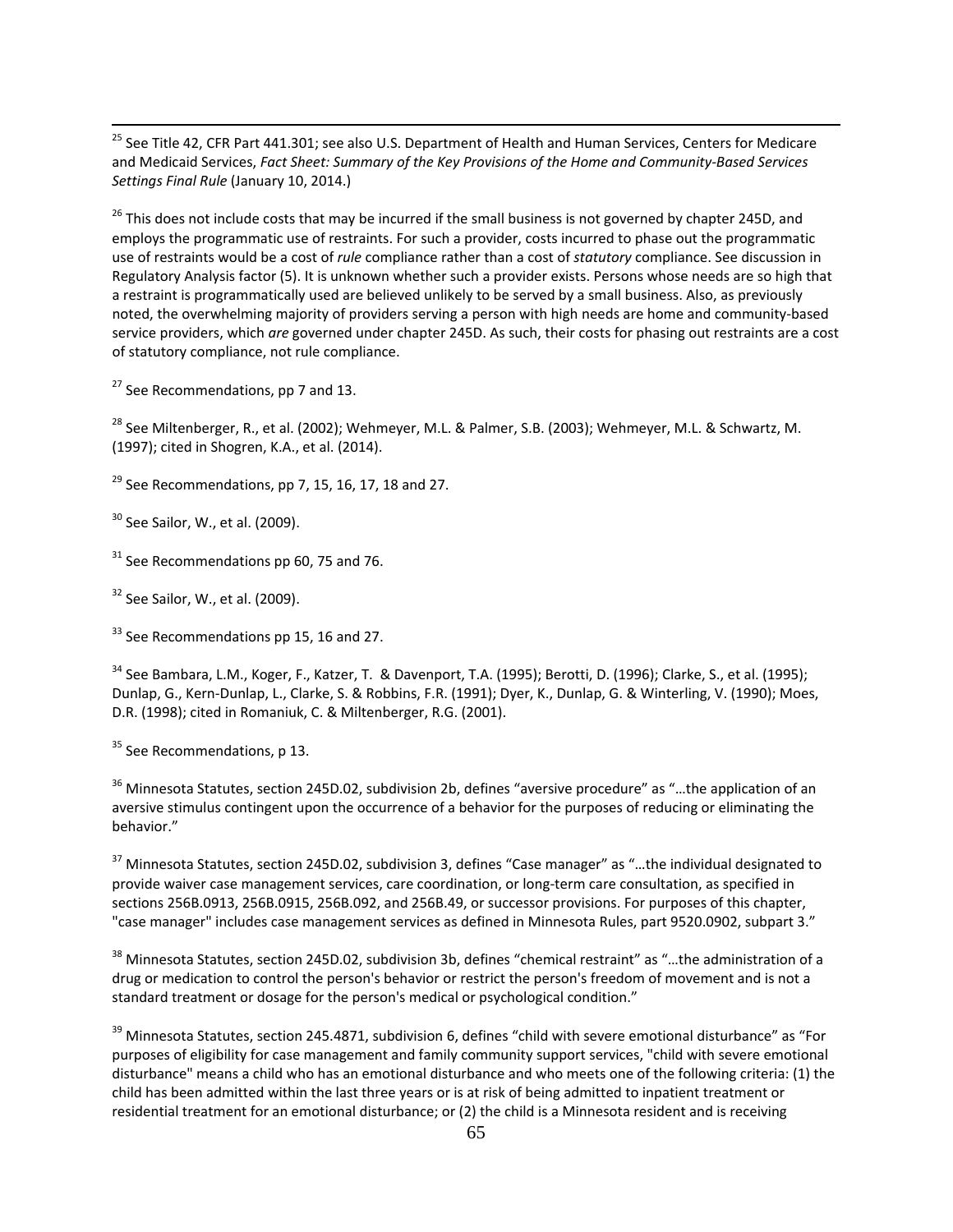inpatient treatment or residential treatment for an emotional disturbance through the interstate compact; or (3) the child has one of the following as determined by a mental health professional: (i) psychosis or a clinical depression; or (ii) risk of harming self or others as a result of an emotional disturbance; or (iii) psychopathological symptoms as a result of being a victim of physical or sexual abuse or of psychic trauma within the past year; or (4) the child, as a result of an emotional disturbance, has significantly impaired home, school, or community functioning that has lasted at least one year or that, in the written opinion of a mental health professional, presents substantial risk of lasting at least one year."

 $\overline{a}$ 

 $^{40}$  Minnesota Statutes, section 245D.02, subdivision 4e, defines "cultural competence" as "'Cultural competence' or 'culturally competent' means the ability and the will to respond to the unique needs of a person that arise from the person's culture and the ability to use the person's culture as a resource or tool to assist with the intervention and help meet the person's needs."

 $^{41}$  Minnesota Statutes, section 245D.02, subdivision 5a, defines "deprivation procedure" as "...the removal of a positive reinforcer following a response resulting in, or intended to result in, a decrease in the frequency, duration, or intensity of that response. Oftentimes the positive reinforcer available is goods, services, or activities to which the person is normally entitled. The removal is often in the form of a delay or postponement of the positive reinforcer."

 $^{42}$  Minnesota Rules, part 9525.0016, subpart 2, items A to E, define "developmental disability or related condition" as "…a person who has been diagnosed under this part as having a severe, chronic disability that meets all of the following conditions: (1) is attributable to cerebral palsy, epilepsy, autism, Prader‐Willi syndrome, or any other condition, other than mental illness as defined under Minnesota Statutes, section 245.462, subdivision 20, or an emotional disturbance, as defined under Minnesota Statutes, section 245.4871, subdivision 15, found to be closely related to developmental disability because the condition results in impairment of general intellectual functioning or adaptive behavior similar to that of persons with developmental disabilities and requires treatment or services similar to those required for persons with developmental disabilities; (2) is manifested before the person reaches 22 years of age; (3) is likely to continue indefinitely; and (4) results in substantial functional limitations in three or more of the following areas of major life activity: (a) self‐care; (b) understanding and use of language; (c) learning; (d) mobility; (e) self‐direction; or (f) capacity for independent living. B. 'Person with developmental disability' means a person who has been diagnosed under this part as having substantial limitations in present functioning, manifested as significantly subaverage intellectual functioning, existing concurrently with demonstrated deficits in adaptive behavior and who manifests these conditions before the person's 22nd birthday. C. Deficits in adaptive behavior" means a significant limitation in an individual's effectiveness in meeting the standards of maturation, learning, personal independence, and social responsibility expected for the individual's age level and cultural group, as determined by clinical assessment and, generally, standardized scales. D. 'Significantly subaverage intellectual functioning' means a full scale IQ score of 70 or less based on assessment that includes one or more individually administered standardized intelligence tests developed for the purpose of assessing intellectual functioning. Errors of measurement must be considered according to subpart 5. E. 'Substantial functional limitations' means the long‐term inability to significantly perform an activity or task."

<sup>43</sup> Minnesota Statutes, section 245D.02, subdivision 6a, defines "direct support staff" as "...employees of the license holder who have direct contact with persons served by the program and includes temporary staff or subcontractors, regardless of employer, providing program services for hire under the control of the license holder who have direct contact with persons served by the program."

<sup>44</sup> Minnesota Statutes, section 245D.02, subdivision 8a, defines "emergency use of manual restraint" as "...using a manual restraint when a person poses an imminent risk of physical harm to self or others and is the least restrictive intervention that would achieve safety. Property damage, verbal aggression, or a person's refusal to receive or participate in treatment or programming on their own do not constitute an emergency."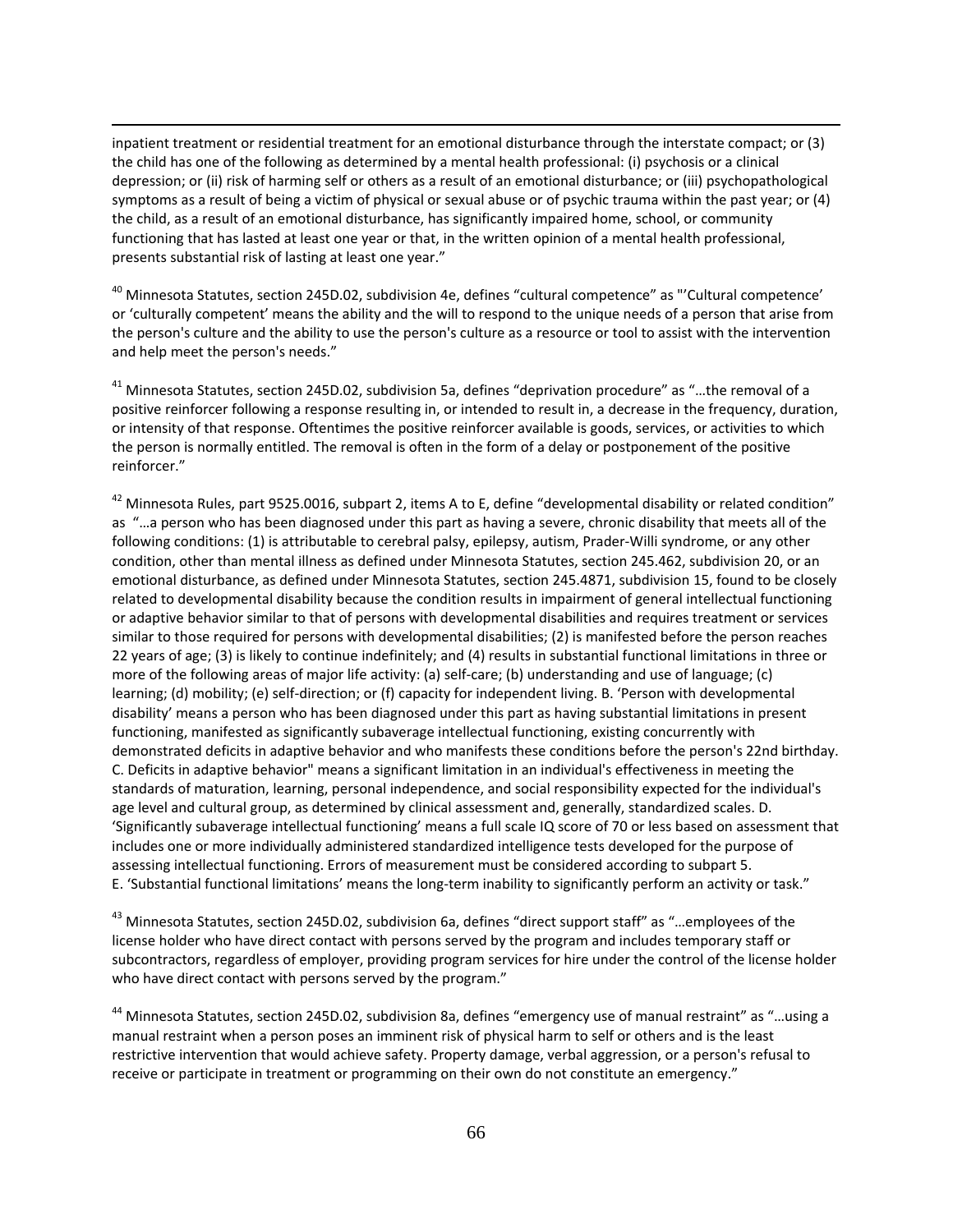<sup>45</sup> Minnesota Statutes, section 245D.02, subdivision 8b, defines "expanded support team" as "...the members of the support team defined in subdivision 34 and a licensed health or mental health professional or other licensed, certified, or qualified professionals or consultants working with the person and included in the team at the request of the person or the person's legal representative."

 $\overline{a}$ 

 $^{46}$  Minnesota Statutes, section 245D.02, subdivision 8c, defines "family foster care" as "...a child foster family setting licensed according to Minnesota Rules, parts 2960.3000 to 2960.3340, or an adult foster care home licensed according to Minnesota Rules, parts 9555.5105 to 9555.6265, where the license holder lives in the home."

 $^{47}$  Minnesota Statutes, section 245D.02, subdivision 10, defines "home and community-based services" as "...the services identified in section 245D.03, subdivision 1, and as defined in: (1) the federally approved waiver plans governed by United States Code, title 42, sections 1396 et seq., including the waivers for persons with disabilities under section 256B.49, subdivision 11, including the brain injury (BI) waiver plan; the community alternative care (CAC) waiver plan; the community alternatives for disabled individuals (CADI) waiver plan; the developmental disability (DD) waiver plan under section 256B.092, subdivision 5; the elderly waiver (EW) plan under section 256B.0915, subdivision 1; or successor plans respective to each waiver; or (2) the alternative care (AC) program under section 256B.0913."

<sup>48</sup> Minnesota Statutes, section 245D.02, subdivision 12, defines "legal representative" as "...the parent of a person who is under 18 years of age, a court‐appointed guardian, or other representative with legal authority to make decisions about services for a person. Other representatives with legal authority to make decisions include but are not limited to a health care agent or an attorney‐in‐fact authorized through a health care directive or power of attorney."

 $^{49}$  Minnesota Statutes, section 245A.02, subdivision 8, defines "license" as "...a certificate issued by the commissioner authorizing the license holder to provide a specified program for a specified period of time and in accordance with the terms of the license and the rules of the commissioner."

 $^{50}$  Minnesota Statutes, section 245D.02, subdivision 15, defines "license holder" as having, "the meaning given in section 245A.02, subdivision 9." Minnesota Statutes, section 245A.02, subdivision 9, defines "license holder" as "an individual, corporation, partnership, voluntary association, or other organization that is legally responsible for the operation of the program, has been granted a license by the commissioner under this chapter or chapter 245D and the rules of the commissioner, and is a controlling individual."

<sup>51</sup> Minnesota Statutes, section 245D.02, subdivision 15a, defines "manual restraint" as, "physical intervention intended to hold a person immobile or limit a person's voluntary movement by using body contact as the only source of physical restraint."

 $52$  Minnesota Statutes, section 245D.02, subdivision 15b defines "mechanical restraint" as "...the use of devices, materials, or equipment attached or adjacent to the person's body, or the use of practices that are intended to restrict freedom of movement or normal access to one's body or body parts, or limits a person's voluntary movement or holds a person immobile as an intervention precipitated by a person's behavior. The term applies to the use of mechanical restraint used to prevent injury with persons who engage in self‐injurious behaviors, such as head‐banging, gouging, or other actions resulting in tissue damage that have caused or could cause medical problems resulting from the self‐injury."

<sup>53</sup> Minnesota Statutes, section 245D.02, subdivision 16, defines "medication" as "...a prescription drug or over‐the‐counter drug. For purposes of this chapter, "medication" includes dietary supplements."

<sup>54</sup> Minnesota Statutes, section 256B.0624, subdivision 2, paragraph (d), defines "mental health mobile crisis intervention services" as "…a face‐to‐face, short‐term intensive mental health services initiated during a mental health crisis or mental health emergency to help the recipient cope with immediate stressors, identify and utilize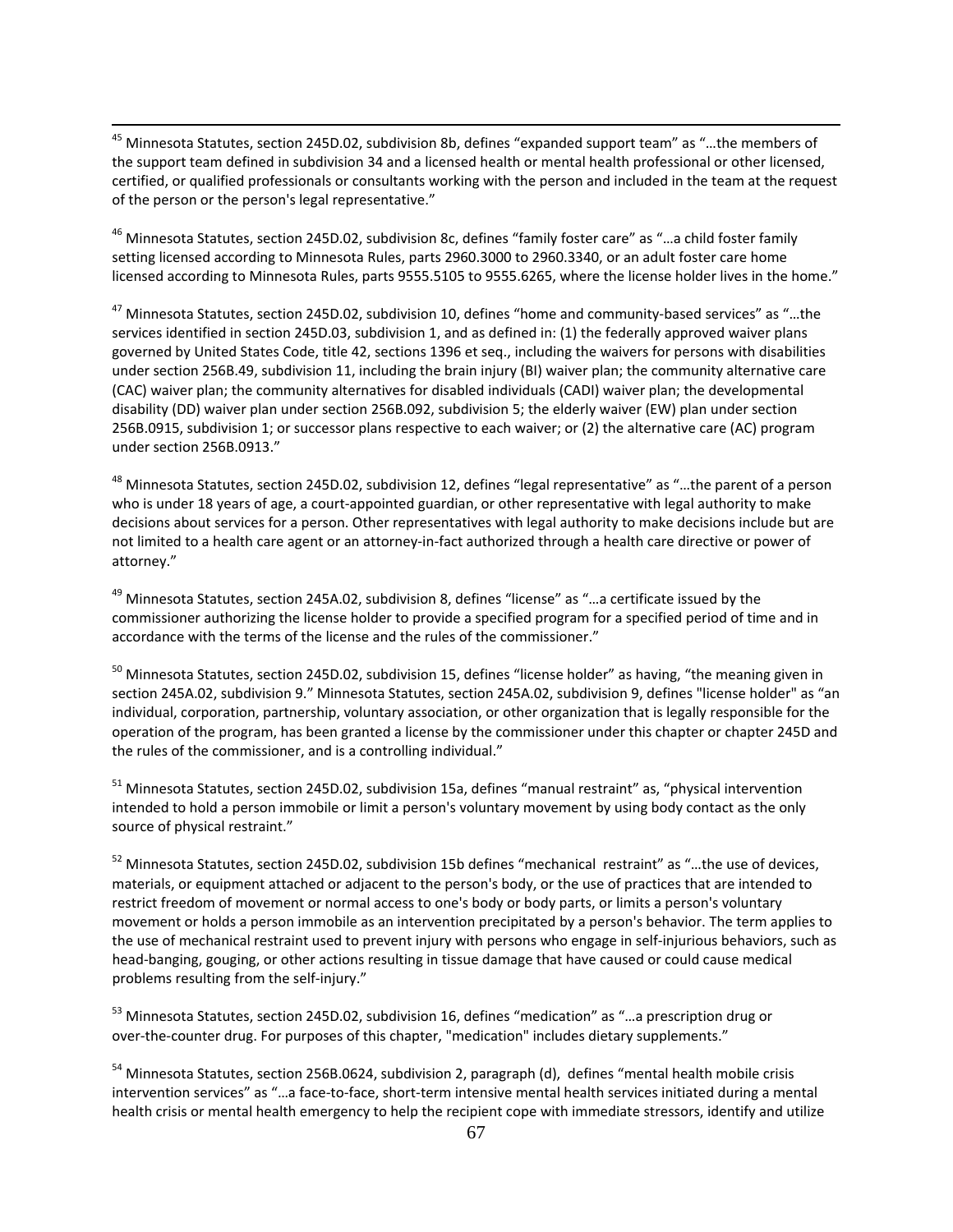available resources and strengths, engage in voluntary treatment, and begin to return to the recipient's baseline level of functioning. The services, including screening and treatment plan recommendations, must be culturally and linguistically appropriate."

 $\overline{a}$ 

<sup>55</sup> Minnesota Statutes, section 245.462, subdivision 20, defines "mental illness" as "...an organic disorder of the brain or a clinically significant disorder of thought, mood, perception, orientation, memory, or behavior that is detailed in a diagnostic codes list published by the commissioner, and that seriously limits a person's capacity to function in primary aspects of daily living such as personal relations, living arrangements, work, and recreation."

<sup>56</sup> Minnesota Statutes, section 245D.02, subdivision 20a, defines "most integrated setting" as "...a setting that enables individuals with disabilities to interact with nondisabled persons to the fullest extent possible."

<sup>57</sup> Minnesota Statutes, section 245D.02, subdivision 21a, defines "outcome" as "...the behavior, action, or status attained by the person that can be observed, measured, and determined reliable and valid."

 $^{58}$  Minnesota Statutes, section 245D.02, subdivision 23, defines "person with a disability" as "...a person determined to have a disability by the commissioner's state medical review team as identified in section 256B.055, subdivision 7, the Social Security Administration, or the person is determined to have a developmental disability or a related condition as defined in Minnesota Rules, part 9525.0016, subpart 2, items A to E."

<sup>59</sup> Minnesota Statutes, section 245D.02, subdivision 23a, defines "physician" as " a person who is licensed under chapter 147."

 $^{60}$  Minnesota Statutes, section 245D.02, subdivision 23b, defines "positive support transition plan" as the plan required in section 245D.06, subdivision 8, to be developed by the expanded support team to implement positive support strategies to: (1) eliminate the use of prohibited procedures as identified in section 245D.06, subdivision 5; (2) avoid the emergency use of manual restraint as identified in section 245D.061; and (3) prevent the person from physically harming self or others.

 $^{61}$  Minnesota Statutes, section 245D.02, subdivision 26, defines "program" as "...either the nonresidential or residential program as defined in section 245A.02, subdivisions 10 and 14."

 $^{62}$  Minnesota Statutes, section 245D.061, subdivision 3(a)(7), defines "prone restraint" as use of manual restraint that places a person in a face‐down position. This does not include brief physical holding of a person who, during an emergency use of manual restraint, rolls into a prone position, and the person is restored to a standing, sitting, or side‐lying position as quickly as possible. Applying back or chest pressure while a person is in the prone or supine position or face‐up is prohibited.

 $^{63}$  Minnesota Statutes, section 245D.02, subdivision 27, defines "psychotropic medication" as any medication prescribed to treat the symptoms of mental illness that affect thought processes, mood, sleep, or behavior. The major classes of psychotropic medication are antipsychotic (neuroleptic), antidepressant, antianxiety, mood stabilizers, anticonvulsants, and stimulants and nonstimulants for the treatment of attention deficit/hyperactivity disorder. Other miscellaneous medications are considered to be a psychotropic medication when they are specifically prescribed to treat a mental illness or to control or alter behavior.

 $^{64}$  See Minnesota Statutes, section 245.462, subdivision 18, and 245.4871, subdivision 27.

 $^{65}$  Minnesota Statutes, section 245D.02, subdivision 28, defines "restraint" as "...manual restraint as defined in subdivision 15a or mechanical restraint as defined in subdivision 15b, or any other form of restraint that results in limiting of the free and normal movement of body or limbs."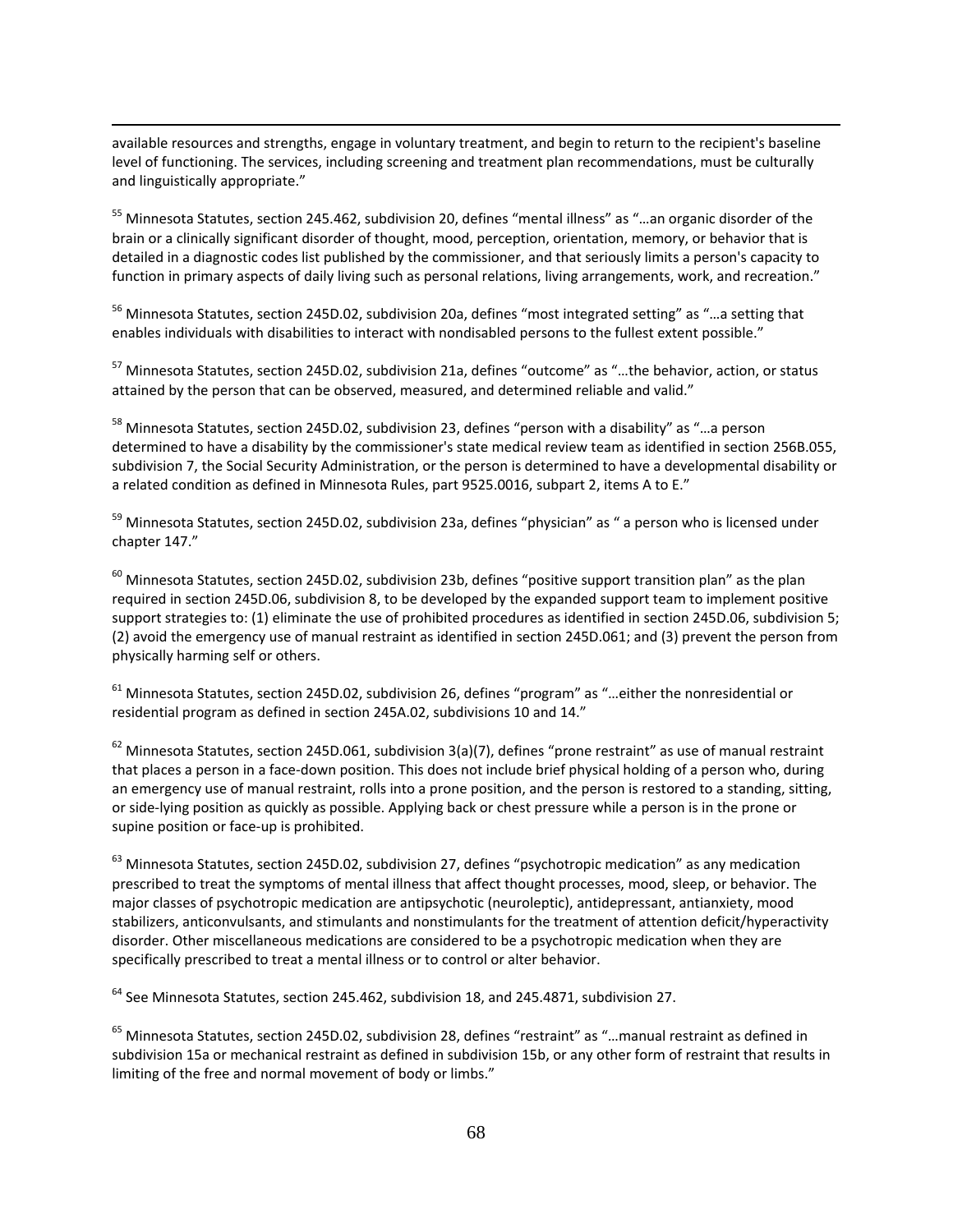$^{66}$  Minnesota Statutes, section 245D.06, subdivision 5, states, "The license holder is prohibited from using chemical restraints, mechanical restraints, manual restraints, time out, seclusion, or any other aversive or deprivation procedure, as a substitute for adequate staffing, for a behavioral or therapeutic program to reduce or eliminate behavior, as punishment, or for staff convenience."

 $^{67}$  Minnesota Statutes, section 245D.02, subdivision 29, defines "seclusion" as "...(1) removing a person involuntarily to a room from which exit is prohibited by a staff person or a mechanism such as a lock, a device, or an object positioned to hold the door closed or otherwise prevent the person from leaving the room; or (2) otherwise involuntarily removing or separating a person from an area, activity, situation, or social contact with others and blocking or preventing the person's return."

 $^{68}$  Minnesota Statutes, section 245D.02, subdivision 30, defines "service" as "care, training, supervision, counseling, consultation, or medication assistance assigned to the license holder in the coordinated service and support plan."

 $^{69}$  Minnesota Statutes, section 245D.02, subdivision 35a, defines "treatment" as "...the provision of care, other than medications, ordered or prescribed by a licensed health or mental health professional, provided to a person to cure, rehabilitate, or ease symptoms."

 $^{70}$  See Carr, E.G., et al. (2002); Dunlap, G., et al. (2010); Horner, R.H., et al. (2005); Sailor, W., et al. (2009); Seligman, M.E., et al. (2005).

 $71$  See Lerman, D.C. & Vorndran, C.M. (2002).

 $72$  See Vollmer, T.R. (2002).

 $\overline{a}$ 

<sup>73</sup> See Mazur, J.E. (2002); Spradlin, J.E. (2002).

<sup>74</sup> See Lerman, D.C. & Vorndran, C.M. (2002).

<sup>75</sup> See Funder, D.C. (2004).

<sup>76</sup> See Funder, D.C. (2004); Hemenway, D., Solnick, S. & Carter, J. (1994); Widom, C.S. (1989).

<sup>77</sup> See Recommendations, p 14.

 $^{78}$  See Hanley, G.P. (2012); Sailor, W., et al. (2009).

<sup>79</sup> National Core Indicators. Chart Generator 2012-13. National Association of State Directors of Developmental Disabilities Services and Human Services Research Institute. Retrieved from http://www.nationalcoreindicators.org/charts/

 $^{80}$  See Hagner, D. (2010); Holburn, S., et al. (2004); O'Brien, J. (2002); cited in Hagner, D., et al. (2014).

 $81$  See Hagner, D., et al. (2014).

82 See Recommendations, pp 17-18.

<sup>&</sup>lt;sup>83</sup> See Recommendations, p 18.

<sup>&</sup>lt;sup>84</sup> See Cloutier, H., Malloy, J., Hagner, D. & Cotton, P. (2006); Hagner, D., McGahie, K. & Cloutier, H. (2001); Holbum, S., Jacobson, J., Schwartz, A., Flory, M. & Vietze, P. (2004); Menchetti, B. & Garcia, L. (2003); Robertson, J., et al. (2006); Wolf‐Branigan, M., Daeschlein, M. & Cardinal, B. (2000).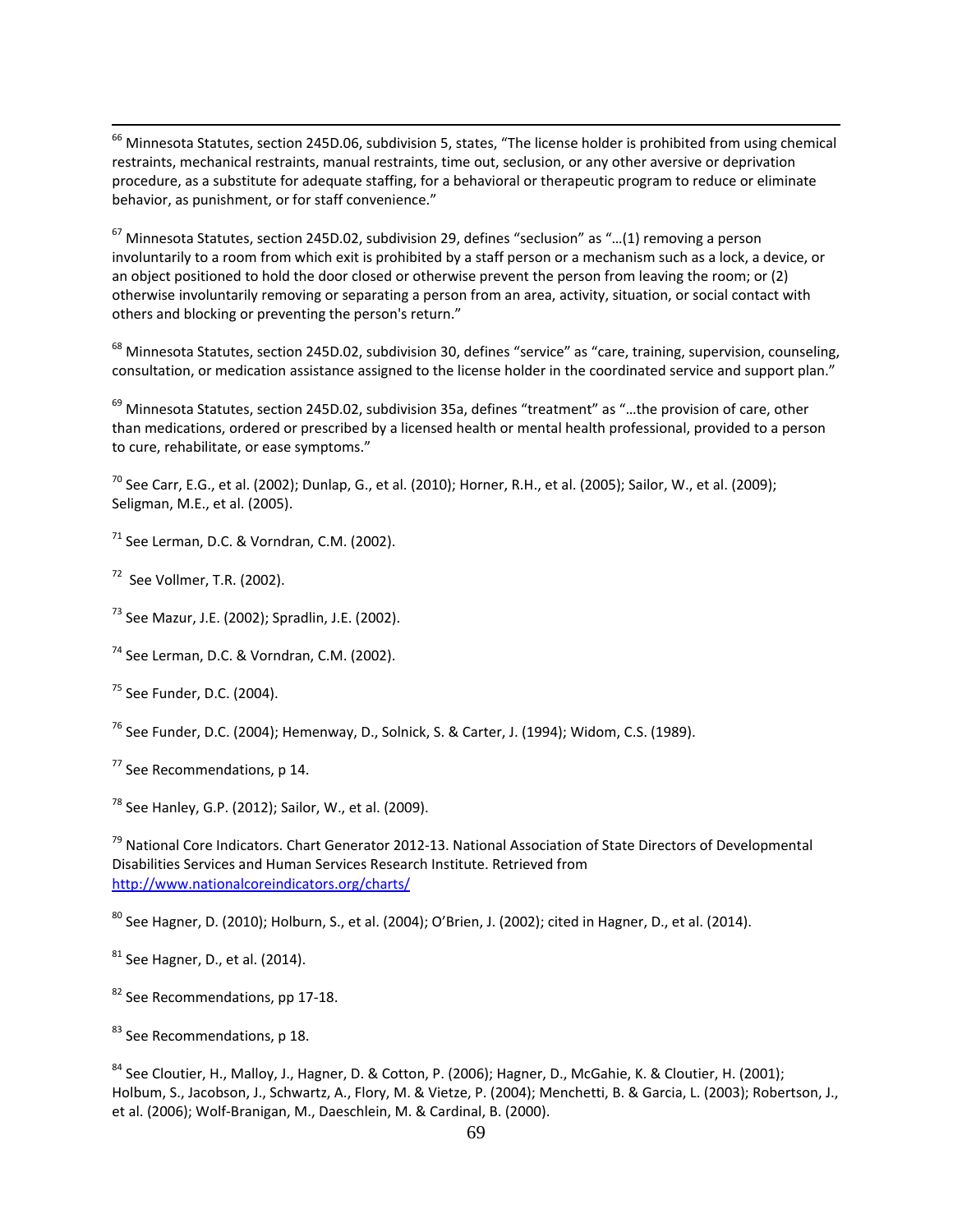$85$  See Hanley, G.P. (2012); Sailor, W., et al. (2009).

<sup>86</sup> See Hanley, G.P. (2012).

 $87$  See Recommendations, pp 15 – 17.

<sup>88</sup> See Recommendations, p 16.

<sup>89</sup> See Hanley, G.P. (2012).

 $^{90}$  See Carr, E.G. & Durand, V. (1985); Iwata, B.A., Pace, G.M., Cowdery, G.E. & Miltenberger, R.G (1994); Meyer, K.A. (1999); Newcomber, L.L. & Lewis, T.J. (2004); Taylor, J. & Miller, M. (1997); cited in Hanley, G.P. (2012).

 $^{91}$  See Hanley, G.P. (2012).

 $^{92}$  Id.

 $\overline{a}$ 

 $^{93}$  See Hanley, G.P. (2012); Lerman, D.C. & Vorndran, C.M. (2002).

 $94$  Minnesota Statutes, section 245D.06, subdivision 5.

 $95$  See Recommendations, p 11.

<sup>96</sup> Lovaas, O.I., Schaeffer, B. & Simmons, J.Q. (1965).

<sup>97</sup> Freagon, S., (1990); Sailor, W., et al. (2009).

 $^{98}$  United States Department of Health and Human Services, Substance Abuse and Mental Health Services Administration (SAMHSA), Roadmap to Seclusion and Restraint Free Mental Health Services, Retrieved from http://store.samhsa.gov/shin/content//SMA06‐4055/SMA06‐4055‐B.pdf

<sup>99</sup> Id.

 $^{100}$  Association for Positive Behavior Support (APBS). Positive Consequence Strategies. Retrieved from http://www.apbs.org/files/consequencestrat.pdf

 $101$  Sailor, W., et al. (2009).

<sup>102</sup> Mazur, J.E. (2002); Spradlin, J.E. (2002).

<sup>103</sup> See Kappel, B., Dufresne, D. & Mayer, M. (2012). From Behavior Management to Positive Behavioral Supports: Post‐World War II to Present. Minnesota Governor's Council on Developmental Disabilities. Retrieved from rts.pdf [http://mn.gov/mnddc/positive\\_behavior\\_supports/pdf/From](http://mn.gov/mnddc/positive_behavior_supports/pdf/From-Behavior-Management-to-Positive-Behavioral-Supports.pdf)‐Behavior‐Management‐to‐Positive‐Behavioral‐Suppo

<sup>104</sup> See Recommendations, p 20.

<sup>105</sup> Minnesota Statutes, section 245D.06, subdivision 8.

 $106$  Id.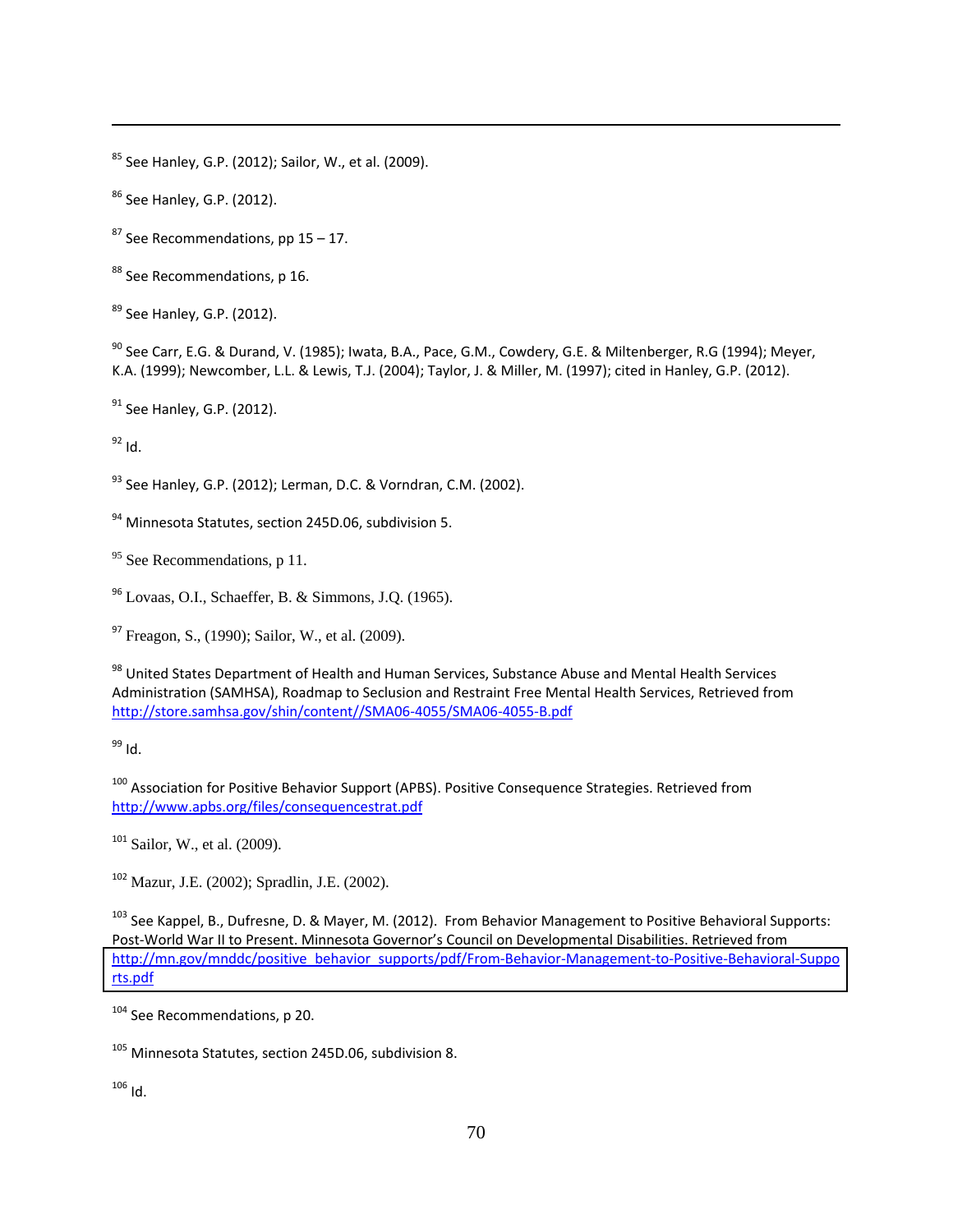<sup>107</sup> Minnesota Statutes, section 245D.061, subdivision 9.

<sup>108</sup> Carraccio, C., Wolfsthal, S.D., Englander, R., Ferentz, K. & Martin, C. (2002).

<sup>109</sup> Substance Abuse and Mental Health Services Administration (SAMHSA). The Business Case for Preventing and Reducing Restraint and Seclusion Use. Retrieved electronically from http://store.samhsa.gov/shin/content/SMA11‐4632/SMA11‐4632.pdf

<sup>110</sup> See Recommendations, pp. 25-27.

<sup>111</sup> See Recommendations, p 26.

 $\overline{a}$ 

 $112$  (Konetzka, R.T., et al. (2014).

 $^{113}$  Minnesota Statutes, section 245D.02, subdivision 11.

 $114$  See also Minnesota Statutes, section 245D.03, subdivision 3.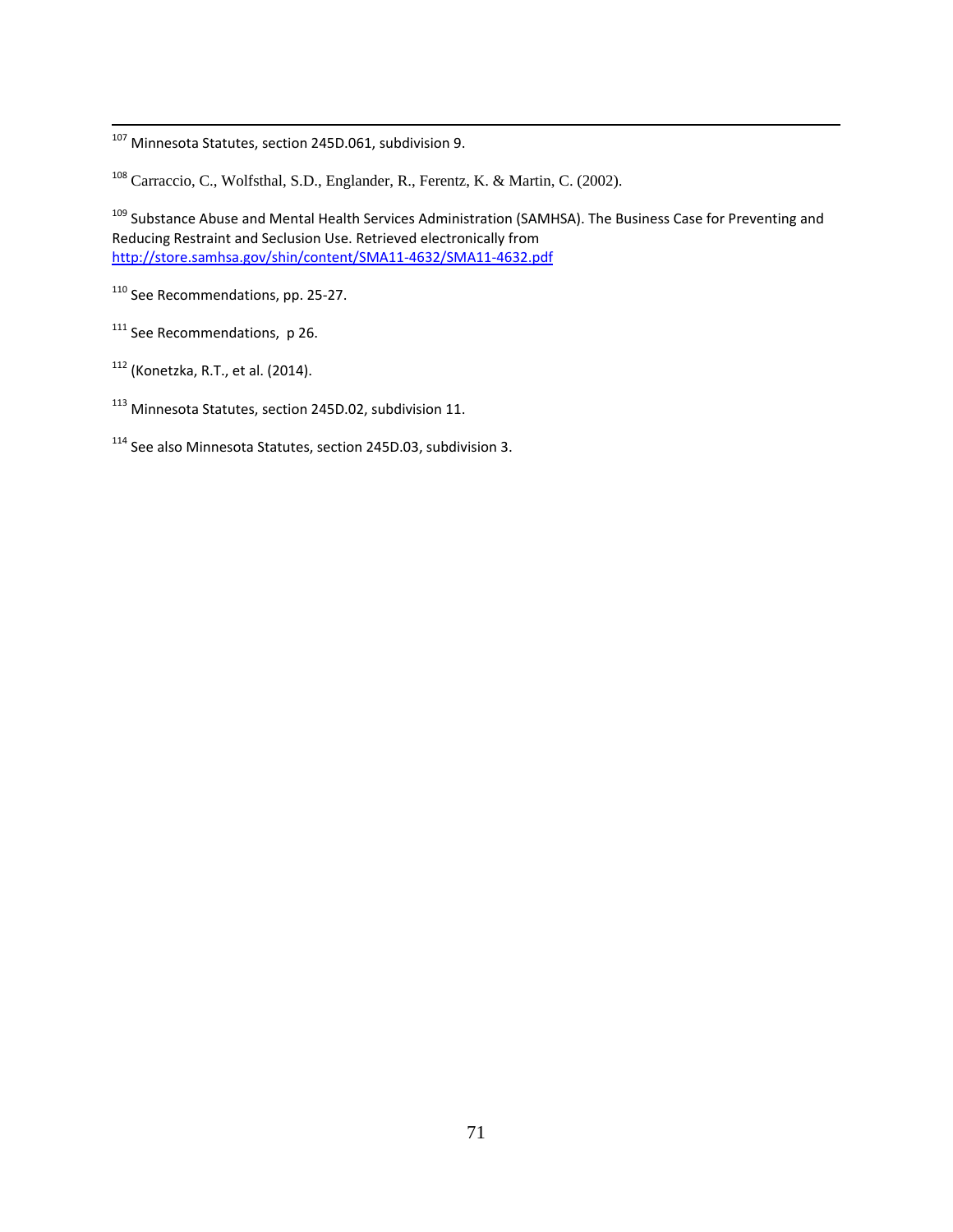List of Protective Procedures by Service Types Under Chapter 245A and Administrative Licensing Rules

| Type of Service                                                                                                                                                       | Governing<br>Rule or<br>Statute | Allow for protective<br>procedures*                                                    | Applicable Rule<br>Part(s) or Statute | Description                                                                                                                                                    |
|-----------------------------------------------------------------------------------------------------------------------------------------------------------------------|---------------------------------|----------------------------------------------------------------------------------------|---------------------------------------|----------------------------------------------------------------------------------------------------------------------------------------------------------------|
| Residential<br>programs for<br>children                                                                                                                               | 2960.0010 to<br>2960.0710       | Yes, but only for<br>DHS programs with<br>a mental health or<br>shelter certification. | 2960.0710                             | Allows for seclusion and<br>physical holding.<br><b>Mechanical restraints</b><br>may only be used during<br>the transporting of a<br>client.                   |
| Residential<br>programs for<br>adults with a<br>mental illness                                                                                                        | 9520.0500 to<br>9520.0670       | Yes                                                                                    | 9520.0630 subpart<br>10               | Allows for seclusion,<br>restraints and crisis<br>medications.                                                                                                 |
| Residential<br>programs for<br>adults with a<br>mental illness<br>but operating<br>under the<br>Intensive<br>Residential<br>Treatment<br>Services (IRTS)<br>variance. | R36V.01 to<br>R36V.16           | <b>No</b>                                                                              | R36V.04<br>subdivision 7              | Does not allow for<br>seclusion or restraints.                                                                                                                 |
| Detox services                                                                                                                                                        | 9530.6510 to<br>9530.6590       | Yes                                                                                    | 9530.6535                             | Allows for seclusion,<br>physical holding, and<br>mechanical restraint.                                                                                        |
| Chemical<br>Dependency<br>treatment<br>services<br>(residential and<br>outpatient)                                                                                    | 9530.6450 to<br>9530.6505       | <b>No</b>                                                                              | 9530.6475                             | Does not allow for<br>seclusion or restraints.                                                                                                                 |
| Independent<br>living assistance<br>for youth                                                                                                                         | 245A.22                         | No                                                                                     | <b>NA</b>                             | The statute is silent<br>about the use of<br>protective procedures.<br>The is considered an<br>outpatient service that<br>happens in a residential<br>setting, |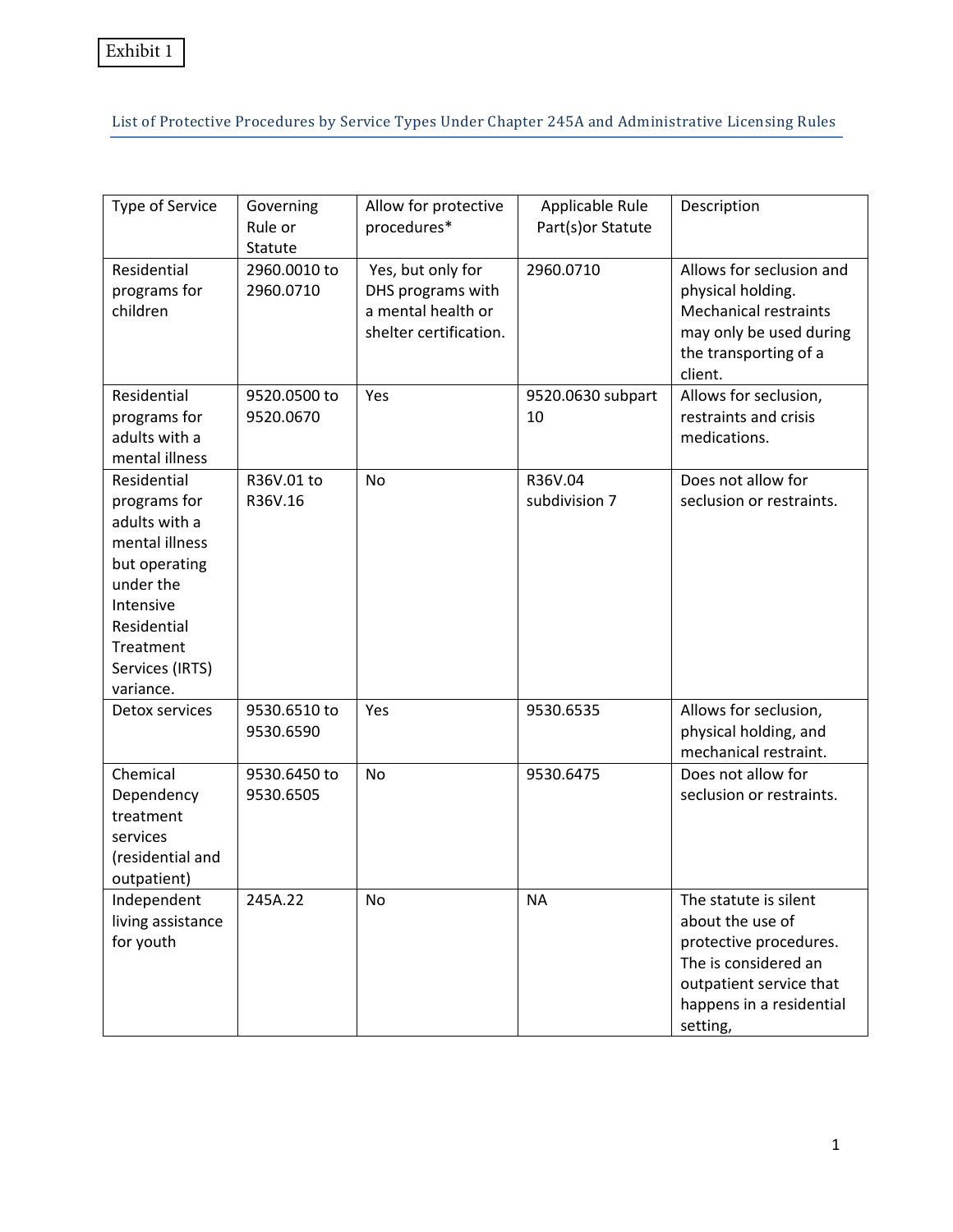| <b>MN Sexual</b><br>Psychopathic<br>Personality<br>Treatment<br>Center | 9515.3000 to<br>9515.3110 | Yes       | 9515.3090<br>subparts 3 and 4. | The rule allows for<br>seclusion and protective<br>isolation. Protective<br>Isolation may result in<br>being placed in a locked<br>room. There is also a<br>statutory provision that<br>allows for the use of<br>administrative restriction<br>as defined in MN statute<br>253D.18. |
|------------------------------------------------------------------------|---------------------------|-----------|--------------------------------|-------------------------------------------------------------------------------------------------------------------------------------------------------------------------------------------------------------------------------------------------------------------------------------|
| Child care<br>center                                                   | 9503.0005 to<br>9503.0170 | Yes       | 9503.0055<br>Subpart 3         | Prohibits the use of<br>physical restraint "other<br>than to physically hold a<br>child when containment<br>is necessary to protect a<br>child or others from<br>harm." Prohibits<br>mechanical restraints.                                                                         |
|                                                                        |                           |           | 9503.0055<br>Subpart 4         | Allows for separation<br>from the group within an<br>unenclosed part of the<br>classroom where the<br>child can be continuously<br>seen and heard by a<br>program staff person.<br>(Listing FYI, don't think<br>this is seclusion.)                                                 |
|                                                                        |                           |           | 9503.0055<br>Subpart 5         | For children with<br>developmental<br>disabilities or children<br>under the age of five, as<br>specified in parts<br>9525.0004 to 9525.0036,<br>the standards governing<br>the use of aversive and<br>deprivation procedures<br>in parts 9525.2700 to<br>9525.2810 apply.           |
| Adult day center                                                       | 9555.9600 to<br>9555.9730 | <b>No</b> | <b>NA</b>                      | The rule is silent about<br>the use of protective<br>procedures.                                                                                                                                                                                                                    |